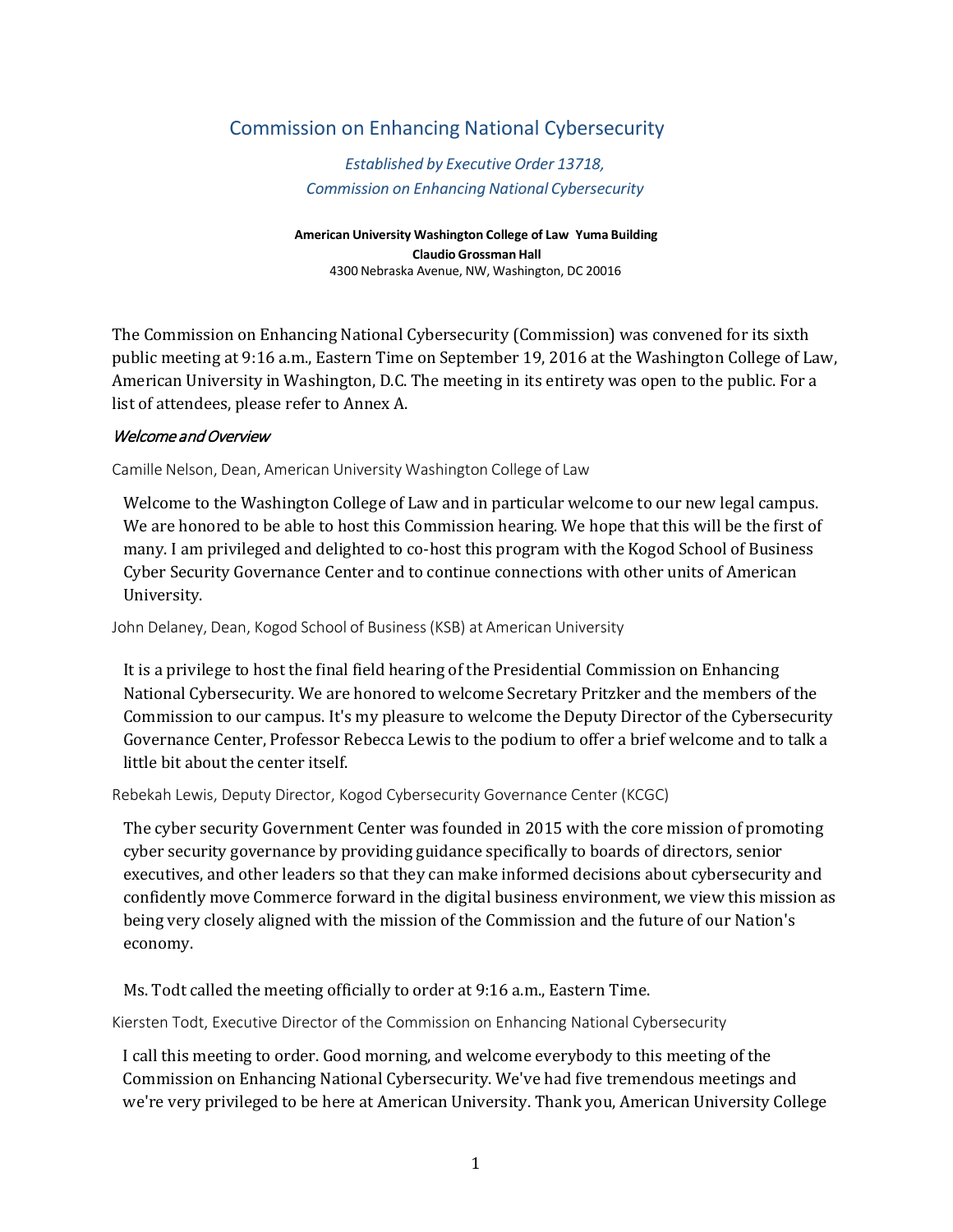of Law and Dean Delaney D. Nelson, and to Miss Lewis for hosting us.

It is my honor to introduce Penny Pritzker, the Secretary of the Department of Commerce, the 38th secretary. Secretary Pritzker has made cybersecurity the focus of her efforts and those of her agencies. Since she was sworn in over 3 years ago, she is uniquely positioned as a leader of an agency with a broad range of responsibilities; from the surface of the Sun to the bottom of the ocean, horizontal across agencies such as U.S. Patent and Trade, Census, international trade and NIST, to truly understand the diverse cyber security needs of this country and a growing digital economy.

In this position, and as a former CEO, Secretary Pritzker also has an important awareness and recognition of where government policies and processes can improve to facilitate efficient functioning, particularly as they pertain to cybersecurity. She has been a relentless and effective advocate for raising awareness of cybersecurity among senior executives in the c-suite and in the boardroom.

The Commission truly appreciates the work of NIST as the Secretariat for its work, and the constant support of Commerce in its operations over the past few months. Thank you Secretary Pritzker, for your leadership in this process, and for the impactful work you and your agency have done and continue to do in cyber security.

#### Meeting Opening

Penny Pritzker, Secretary of Commerce, US Department of Commerce

Secretary Pritzker conveyed the President's gratitude to everyone on the Commission, and staff behind the scenes. The work done by the Commission is the centerpiece of President Obama's Cybersecurity National Action Plan. Sitting on the Commission is a profound service to the country. There is a lot of work ahead. There are two issues:

Cybersecurity challenges faced by a cabinet secretary, and the partnership between government and industry that is needed to protect the digital economy. Every device is connected, networked, and online. Cybersecurity is integral to core missions of government and industry, the economy, and the country.

The Secretary of Commerce is accountable to the President and the American people. The Secretary is accountable for Commerce's twelve bureaus. Network security and resilience is necessary to protect those networks and data. Commerce cannot promote its interests domestically or abroad, protect intellectual property, deliver weather data to communities, or meet its other responsibilities without strong cybersecurity.

The Secretary is wary of any vast centralization effort that dilutes the authority of a secretary as a manager to hold his/her team accountable. The Commission faces many questions: Should there be a unified government network similar to .mil, or unified email for government workers? Secretarial needs vary greatly across agencies. The Commission faces the question of centralizing certain functions, while maintaining the balance needed to complete missions.

Commerce has experienced a shortage of skilled personnel, but lacks the authority to do anything about it. We face uncompetitive salaries, and slow hiring processes. There is inter-agency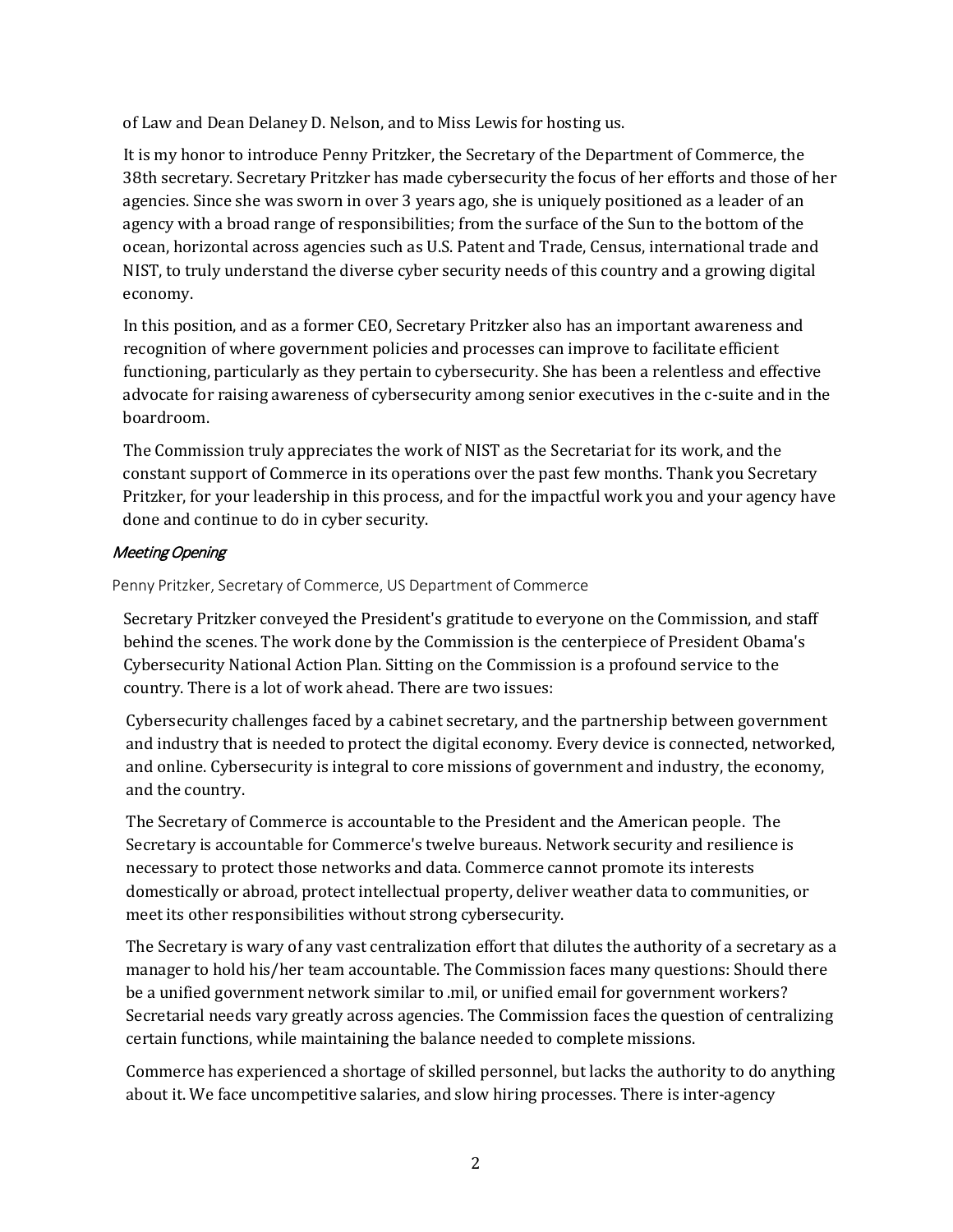poaching and the private sector hires people away. We are only as strong as the team we assemble. I ask the Commission to consider a centralized system to recruit, train, and place cybersecurity personnel. There may need to be specialized pay scales to compete with the private sector in cybersecurity. We need to end the "musical chairs" in cybersecurity positions in the government. It may be time for contracts with pre-set time commitments. We need bold ideas in recruitment to help get the people we need. An ever evolving threat landscape demands resources. Cybersecurity must be an indispensable condition for every priority.

Federal appropriations hinder procurement of the things that are truly needed. Securing funds from Congress on specific programs is easier than making long term changes. Congress can fund long term programs. Cybersecurity is severely underfunded. Agreement on this basic principle is a major culture change in Washington. DHS continuous assessments and diagnostics is a valuable tool to enable agencies to secure networks and data. Access to emergency-ready personnel would be welcome. Shared services for IT would help access to leading edge solutions immediately, without waiting months for legal to evaluate licenses. A sandbox environment to evaluate the latest software would help speed the process. We must have the political will to protect key assets.

Adversaries grow more sophisticated by the day. The government must get its house in order. There is the broader challenge of protecting critical infrastructure. Most critical infrastructure is owned and operated by the private sector. There must be teamwork on multiple levels. It requires universal standards and best practices that are understood by government and the private sector. The NIST framework works for all. There are no meaningful ways for cooperation between government and the private sector. Threats will only grow more widespread.

There is a risk of erosion in public trust of innovation that will lead to the future. We have the threat of a, "death by a thousand paper cuts". We need innovation and a true joint defense posture. Defense is failing to keep pace with innovation. The Commission's recommendations will shape how the government and people will defend themselves in the 21st century. The Commission's report to the President will shape the Nation's priorities in cybersecurity on day one. Be bold in your recommendations, be creative in your solutions, and most of all, be unrestrained by convention.

#### International Discussion

Chris Painter, Coordinator for Cyber Issues, U.S. Department of State

We are in a place where there has been significant progress, but there is more to do. Through its diplomacy, the State Department works to strengthen our collective cybersecurity. Our efforts to coordinate, consult and negotiate with a range of countries and international organizations complement the practical day-to-day work of our interagency colleagues who maintain network security. Our cyber diplomats work to reduce risk and enhance stability in cyberspace.

Their efforts include, but are not limited, to a number of core areas:

- − Working with our interagency partners to promote internationally a framework for building cyber stability,
- − Building the capacity of foreign governments to provide cybersecurity and respond to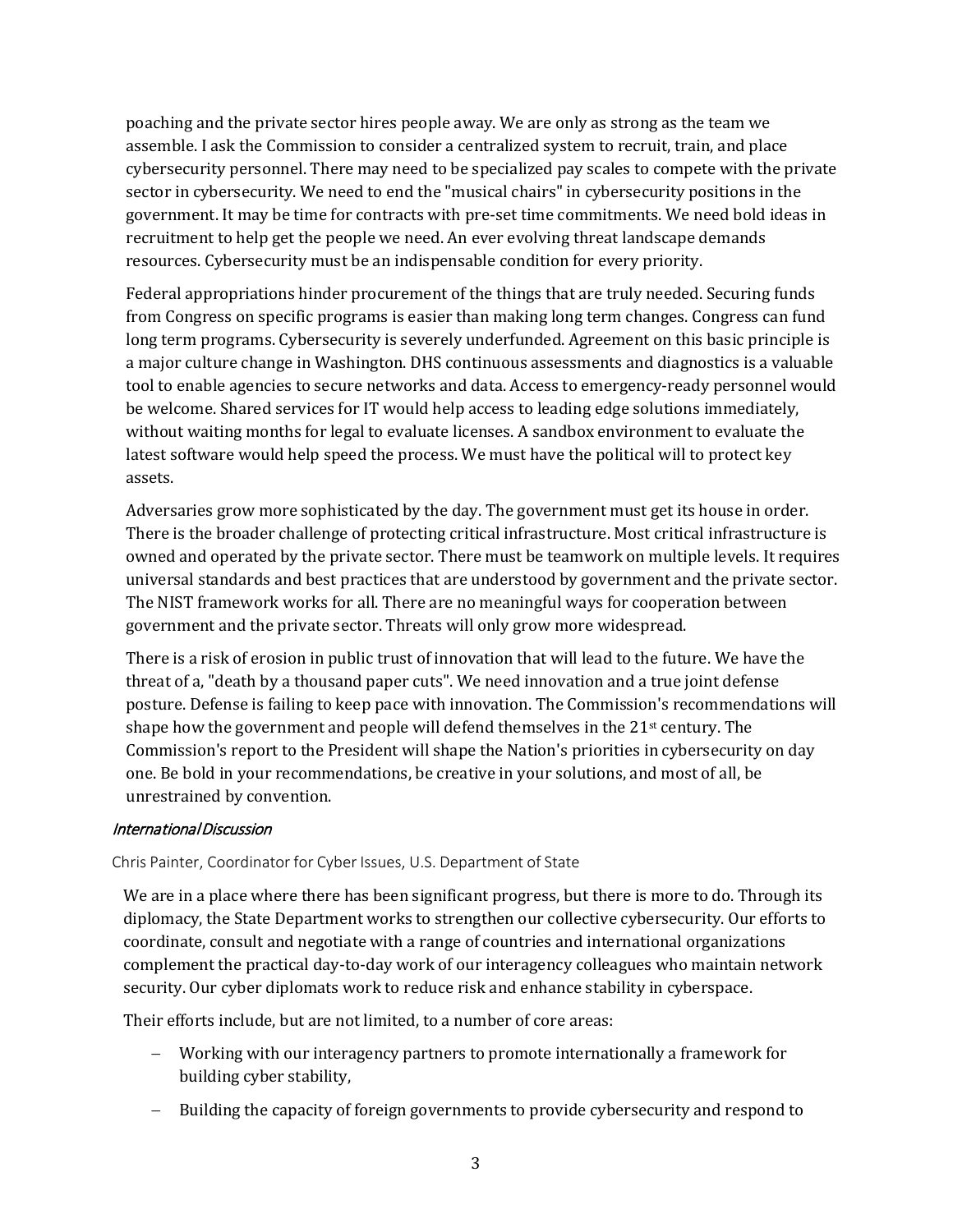cyber threats,

- − Using diplomatic channels to support cyber incident response, and,
- − Partnering with other countries to combat transnational organized crime. I will briefly touch on each of those and a few recommendations as well.

The Department of State, working with its interagency partners, is guided by the President's 2011 International Strategy for Cyberspace, which sets out a strategic framework for international cyber-stability. This framework has three elements:

- The affirmation that existing international law applies to cyberspace, just like it does in the physical world. A whole new legal construct is not needed for cyberspace.
- − The development of international consensus on, and promotion of, additional voluntary norms and responsible state behavior that apply during peace time.
- − The development and implementation of practical confidence building measures, or CBMs, among countries.

The U.S. can more effectively respond to foreign cyber threats when our international partners themselves have strong response and cyber-crime fighting capabilities. Therefore, the Department of State is working with others to build the capacity of foreign governments, particularly in developing countries to secure their own networks from cyber-criminals.

In responding, the United States uses a whole-of-government approach to respond to and deter malicious activity in cyberspace, which brings to bear the full range of instruments of power and foreign policy tools: diplomatic, law enforcement, economic, military, and intelligence through diplomatic channels as appropriate and backed by applicable law. The State Department plays a key role in our inter-agency deliberations on major cyber events and how respond and engage through diplomatic channels when needed, such as raising concerns about cyber enabled theft of intellectual property or responding to the denial of service attack that plagued our financial institutions where we raised the level by doing diplomatic demarches to over twenty countries around the world.

The United States is a global leader in combatting cyber-crime. The State Department, with its partners, actively promotes membership in the Budapest Cybercrime Convention, which we think is a core instrument that will allow countries to have the substantive and procedural tools, along with the G-7 24/7 network that now has over 70 members around the world. It allows better information sharing and preservation in incidents. As we look ahead, at these rapidly expanding global cyber threats, we know they are going to continue to be a challenge. We are not in the place where we've seen that interest has waxed and waned in this subject. It is clear now this is a clear issue in our national security, economic policy, human rights, and ultimately foreign policy. This Commission's work is really coming at an important time to keep that momentum going. I offer six recommendations for the Commission's consideration:

First, efforts to further strengthen the strategic framework of international cyber stability should continue through promotion of voluntary norms and responsible state behavior in cyberspace that apply during peacetime, expansion of global affirmation that international law and state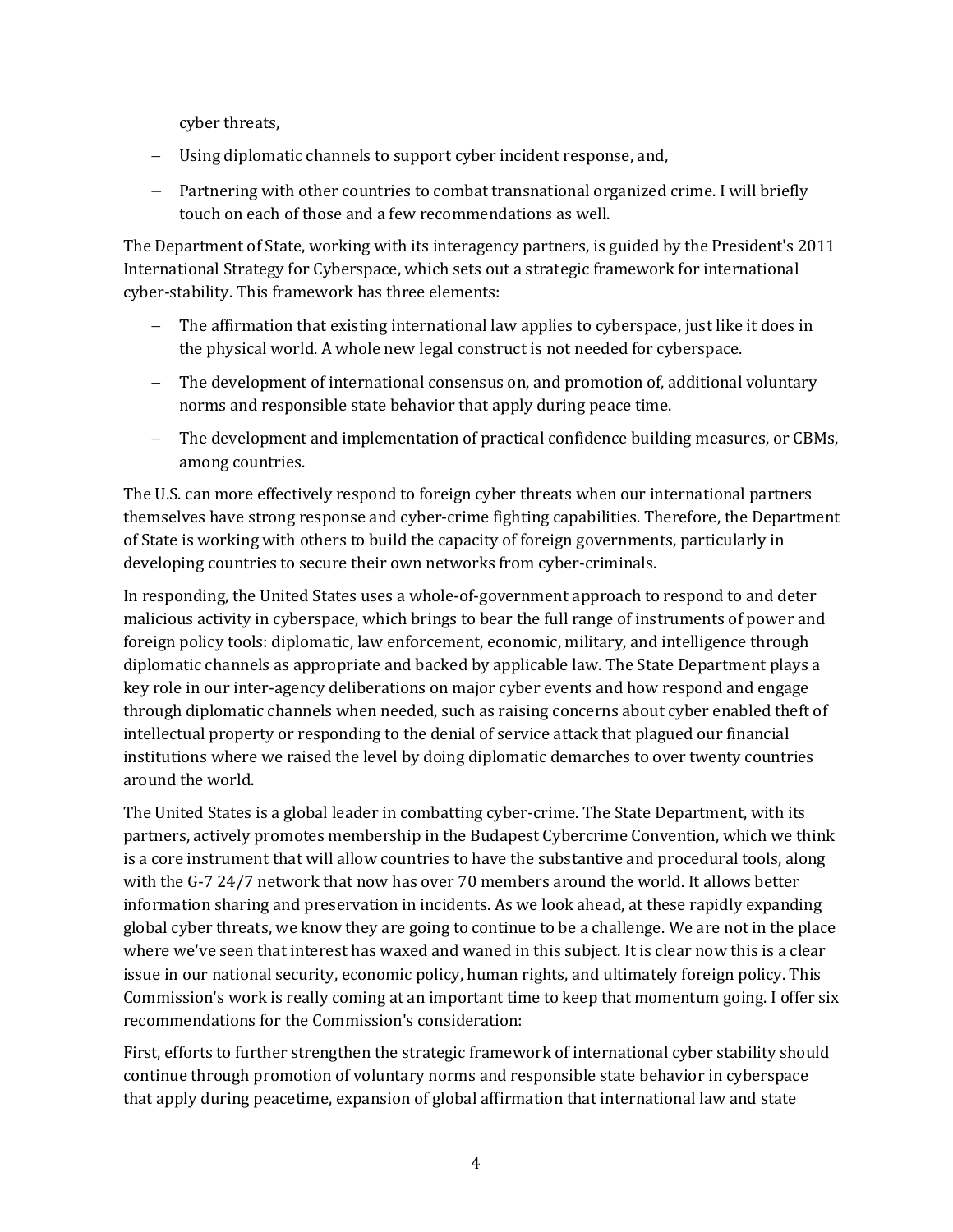behavior apply in cyberspace; and the development and implementation of additional confidencebuilding measures that reduce risk and the chance of escalation. There has been a lot of good work done, but we must continue and build on it by getting more countries to sign on.

Second, the United States pursues a vision of openness and collaboration and multi-stakeholder governance for cyber space which is in stark contrast to alternative state concepts of cyberspace governance pursued by some countries such as China and Russia, who try to control content and attempt to draw sovereign boundaries around cyber space. Therefore, the U.S. should continue to advocate bi-lateral and multi-lateral forums including the United Nations for stakeholder governance so that the internet includes all parties.

Third, The United States should continue to build the capacity of foreign governments, particularly in developing countries, to secure their own networks and to promote donor cooperation and joint capacity building initiatives. This will enhance our own ability to deal with cyber threats if they had that capability and those policies in place as well.

Fourth, given the transnational nature of the internet and the communications infrastructure, international cooperation is obviously essential to effectively address cyber incidents. Therefore, the U.S. should continue efforts to enhance its understandings of other countries cyber-incident response capabilities and coordination. I had to formalize communication channels that include network defense, cert-to-cert, law enforcement, diplomatic, military, and others. We were able to respond to incidents which are always global more quickly.

Fifth, to further combat transnational crime, we should continue to aggressively promote membership in, or at least adopting the tenets of, the Budapest Convention and continue to enlarge operational frameworks like the G-7 24/7 network.

Finally, here at home, the State Department should continue to mainstream this issue into our foreign diplomatic engagements and build necessary internal capacity to formulate, coordinate, and implement cyber policies throughout our government. I would say when Mr. Donilon and I were at the White House, this was a new field.

Since my office was created 5 years ago, we now have 25 counterparts in foreign ministries around the world. There is a lot of understanding and all-government dialogues about the issues, and that's important. I have submitted a written statement, and some documents including a report related to Congress to talk about our implementation of the international strategy, where we're going on norms, and where we see the threats that I commend to you as well.

#### International Discussion

Commissioners of the Commission on Enhancing National Cybersecurity

**Mr. Chabinsky**: I tend to think we focus our efforts, policy efforts, financial resources, manpower on defense and putting effort at the lowest level. Every entity is defending itself because we haven't brought this up to a level to try to get the cybersecurity problem as far away as possible from end users. One of the ways to do that is going after threat actors, whether it's nation-state norms or elements of national power, or trans-national criminal efforts. What I've seen is two-fold. One, the public's view is one of haplessness. There is a view we can't beat the bad guys, so we have to be impenetrable. There is a sense it doesn't even seem meaningful that we might be able to reverse the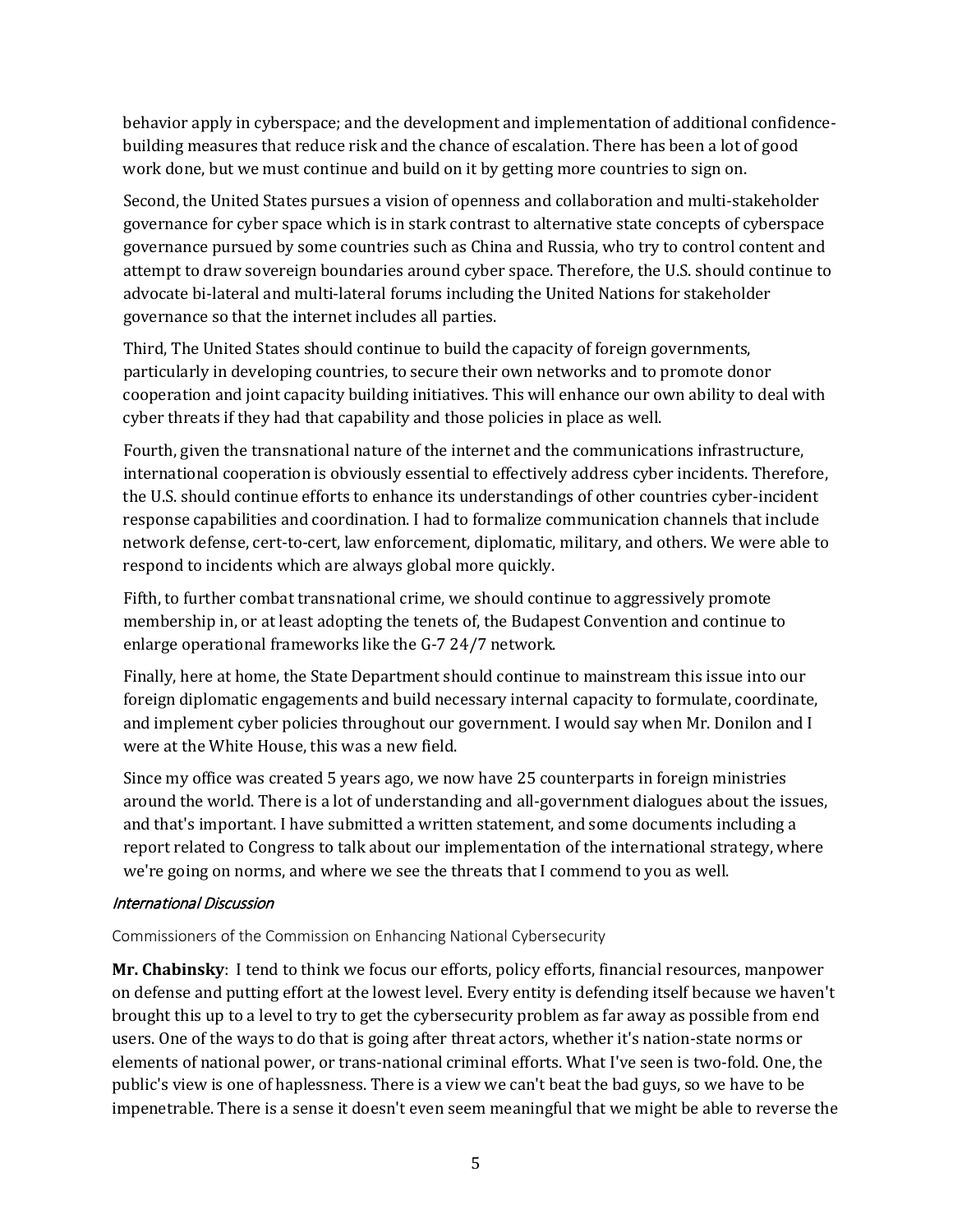strategy and make it threat-centric.

It also seems it might be a self-fulfilling problem. When we see the billions of dollars, within the Federal Government alone, spent on information security efforts, compared to what we are spending in the Justice Department and State Department in our international efforts to actually hold people accountable and create systems and policies that go after the threat actor to stop this problem from hitting us in the first place. It's so disparate. What are your views on the disparity of threat mitigation based on your perspective and years of service?

**Mr. Painter**: Targets need to be hardened to make sure it deters all threat actors. From a real world perspective, it will not deter all of them. There's more to it than simply locking the doors. There are different kinds of threats. There are nation-state threats, national criminal group threats, and lone actors. It requires a mind view of working with law enforcement and diplomatic colleagues to disrupt those threats. Justice has been working on disrupting criminal groups. It has been doing undercover and other kinds of operations. It takes both kinds of action and there must be consequences. Consequences must include law enforcement, sanctions, diplomacy, pressure, and possibly military tools. State tries to encourage that collective response. It is an important and possibly under represented part of the puzzle.

**Mr. Chabinsky**: What would it take to change the tide to get success against the threat? If we changed our focus to deterring threat actors, how should we go about it?

**Mr. Painter**: We can't do it alone. It has shifted to some extent. It takes threat denial and resilience, and going after threat actors. We have to be able to change some of the mindset that we don't have the power to change the behavior. When there are consequences to actions, it makes a difference. There are ways to deter nation-states, using the tools we have. There have been successes. It is a focus that has to happen. I believe people do understand the threat exists.

**Ms. Murren**: As you have been observing, and you've been part of the changes that have been made in the last couple of decades in enhancing cybersecurity. You mentioned there's been a lot of progress, and there has been a lot of action. As we move forward, and recognize the need to prioritize our time and treasure to address all the different aspects of cybersecurity, what are the things that you believe we've done where we've allocated people or money, that it may be better served to end, and where we could put them instead?

**Mr. Painter**: I'm not certain where money may be taken from. It may be until recently that not enough resources have been devoted to this issue. The number one thing is leadership and making sure from the very top that there is a very clear priority on this issue. It includes the White House, and the cabinet level of all agencies. It should be a priority with their own systems and engaging with the private sector.

It is certainly true my area did not exist five years ago. We have made progress. It is a small group of people compared to some of the people doing defensive activities. There needs to be an understanding that some efforts will pay dividends beyond the short term. Greater stability in the long term will help everyone. It needs to be clear that no matter where our resources are, we must have priorities.

Even if we increase spending as the President asks in the CNAP, we will still be stretched. We will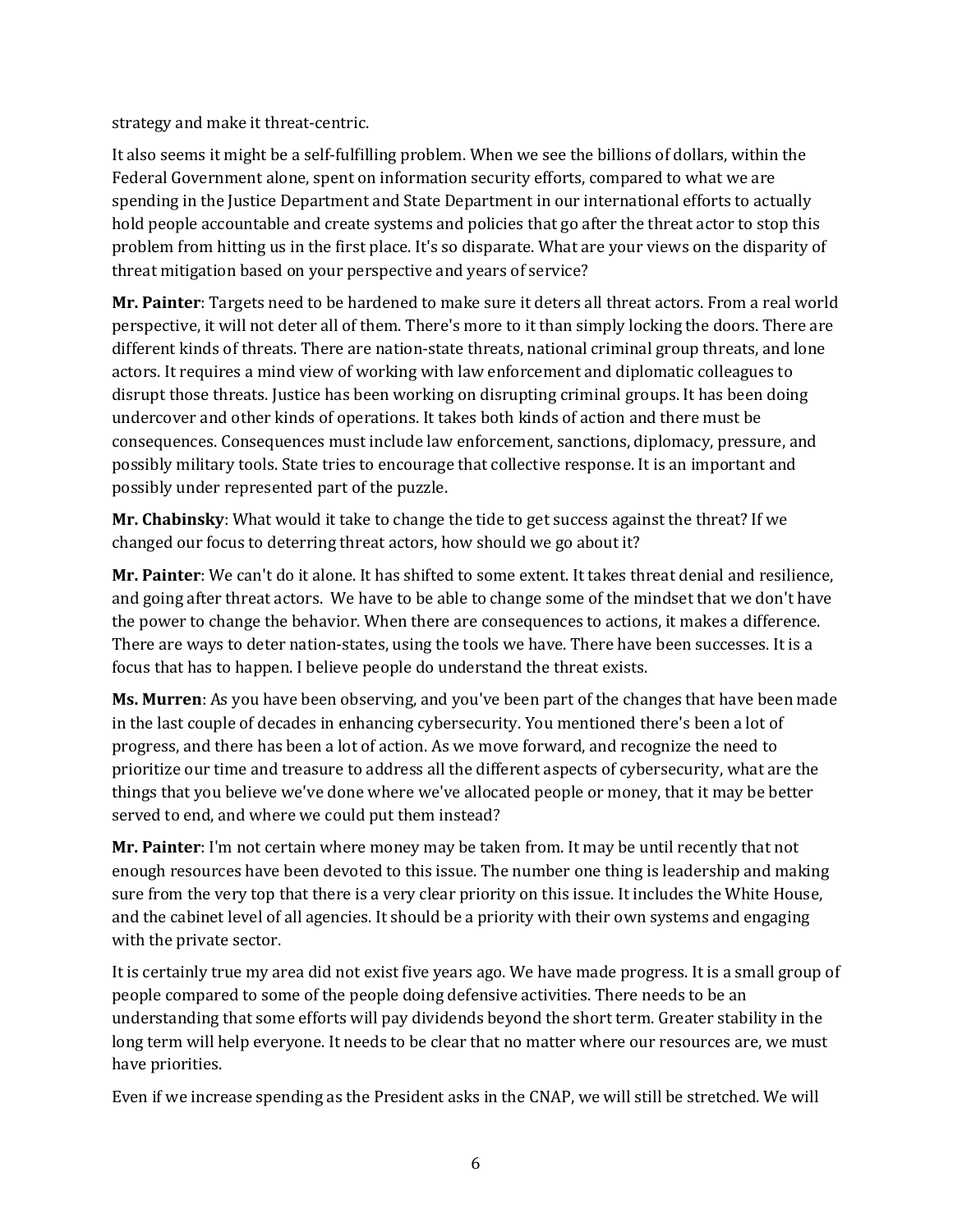have to figure out where our priorities are. One of the most important things is having a comprehensive approach, as opposed to a silo-ed approach. The international strategy tries to do that. It talks about human rights, it talks about economic issues, military issues, and cybersecurity issues. If we continue to look at these things in stovepipes as we have in the past, we will continue to make ourselves weaker. It doesn't take a large expenditure of money to bring things together. It includes bringing all these communities together in a shared interest. The demand now is huge. We must keep our eyes on what we want to achieve.

**Mr. Gallagher:** I have two questions, both in the character of a status report. With regard to state governance, what's the current state of affairs with regard to state based vs multi-stakeholder approaches? The second question touches on this law enforcement cooperation, to what extent is the discussion around encryption affecting that cooperation?

**Mr. Painter**: When we talk about internet governance, the reason these are all inter-related is when some countries talk about information security, they don't mean cybersecurity. They mean securing and preventing spread of information and securing virtual boundaries around their territories. It has implications for human rights, security and governance. When they promote the idea of states running the internet, that's why they're doing it. It's not for any other reason. We have made great strides. We have pushed back on countries advocating a more state system.

It's not a battle that's over. It's going to continue. We recently signed an agreement with India covering international security, cybersecurity and governance issues. India changed its point of view on this. They went to a multi stake holder system. It is significant because of their leadership in the G-77. The battle is by no means done, and we must continue it. Now, internet governance means everything to do with the internet, it used to mean the technical running of the internet. Now, it includes everything. So, we have to be attuned to that as well.

I don't have a solution on encryption today. It is a difficult issue for everyone, not just for the U.S. Governments around the world are grappling with it. We need strong encryption for privacy and security, and protection of citizens. We need to look at the problem and break it down. Does it affect business? It is one of the issues we are grappling with. It is a policy issue also.

**Mr. Sullivan**: I have two questions. Shortly after the Sony attacks, I was talking to a national security official, who said, "The thing you in the private sector don't get in these international incidents is that, to eastern governments, companies are viewed as extensions of state power. Western companies do not appreciate their role in the middle of all that." I'd appreciate your view from the point of view of the State Department. What's your view on this issue?

**Mr. Painter**: It depends. For planned economies, where countries have controlled, owned, or joint ventured in all their companies, there is a different view of public-private partnership, here vs. elsewhere. They have had to change and have some growth in their private sectors in order to be competitive. One of the interesting things about the Sony attack: why is the U.S. raising this incident to such a high level? It was an attack on our sovereignty, involving threats of violence, and an actual attempt to change free speech in this country.

Other countries see a self-interest in U.S. proposed measures. State control persists, and a lack of understanding of companies as independent actors. While speaking with certain countries about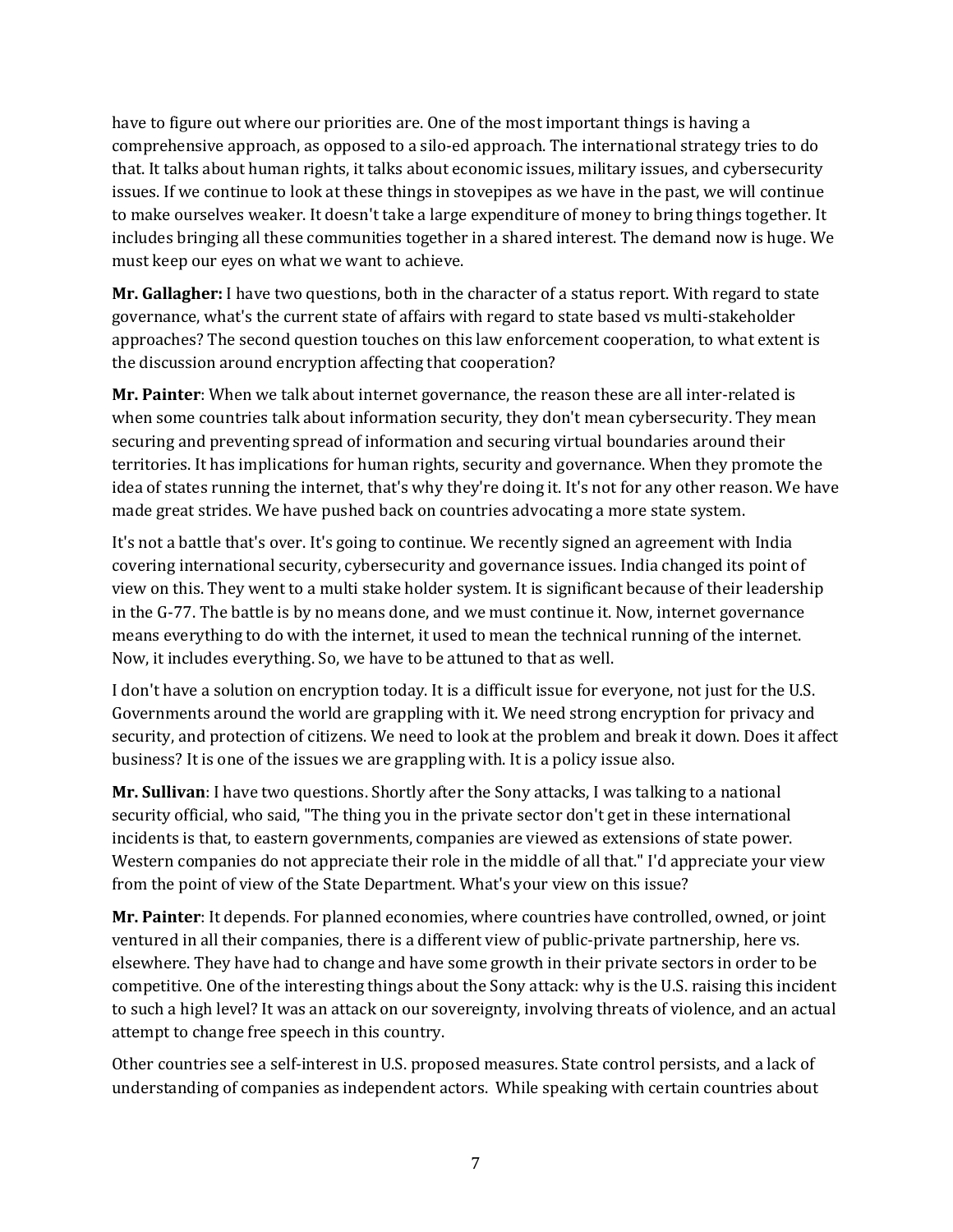the multi-stakeholder system, they interpreted governments and private entities to really be the United States. It was clarified that those private entities were actually within their country, and should have a voice in the system. It subsequently became the case. It makes the point we really do believe in the system. It's not a unified voice, government and industry do have different voices. Will that change the countries that have more planned economies? Not right away.

**Mr. Sullivan:** You are in a situation where private industry in western countries are not considered critical infrastructure. They don't have government agencies building their defenses, but yet are left as potential collateral damage or direct targets by states in other parts of the world that consider it fair game. What can the U.S. Government do?

**Mr. Painter:** There are two parts to that. The first question is, targeted for what? If it is for a disruptive attack, it is a real concern. The U.S.'s interest doesn't just extend to protecting critical infrastructure. It maybe prioritized because it can cause major death destruction, and damage.

Secretary Pritzker has been working with non-critical infrastructure. There must be consequences for these actors as well. Sony is a good example where we quickly and decisively acted in terms of attribution and what was done. There is also espionage, the theft of intellectual property to benefit the private sector of another country. It is not limited to critical infrastructure. It targets businesses in the United States and around the world. It comes up in every bi-lateral discussion with our partners.

We have made progress in getting China to recognize there is a distinction between intelligence gathering and stealing intellectual property. We have a commitment from them they would not continue. The jury is still out and we have not taken any tools off the table. Most countries agree this should be the norm. Likeminded countries can work together over time to collectively enforce that norm. We need to make sure we're not just looking at critical infrastructure, but looking at targets generally, and what the exposure is. We need to work with those companies. I meet with the private sector often, because there are some things I don't know in the government. I'm not always aware of the challenges, and what the opportunities might be. We need to continue to do that.

**Mr. Sullivan:** I also wanted to ask about mutual legal assistance treaty (MLAT) reform and efficiency of data sharing for law enforcement. Has it made progress?

**Mr. Painter**: We have been dealing with a lot of countries, that when all the data is stored here, they can't get data on their citizens. It has led to secondary effects like data localization, or viewing it as an impediment in the relationship. We have made progress. We have increased funding to DoJ to streamline the process. However, it is not the fastest process. There is now a 24-7 network.

We have also started talking with the UK Government to see if there is some sort of agreement we can reach that would stream line the process for certain kinds of data. It will require legislation, which has been sent to the Hill. If it goes through, we'd be open to talking to other governments. However, those governments must have protections in place. Overall we are better off, but there is a long way to go. We continue to look for creative solutions.

**Mr. Banga:** My first question connects to what you and Mr. Sullivan were just talking about. Most companies are facing a multitude of regulatory frameworks and different countries revolving around cybersecurity and data automation and localization. It's not just a question of what it does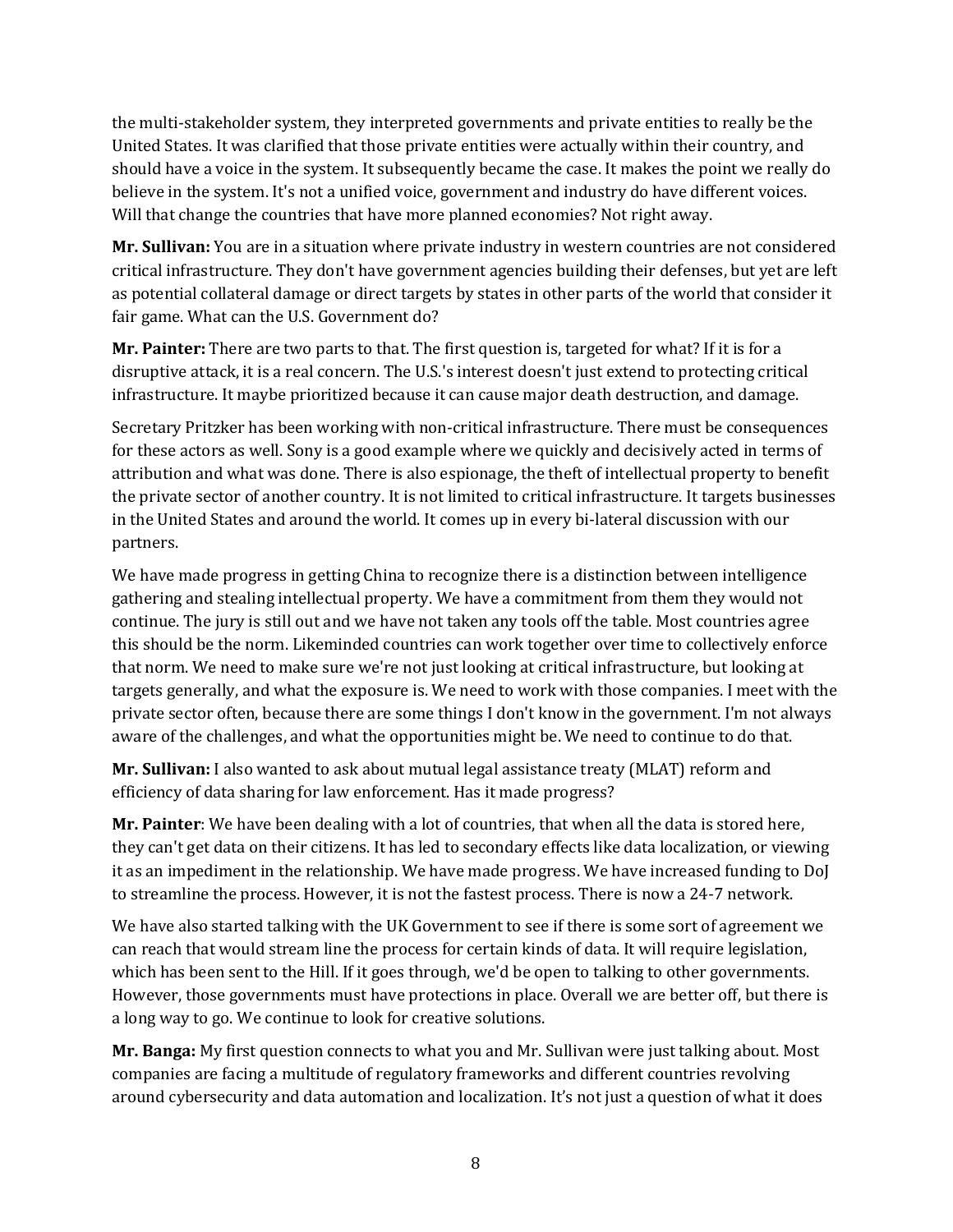for company expenses and material cost of operating. It's also going to destroy some of the advantages of scale in cybersecurity and capabilities in the internet of things if we end up doing everything country by country.

**Mr. Painter**: These are real challenges. As countries deal with these issues, if there is a fragmented regulatory framework around the world, it creates issues for companies. We have been promoting the NIST framework. It is voluntary and has been used around the world. It has had a lot of uptake, particularly by countries in Europe. Europe has just enacted the Network Information Security Directive. It is a good base for defining policies for countries. The trick will be in how it's implemented. It can be implemented in a regulatory fashion, or it's implemented in a way that allows interoperability which companies need that really promotes cybersecurity. Fragmentation does not promote cyber security. The private sector and government push back on data localization. Data localization requirements can cause problems. We need voices in the private sector too.

**Mr. Banga:** You are correct. There are a number of private companies willing to push in the direction of the NIST framework. There are two ways to do this, one is to allow for trickle down. Or a group of like-minded countries could work together and find their own way through how to implement it. Historically, things happen when countries work together and create an example for others to follow. In cyber we are still at a stage where it's laissez-faire. We are doing our own work, and hoping other countries will follow our example. I'm wondering if the Commission can put forward a more constructive and forceful point of view. We should question that logic.

Second, in my view in the current system, there is no way to declare a state actor a pariah. We do it one-on-one. Others have done work, and in the case of China, the recent visit by the President. There is no benchmark for acceptable behavior in the cyber world. It exists in the physical world. There are bodies that judge behavior and can make determinations. What's the solution in the cyber world? Is it all laissez-faire or trickle down? Should there be more a forceful, or constructive and driven way to think about it?

**Mr. Painter:** On the first question, I look forward to any recommendations you have. I think we have to be careful if we try to have "one ring that rules them all", that tries to bring things together. We won't end up with the inter-operability we need. That's why the NIST framework is so powerful. It is something we've advocated around the world. My NIST colleagues travel with me to these countries to do presentations and discussions, to try to make it happen. They need to understand the benefit of inter-operability. As soon as we try to have some formal global system, then a lot of other things creep in.

In sanctioning bad actors, we are in the process of determining what bad conduct is in cyberspace. It involves the voluntary norms we've talked about, such as not attacking critical infrastructure of another country during peace time, the expectation of cooperation if there is malicious code originating within the borders of a certain country. These are important voluntary norms, but many countries around the world have not grappled with these issues or signed up. We have received some affirmation from the G-20 and other venues.

To combat bad activities, we build a larger and larger group of countries who support the norms. Then, if there is a bad actor, the larger group can act collectively to sanction that bad actor. There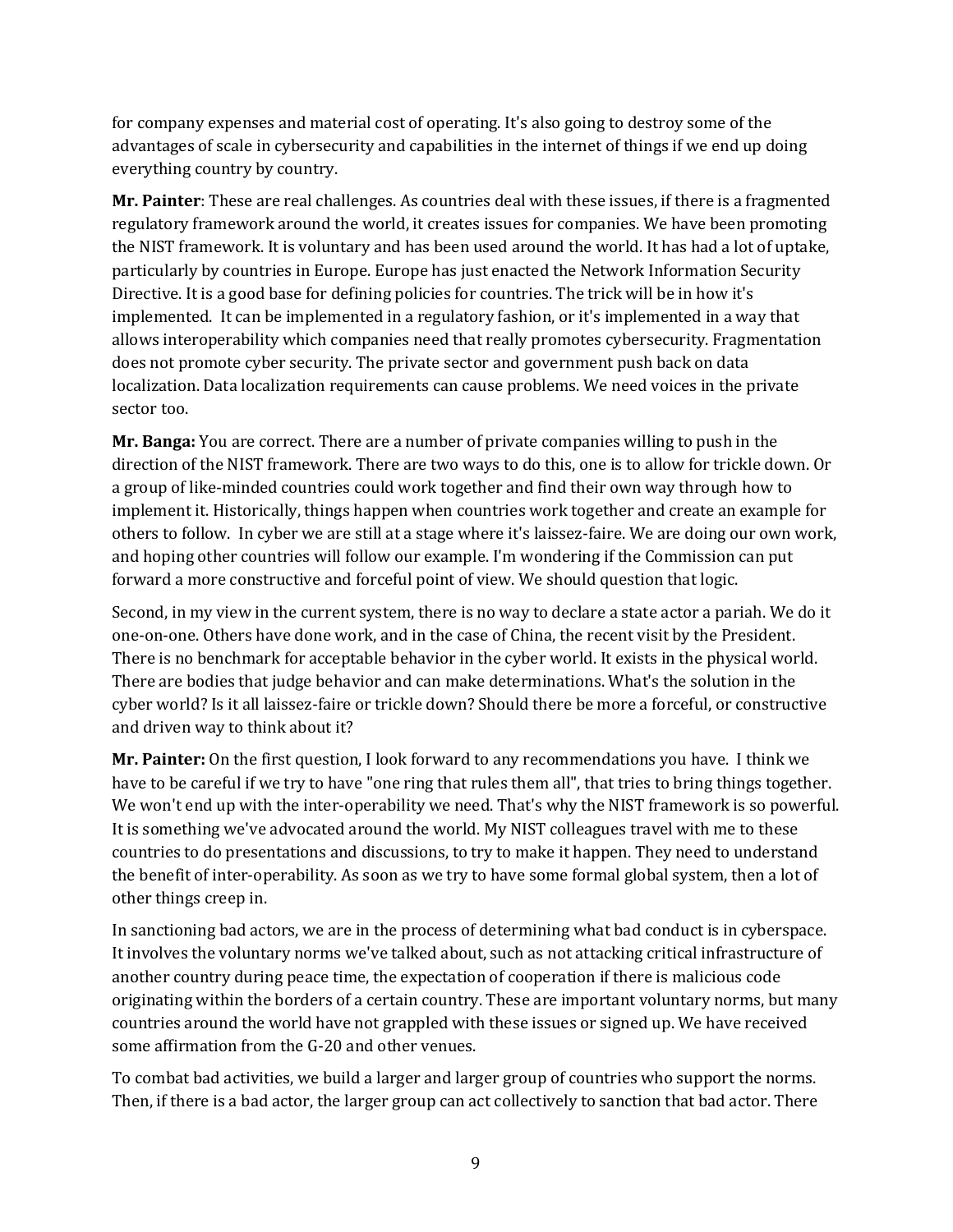are many means by which this can be accomplished. It has worked in other arenas, it can work here too.

However, we don't have the luxury to wait the forty years it took to develop nuclear policy. It is true it will take some time. It is notable that within a few years of first proposing these norms, we are getting them accepted by many countries around the world. It is very quick by any diplomatic measure. We need to redouble those efforts.

**Mr. Banga:** So you are saying it makes sense to have a group of like-minded countries having constructive discussions, meaning they get together to discuss a common problem. We have these great technologies that can revolutionize access to information and democratize it beyond all limits. Look at what can happen if we don't take control. We should get together and have a conversation about what are the benchmarks of good behavior, and what's outside the norm. If that's what you're saying, that's a good move.

**Mr. Painter**: It is what we are trying to do. We just had a Nordic –Baltic- U.S. meeting, and we talked about these issues. They are like minded countries. We talked to our 5-I allies, and they are like minded countries. Our big push now is to get more countries to deal with these issues and adopt these norms. Then we can move to the next stage. I would not call this a formal or likeminded club because we want to have as many participants as we can. We need to continue to expand, and that is really where our efforts lie.

**Ms. Anton:** Following on what Mr. Sullivan was discussing, there is a lot of posturing in the EU right now with respect to US privacy practices, with respect to safe harbor, and privacy shield. The EU is threatening to halt U.S. company practices within Europe. It can cause major hits to U.S. companies.

What should the government be doing to help US companies that are sued from abroad, due partly to perceptions about mass US surveillance and cooperation with these countries?

**Mr. Painter**: It has been a problem for the last few years. We think it's important not only for American business, but also for European businesses. They understand having a system that is inter-operable but not the same. Privacy frameworks will never be completely in agreement, but they should be inter-operable for the benefit of both parties. I am optimistic it will happen.

We have spent a lot of time talking to EU colleagues in the last few years. One of the problems I see is that people tend to conflate all these issues together. What are the proper rules for surveillance and for intelligence gathering? They group those issues into cybersecurity, but these are not cybersecurity questions. They are important issues, but not the same issue. It has hindered progress in cybersecurity somewhat.

Discussions about surveillance practices need to happen. We have had them in this country. It is what President Obama wants. There are rules and oversight. It is a discussion that should happen around the world. Increasingly countries, including in Europe, are beginning to understand there is a distinction. We need to have that conversation. If there are not shared goals and shared objectives between the U.S. and Europe, there are countries that will try to drive a wedge between us. We can't let that happen. There has been some real progress. The conversation has changed in the last few years, but we need to keep at it.

**Mr. Donilon:** Your paper makes a strong point on adopting international law and norms in the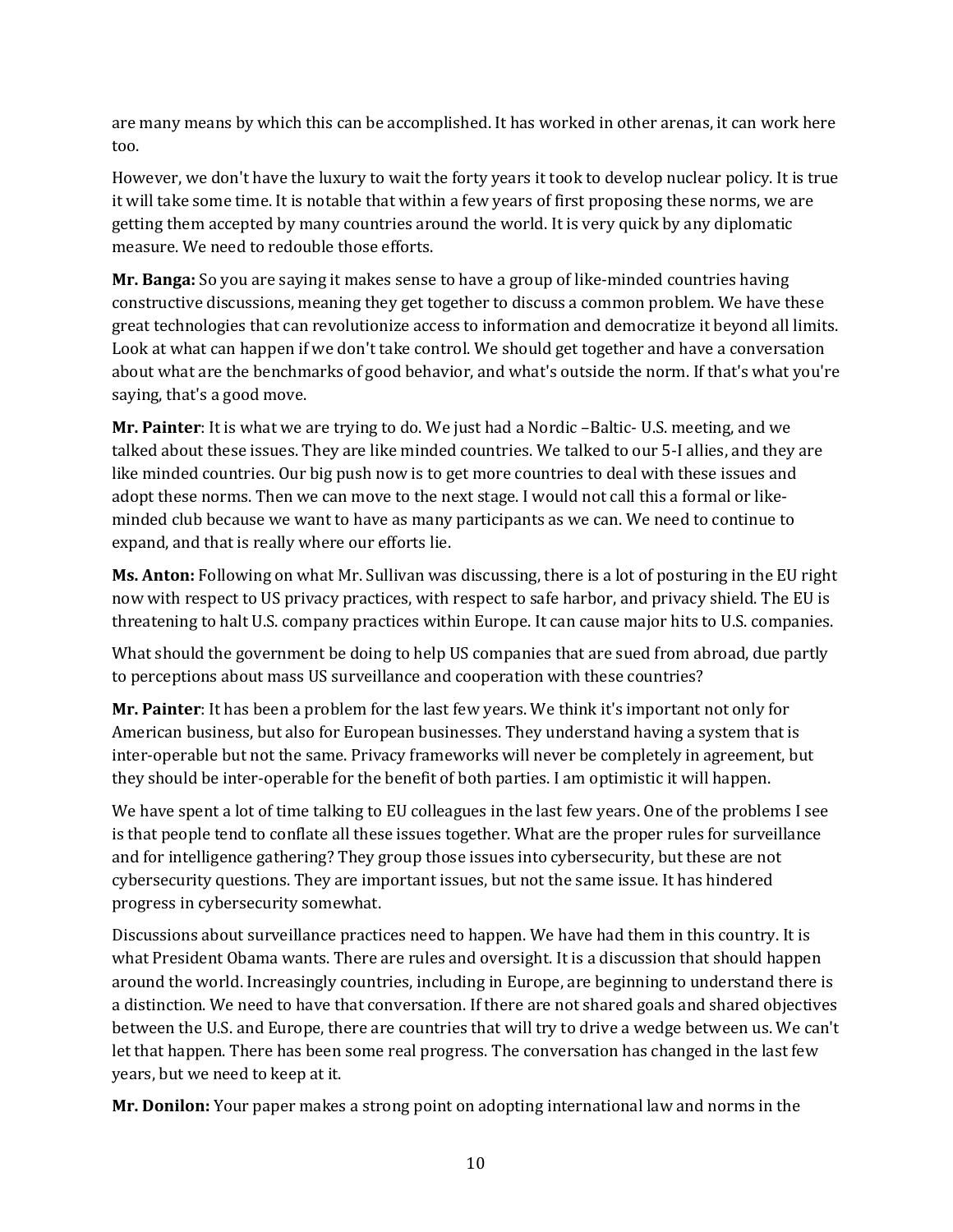cyber world. There should be a core set of peacetime norms that countries should abide by in terms of economic, political and other relationships. What is the way to accelerate this process? Is it not to have like-minded countries come together and expand the circle around these norms? What should the mechanism be to achieve the goal of broad adoption of international law, and adoption of neutral standards of behavior, a NIST type framework and standard of care conduct in cybersecurity? Some people have proposed we should move to a cyber-NATO, an alliance of likeminded countries. In your mind, what is the mechanism for broadening the circle, and getting accelerated adoption?

**Mr. Painter:** We need to engage at all levels in our international engagements, including the Presidential level. At every summit held by the President over the last year, a significant portion of the summit statement has talked about cyber issues, and everyone has talked about affirmation of those norms. The framework agreement we signed with India last week has core norms at front and center, so India agrees with the U.S. on those. It is working hard bi-laterally, and multi-laterally to accomplish that. What it is not doing is trying to get a "cyber-treaty". I don't know what form that would take or who would negotiate it. Given different interests in cyberspace, it is unlikely to be of benefit to the United States.

There are countries that would want to use a treaty as a means to control information. It is a norm they are trying to push. I think we have to go beyond the like-minded. We need to work with those who are likeminded. It is important to have countries, including China and Russia, who agree to these norms, and this group of governmental experts in the UN, to see the benefit of it and get wider adoption. It is continuing and accelerating, not only at my level, but at the Presidential level, the cabinet level, and others.

We need to get back to capacity building. We have a lot of countries focusing on this, but there are a lot of countries still on the fence. They understand the siren song of stability, which Russia and China talk about. They also understand the benefits of economic growth and innovation. Those are the ones to concentrate on if we are to build this consensus. Capacity building, then, is a key element in the process. It's not just policy engagement. We just need to continue and accelerate that. We have done things in the last year, including work at the UN. We don't want to water these things down. We want to make sure we have things that are genuinely useful to everyone going forward.

There are lots of threads of effort. There has been work on what international law means in cyberspace. That's important. Confidence building measures are the easiest part in some ways because they are practical measures and are value neutral. Having hotlines, exchanging points of contact and other examples are important. We've done this in the OSCE. There are now 16 confidence building measures that we've done. We've looked at ARF as another forum to do that. We've talked to OAS about that. Rather than trying to have one place to convene it all, we need to look at regional organizations and bi-laterally with our partners.

**Mr. Donilon:** Combine your comments on capacity and regional organizations. The United States Government has not made formal statements on what I am about to talk about, but there is a lot of cyber pressure coming from Russia. We may be involved in seeing a set of broad based information efforts. How would you assess the current state of capacity building at NATO and European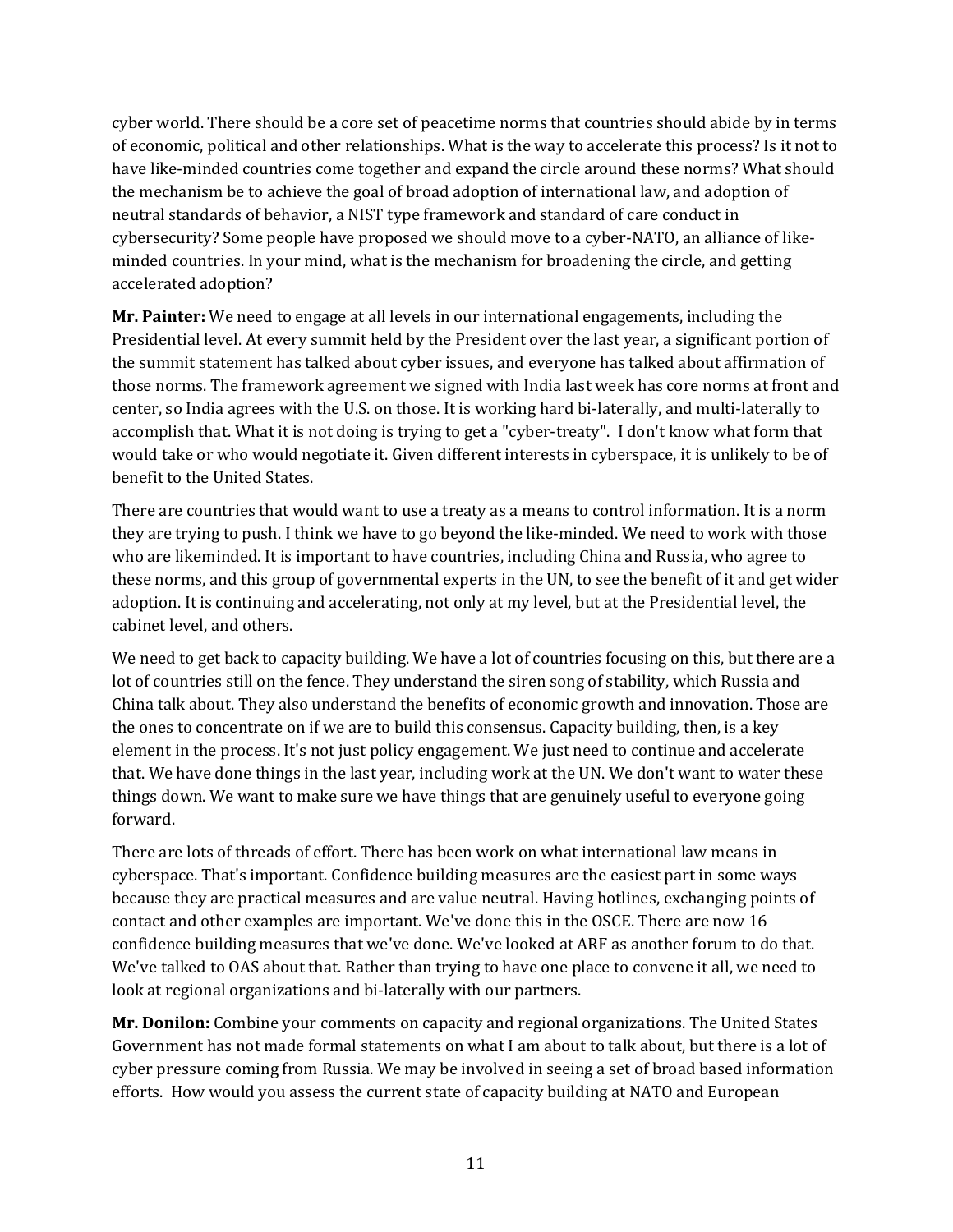countries to confront this threat?

**Mr. Painter:** There has been a real change over the years. Remember during our time at NSC, when NATO made cyberspace part of its strategic concept. Now, we've just had the NATO summit where cyber was reaffirmed, and reaffirmed as a domain for NATO activities. The first issue with NATO was to make sure they actually protected their own networks. That was the foundational step they had to take. Real strides have been made there. Working with other governments in terms of their own cybersecurity and national cybersecurity policies has been going well. The cyber-ambassador for technology issues for NATO has been very active in trying to build this.

It has been making real progress because people understand the nature of the threat. They may not know what to do about it, generally for policy makers. Things have changed in the last few years. Now there is a substantive and thoughtful conversation, in the U.S. and internationally. NATO has really grasped this as being something that's critical to the future. The threats we see now are not just physical threats. It involves a few different aspects. Part of it is harnessing the capabilities of NATO members, so that NATO does not have to do everything itself as NATO, but also call upon the capabilities of its members. The doctrine is in better shape now. It is something we are committed to continuing to build. It was baby steps in the beginning, but I think we are beginning to hit our stride more now. There is still more to do. Given the threat posed by certain countries, it has accelerated the understanding.

**Mr. Donilon:** Given all interactions you've had around the world in the last five years, are there countries, or sets of practices that you've seen that you'd like to see us look at more closely and adopt here? We have very effective cybersecurity regimes for example in Israel and elsewhere around the world. Are there other practices you've seen, are there regulatory regimes, voluntary regimes, governmental structures, or governance approaches that you think the Commission should look at?

**Mr. Painter:** It is a good question. I may have to get back to you on that. I'd have to do a survey of what I've seen. In many ways, the U.S. has been a leader in this area, where the rest of the world has noted its importance. One of the things I think is critically important and that we have in the United States, but could be strengthened further, is for the U.S. to have a whole-government strategy. There was a strategy back in 2003, but people were not ready for it at the time. We've sharpened it at the beginning of this administration as well.

The Australian Government just came out with a comprehensive strategy. They have mechanisms for working with the private sector that are good. There have been changes in some governments that have traditionally been very stove piped. They are now coming together to work in the government. That is important. There is not a regulatory regime I am particularly fond of.

From our perspective, we want to have all these governments develop these capabilities. We can then plug into them. That's what's critically important. The UK has been doing some good things. They just created a cyber center, and have been working on those issues. I can think about all these issues further and get back to the Commission.

# Panel 1: How did we get to here? The Policies that Shape Today's Federal IT Landscape

Dan Chenok, Executive Director, Center for the Business of Government, IBM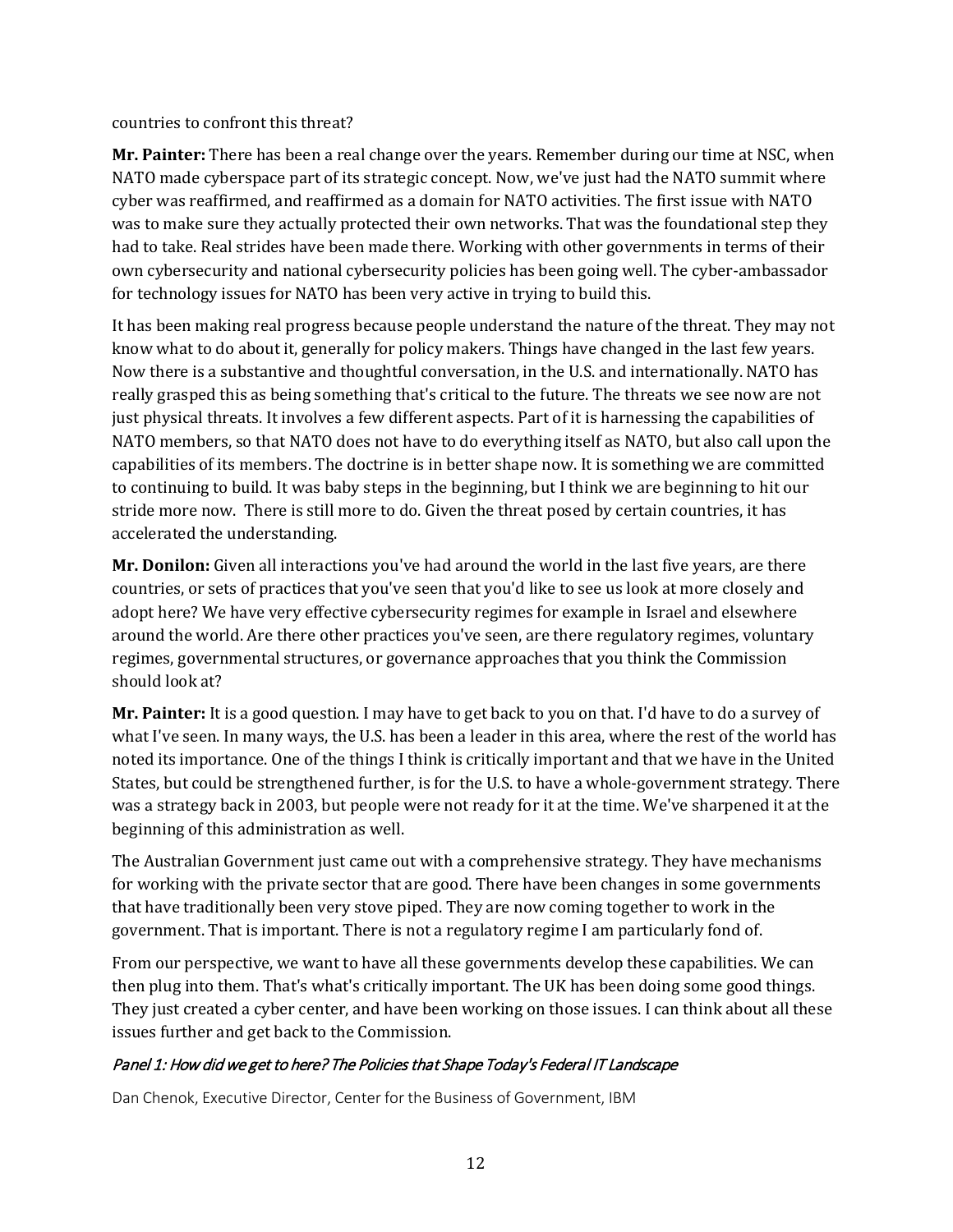Karen Evans, National Director, US Cyber Challenge; Former CIO, US Government Eric Fischer, Senior Specialist in Science and Technology, Congressional Research Service (CRS) Gregory C. Wilshusen, Director, Information Security Issues, U.S. Government Accountability Office (GAO)

#### Dan Chenok, Executive Director, Center for The Business of Government, IBM

This morning, I'll summarize some key points brought out in more detail in my written statement. The policy framework of government federal IT with respect to cyber security has many pieces. Some major laws are the Paperwork Reduction Act, which in 1980 authorized OMB to oversee a broad range of IT activities including privacy and security. The Computer Security Act, which in 1987 gave the OMB director authority over civilian agency security. FISMA updated the Computer Security Act in 2002, and again in 2014, to drive agencies more toward operational security. The Government Act, which in 2002 vested OMB's office of e-government and information technology, with leadership of IT and e-gov issues including security, and last year's Federal Information Technology Reform Act, or FITARA which gives CIOs new authorities and tools to manage IT.

In addition to these general statutes, DHS's cyber leadership was authorized first in the Homeland Security Act in 2002. These and other cybersecurity statutes are implemented through an array of policies that impact IT security including: OMB circulars, that integrate Federal information and IT policy and govern cybersecurity and enterprise risk management; FISMA guidance, which requires agencies to report on security activities, drives agency priorities and inspector general reviews; and NIST guidance which addresses security, privacy, and identity management in multiple ways that agencies utilize to make risk based security decisions. Additional policy frameworks address privacy and identity management. These laws and policies are led by a diverse group of organizations; among them the White House cyber-coordinator, OMB led by the Federal CIO, and the new Federal Chief Information Security Officer in the e-gov office, DHS led by NPPD, and NIST just to name a few. The framework that I just described has involved in a world of rapidly emerging threats.

This Administration is taking important steps forward on IT and cybersecurity policies building on prior efforts and yet much work remains. New policies can promote approaches and technologies through which government can continue to improve in predicting and preventing cyber threats. The following are three ideas for the Commission's consideration, focused on governance, innovation and the integration of privacy and security.

First, rationalize governance around key priorities by clearly identifying roles and responsibilities and focusing collective effort on improving cyber across agencies. This is especially important in a new administration that may have to take rapid action after a cyber incident, and by developing a short set of key goals and objectives, indicating how these goals will be achieved and measured. This could build on the comprehensive National Action Plan and enhanced cyber focus in the government's c-suite.

Second, drive innovation in light of the multiple policies that agencies must comply with many cyber security resources necessarily go to compliance and reporting. But as Secretary Pritzker said, one path to pivot toward innovation could be through the procurement system since most agency cyber security products and services are done by industry. Effective permit requirements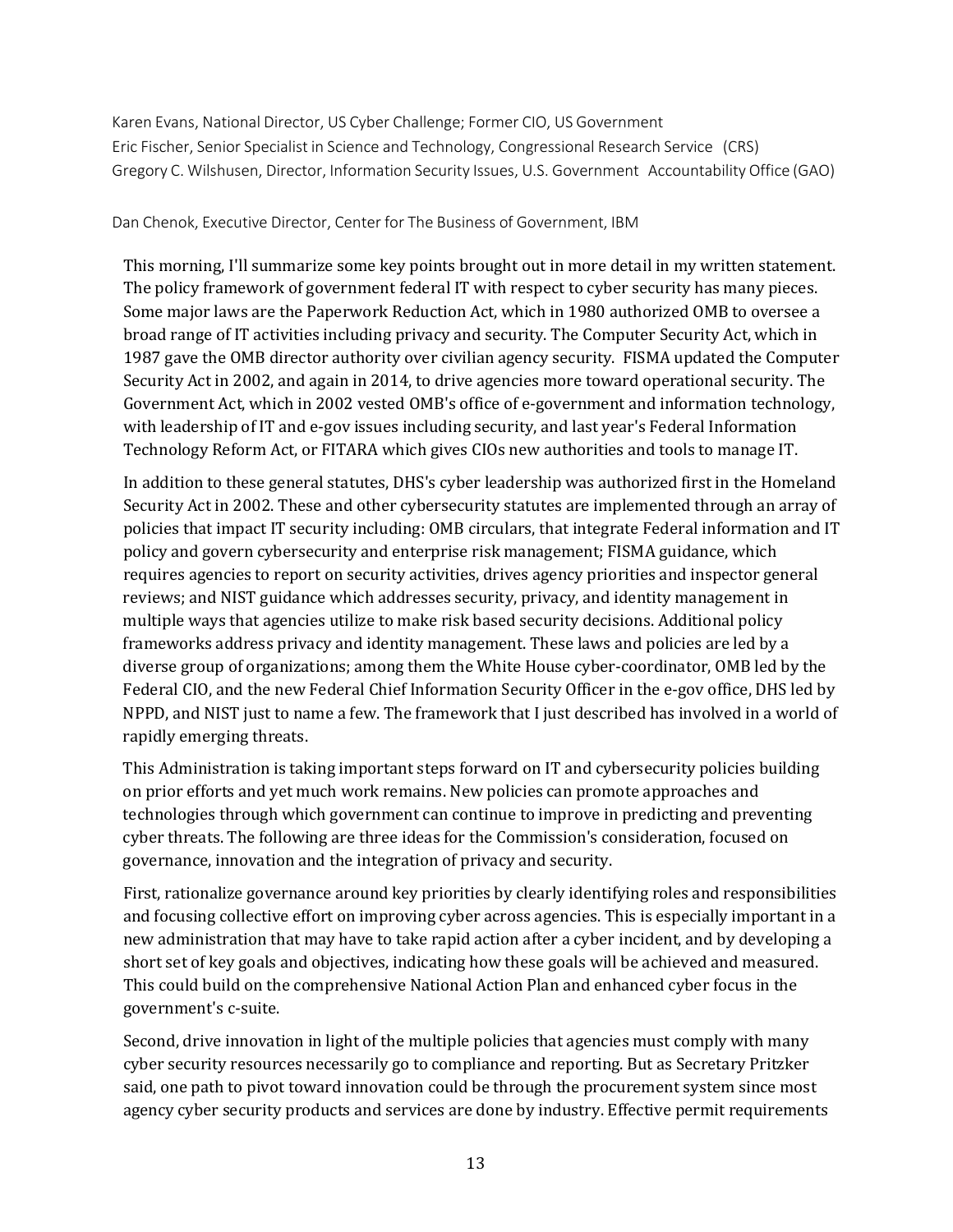can incentivize sound cyber security practices allowing companies to bring innovative ideas forward as an expected activity. This could enable government to leverage the large 90 billion dollars spent on Federal information technology to attract more innovation from commercial partners.

Third, integrate privacy and security. Since safeguarding personally identifiable information is a key element of cyber protection, the recent reissue of OMB Circular A-130 addressed privacy and security in a more coordinated fashion. Greater integration of policies, programs and organizations can help align efforts to protect sensitive personal information. Collaboration of DHS's privacy office with NPPD provides an effective model of coordination. in addition to these three areas of government, Innovation, aligning and privacy security, enhancing public-private interaction can leverage best practices across sectors by extending real-time threat information sharing at scale, and working with industry to understand the risk landscape relative to mission achievement as part of enterprise risk management consistent with the NIST cyber framework.

#### Karen Evans, National Director, US Cyber Challenge; Former CIO, US Government

I'm here today to represent my previous role as the administrator e-government and information technology. This role is now known as the Chief Information Officer of the United States Government. I held this position for nearly six years during the George W. Bush Administration, and prior to this appointment I was a career Federal employee serving in multiple positions at various departments and agencies culminating in my appointment into the senior executive service as the chief information officer of the Department of Energy.

I'd like my comments today to provide examples of the recommendations that I included in my written statement. My colleagues today are going to outline the legislative landscape, but I would really like to briefly explain the relationships which were key to the success of the Federal Government's operations. During my tenure, there was a unique point of time of alignment. The Federal Government was reforming its intelligence community and it was standing up a new Federal department for homeland security. Information and the use of information was truly being analyzed. We were also implementing the e-Government Act, which was focused on citizen services, while we were implementing the Federal Information Management Security Act (FISMA), which was focused on securing those. My job was to provide greater citizen services while ensuring security, privacy, and record retention for the preservation of government information into the future.

My manager, Clay Johnson, was the deputy director for management and told me to get this work done, to integrate and institutionalize the necessary processes in to the Federal agencies. He made it clear I was responsible and he held me accountable. I'd like to digress just a little bit to explain who Clay Johnson was at the time because I think that that's critical as you make and consider some of your recommendations. Clay Johnson was a childhood friend of George W. Bush, he worked at presidential personnel, so every political appointee that was in the Bush Administration at that point had been vetted through Mr. Johnson.

Therefore, when I elevated something to my boss, I was really elevating it to the president of the United States. When I go through some of these other things I'd like to have that little frame work in there for you. With this background the statements provided today you can clearly see that the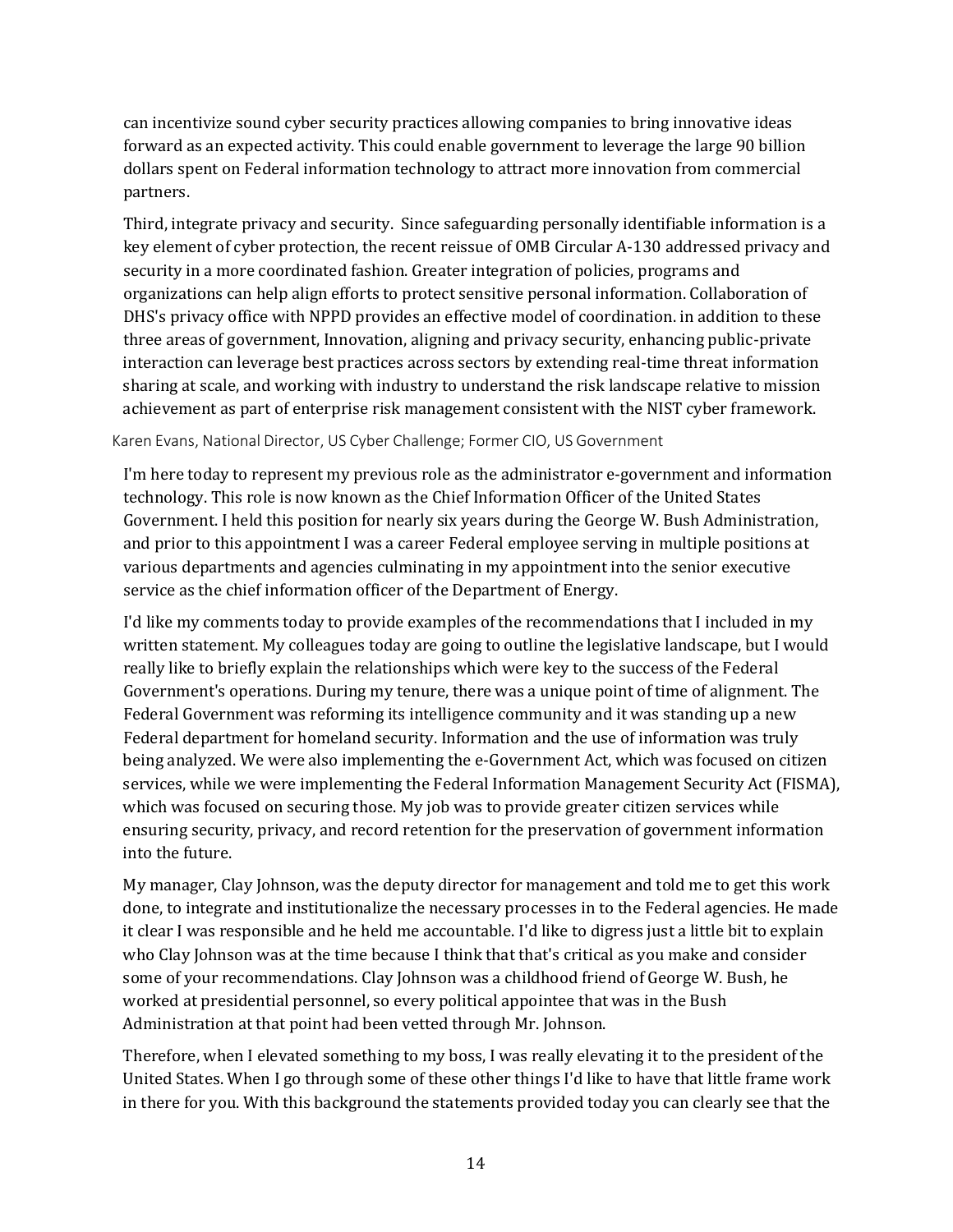authorities are segregated between civilian systems and national security systems, between the Department of Defense, the Director of National Intelligence and others. However, given the direction of my manager I worked with the DoD CIO who was John Grimes at the time, and DNI CIO, who was General Meyerrose, and they agreed that I was leader in all aspects of information technology including cybersecurity.

They publicly stated this in multiple forms and the deputy CIO of DOD was then appointed the vice chair of the Federal CIO Counsel. Additionally, at that time the President's management council had an e-Government committee. This was a very disruptive time, and so most deputy secretaries didn't want to have anything to do with technology. At that particular time the most outspoken of them was the Deputy Secretary of Commerce, Sam Bodman. I asked him to be the chair of the e-Government Committee off of the President's Management Council.

We had a scorecard that used the tool for accountability, and the CIO was responsible for the e-Government initiative. At that point, cyber security was included there. The deputy secretaries are responsible for all aspects of the scorecard. The President held an annual meeting where they sat in that meeting according to their performance. I viewed our office as a staff function to the deputy secretaries and appropriate management officials in order to accomplish their goals on the scorecard.

There is another example that I'd like to share generally with law enforcement authorities. Many of you may be familiar with the failed IT project called Sentinel. This was the case management system being implemented by the FBI. I had the unique opportunity to inform Clay Johnson that the FBI had expended90% of their funds and only had 10% of their functionality. Clay called the FBI director and Director Mueller requested a meeting immediately.

As we worked through the issues, Director Mueller realized it was not an IT issue but rather a business culture change issue, and took leadership for implementation. It is a little unsettling when you're commuting home and the director of the FBI calls. The FBI operator would call on the phone and ask for me to take a call from the director. The director really did want to have an open line of communication into my office, He worked to ensure that the project stayed very closely on track. He continues to be involved day to day with that project.

As it relates to technology innovation, public-private partnerships and the role of NIST, I want to highlight the work that was done in support of Homeland Security Presidential Directive (HSPD) Number 12, which was issued August 27, 2004. The title of this HSPD is, "Policy for Common Identification Standard for Federal Employees and Contractors". We now know it as two-factor authentication. At that time, the technology did not exist.

NIST was brought to the White House and the undersecretary told us it would take at least two years for NIST to run its process so that we could have what we needed. We told him he had six months. They are the smartest people in the world and that they could get it done. The General Services Administration was also brought in because they were going to have to receive the handoff from NIST, and it worked. OMB then requested cards from every department and agency and these cards were tested for the interoperability.

Finally, I'd like to bring the auditors into this. They are better known as the inspectors general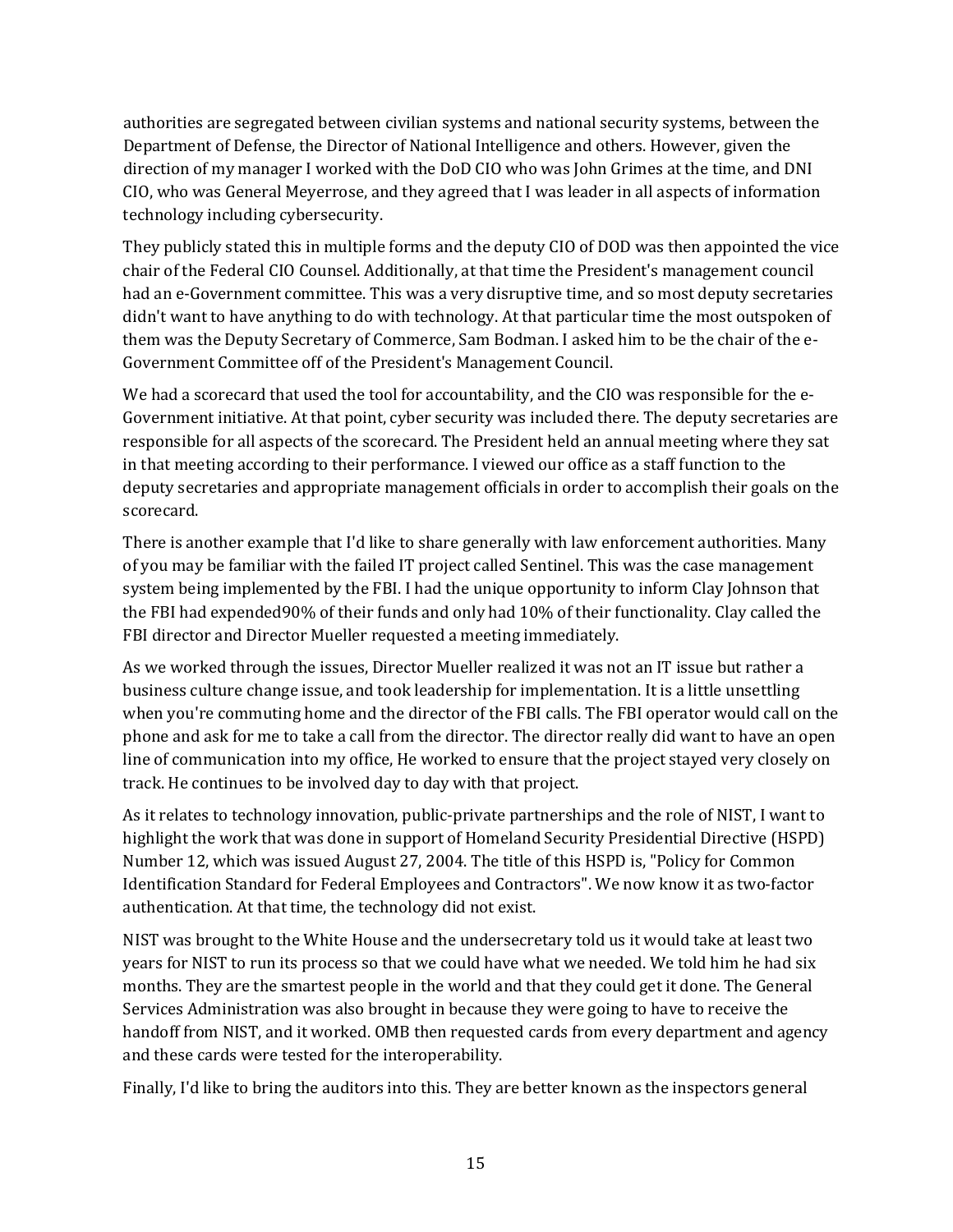(IG) and they are critical to this effort. The IGs evaluated the management processes to ensure the rigor was in place in the department and agencies. NIST provided the checklist that the agencies used for the evaluation in order for us to have a confidence level in those processes. In order to have the partnership necessary with the independent auditors I personally attended every meeting which is now called the Council of Inspectors General on Integrity and Efficiency, to ensure that I could share the priorities of the CIO Council. This assisted with the integration of the IGs and the CIO, and their policies that were issued from OMB.

I do believe that the IGs are going to be the solution to this overall issue is they are independent and they are in place through multiple administrations. Their reports are used by Congress and should provide the baseline in order to measure the progress and improvement within departments and agencies but also across the Government as a whole.

Eric Fischer, Senior Specialist in Science and Technology, Congressional Research Service (CRS)

At the Congressional Research Service, our mission is to provide Congress with non-partisan, objective information and policy analysis on legislative issues. In keeping with that mission, we do not advocate or take positions. Consequently, I cannot make any recommendations or be associated with any made to, or by the Commission.

As you know, Federal IT policy exists within a larger and complex IT and policy framework. No single overarching framework legislation is in place, but many enacted statutes, more than fifty, address various aspects of cybersecurity, the most recent being the Security Act of 2015. Other panel members have discussed, and will be discussing, relevant statutes and policy directives. I thought it might be most useful for me to focus on a set of fundamental and difficult policy challenges that can impede the development of effective legislation and policy.

Now the existence of such challenges has been recognized for many years and of course by other people who have spoken before you. They can be characterized in many different ways. What I'd like to do is focus on four: design, incentives consensus, and environment. Four recently enacted statutes arguably affect aspects of them. I don't have time to go into specifics in this statement, but of course I would be happy to discuss it with you during Q&A. With respect to design, it is often said that cyberspace was not designed with security in mind.

Developers have traditionally focused more on features other than security largely for economic reasons. Also, many future security needs cannot be predicted with any certainty posing a difficult challenge for designers. Harmonizing security with usability is also part of this challenge. If cyberspace has not been designed with security in mind, it can also be said that security has not been designed with usability in mind. It makes it much less effective, as the recent debate over passwords has illustrated.

Education and awareness alone seem unlikely to solve this problem. It impacts Federal IT because, as has been mentioned, the Federal Government acquires its IT largely from the private sector. Research and development, and the education and training of IT engineers and programmers, and the use of Federal acquisition leverage may be helpful in addressing this challenge both from the Federal Government and more broadly.

The second challenge is incentives. The structure of incentives for cybersecurity has been called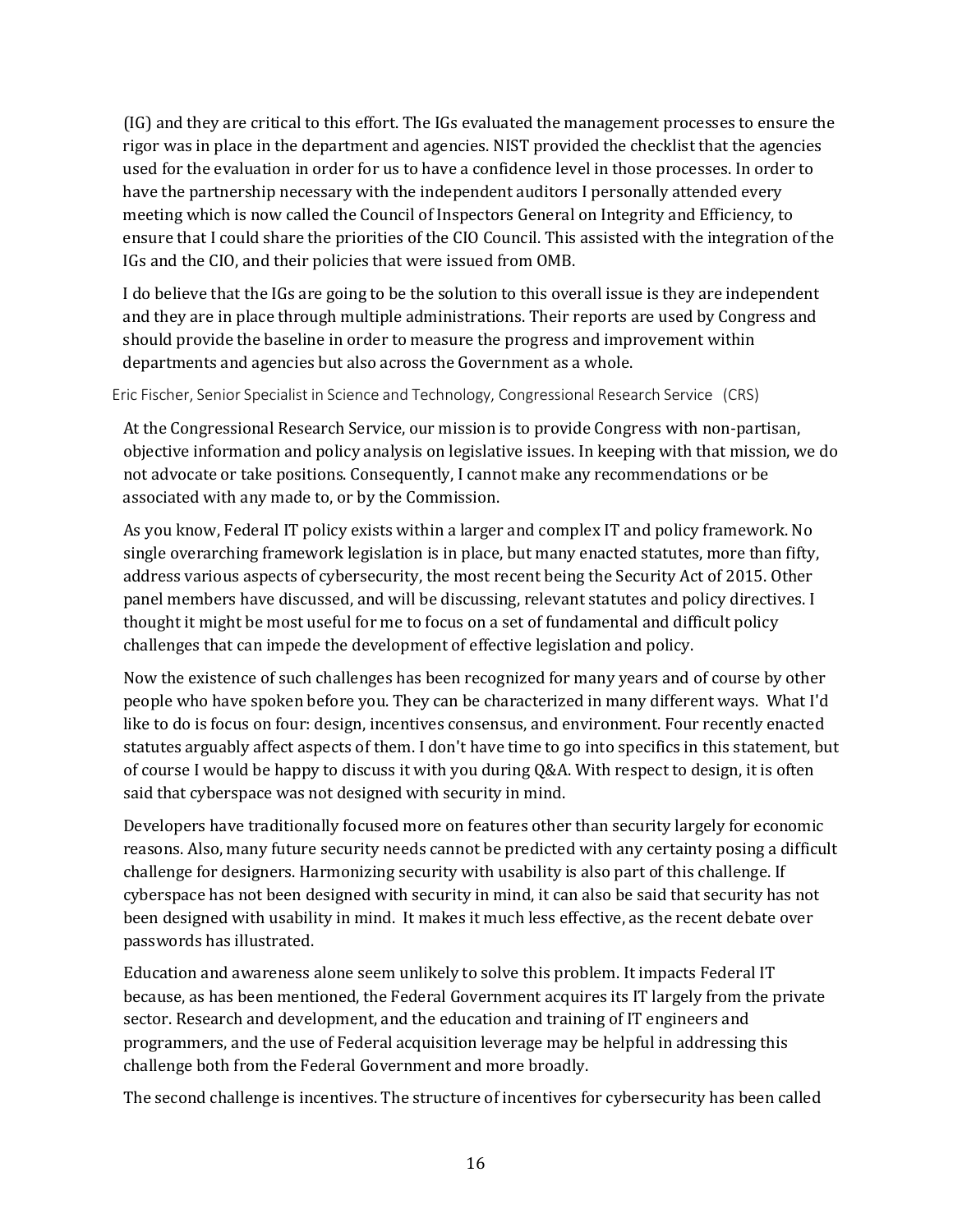distorted, or even perverse. It has been said that cyber-crime is cheap, profitable, and safe for perpetrators. Cybersecurity can be expensive, is by its nature imperfect, and returns on investments are often hard to measure. The question is how does one increase that cost of cybercrime and make cyber security more effective and affordable. This applies to some extent these arguments by some extent with respect to state adversaries as well.

An additional consideration is the degree to which users demand good security as an essential feature of IT. When does cybersecurity become an essential part of the value proposition that buyers and users demand? How does one shift the demand curve in other words for cyber security in the desired direction? For the Government sector with its inherently monopolistic features, trust is an especially important expectation for citizens. The demand for security should arguably be much higher than for many other sectors. From that perspective one can argue that the Federal Government should be a national and even global leader in cyber security. That does not however appear to be a widely held view at present. A question for the Commission may be, what should the Federal goal be with respect to national and even global leadership in cybersecurity, and how can it be achieved?

With respect to consensus, cybersecurity means different things to different stakeholders, as has been stated previously. Substantial cultural impediments to consensus also exist not only between sectors but within sectors and within organizations, even within Federal agencies. The structure of Federal policy has arguably made consensus within the Government difficult to achieve in some ways. FISMA requirements are arguably not enough.

There are significant concerns about centralization, as Secretary Pritzker alluded to. There's also a fundamental conceptual problem that may impede the development of a useful consensus in cyber-security. Cyber-space keeps growing because it connects things and applies computing power to them in unprecedented and useful ways. In contrast, security traditionally involves separation. That arguably creates, potentially at least, a fundamental conflict. Traditional approaches to security may not be sufficient, but consensus on a new conceptual framework has yet to emerge. Significant progress has been made on some aspects of this challenge in the last decade, but it is complex and a more comprehensive approach might be worth considering.

The fourth factor, or challenge, I'd like to talk about is environment. Cyberspace has been called the fastest evolving technology space in human history, both in scale and properties. This rapid evolution poses significant challenges for cybersecurity exacerbating the speed of the arms race between attackers and defenders, and arguably providing a significant advantage to the former.

New and emerging properties and applications complicate the emerging threat environment. They may also pose opportunities for improving cybersecurity. They provide defenders with opportunities to shape the evolution of cyberspace toward a state of greater security. Given the inherently non-agile state of the Federal Government, it may be particularly difficult for Federal policy to take advantage of such opportunities. At the same time that cyberspace is evolving so rapidly, there are core components that are highly conserved. That's analogous in some ways to the evolution of biological organisms, said by somebody who was originally a biologist. Geneticist Francois Jacob said evolution is a tinkerer, not an engineer.

It is easy to take such analogies too far. I think it's useful to point out that attempts to shape the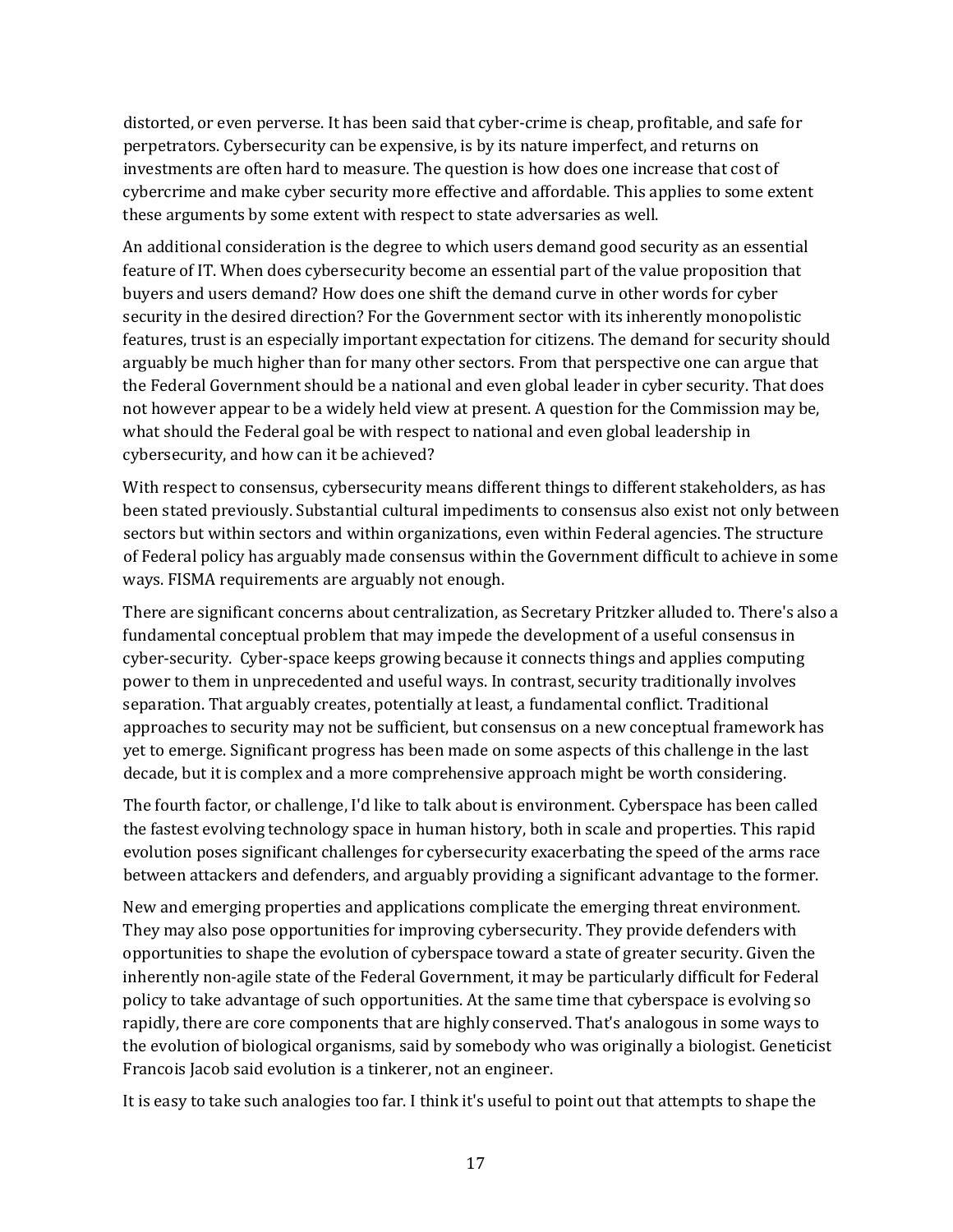evolution of cyberspace for greater security need to consider the whole organism not just the individual components.

My final point is that the Federal IT policy environment is embedded in the larger IT environment, which should be considered in addressing the challenges that I've discussed. one example the Commission might wish to consider is election security it might be considered a special case given the role of state governments in running elections but it is an issue of national concern and it may not be as atypical as it appears given that most of the components of the Nation's critical infrastructure are owned and operated by the private sector.

Gregory C. Wilshusen, Director, Information Security Issues, U.S. Government Accountability Office (GAO)

Our mission is to help Congress discharge its constitutional duties and improve the performance and accountability of the executive branch for the benefit of the American people. In my position, I am responsible for leading audits and studies of security and information systems supporting Federal systems across the entire executive branch; as well as for reviewing Federal policies and practices where helping private sector entities to secure critical infrastructure and also protecting the privacy of personally identifiable information. As requested, I will discuss some of the key responsibilities for securing the Federal IT landscape and actions needed to address long-standing challenges to improve in the Government's cybersecurity challenges.

As has been mentioned, several laws and policies provide a framework for securing government information and information systems. Chief among these is the Federal Information Security Modernization Act of 2014, and its predecessor, the Federal Information Security Management Act of 2002. Both of these are commonly referred to as FISMA. Under FISMA, the director of Office of Management and budget is responsible for developing and overseeing the implementation of policies and standards, guidelines on information security in Federal agencies except with regard to national security systems.

OMB is also responsible for overseeing agency compliance with the requirements of FISMA to enforce accountability for compliance. Since 2003, OMB has issued a number of policies and guidance to agencies on information security issues including providing annual instructions to agencies and inspectors general for reporting on the effectiveness of agency security programs. As required by FISMA, the National Institute of Standards and Technology has issued Governmentwide standards and special publications that provide detailed guidelines the agencies for securing their information and information systems.

At the agency level, the head of each agency is responsible for providing appropriate information security protections for the agency's information and information systems including those operated or maintained by others on the agency's behalf. They are also required to develop, document, and implement an agency-wide information security program that involves an ongoing cycle of activity that is intended to cost effectively reduce and manage information security risk to an acceptable level.

GAO and agency IGs have responsibilities under FISMA for evaluating and reporting on the effectiveness of agencies information security policies and practices. Our work has shown that they have not fully or effectively implemented these programs and activities on a consistent basis.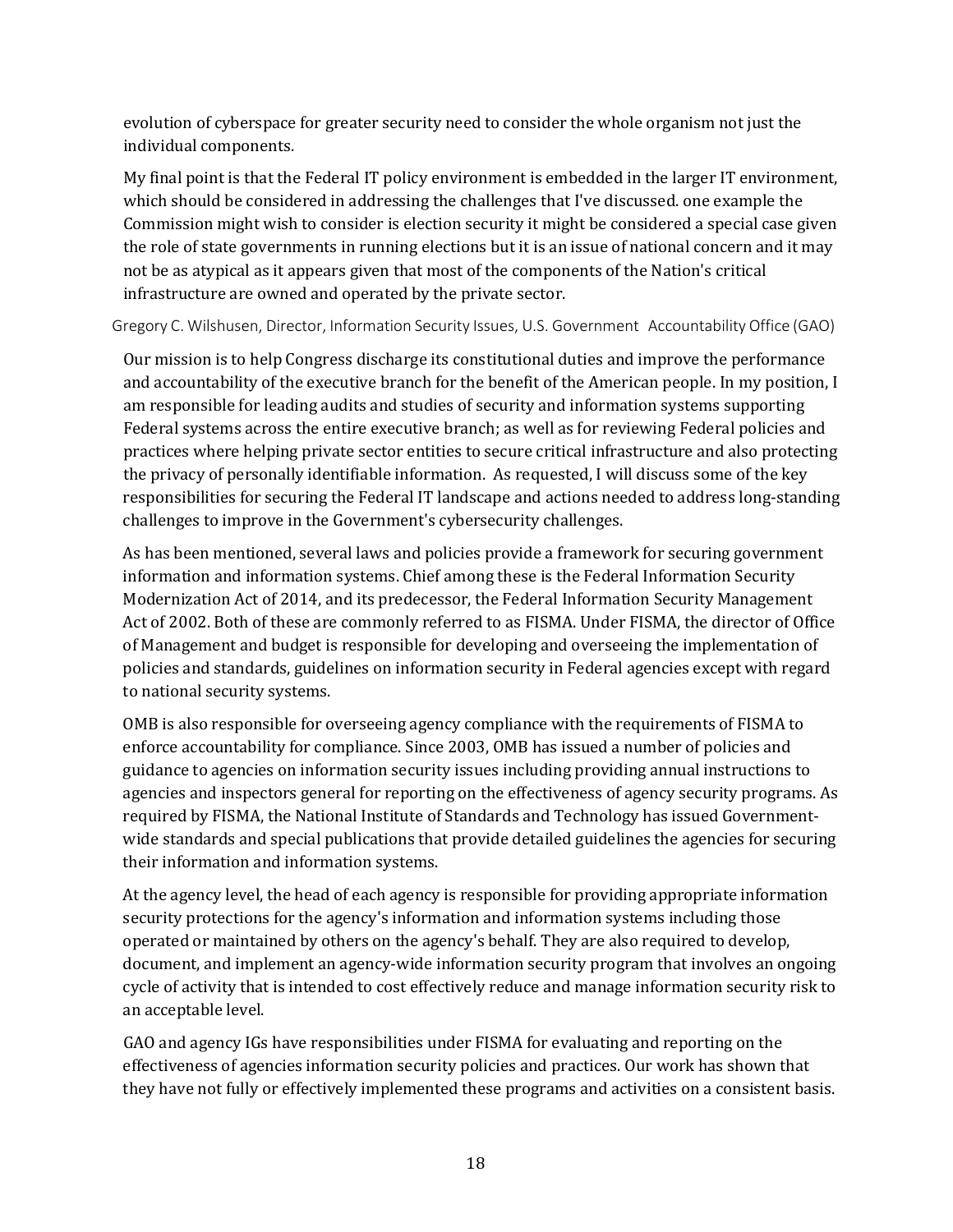While the administration and agencies have acted to improve protections over their information, additional actions are needed.

First, Federal agencies need to effectively implement risk-based information security programs consistently over time. Agencies have been challenged to fully and effectively establish and implement information security programs. They need to enhance capabilities to identify cyber threats, implement sustainable processes for security, configuring their computer assets, patch vulnerable systems, to replace unsupported software and share comprehensive test in the evaluation of their security on a regular basis and strengthen security oversight of their IT contractors.

Second, the Federal Government needs to improve capabilities for detecting responding to and mitigating cyber incidents. Even strong security organizations can continue to be victimized by attacks exploiting previously unknown vulnerabilities. To address this, DHS needs to expand the capabilities and adoption of its government-wide intrusion prevention system known as the national cybersecurity protection system. Agencies need to improve their practices for responding to cyber incidents and data breaches.

Third, the Federal Government needs to extend and expanded cyber workforce in training efforts ensuring that the Government has a sufficient cybersecurity workforce with the right skills and training remains an ongoing challenge. Government wide efforts are needed to better recruit train and retain qualified cybersecurity workforce and to improve workforce planning activities at agencies.

In summary, Federal law and policy set forth the framework for addressing cyber security of federal systems. However, implementation of this framework has been inconsistent. Specifically, agencies need to address control deficiencies to fully implement organization-wide information security programs. Cyber incident response and mitigation efforts need to be improved across the Government. Establishing and maintaining a quality and qualified cybersecurity workforce needs to be a priority.

# Panel 1 Discussion

Commissioners of the Commission to Enhance National Cybersecurity

**Mr. Lin** [*To Mr. Chenok, Ms. Evans, and Mr. Wilshusen*] In the written testimony, you called out the importance of procurement reform. Can you provide examples of the type of procurement reform that could make a difference?

**Ms. Evans**: Getting things fast isn't necessarily the issue. The issue is making sure we are buying what we need to buy, and then following up on the terms and conditions of the contract. There are a series of tools, mentioned in the recommendation that references back to the NIST checklist. That is a critical piece. Changing the checklist is the easiest, and then have NIST use those tools. The key is, CIOs don't check they actually bought what they said they wanted. If they don't run the tools, or run the checklist, it's not the contracting officer's responsibility. It's the responsibility of the person who receives the goods. The goods have to be checked.

As NIST builds more and more tools, then the market will respond if agencies are rejecting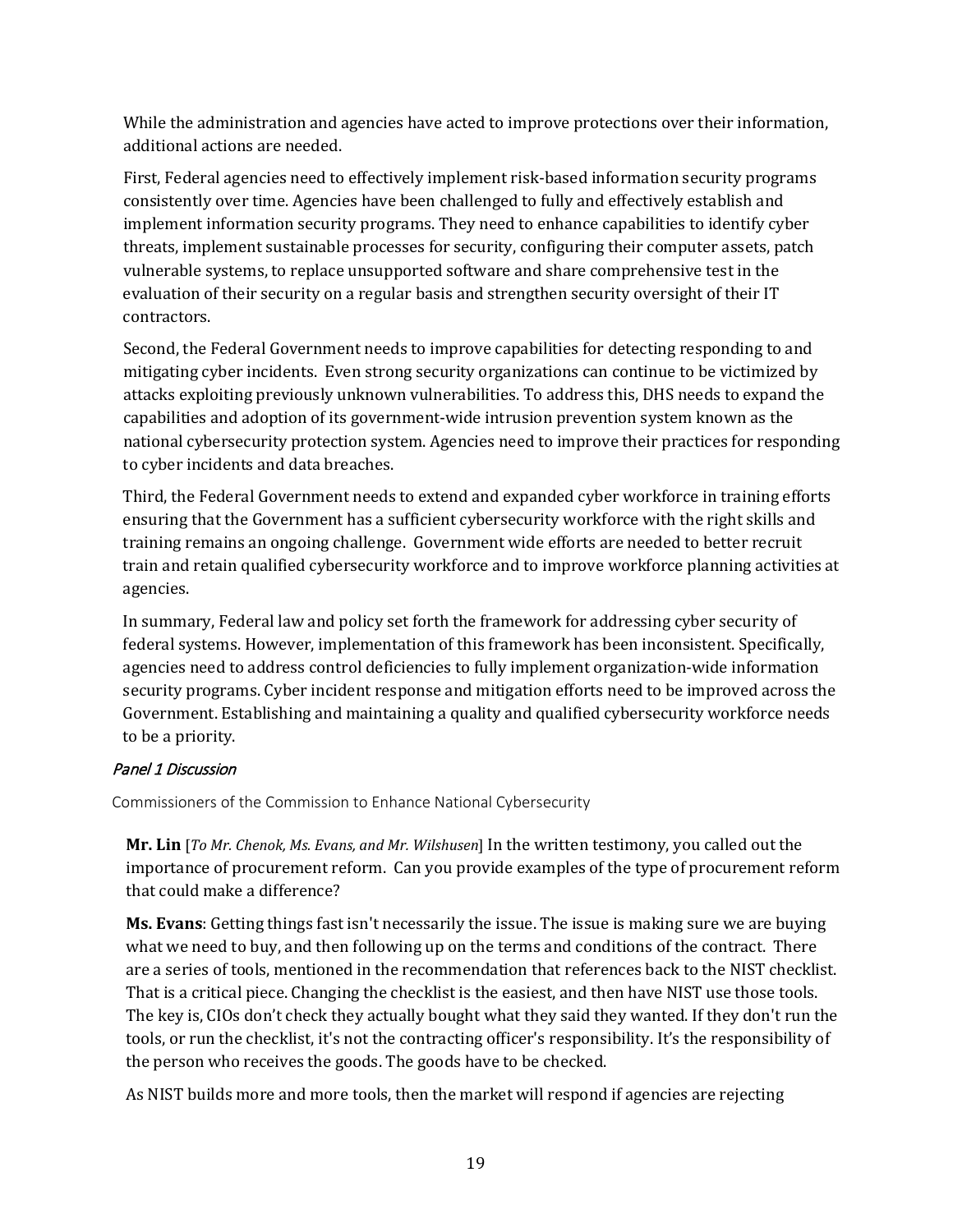products that don't meet those checklists and parameters specified for equipment being bought. That's the one piece that when we're talking about skillsets a workforce has to have, the IT community doesn't check what it buys. There needs to be someone on the other end checking the product to make sure it does what it supposed to do.

**Mr. Lin**: So, we are essentially buying the wrong things.

**Ms. Evans**: Yes, absolutely. As an example, NIST and DHS did a great job on this. They reached out to Microsoft. This plays to the public-private partnership piece as well. When an operating system changes, it is a good time to harden the environment. We reached out to Microsoft, and told them we will determine what the configuration should be for desktops coming into the Federal Government. We worked with NIST, DHS, and DOD.

Microsoft has a program set up with authorized Microsoft drivers. We required the systems to use authorized Microsoft drivers, which then allows agencies to have the flexibility they need to have. It was a requirement to go through that system. We asked Microsoft to distribute that configuration all through their value-added resellers. They used the existing market. The first time we attempted to buy a tool, it came out that GSA did not run the test needed prior to procurement. They ran the test and fixed the flaw within a month because they needed their stuff.

**Mr. Chenok**: I concur with Karen on using the check list. Let me talk about two other points from the seller perspective. There is a ninety billion dollar spend on information technology. There is a five hundred billion dollar spend on professional services. Many of those services are themselves powered by information technology in indirect ways. It is a significant amount of government resources that is invested every year.

When companies receive procurements with requirements that have design and mission parameters in one section of the procurement, while back in the back cyber requirements and checklists are given separately. The incentives for the designers are to focus on the noncybersecurity requirements, because that's what they get paid for. The security is an afterthought dealt with by the security team. Procurements that take the mantra of baking in security, really do incentivize companies to deliver solutions across the vast span in more significant way of integrating security from the beginning instead of waiting to see where the holes are, and coming up with solutions later.

The second point is in regard to innovation. Companies are incentivized to deliver what they're asked to do properly by procurement. Good private sector partners will think more about what they can bring into the Government. Sometimes those discussions are not well received by the Government because things are not within the scope of the Government. There are then separate discussions on what is not required in the contract. Some agencies have added the statement to bring forth innovation as part of the contract process. There then is an innovation element in what the company delivers. It can happen in a number of ways. Companies can then bring innovation to the Government and it becomes an accepted part of discussions about contracts, rather than something extraordinary that must be handled out of the norm.

**Mr. Lin:** You've talked about a framework being in place but the framework is uneven. Would you say that the policy side is relatively complete, or are there gaps in policy that you see that need to be addressed?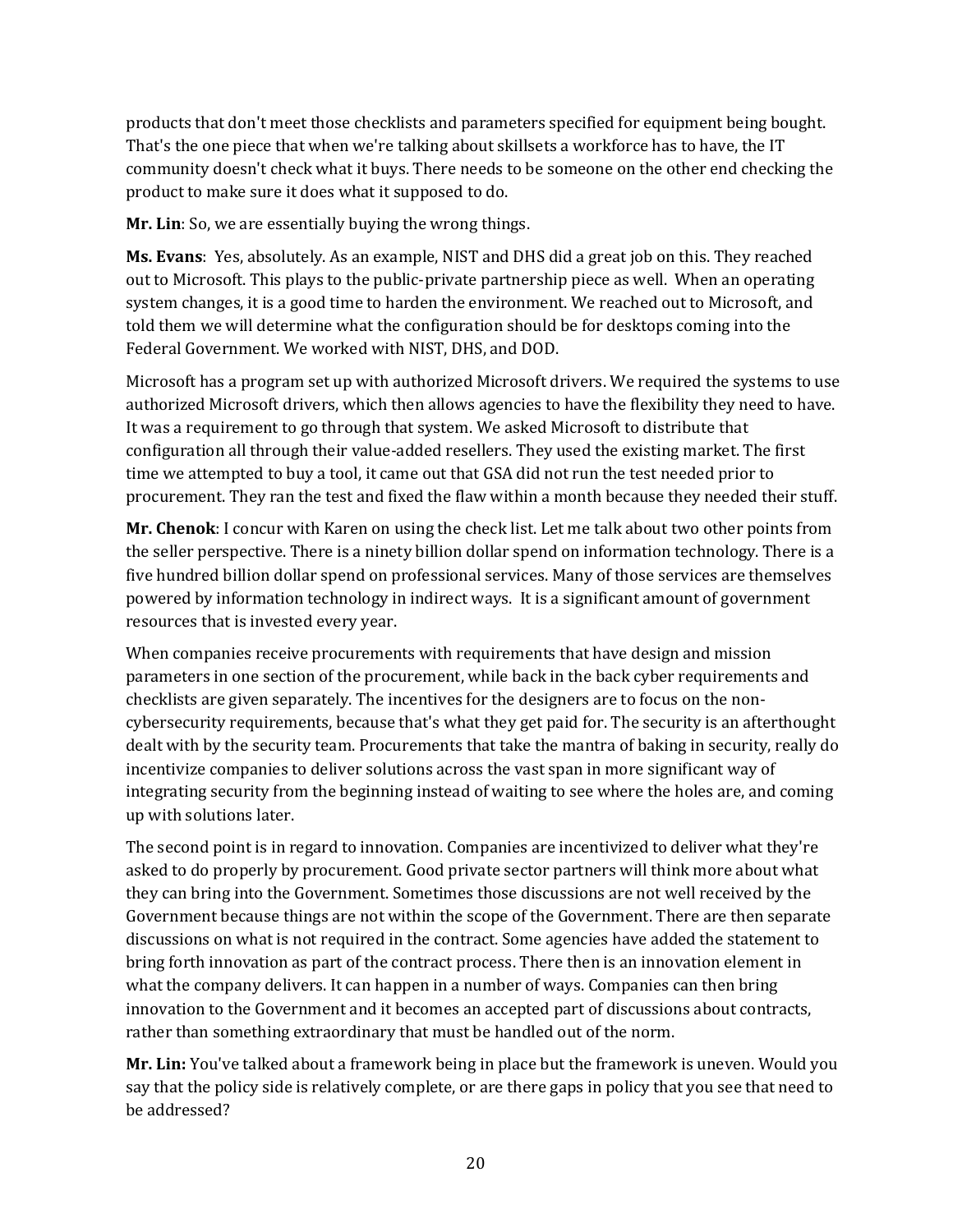**Mr. Wilshusen:** I think in terms of policies, FISMA addresses key policies that need to be in place. Some of the guidelines and standards NIST has developed are quite comprehensive, and are used by others outside the Government. I think policies and procedures are largely in place. It is a matter of consistent implementation over time, which remains a challenge for agencies to do.

It may be the case that priorities and skill sets may present barriers to implementation. I might also add that it is a good idea to have configurations and baselines hardened into systems before agencies receive them, because we often find that agencies do not adequately configure systems when they come in default mode, which is usually the case. By having operating systems preconfigured for security settings is a key benefit of the program mentioned by Ms. Evans.

**Mr. Lin:** In summary, it seems we would do a good pretty job, if only we do what we said we would.

**Mr. Wilshusen:** That is largely correct. One of the other things is making the vendor confirm or provide evidence they meet the configuration guidelines. There should be some onus on the contractor to prove it, instead of solely relying on the Federal Government.

**Mr. Lin:** As you look at the cybersecurity landscape in the Federal Government, are there agencies that are good at this, and how can we take advantage?

**Mr. Wilshusen:** There are some of those that do well, but they tend to be smaller. The National Science Foundation is an example. One of the complicating factors for large agencies is that the computing environments tend to be so diverse. They are geographically dispersed, highly dynamic and extremely complex. Complexity introduces risk. Many of the systems larger agencies use are often riddled vulnerabilities. These need to be addressed. They come from the vendor with vulnerabilities that need to be patched. We find this creates logistical challenges for agencies. We find they often cannot keep up with patching which increases vulnerabilities.

**Mr. Lin:** In your view, there is no large agency in the Federal Government that does a good job?

**Mr. Wilshusen:** I won't say there's none that do a good job, but that all need to do a better job. There are vulnerabilities at all agencies. Nineteen out of twenty-four agencies covered by the CFO act reported material weaknesses or significant deficiencies in their information security controls for financial reporting purposes in FY 2015. The IGs of those twenty-four agencies said their cybersecurity was a major management challenge for twenty-two of them. That may be in large part due to the complexity of the systems they are trying to operate.

**Mr. Fischer:** With respect to possible policy gaps, a lot could be potentially identified, whether those should be addressed by legislation is an open question. It may have to do with agency heads. They have responsibility for cybersecurity under FISMA. They also have responsibility for overall mission. In the board room one of the old criticisms was that the c-suite didn't understand cybersecurity. It was considered a tech issue, and they didn't do anything about it. It has started to change with the advent of other initiatives, including the NIST cybersecurity framework, which was aimed at helping. With respect to the heads of Federal agencies, when confronted with cybersecurity issues, the response is that they may have to compromise with respect to mission. Is there a way to give better tools to agency heads through policy than exist now?

**Mr. Wilshusen:** We just reported last week that 18 of 24 CISOs surveyed cited tension between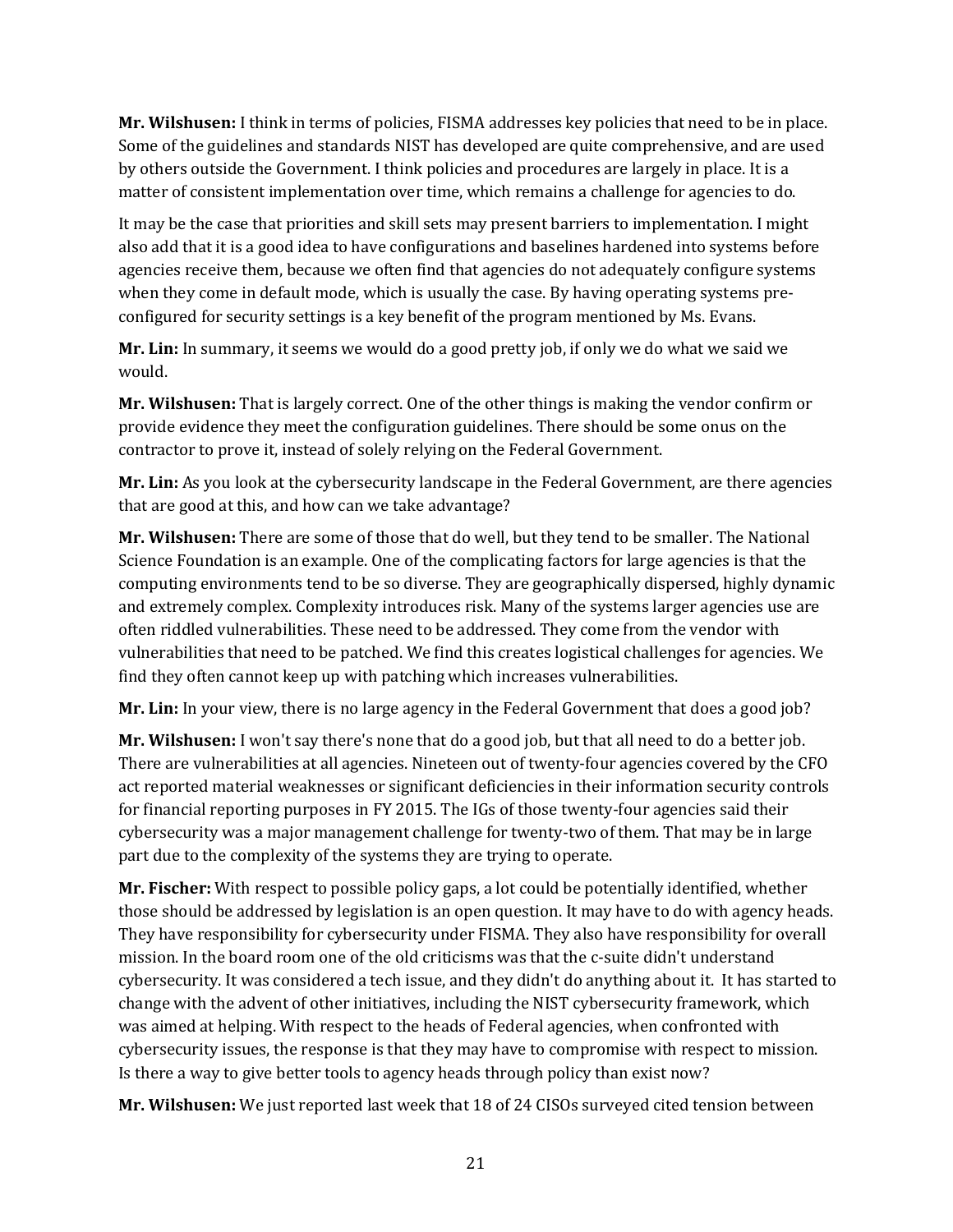operations and security which, at least to a moderate extent, affected their ability and authority to implement security at their agency.

**Mr. Donilon:** *[To Mr. Wilshusen]* Have you done an assessment on the expressed adoption of the NIST Framework by Federal departments and agencies?

**Mr. Wilshusen:** We have not assessed adoption of the new NIST framework. We have been tasked to look at the adoption of the NIST Cybersecurity Framework for improving critical infrastructure cybersecurity for non-Federal entities in critical infrastructure. That was under the National Cybersecurity Enhancement Act of 2014. It charged us with looking at the development of the framework and the collaborative nature of it. We are reporting back in December. We will be looking at adoption by owners and operators of that framework.

**Mr. Donilon:** But you haven't been asked to look at express adoption and implementation by Federal agencies and departments? Do we have a majority of agencies of the Federal Government not doing what we see almost every Fortune 200 company doing?

**Mr. Wilshusen:** Under FISMA, we are supposed to evaluate and report on the effectiveness of agencies of the implementation of the provisions of that act. Our criteria that we use the provisions of the law, and guidelines and standards issued by NIST in accordance with implementing that law. We do that on a regular basis. We examine security implementations and policies at Federal agencies using that set of criteria, not necessarily the NIST set of criteria. There is a great deal of mapping and inconsistency between them.

**Mr. Donilon:** What's the percentage of adoption and implementation?

**Mr. Wilshusen**: We look at it more in terms of the controls that are in place at agencies and the effectiveness of that. I would say generally we find most have vulnerabilities and significant deficiencies, in a majority of the control sets that GAO looked at. Those are, for example, access controls, which are intended to detect, limit, and prevent unauthorized access to agency system. There is a series of different types of controls that we examine. We look at configuration management, segregation of duties, contingency planning and security management. There is not direct correlation per se to the framework, but the direct correlation to the types of controls that should be in place.

**Mr. Lee:** I appreciate all your comments on innovation, and the need to embrace innovation. I wanted to go deeper into the culture in Federal agencies with respect to innovation. I think there are three key elements:

- − Procurement reforms and having the right tools and technologies at the leading edge.
- − Find ways to reward development of new intellectual property, and its exploitation.
- − A culture of empowerment, so that workers at the front lines feel from the bottom up they are empowered to make change. I would point out that malicious actors have all these elements in spades.

What can we do to improve how we reward development of intellectual property, and culture within Federal agencies? What can we do to promote culture that promotes risk taking, embracing new ideas, and to empower those on the front lines to make change? Are there things that can be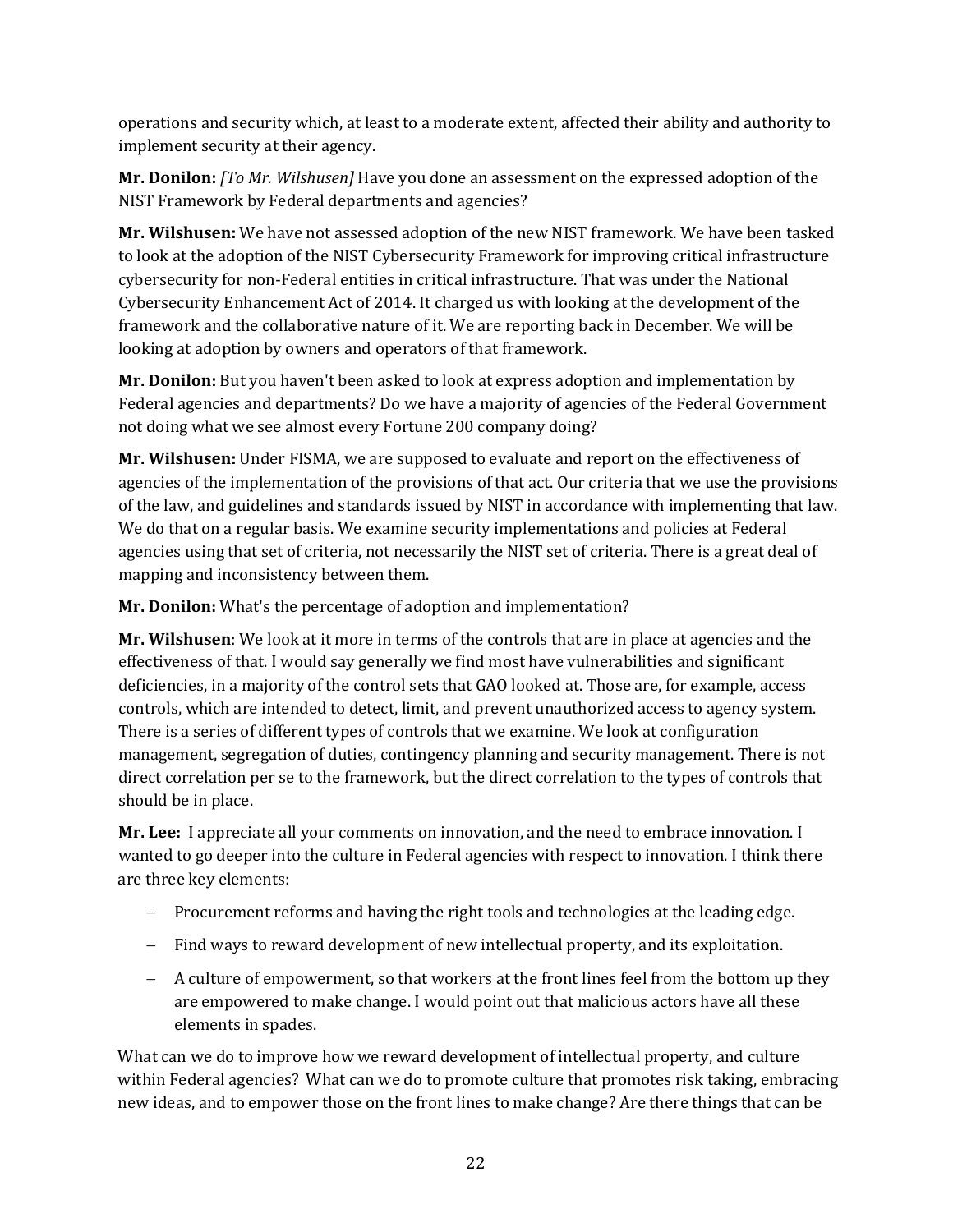done in management to promote this?

**Mr. Chenok:** It is an important element. No matter how rules change, people will act in certain ways as they operate systems across government. There has been a lot of progress in the digital services world, bringing in innovation through strong information technology professionals who are with government in new ways coming in from the private sector. There are ways to ingrate people with those skills into agency teams.

So far, they are separate teams in government and have not been integrated. There is an opportunity to use the best of innovation that's coming into government through these new programs, and integrate them into the rest of government to make better use of the investment. It requirements leadership and people to work together to try new ideas. As agencies try new things and test new approaches and ideas, it can promote the attempt to seek out something new and reward the learning from that and celebrate success, and move forward.

**Ms. Evans:** I would caution the Commission not to overlay more hierarchy on top of what currently exists. Maybe the role of the CIO has come and gone. The CIO may now need to be the infrastructure officer or others. Get rid of some of Federal jobs so that responsibilities are clear. CIOs are not the police. They enforce compliance. Career people know what needs to get done and recognize the need to create a learning environment. Chief data officers may be more relevant. We need to create a learning environment. It takes leadership and management skills.

**Mr. Chenok:** Regarding CIOs, there are two paths. One is the path laid out by Ms. Evans. There are examples of strong CIOs in the Government that are taking a more integrative path and treating information and risk management as a strategic goal, and working within their agencies and other CIOs.

The CIO may or may not be a thing of the past, but it may be more of how to empower IT leadership to embrace innovation. The CIO is the legal leader of this process in the Government. Moving forward in that direction may be more instructive in working with the legal framework we discussed earlier. However, the risk is there of going down the other path.

**Mr. Lee:** It is an interesting set of comments. It is a trend at a company like Microsoft, and may also be true for IBM, that increasingly it is the enterprise customer is not the CIO but someone else. It may speak to that desire for innovation.

**Mr. Fischer:** Your questions brought up what happened with research in the 1980s. There were concerns Federal research is trapped in the Government. There needed to be ways to make it more applicable. That led to acts that were widely considered to have been successful at helping to develop the great engine of biomedical research applications. Whether or not that should be revisited with respect to cybersecurity is something I haven't looked at but is something that might be worth thinking about.

**Ms. Evans**: One other thing on innovation. I have a cooperative agreement with DHS in research and development from the Science and Technology (S&T) Directorate dealing with innovative tools for workforce, because workforce is an issue. The S&T Directorate has a partnership with private industry focused on cybersecurity. The Commission may wish to talk to them about their whole portfolio as it relates to innovation in this particular area, and how to get the intellectual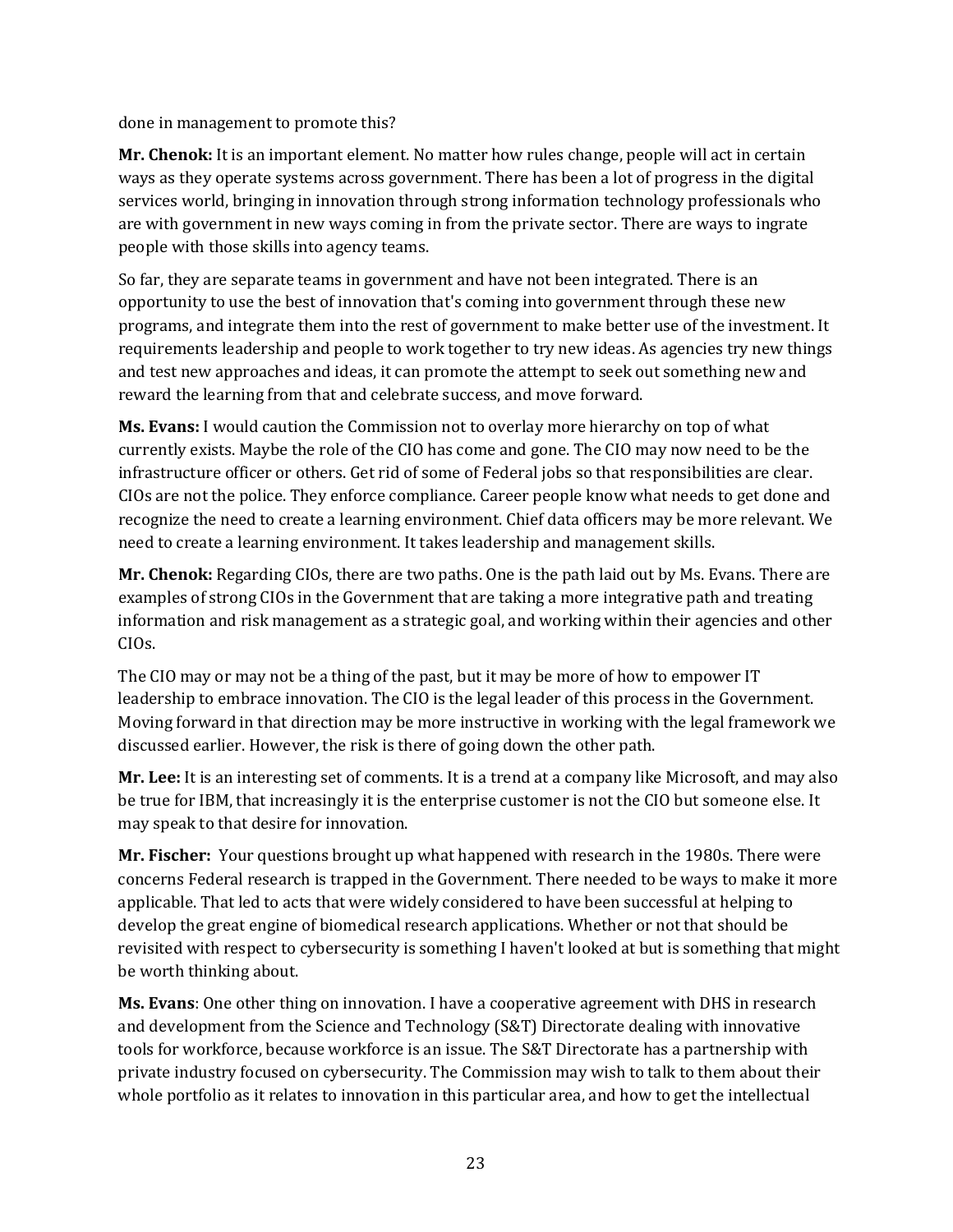property out to private industry as well as adopted by Federal agencies.

**Mr**. **Ziring**: I'd like to add a couple things. First, within agencies, the integrated team approach would be helpful for providing additional avenues for empowerment. All too often information security is cited as a separate issue done by the CIO. It should be actively involved with the senior managers of the agency who are responsible for delivering services, and the fact that they need to assess and address cybersecurity within their sphere of influence. Having the integrated approach will help raise the level of risk relating to cyber as well as other operational risk. The other aspect is on a global basis in terms of new innovation is the Federal Government spends billions on research and development each year.

However, in years past there hasn't been an overall collective repository of information about the different types of different R&D projects underway related to cybersecurity. Who is performing research and development, what the results are, costs? Having a central repository can inform on what's being done and reduce duplication of efforts, possibly facilitate results sharing by the Federal Government.

**Mr. Chabinsky:** I wanted to touch on the hardware and software life cycle. It seems increasingly almost everything now is disposable. What we've heard is the way the Government is set up, does not allow for refresh as much as for operations and maintenance, which is a point that Mr. Chenok touched upon. It seems there is a lot of stickiness. Its what vendors want, to make it difficult to transfer out hardware, to export data readily between products. It seems there is a need to have the backend must be flexible to be able to find a way to refresh systems. Is it a procurement budget problem, a procurement problem, a vendor requirement problem? What might allow for more nimbleness in moving things in and out? What should the Commission consider to allow for more frequent refreshes and shortening the lifecycle of hardware and software installs?

**Mr. Chenok:** The answer to your question is yes. Secretary Pritzker referred to the appropriation cycle. The fact is, it takes CIOs working with budget offices two years in advance of when technology is actually implemented, working with a contract through the lifecycle of how agencies do their planning. Building greater flexibilities to pivot on implementations, particularly in the budget execution process is important. When we talk about the budget, we think it's all about budget formulation in the agencies, but it's all about budget execution. Having the CIOs work with their procurement shops and being able to shift as technology changes are not always written into the rules by which the money is appropriated, or the contracts that carry out the spending for that money would be of great assistance. That's one piece.

A second piece gets back to the culture question. Agencies believe they must follow the lifecycle through. It is hard to change. Building an agile approach into contract requirements will help. The Government is starting to adopt this as a practice. It needs to be accelerated, and to do that shifting more flexibly.

**Ms. Evans:** This is another area where I encourage the Commission to be bold. The reason why there is a challenge is that agencies want to own their hardware and software, or build their hardware and software. If you look at innovation and what's out there, a discussion needs to be framed about how the Federal Government can lead this effort. If we can figure out the issues of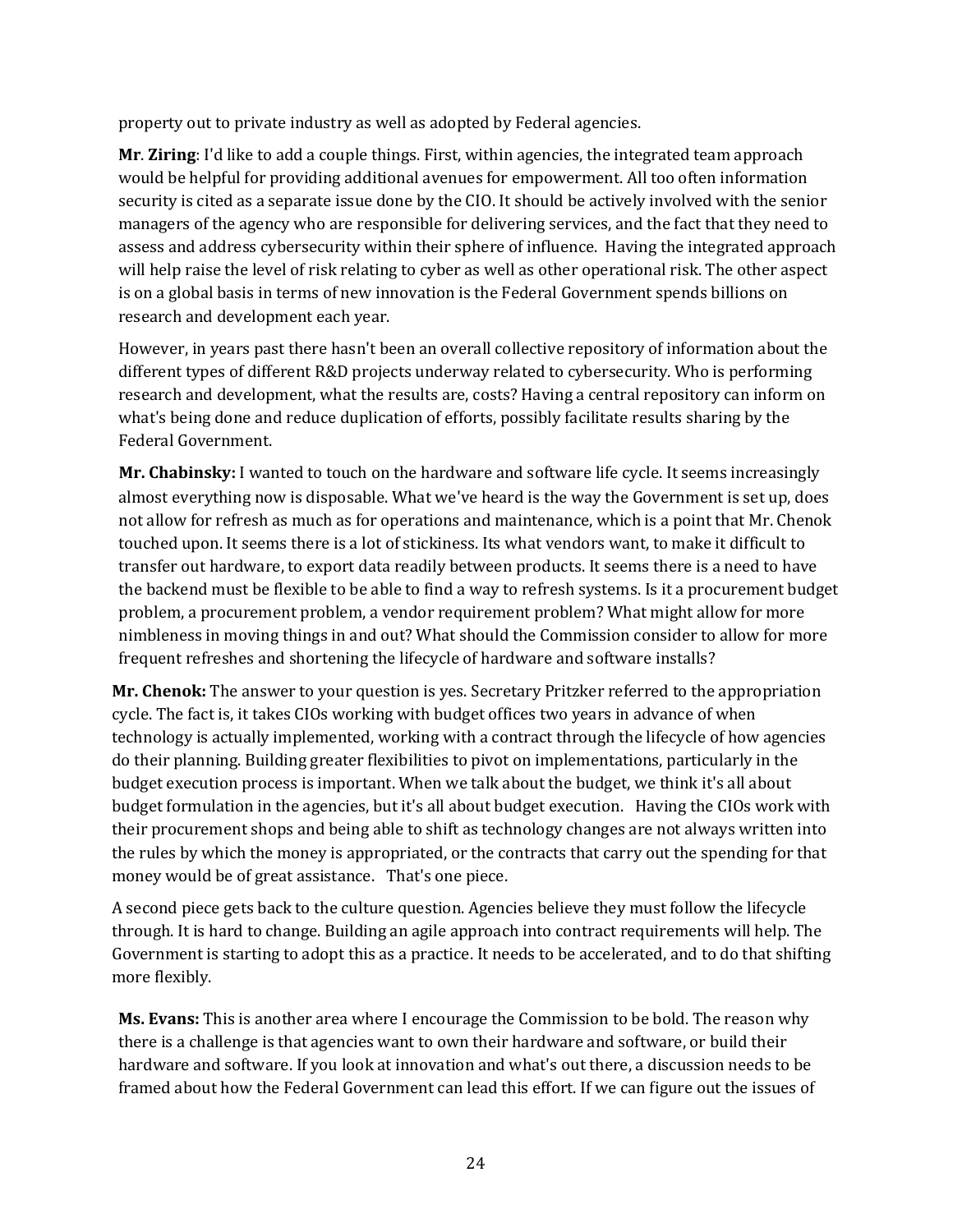data flows and how that works, that trickles down into the Federal Government and the Federal market.

Guiding principles (such as data ownership) will allow agencies to take advantage of the cloud. The CIO understands the principles involved and should be able to make determinations about the enterprise and building infrastructure. That would break the mold. Right now, we have data localization as the result of various acts currently in effect. All configuration would shift to the cloud. It allows risk management and better roles based access to systems.

**Mr. Fischer**: The problem with O&M has been a long standing problem in a number of areas with respect to federal procurement. It has become particularly acute in the IT area because of the rapid evolution of the space. There are two things I wanted to mention. One, the President in his budget proposed an IT modernization as working capital or a revolving fund. It has now been incorporated with an agency-specific fund. The draft is on the website. It creates two funds, but one is intended to work toward cloud computing. It is one way to solve some of those problems.

Also, some have suggested energy performance saving contracts as another way to accomplish the goal. They contract with provider who covers the capital costs, and the company accounts for it in their operational budget. The question of whether those sorts of models, available in other areas may be of use in this one.

**Mr. Wilshusen:** The complexity of the federal enterprise is influenced and exacerbated by the old technology that is still in use. The Government spends eighty to ninety billion dollars a year on IT. Fifty to fifty-five billion of that is spent on operations and maintenance (O&M). There are efforts under way including data center consolidation to help reduce the overall footprint and movement to the cloud. It is not going as fast as it should. There are still systems using 8 inch floppy disks at one agency for certain applications.

**Mr. Sullivan:** I have some questions regarding workforce. Do you have a sense of how large is the group of professionals in the Federal Government who are actual security engineers in the Federal Government as opposed to compliance or other types of auditing roles?

**Mr. Wilshusen:** OMB used to report on the number of individuals who did cybersecurity. It has not provided that information in the annual FISMA reports in the last few years. It is difficult to estimate. More recently, they have reported the amount spent on cyber activities, which can include shaping the cybersecurity environment, and protecting and detecting incidents. The third category has to do with training and some other aspects. This category does breakdown costs associated with those activities, as reported by agencies to OMB. No actual numbers are available related to cybersecurity engineering.

**Mr. Fischer:** For a number of years, there have been concerns about how exactly do we identify individuals working in cyber security across Federal agencies. Different agencies have different criteria for identifying it. This is reflected in the annual FISMA reports, which show budgets for cybersecurity. OMB has tried to adjust the criteria for submission of those budgets to harmonize what different agencies report. There is a requirement for OPM to develop a cybersecurity job code structure in the Cybersecurity Act, which didn't exist before. There are widely varying estimates of the number of people working in cybersecurity and what they did.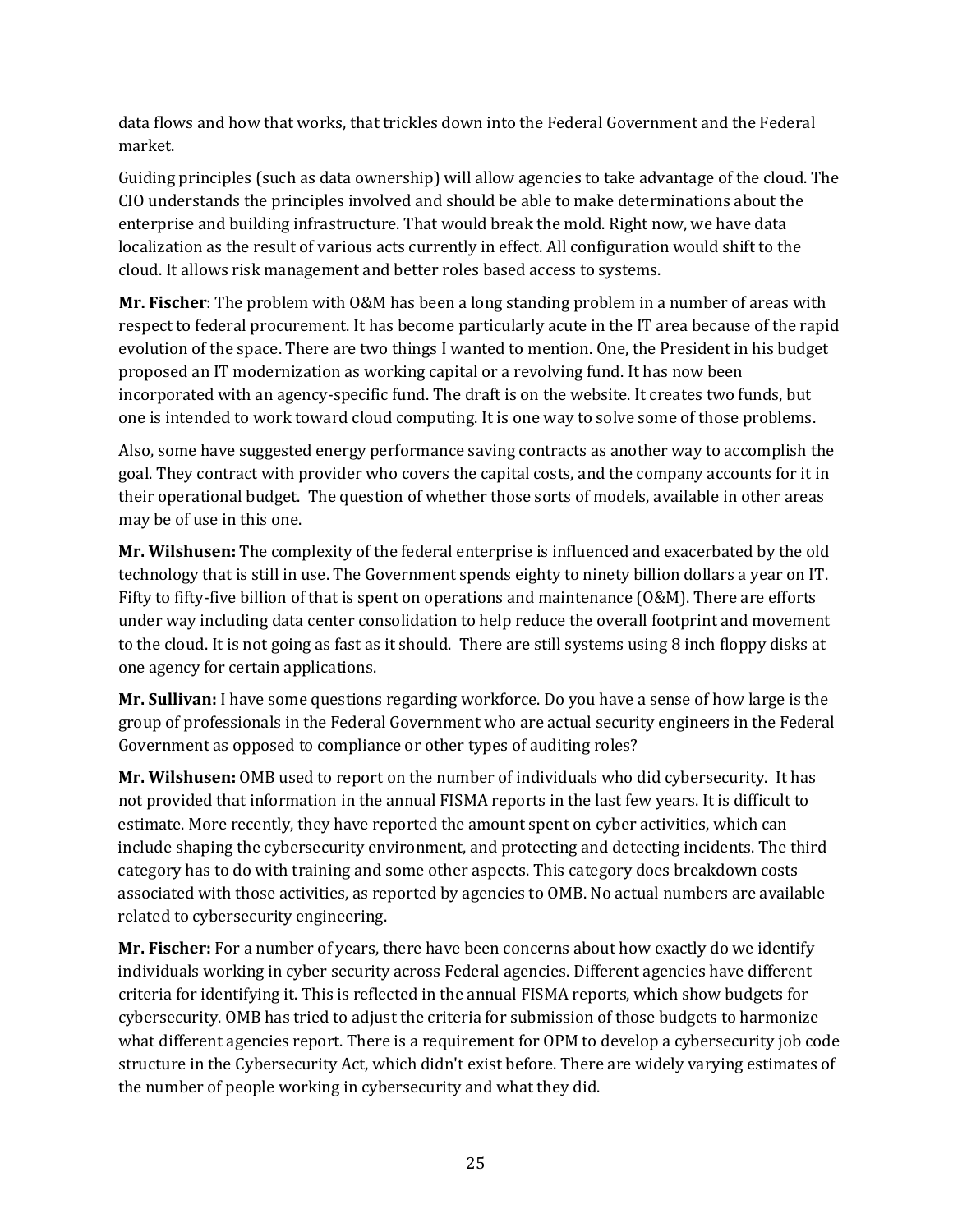**Ms. Evans:** In there it also says competitions. It is another thing to think about for the Commission. This administration has moved forward with dealing with workforce issues, based off what happened with the CNCI, because the disparity in workforce existed. We were reporting on skills and needs based on the Clinger-Cohen Act all during my tenure. Cybersecurity is not viewed in terms of the distinction made between engineers and policy compliance is huge because the major bulk of the workforce is focused on that in civilian agencies. In DoD and the intelligence community, they have changed some of their workforce makeup.

The National initiative for Cybersecurity Education actually takes job descriptions and puts them into thirty-two categories. The idea was to make that distinction, and OPM would provide the job classifications. Currently, the Government has parentheticals which clarify the job titles. A bit more is needed to clarify job descriptions. As a result, most cybersecurity engineers are in the private sector, and the Government contracts for them. If we contract for that service, we should receive that services because we pay a higher amount for it. If we look at some of these agencies where breaches are happening, we're back to what did we contract for and what was the solution that was put in place in order to effectively manage the risk they were contracting the service for.

**Mr. Sullivan:** What should the Commission recommend to address the problem you describe?

**Mr. Chenok:** There is benefit in a diverse supplier base. I'm not sure decreasing the number of suppliers in the supplier base is necessarily the answer from a supply management perspective. We want enough people inside who can actually judge the work. We do want more people on the inside, through direct hire for cyber authority, which is an authority agencies have that isn't exercised as much as it could be. Getting more cyber expertise into government is a key element. Then, managing workforce with more skilled leaders and teams. Incentivizing a blended approach is how the work happens. The work gets done by contractors and employees working together with government leadership.

**Mr. Sullivan**: Why should we assume that a blended workforce of outside contractors is more effective?

**Mr. Chenok**: I don't believe given the number of people providing engineering services are necessary to securing government systems, that if they were all actually put in the Government, it would be a realistic approach. The number of government employees would then rise to an untenable level politically.

**Ms. Evans:** I believe it depends on what should the Government's long-term goal should be. Depending on what recommendations the Commission makes as it relates to the overall piece about data, and what federal agencies should do, how we get down to that may actually answer the question. If more is shifted out, and the CIO shop is more strategic, it means they need to have a different set of skills. There would then need to be more engineers who understand it, and some people on the front lines that I like call first responders. They would have the ability to detect and know how to elevate upward to the appropriate people. This would work internally. Depending on how it's envisioned, the Government may be able to call more on a different skill set. CIOs would know how to actually manage procurements and have engineers who can test the different types of things they need to have in order to be able to go forward. It shifts us away from compliance and more toward innovation. GAO measures points in time, and those points become outputs. They can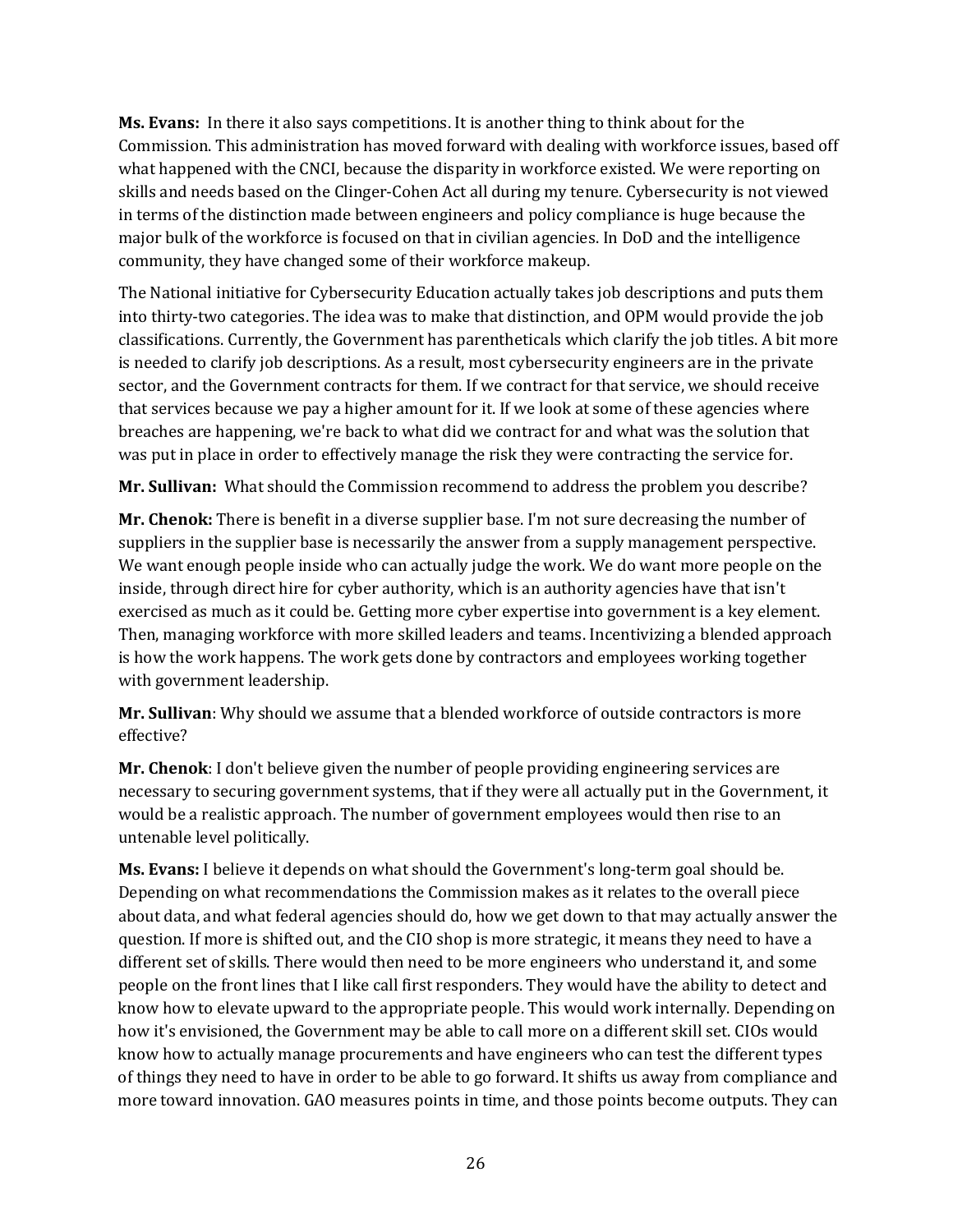be indicators that something isn't right. But if the overall goal is data center consolidation, we'll get data center consolidation.

What is the goal the Nation is driving toward with respect to the Federal agencies? If agencies are to manage citizen information in the best way possible, with record retention into the future for preservation of that information for how we made decisions. That's what we want. How do we figure out the right mix to achieve that?

**Mr. Ziring**: I would add a couple things. I'm not sure measuring outputs is really what GAO does. The agencies and the government need to better define and measure outcomes. The government is good at measuring outputs. As far as measuring outcomes of activities in terms of success and achieving the intended goals, it is a more difficult challenge for the Federal Government. Also, to the extent work is being done by contractors, the government needs to have the employees and the capabilities to ensure that whatever services are being provided by contractors are appropriate, sufficient to meet requirements for the product or service. Too often we find that agencies do not do a very good job at assessing and reviewing the work of the contractors they hire.

**Mr**. **Sullivan**: How do we structure it so we get more of these people into the government?

**Mr. Fischer:** The question I have in response to your question is, what do you want them to do and how do you want them to do it? People have two goals that compete: one is stability. We need people who can understand the mission of the agency and what is needed, and make sure those needs are filled. The other is flexibility, to bring in people to meet problems as they change. When we bring in a civil servant, then that's what they are. The question then is, can we keep educating those people and bring them up to speed? Or should we allow the private sector to handle the education.

**Ms. Evans:** If we're looking at this specifically for cybersecurity, we can examine some of the models this administration has brought out. We also need to look at how NSA recruits very early. They start early in college, and have students apply for jobs a couple of years early. The Executive Exchange Program can play a role. The intent of that was to bring engineers in for specific projects and to rotate them out for them to have a better understanding of what was going on. That provision has sunset. DHS attempted to get it re-authorized and Congress refused, due to a host of other issues. It is a way to look at that, and that authority could be brought back to the agencies, and the agencies could do that. In times where there is a surge, they can hire engineers available right away that are part of the Government. When they are not needed, they can return to industry. It helps them understand the Federal Government more, so that they can provide better solutions.

**Mr. Chenok:** Here is a specific idea that you might build on from the current administration. The additional services teams started with a program called the Presidential Innovation Fellows. People came from industry for a period of time. An offshoot of that could be the Presidential Cybersecurity Fellows. It would be a way for people to come into the Government and drive leading edge activity along the lines described by Ms. Evans.

**Ms. Wilderotter:** I've spent most of my career in the private sector and, as I hear about the intricacies of how the Federal functions, my eyes glaze over. So I want to talk about thinking boldly. What I would like to hear from the four of you, is political incorrectness. You have all lived in the system for some time and what I hear from your comments is things are not working when it comes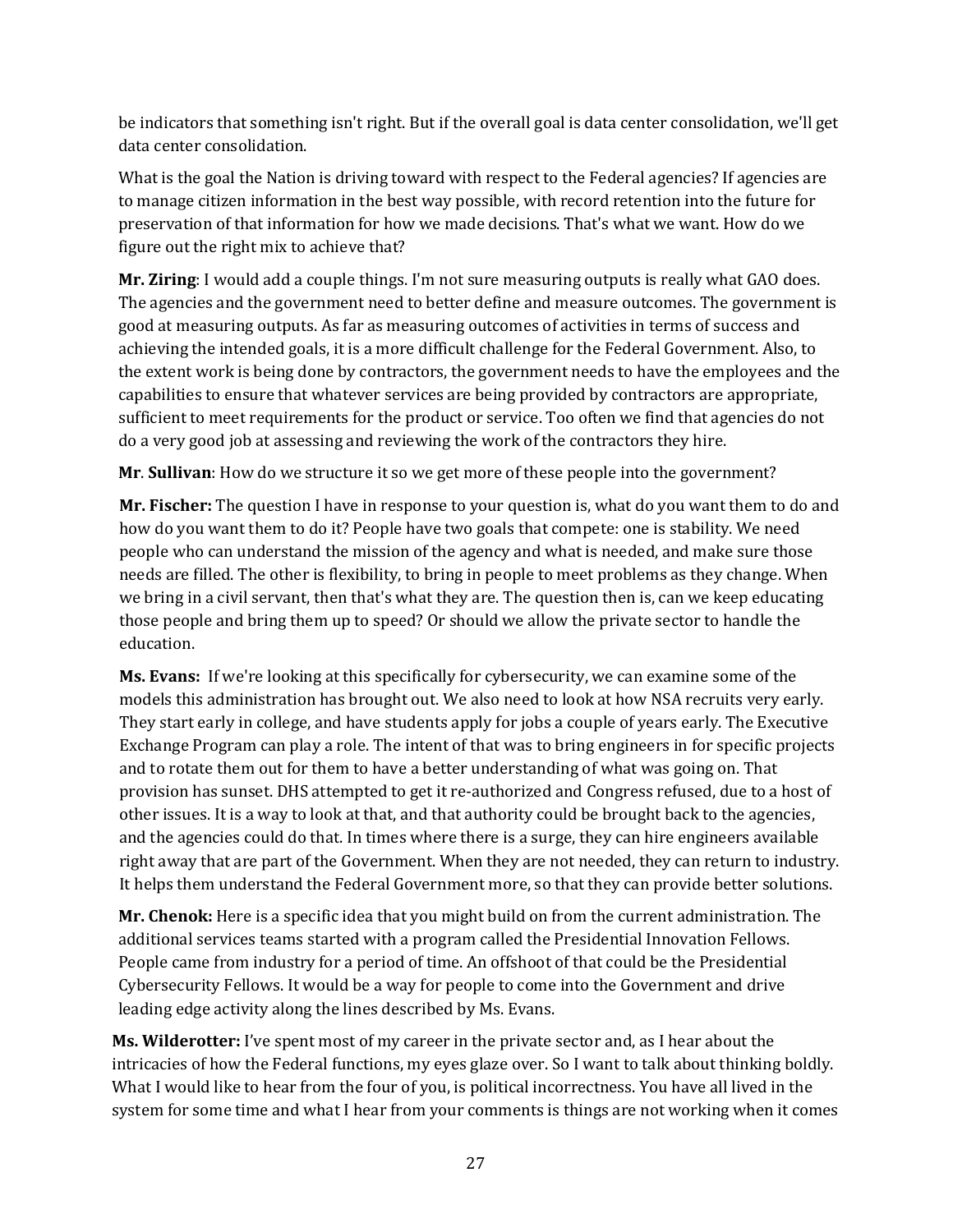to cybersecurity. I don't know if the issue is accountability, or incentives, or all of the above, or maybe just structure.

But I know that all of you, when thinking and talking privately, have some ideas about how you might shake things up if you had the opportunity and authority to change things. From a policy perspective, maybe get out of what you know, and use your experience to give us some thoughts on really bold change. I invite you to tell us what policies might require a paradigm shift that we could implement, that could truly move the ball down the court, not years from now but with a sense of urgency.

**Ms. Evans:** I have a couple. As an example, suppose there is a particular policy in place, and we are following that policy regarding configurations or whatever it might be. My view is, DHS should use its authority to shut down an agency, and take an agency offline. In my career at the Department of Justice, when I was running networks, we found a computer not doing what it was supposed to do. We took over the computer, and didn't let them function. When they turned on the network they were busted. We need to be bold, and if we say disconnecting agencies is the policy, then DHS should turn them off. DHS has been reluctant to act.

If we're running operations, and someone is not doing what is required, then they should be offline. They are introducing security vulnerabilities to everyone else. They should stay offline until the issue is resolved. The courts have done that to the Federal Government. For example, the Department of the Interior website was taken off the internet because of the Indian Trust Fund, and the department was not doing what it was supposed to do. The court then shut the department down. I don't think we should go that far. DHS should say don't do it, and take them offline.

As far as CIOs, if they have negative attitudes that keep them from doing their jobs, then they are not the right person for that position. We are talking about people who need to partner with others. If three is a continual string of excuses about why they can't comply and get things done, they should be moved aside. They are political appointees that serve at the pleasure of the President. The President is not pleased. I have had to have those conversations with CIOs. It is not an easy conversation to have. It only needs to happen once or twice, and the message is out there, and people do their jobs.

**Mr. Chenok:** A couple of ideas. One idea might be a Cyber National Guard in which students could train for a specific period of time within an agency, then serve in a reserve capacity subject to callup when a cyber incident occurs. Within Government and critical infrastructures, there has been talk about creating this. The administration added the ability to create a cyber national guard to the budget last year. It would tap in to the private sector, and increase a sense of citizenship.

The second is, we now have CIO teams and CISOs, who are organizationally in their own line in an agency. Then there is the program side. They work together, and we've talked about integrated teams. It may be that embedding a cyber leader on every major mission team, and making that the rule that every team has it. That is a cyber leader is part of major agency operations providing services to Americans every day. They would provide awareness on how technology impacts the mission every day.

**Mr. Wilshusen:** Possibly the elevation of the CISO within an organization and elevate risk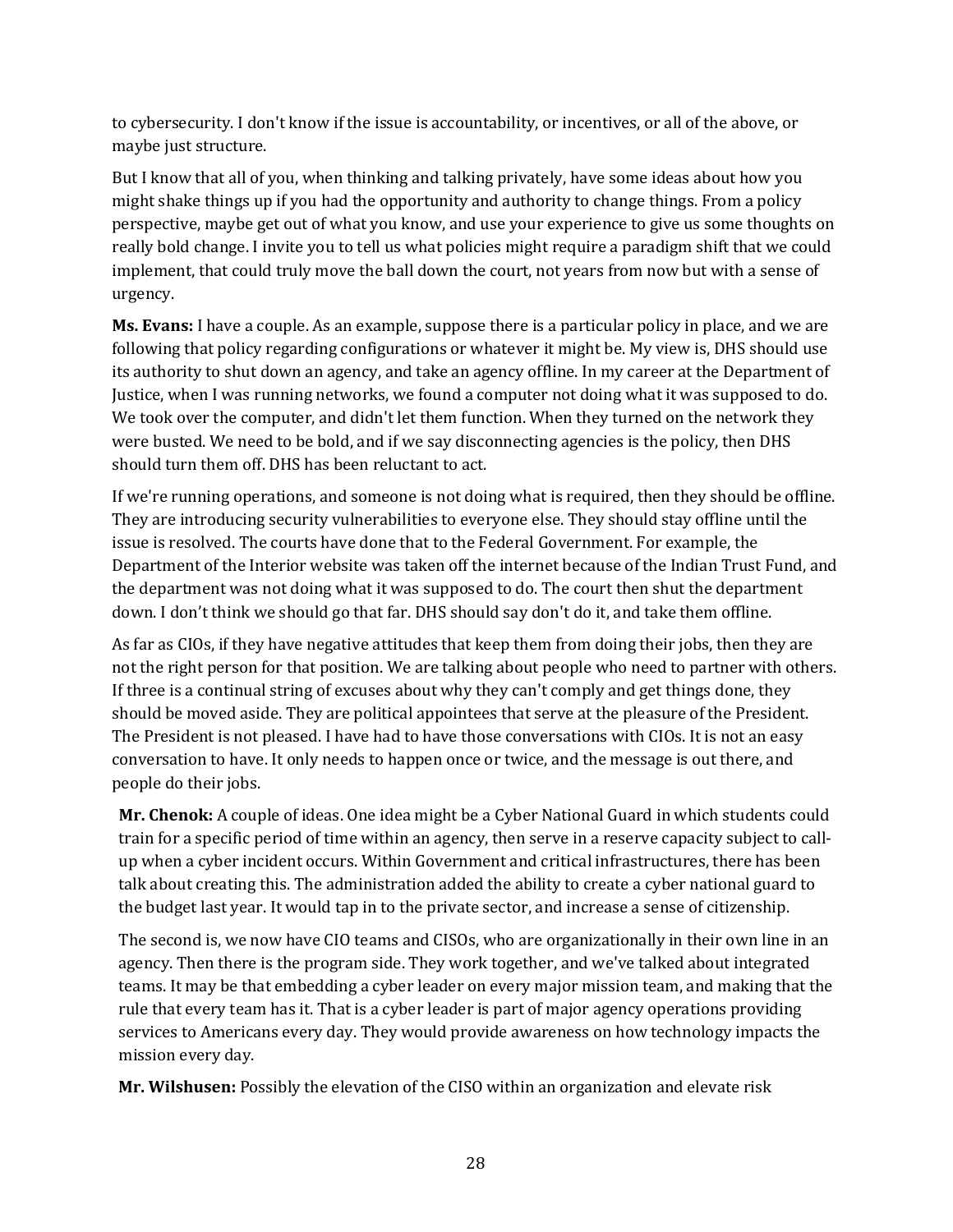management into the overall architecture of the enterprise. We now have situations where CISOs don't have strict any line of authority over the component level. Often they have a line of reporting to the head of a component of an agency. In some respect, we need to elevate cyber security and the risk management of cybersecurity to into the overall risk management of the enterprise. Too often in the past the priority given to cybersecurity has not been as high as it should have been. Our intelligence community has said that cybersecurity is one of the greatest threats to national security. Should we not consider it as such, and treat it that way within our Federal agencies, and give it the appropriate resources.

**Ms. Wilderotter:** Does the CISO report to the head of an agency?

**Mr. Wilshusen**: No, not now. Normally they report to the CIO.

**Ms. Wilderotter:** Where should they report?

**Mr. Wilshusen**: That might be something to elevate to a higher level. Should that position be a peer to the CIO? Perhaps, because one of things we found with our recent survey was seventy-five percent of the CISOs interviewed said that that tension between operations and security affected their ability to secure their systems. Typically, CIOs focus on providing services and on the operation side. The goal should be to provide those services securely. Yet, while security should be supported at a higher level, it is not the end of the process.

**Ms. Evans:** I have had the opportunity to be eight years on the outside, so I appreciate the opportunity to appreciate private industry and how private industry looks at this. I am disagreeing with Mr. Wilshusen because the title he is talking about is Chief Information Security Officer. It will cause more confusion because of the word "information". If I were a new secretary coming in, I would want a Chief Risk officer. If we are going to a risk based framework, and we want to go to a threat based approach, we need a risk officer who is looking at the overall environment, and can identify the mission and risks. Then, it would perpetuate down the line.

If an agency is going to have a CISO, that position stays under the CIO because it's information security risk. If there is a risk officer where cyber could reside, then the secretary is looking at risk to the enterprise as a whole. It becomes a comprehensive risk approach based on all risk.

**Ms. Wilderotter:** It then becomes a report to the head of the agency?

**Ms. Evans:** It could be a report to a head of the agency, or work with the inspectors general, because there is an internal audit function, as with corporations, and GAO is the external auditor. The risk officer can report to the secretary, but also work with the inspector general, and work with GAO periodically.

**Ms. Wilderotter:** It also opens things up more to integration with public-private partnerships too, as the structure is similar to what businesses have.

**Mr. Wilshusen**: It is appropriate to have a chief risk officer. Where there is a danger is where there is a CISO, his/her input may go to the CIO where there are different focuses than what may be on security. If we are talking about risk, it should be input to the chief risk officer.

**Mr. Fischer**: Suppose that, in the State of the Union, the president states that the United States should be at the top, or among the top tier when it comes to cybersecurity practices, followed by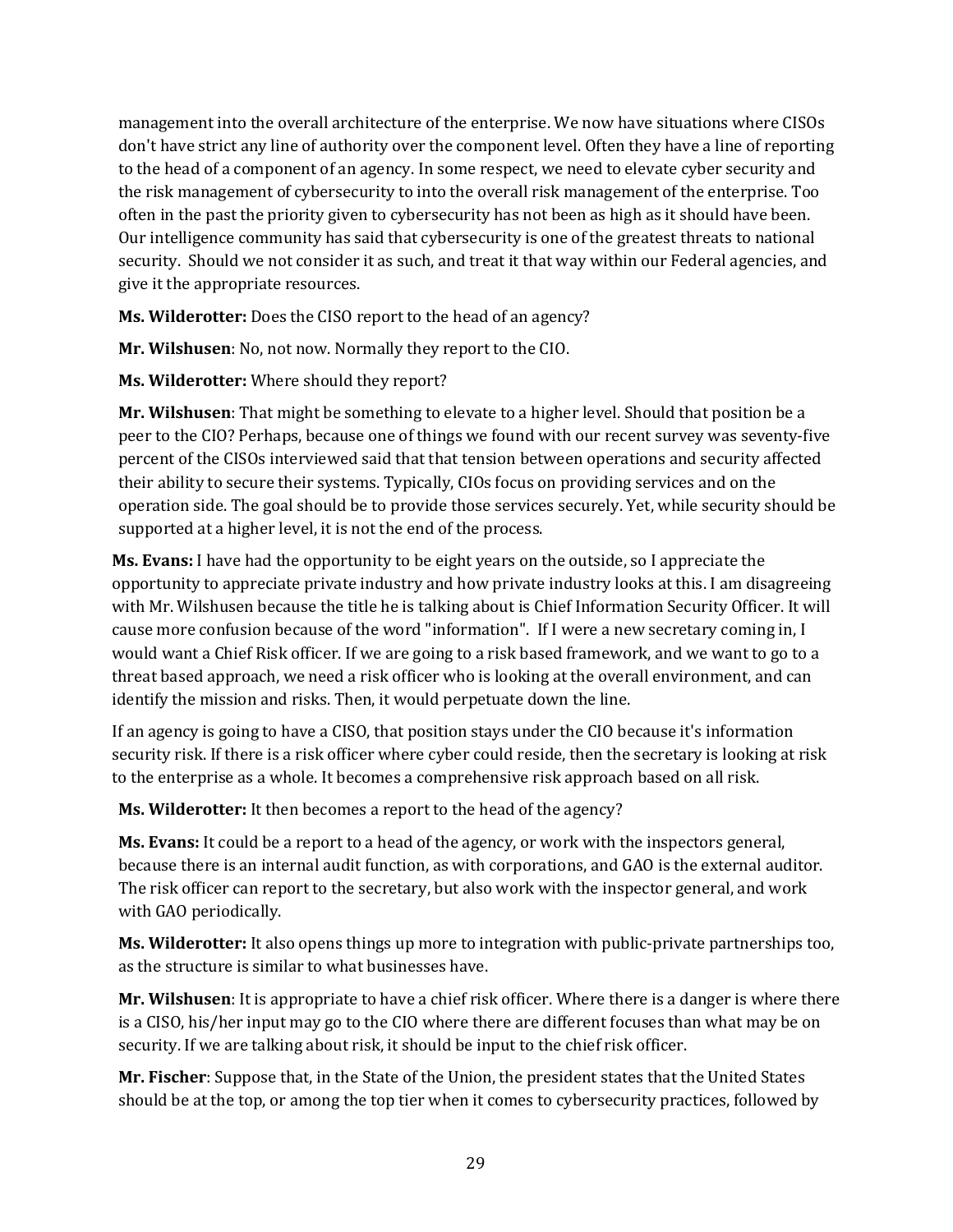proposals related to attaining that goal. If done right, it could lead to Congressional activity, as was the case with the establishment, in 2002, of DHS. This was followed by a prolonged period of Congressional inactivity until President Obama initiated the Cybersecurity Policy Review and proposed legislation. It took three or four Congresses before those policies became law. A number of the things that were enacted were administration proposals. They are now law. One is the cybersecurity scholarship program. It is a small program. One of the things the Commission might consider, is should that program be expanded and changed so that it really becomes a draw for recruitment.

The cybersecurity framework is another example of an Obama administration initiative issued after Congress failed to enact the Cybersecurity Act. The framework came out of an initiative in the113th congress. Now, it is law. The administration advocated for expanding the use of ISACs, and proposed use of ISAOs to promote sharing information. ISACs for critical infrastructure sectors were created in the Clinton administration. They were somewhat limited.

What the Obama administration did was to stretch it as far as possible and propose development of specific information sharing organizations. One of the reasons they did that was give the entertainment industry its own ISAC following the Sony hack. There are many things people trying to do, but leadership is needed from the top to make it happen. It depends what the next president thinks is the top priority. The question is how bold do we want to be? The Commission can propose what the new president might do to move the ball forward.

**Ms. Anton:** I'm curious about the GAO reports. When you go in to do one of these studies, it seems a lot of emphasis is placed on management practices, business practices, but not as much on a technical review of the systems that are used to support different things. For instance, looking at how the Government is securing sensitive data, how we do notifications of data breaches. My question is, it seems we focus a lot on reporting of incidents, and complying with regulations, as an auditing and oversight activity, and I'm wondering whether we have an equally important engineering activity that should feed into the design and implementation of advanced analytic systems that might thwart data breaches instead of calculate when people should be notified.

**Mr. Wilshusen:** Our audits do have technical aspects to them. We examine the technical security controls in depth that are designed and implemented into the systems. The results of those reviews are typically not available publically. They are issued to the agency and to requestors in Congress. It may appear from the publically available reports that we focus on processes and other aspects, but we also look at the technical security controls. As an example, there may be fifteen or twenty recommendations in the public report relating to the security program, but we can have a hundred to a hundred fifty or more recommendations relating to the implementation of technical controls over the networks and systems that are reviewed. That information is not available publically, as this information might be exploitable.

**Ms. Anton:** What sort of follow up is taken after that?

**Mr. Wilshusen:** We follow up annually to see that recommendations are implemented. We verify that agencies have implemented our recommendations. We look for evidence to verify the effectiveness of the implementations. We track that, and it is one of our performance metrics. We look at the percentage of recommendations that have been implemented after four years. Some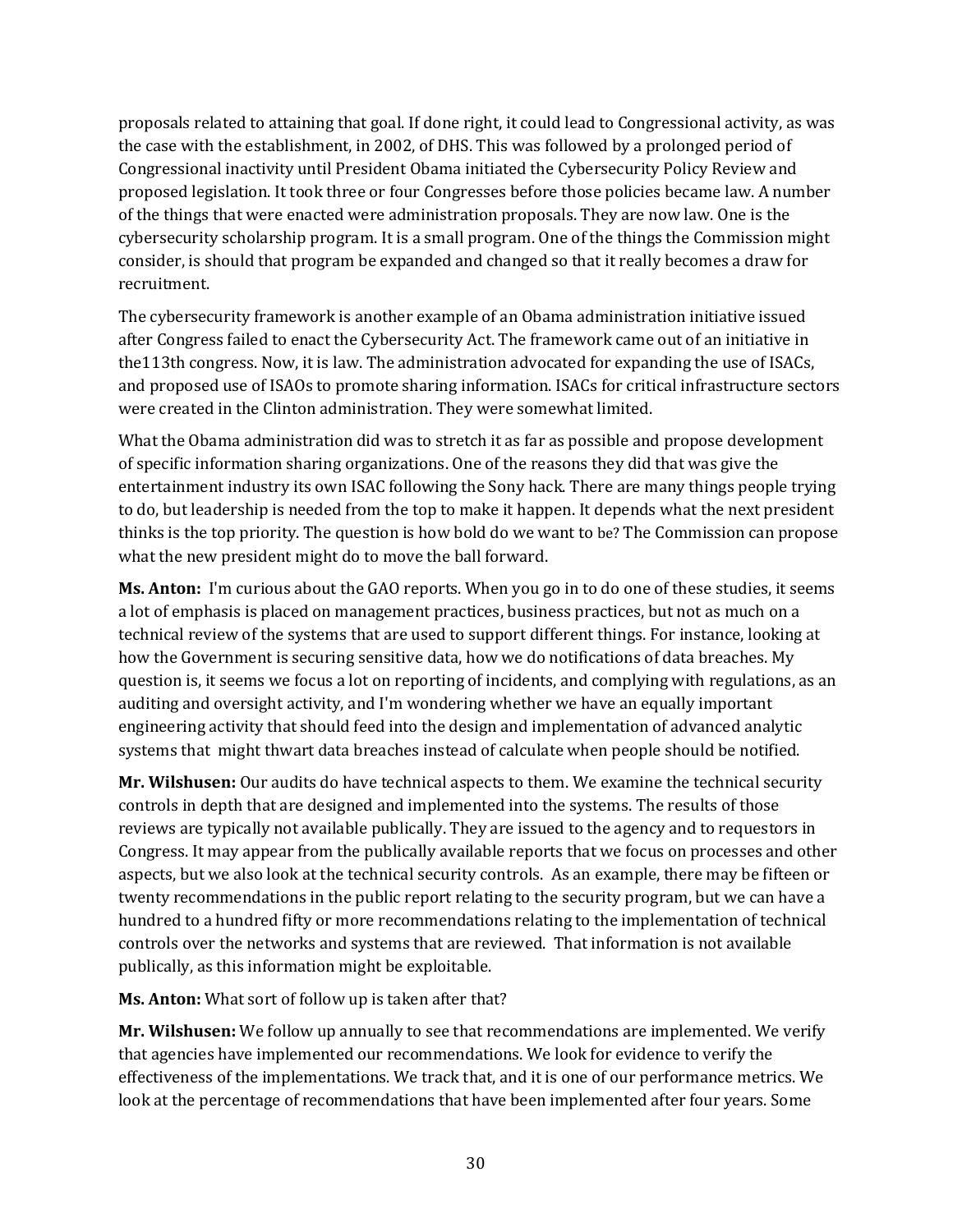recommendations take time to implement. Agencies will implement nearly 90 percent after four years.

**Ms. Anton:** It seems tolerating vulnerabilities for four years is not effective.

**Mr. Wilshusen:** That is not the case. What we're doing is checking regularly to see if the agency is correcting vulnerabilities. We return every year. The performance metric we measure for our work and performance is based on the four-year period.

**Ms. Anton**: It seems like a great opportunity to shut some things down.

**Mr**. **Wilshusen**: We are getting ready to issue, or have issued one report on FDA within the Government. It will be released publically possibly this week. That report will identify processes and the number of technical recommendations we made. Since the LOU report has been made, the agency has been taking corrective actions on the technical control weaknesses we identified. We will be working with them to verify the effectiveness of their actions.

**Ms. Anton**: How can we better incorporate the findings of non-public and public reporting into system and process design rather than being a completely separate activity that never helps inform the way we need to design systems in the future?

**Mr. Wilshusen**: There should be a way to do that. The NIST Cybersecurity Framework provides the structure to arrive at the results you've described.

**Ms. Anton**: How does that coordination happen?

**Mr. Wilshusen**: We can report to NIST on that. In compliance with FISMA regulations, we report every two years on the status and quality of implementation, without mentioning specific agencies. We report on it broadly, but how that information may be used for development of NIST guidelines, there may be a gap.

**Ms. Evans:** The law says the OMB director is responsible for this. The job of CIO has a lot of authorities that allow activities to occur. It goes to the CIO having operational capabilities, and not just policy. When the information comes in, and we're asked who is supposed to take care of it, it used to be my office. It was my office that did the analysis, and where responses were needed from industry or NIST. That was the role of the OMB director. If there was a job description of this position in the White House, I could be bold there as well. People get this job for a lot of different reasons. It should be clear what the job is supposed to do, because many of the things you're asking is what we did. We have the authorities through the e-Gov Act and others. It needs to be clear what the role includes when someone takes the job.

**Mr. Chenok:** – It is especially true now under FISMA 2014, because it changed the dynamic to operational cybersecurity as the paradigm agencies should strive for. The previous version said, we will certify and accredit systems for three years. Now, we do a much more continuous review. It is moving in the right direction. Leadership must be provided to implement them.

**Mr. Banga:** A private sector approach to this: When you define a big problem in front of a company, in this case cybersecurity and related threats for the Government and country, the first thing is to define a strategy to solve the problem. Once we have the strategy, then figure out who is responsible to execute the strategy, assign a budget, set up metrics to assess progress, and make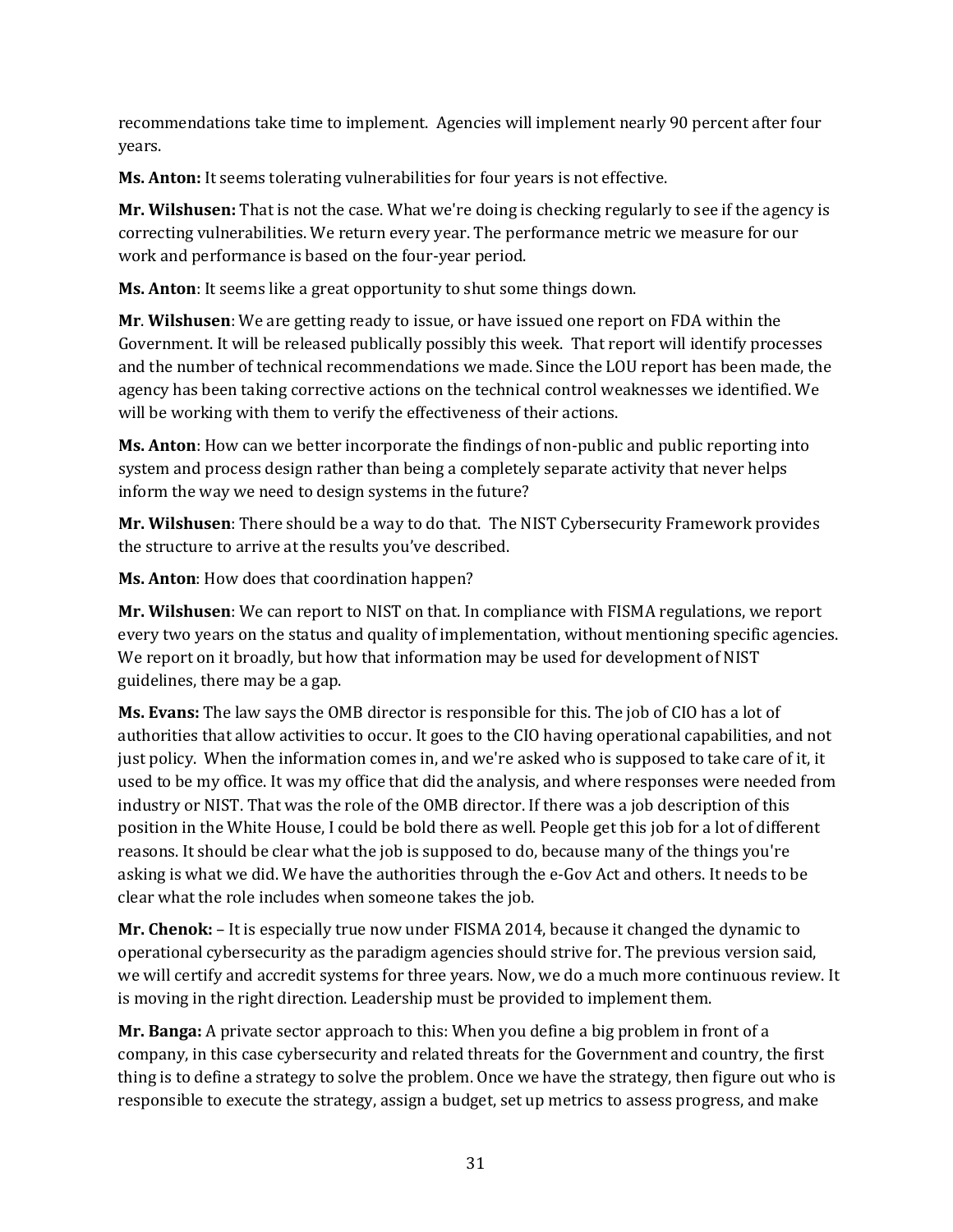determinations. Then we celebrate success, or they're fired. We have spoken a bit about ownership of assessing a bit of success or people being fired. I'm still not clear who owns the strategy in the Federal Government to do something about this? It is dissipated across every department, CIO, CISO and a bunch of watchdog agencies that then come in tasked with examining the problem. It is not the strategy that for the executional elements of the process. I'm trying to get to who owns the strategy for this mission critical issue for the next five years?

**Mr. Chenok:** It is an excellent observation. Having a clear statement of priorities from the president would be another bold activity, especially in the first month for the new administration. This administration has brought together many of these authorities, and many of the offices work together now after a period of years. Starting at the presidential level and working down to NIST and DHS creates a governance framework where it's clear from the chief executive, the way to drive cybersecurity across the Government, and as Ms. Evans pointed out, holding agencies accountable. A version of the CIO scorecard could be a version of a metric system that could be used to track new priorities of the president.

**Ms. Evans:** The President owns the strategy. Cabinet officials are responsible for their portion of the implementation. The law is clearly set up that the Executive Branch and the President is clearly in charge, and agency heads have pieces of the strategy, which is why I was urging that the Commission not layer more stuff here because the President is our boss. All roads on this subject go to the OMB director. They know this is the President's priority, and what has to be done. The bottom line is the President is responsible for this to the nation. We can make all kinds of recommendations, such as for a risk officer or others. The Executive Office of the President knows how to support Presidents through transitions. The other part is, the President needs to stay on it and hold the secretaries accountable.

I'm sure in the OPM situation, that director went to the President, and said, do you want me to resign? Whether someone in that position is hurting more than helping is a discussion that has to happen at the agency head level, not at a CISO level or any other. It is clear and there needs to be accountability.

**Mr. Fischer:** On that, the President is constrained by statutory and constitutional authority under which they operate. It is something to be taken into account**.** With respect to cybersecurity specifically, I would point out that the agency heads are responsible for cybersecurity, but the primary responsibility is fulfilling the mission of the agency. If they're in a situation where given budget restraints and other problems, they find there is this kind of tension between making sure the cybersecurity is right and making sure other aspects of the mission are fulfilled, how do they balance those out? It is not always clear.

In the case of OPM, one of the things that was said was they had to keep fulfilling their mission. It was difficult to deal with these other problems because of limited budget, etc. At the same time, if agency services are brought down, there will be pushback. It is complex to try to balance, but under the law, it is the agency heads that have the responsibility. OMB does have some authority to go into agencies and possibly cut budgets, or give another party authority to solve the problem. DHS has authority to act under imminent threats to act, and also to require agencies to use EINSTEIN. They can issue binding operational directives. However, DHS cannot enforce those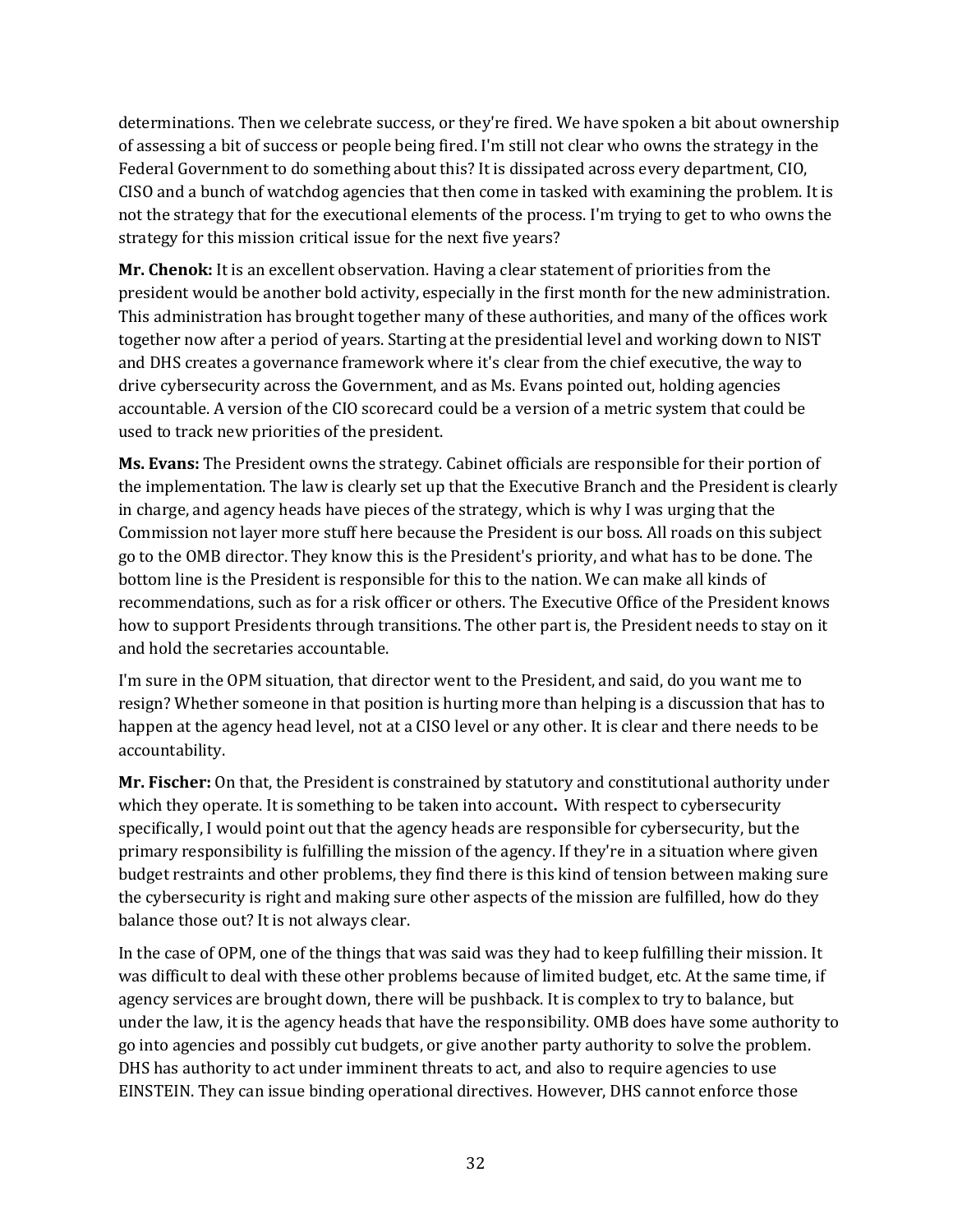directives. Only OMB can do that.

#### Lunch

## Readout from the August 3, 2016 Subcommittee Meeting –

Sam Palmisano, Vice Chair of the Commission on Enhancing National Cybersecurity

We met on August 3, 2016 for the working group session. We were briefed by the White House. OMB, GSA, DHS, DOD, DOJ, NIST, and NSC were represented at the meeting. They were very responsive, and we thank them for their attention. They identified some issues and some challenges for the Commission. What we've heard in many other hearings is that there's many people responsible. There is a lot of work going on, but connection points are weak. Therefore, coordination sometimes is a challenge, especially when it comes to the civilian side of government versus national security.

They also identified areas where there's a little bit of a conflict between the mission of an agency and cyber and how to bring those two together. What gets the priorities of cyber and mission? That's a challenge that they have. They all have challenges around skill-sets which is not unique given our country has a problem with the skill sets around cyber. There a lot of practices under way that are good and they're effective but there's more that can be done as far as cooperation. I would like to thank all the agencies that spent some time with us. It was very helpful.

#### Panel 2: Growing and Securing the Digital Economy

Alan Davidson, Director of Digital Economy, U.S. Department of Commerce; Senior Advisor, Secretary of Commerce

Rick Geritz, CEO, LifeJourney

Mike Walker, Program Manager, Information Innovation Office, Defense Advanced Research Projects Agency (DARPA)

Neal L. Ziring, Technical Director, Capabilities Directorate, National Security Agency (NSA)

Alan Davidson, Director of Digital Economy, U.S. Department of Commerce; Senior Advisor, Secretary of Commerce

I'm the director of digital economy at the Department of Commerce I can offer perspective from that role of trying to harmonize our digital economy policies across the Commerce department and across the Government. I'd like to explore three main themes with you here today. The first is that the digital economy is something you all know, a central feature of our broader economy and our future prosperity. The second is that we know that the digital economy will not thrive if people cannot trust their security online. We also know that any solutions we pursue need to be consistent with our values and with the strategic goals that we're pursuing across the whole of broader internet policy in the digital economy agenda.

I'll start by talking just very briefly about our digital economy and how we look at it and how it might inform how we think about cyber security. In our work at the department.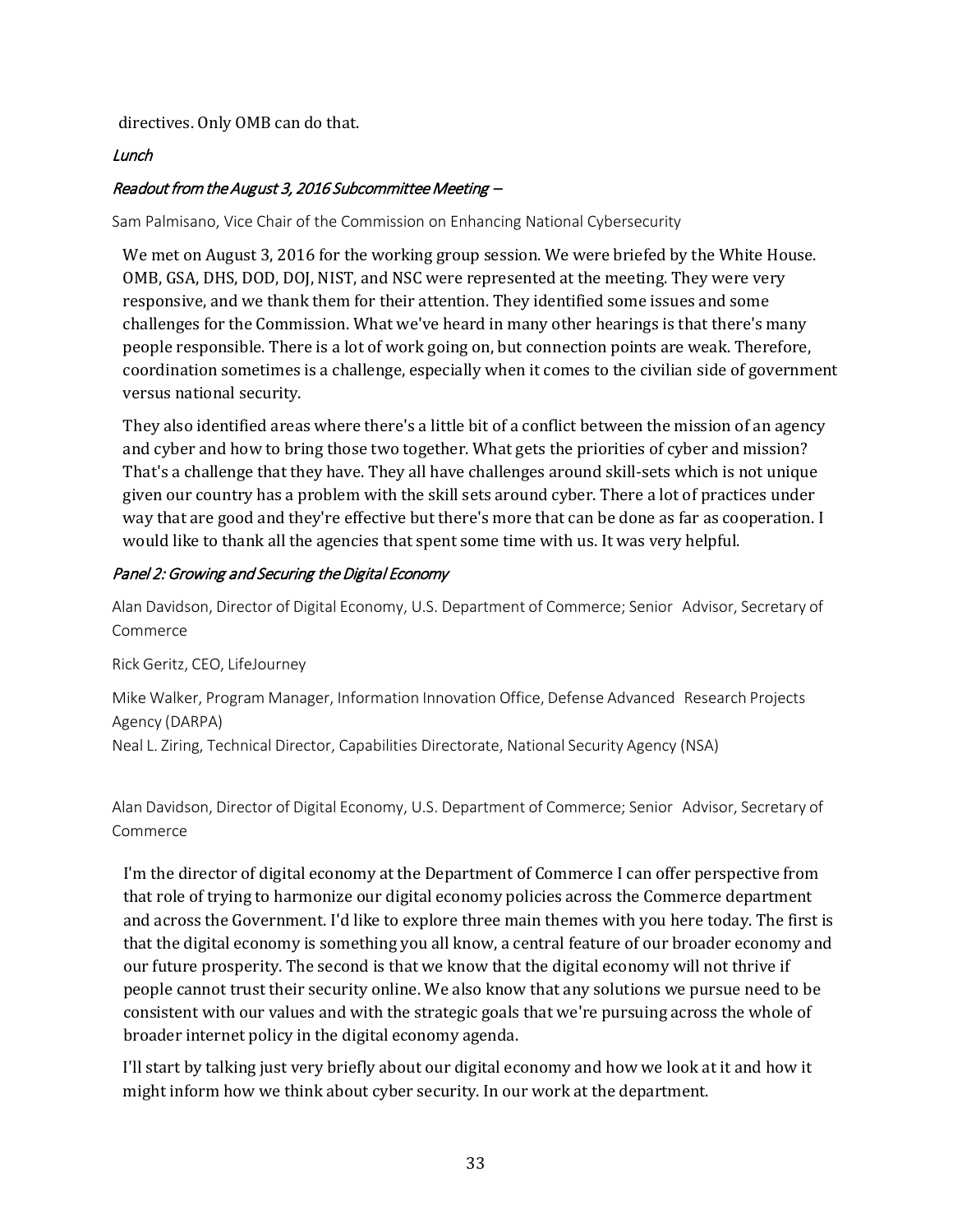We were driven by this conviction that the internet and the broader digital economy are critical parts of the future success of our broader economy. There are lots statistics I could give you about how big the digital economy is. It is still actually an active research area as we try and think about how to measure the digital economy. Even those numbers wouldn't really capture what we think of as the true impact of potential. Every company today is a digital company.

With websites, back-end systems, the internet of things; technology is really making it so that it's very hard to be in business today in America without having some big digital component. The success of the digital economy, and we really do believe it's been very successful, is that at it's here, we believe a function in some ways of the architecture of the modern digital economy. its open its gatekeeper free it allows innovation without permission it allows access to anyone around the world with a connection to get access to the world of human knowledge and commerce and it and that has enabled it to grow at scale.

We have millions of organizations, billions of people, tens of billions of devices now all connected. We do believe that that is very much a function of the approach that's been taken to the digital economy. We also know that the success that we cannot take for granted, we should not take for granted. Technology is changing rapidly. Increases in computing power and new increases in activity greater data usage, all the trends that we see out there, the internet of things.

We could talk more about what we see as the most impactful. They are definitely changing business posture and will be changing the cyber security posture. We know that US business faces intense competition overseas. We can take the success we've had to date for granted. We will see new forms of regulation rise over the internet. The old conventional wisdom was you couldn't stop the internet. It's a force for freedom and opportunity. If you have the internet you have an open economy. You've got an open social platform.

The new conventional wisdom is very different that actually countries around the world are regulating in ways that we don't always find comfortable and we think may be jeopardizing much of the digital economy as we know it. We find ourselves situated in a broad debate about the future of the digital economy and the future that none of us can take for granted. We have an agenda to Commerce Department that is deeply involved in all these different pieces I tried to lay out some of it in the testimony you have.

You're probably familiar with promoting a free and open internet around the world, working on issues like internet governance and the privacy shield, promoting trust online, and all our cybersecurity work that you are probably familiar with. Our work on privacy, and work on encryption, we have internal debates in the White House about those kinds of issues. We do a huge amount of work on access to the internet. A quarter of American homes still don't have access to broadband. We work on Spectrum, to promote adoption and access to the digital economy.

We also do a lot of work on promoting innovation, smart intellectual property rules, engaging with new technologies early in the lifecycle. I say all this because the core point I want to emphasize is that we have been pursuing probably for 20 years now an approach to the digital economy that embraces these kind of basic tenets of openness, decentralization, technology neutrality, a humility in the face of when we think about regulation in this space. That has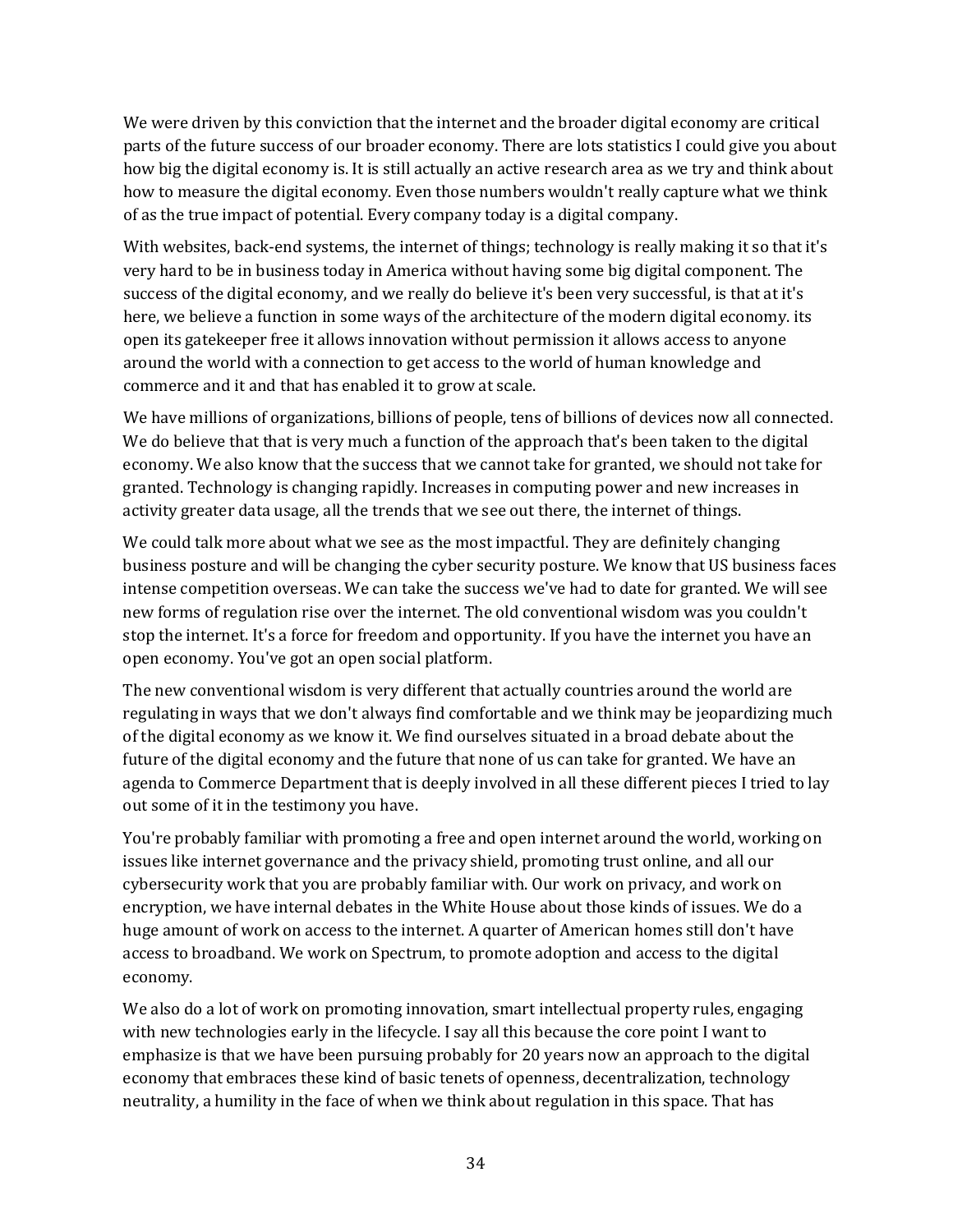arguably been very successful. It's something that we've had going on for three administrations now since the late 1990s. Anything that we do when we engage in this space we need to think about that broader strategic posture, and we need to think about the broad that we're were having around the world in many ways between open and closed societies about what kind of fuel economy we're going to have.

I say all that because I think that's the right context for looking at cyber security. I tried to lay out in my statement what you folks have some of the high-level approaches that we think are important think about. We know that comprehensive effort to address cyber security is going to have many facets. There's no silver bullet. You folks have discovered that. This is not something that that the Government can do alone, and it's also not something that any one country can do alone. There's a huge international convention to anything that we pursue. I'll just take off some of the highlights of approaches that we think are worthy of your attention. I say this because each one of these merits a session of its own, in some ways you had sessions on many of these topics. We could discuss them more in the Q&A. I just wanted to mention, obviously a starting point for us, is pursuing recipes approaches to the issue.

We focused on public-private partnerships and processes. We worked arm-in-arm with the private sector on the cybersecurity framework which you're very familiar with. We think that is a great model for how to pursue solutions in the space. We believe that openness and Innovation or ultimately going to be important in building and building the solutions. We got to harness the power of the private sector we've got to use the openness and decentralized approach to that we embrace for the digital economy. We've got to put it in a harness in service of promoting cyber security solutions. Private sector engagements security by design, you've heard our secretary and deputy secretary talk about these issues.

We don't think that these are empty words, security by design is something that people talk about a lot, figuring out how to get cybersecurity baked in. We need to do more to make sure that there are incentives and tools for companies to build in cyber security from the very beginning. public education I know this in there you've also explored we think it's just to underscore obviously truly essential to give to help the American public, the broader internet public, understand how to protect themselves online, understand what tools are available. I would just underscore that it's also businesses, particularly small and medium-sized businesses who need those tools who will be looking for them. Any public education efforts, and there must be a public education and awareness component to this needs to have those audiences in mind.

Building the workforce is something else the Commission has looked at and broad challenges of creating a highly skilled and adaptive security workforce. How do we make it so that there's a good incentive in the career path of technologists to be part of government and to be part of solving these issues?

I do believe that we have a generation of millennials that cares about these issues and wants to be engaged. In closing, this is going to be a long and hard fought struggle against a growing cybersecurity crisis, which is why we are all here. I encourage you as you think about your recommendations to consider the broader context of this digital economy that we've been pursuing. and we need to make sure that anything that we do in internet policy including our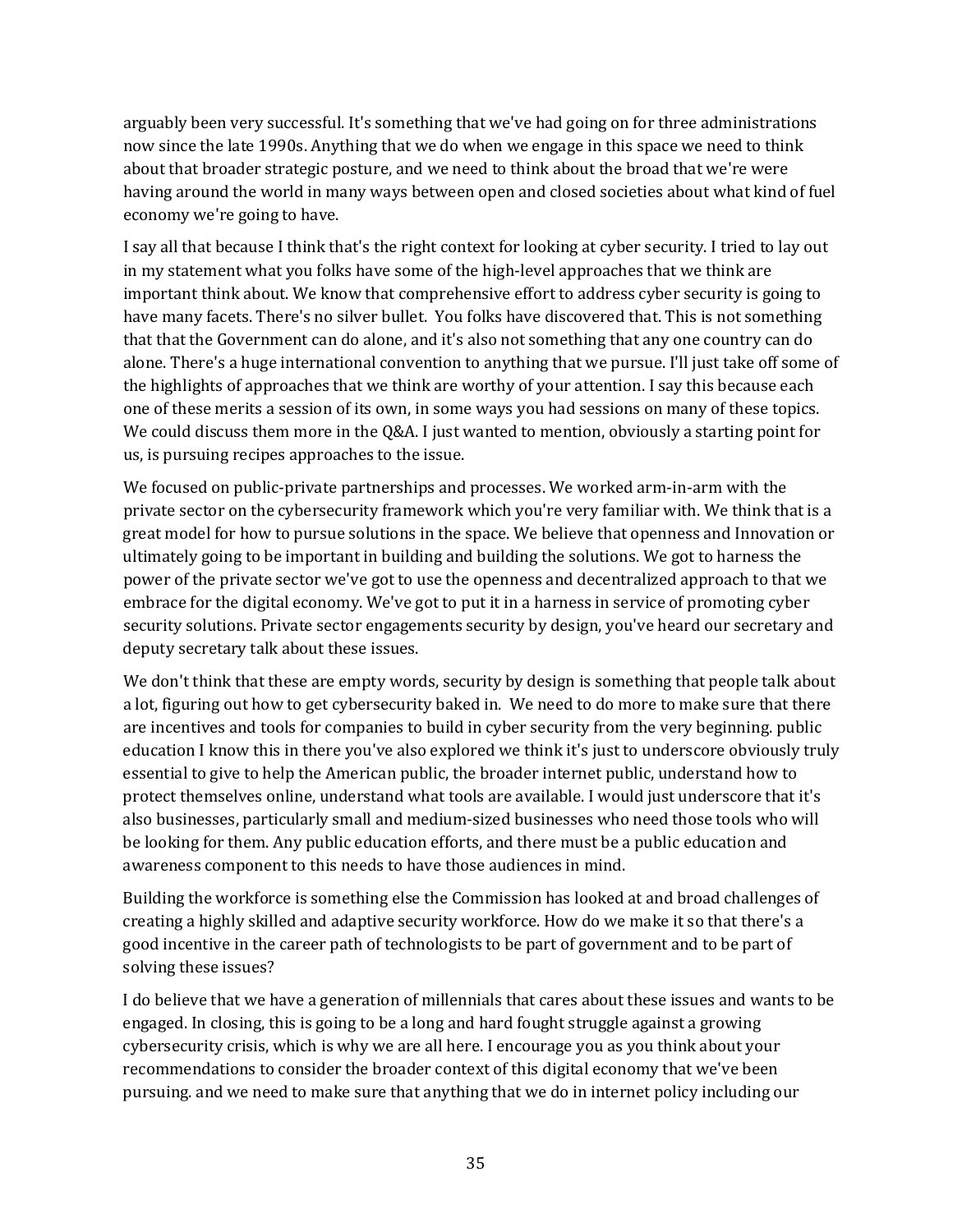approach to security doesn't undermine our values and doesn't give aid and comfort to those who are taking a very different approach globally to how the internet and the broader digital economy of all.

I think we really do believe that we need to make the case the people around the world that an open decentralized, innovation without permission, digital economy is good for all of us and could be something that we can keep secure.

## Rick Geritz, CEO, LifeJourney

I am CEO of a company that developed a tool that takes the nation's STEM and cybersecurity leaders, and reverse engineers the journey they took to become successful. It allows students of any age or any means to test drive what it would be like to live a day in the life of their journey. We started building this technology a few years ago. The driver behind it was the skills challenge that we're facing in the nation around cybersecurity. Depending on what article you read, I think the latest one by Forbes, showed an estimated 1 million open and unfulfilled cyber security jobs in the world by the end of 2016. Then, if you add on to the other types of positions in cyber-law and cyber-insurance and all the peripheral careers that surround cybersecurity and data science that numbered grows by 2 or 3 times.

The country right now is in a space race. The last time we saw a situation like this was in the sixties, when there was the rush toward space. Right now, unfortunately cybersecurity is not part of the curriculum of our of our Nation's schools and high schools. It is becoming available now in in college mainly due to the NSA's program with the cyber centers of excellence, making its way deep into the universities.

There are millions of students that are coming up through our Nation's high schools. When you ask them what they want to be when they grow up they still are answering doctor, lawyer, and football player. They're not saying doctor, lawyer, or forensic analyst. They're not saying doctor lawyer, data scientist or exploitation analyst. Furthermore, when they go home and they have discussions with their moms and dads about what they're going to be, or what major they're going to choose. The parents are not aware of these careers either. They don't know what a CISO is. I think that what we're dealing with right now is the issue around how do we create a new generation what is called the cyber generation

I was recently in Perth, Australia on Thursday last week and I was at a presentation because cybersecurity as we all know, does not have a zip code. It is a global supply chain issue and every one of our five partners around the world are dealing with the same issue. Then there's a number of other countries that are not part of the five-that are dealing with this as well. Cybersecurity is a global skills issue and a global issue that many countries are dealing with. In this presentation the professor of a major university in Australia made the comment that the United States, the country that invented the internet, is also the country that is leading the way in securing the internet. The secret weapon that that they have is this thing called NICE, the National Initiative for Cybersecurity Education. They held up a brochure and talked about a framework and a place where our universities, industry and so on could collaborate.

The outside world views us as leading the way. The outside world views us as is being number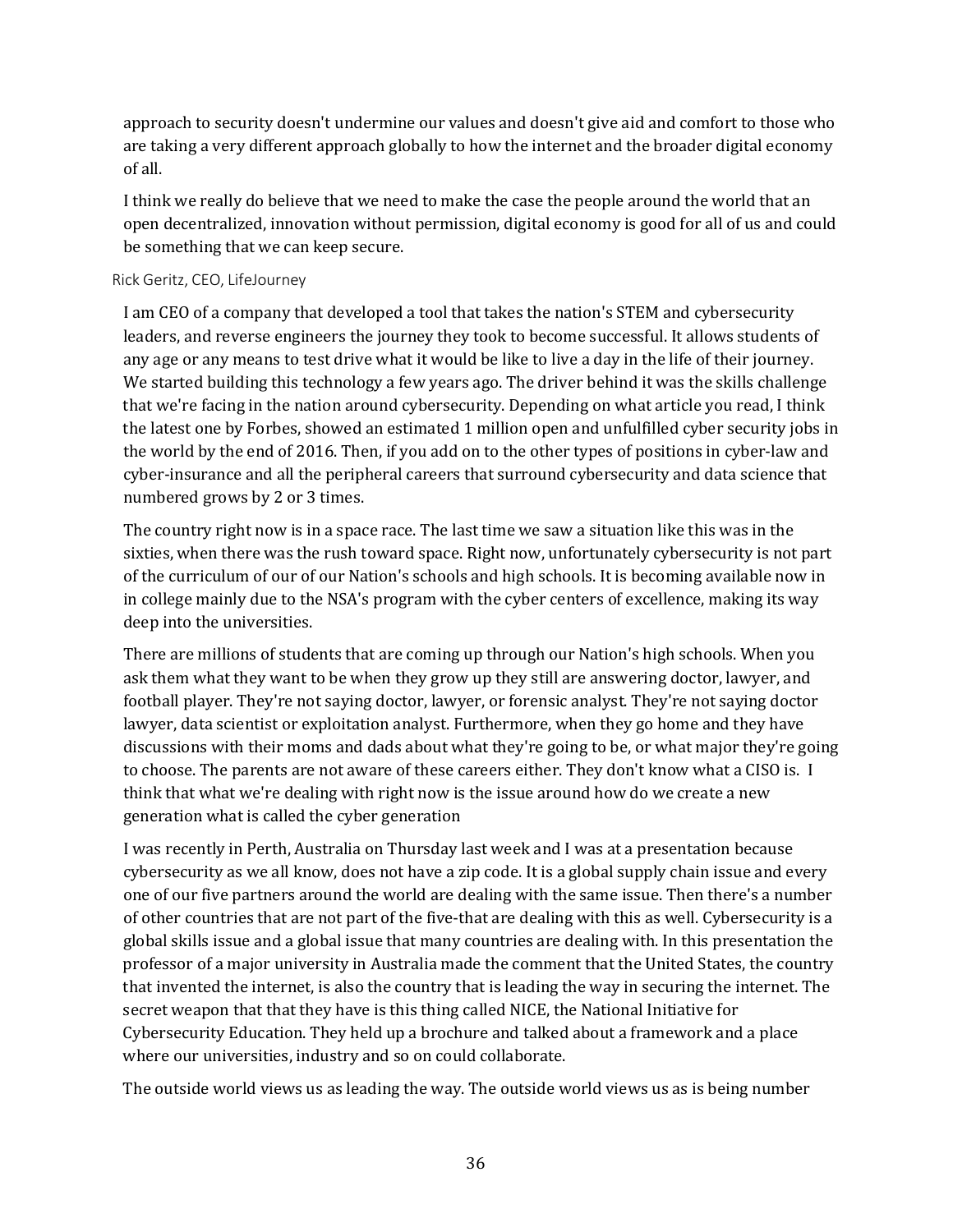one. But as we all know there's still a lot of challenges and a lot of steps we have to make to do that. My company powers a program called the "NSA day of cyber", where the student can go online and live a day in the life of one NSA's cyber leaders. When we first launched this, we didn't really know the appetite for cyber security. There was a lot of concern that asks, does cyber security actually have a brand out there with middle school, high school, community college, and university students? After the first 7 months, we had 3.5 million students sign up and say, I want to explore what my life would be like, if we were going to do that.

I think we're at a moment in time right now in our country where the most important asset that we have on the cybersecurity challenge out there from a technology and from a skills level is our people. to raise the Cyber IQ of the of the nation as fast as we can because we're sitting in a great position with a very good framework and also motivation by most of the organizations and the CISOs of the major organizations wanting to have the highest cyber IQ that we can of the Nation.

We all know the rankings of Science Technology Engineering Math (STEM), as the United States relates to the world. We have the opportunity as a Nation to become the number one cyber IQ nation in the world. Fundamentally my recommendation is that we look at the assets we have in place with our frameworks, our universities and push that down into organizations all the way back as fast as we can into middle and high schools and raise the Cyber IQ of the United States.

Mike Walker, Program Manager, Information Innovation Office, Defense Advanced Research Projects Agency (DARPA)

We have spent the last three years at the agency building a global challenge program called Cyber Grand Challenge, to explore the possibilities of artificial intelligence (AI) and automation in computer security domain. That challenge concluded about a month ago. I want to talk a little bit about why automation and AI has a potential role to play in the future of unlocking the economic potential of the internet. The commerce and communication today is just the beginning of that potential economic growth. Moving major infrastructure and life safety to the internet emerging industries like connected cars, medical devices, connected homes is going to see even more growth. However, with the potential for growth comes the potential for lack of confidence. A couple in Cincinnati, OH were awakened in 2014 to the voice of a stranger from the internet shouting at their baby over the baby monitor they had purchased, that was a connected device.

I'd like everyone to think about what testing should come with that device, what kind of information, what kind of testing, what acknowledgement of vulnerabilities, should have come with that device. Baby monitors are just the beginning of this problem. We hear many messages we need to build stronger software systems. Strength has to be built in, and part of the design. Right now, how to build stronger software is an open research question. Many brilliant people are working on how to build stronger software tools and better software systems.

Instruction should always be guided by an ability to measure how weak the end result is. Structural safety in the software domain happens in the presence of an intelligent adversary. In the same way that NIST has studied fire science for decades and has studied how spark becomes flame, how a flame moves through buildings, and how buildings burn down. It has made a catalog of building codes that reflect all of this institutional knowledge about how buildings fail. We need to know how software fails. Our adversary is not fire, but the human mind in most cases. The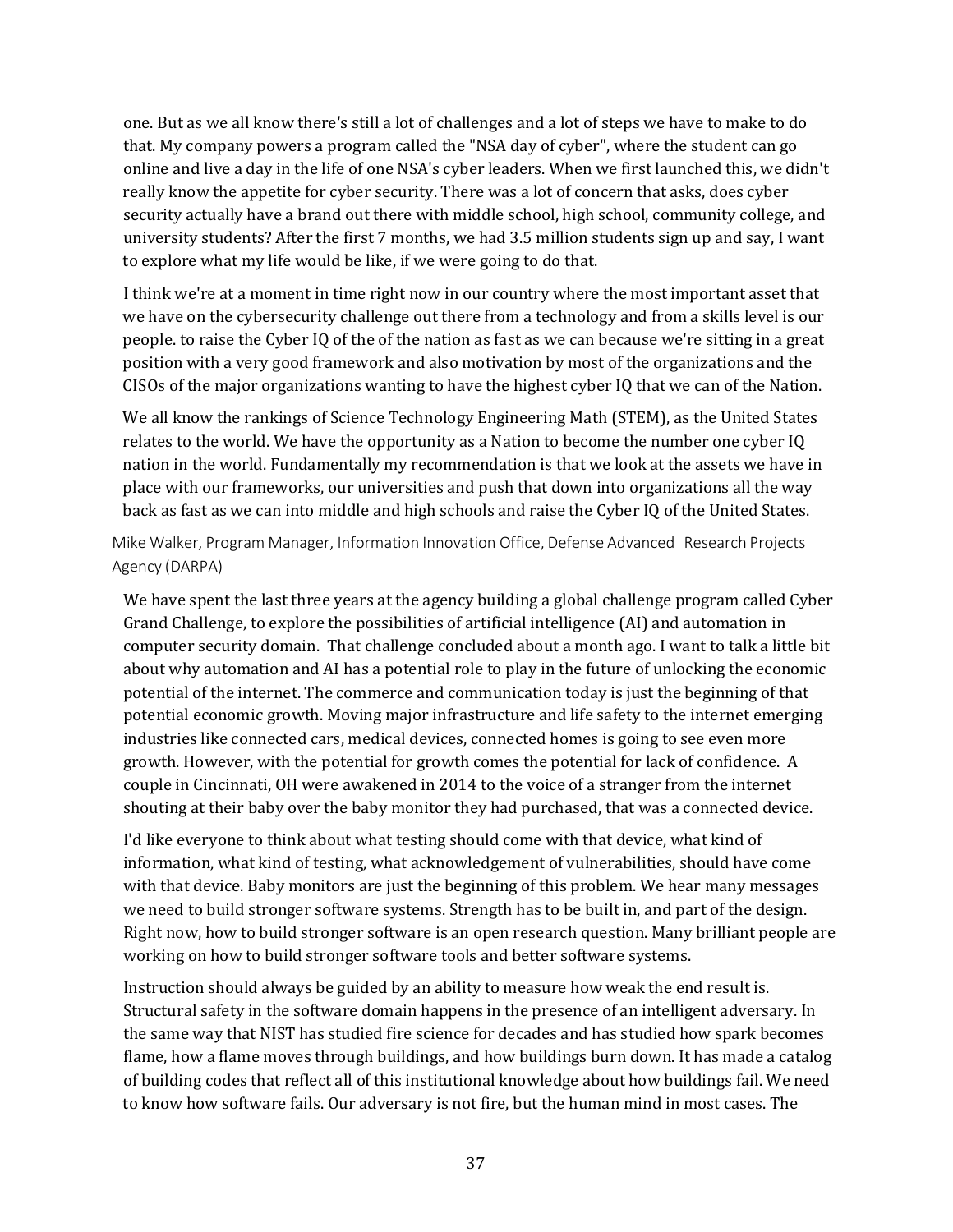human mind is getting constant adversarial pressure against software that guards data. In the future, it's going to be exerting adversarial pressure against software that guards life safety, enterprises and infrastructure.

The problem with understanding adversarial pressure against software is the kind of testing is incredibly expensive. It requires experts and few of those experts possess the skills to audit code at a very high level. None possess the endurance, scale, or speed to be able to audit millions of lines of code, which is the size of most major software projects. We need to be able to do constant code monitoring on the networks that run our civilization.

Emerging automation techniques have the ability to transform the economics of being able to understand the weakness of software. A system called Mayhem, developed at Carnegie Mellon University, was able to automatically find and prove the existence of 13000 flaws in the Linux operating system. A system named Sage, which operates at Microsoft, is constantly looking for new flaws in Microsoft code during its development, and removing them before it is ever released to consumers. At Google, enormous amounts of compute power are put into automated systems that search the Chrome browser for weaknesses and remove it before it ever shipped to consumers.

A month-and-a-half ago at the Cyber Grand Challenge final event, we asked the question, what if we gave the entire security lifecycle to automated systems. We did so within a very simplified context. I will tell you a story from our results. In the space of 15 minutes, one autonomous system completely disconnected from any operator or person was able to discover a new flaw, never before seen by person or machine. There was unknown binary code that the system just examined for the first time. It was able to figure out how to attack another system across the network and it did so. It took data. The other system detected the breach, and diagnosed the flaw. I was able to feel the patch that shut that flaw down.

We have the word "zero day" to describe flaws that are unknown. The term describes its place on a timeline of days. This occurred in the space of fifteen minutes. It is a completely revolutionary time scale for dealing with the knowledge of vulnerability in software. Machines that can discover software vulnerability at machine scale and become the foundation for measuring vulnerability of code. They can upend the economics of measuring vulnerability of code, and make it so that we do not require expert red teams to constantly scour code.

We can democratize it. We can make it something that is available to the entire community that is developing devices for the internet of things. and that automation can also be the foundation for not just measuring how strong software is during its development process but also for inspection, for rating for quantification of weakness, and potentially pricing risk and potentially pricing risk and understanding what it cost to insure software. I think that it is it is critical that we actually be able to quantify weakness in software, not just say we need stronger systems but how much stronger they need to be before we can hand over control of life safety applications to software.

Neal L. Ziring, Technical Director, Capabilities Directorate, National Security Agency (NSA)

I have to note that my remarks don't represent an official position of NSA. They're my views as a technical leader coming from that environment. with the topic of this panel being growing and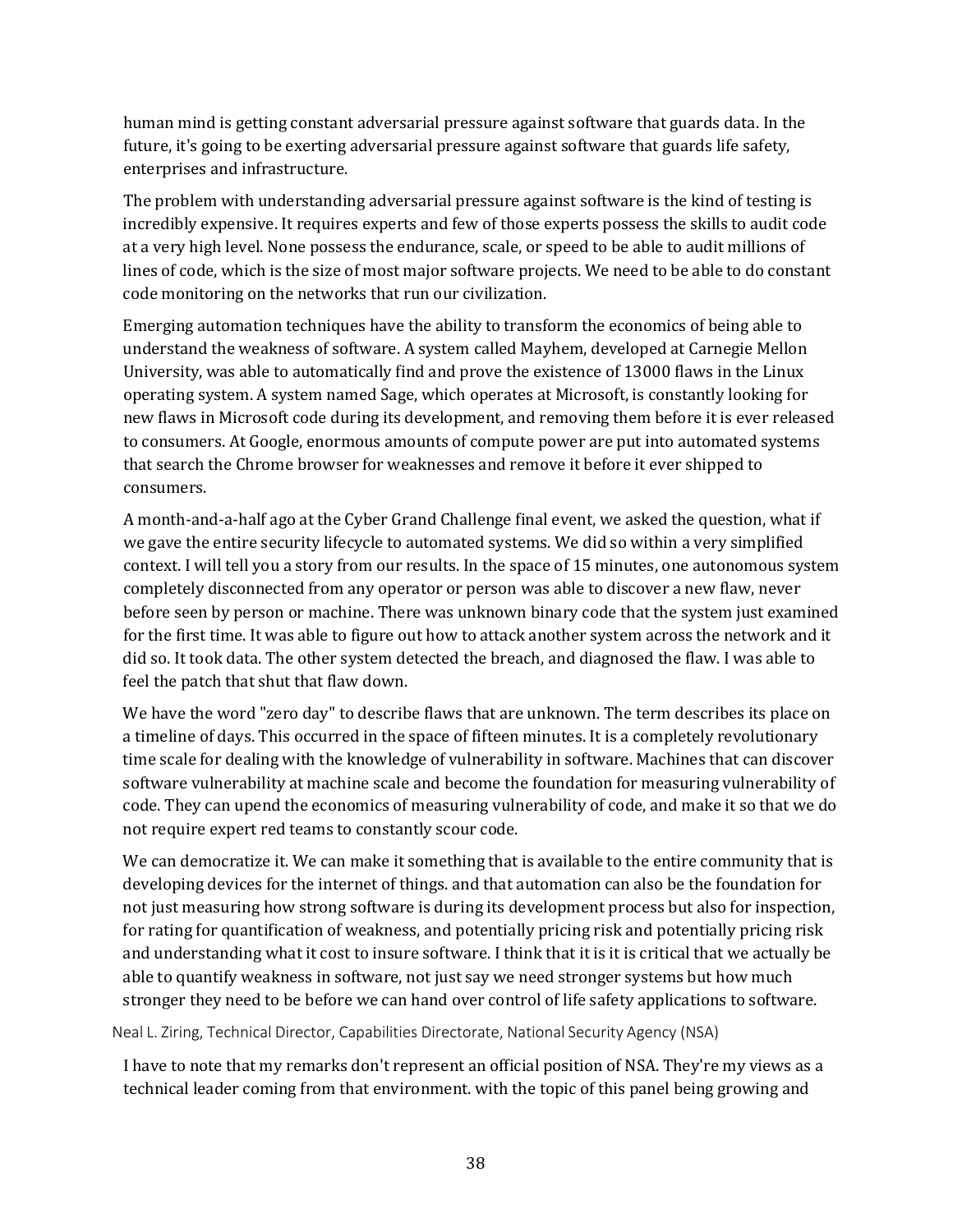securing the digital economy, the primary point I'd like to make is that growing that economy can only be achieved by sustaining, building up, and improving all of the stakeholders' confidence in the underpinnings of that economy. In other words, a confidence in cyberspace. There are a lot of key stakeholders to consider. We know what they are. They're all working towards this common purpose. I think the question we should consider here today is how can we enable and promote further that purpose .and so you have my prepared statement.

I'm just going to try to hit some of the highlights. I won't spend a lot of time on current state of cybersecurity. We all know it has a lot of problems. There are just a couple of highlights I'd like to hit first. Security is not consistent, and while our security has gotten a lot better, if you're going from 80% of your systems being secure to 99 percent of them being secure, you haven't really given attackers a much harder problem. They find that 1%, they get in and then move laterally etcetera.

A lot of systems are getting better. Tradecraft for securing systems is getting better many cases. As Mike just said and I agree there are areas were that's not the case today. It is the case particularly in cyber-physical systems, internet of things, where we're embarking on a path that incurs a great deal of risk by giving systems with demonstrably and published paper established poor safety and control of life safety, industrial, medical, etc. systems.

The next point is the trust relationships are everywhere. No matter how good a system is at protecting itself, a super secure individual component is never enough because it has to trust other things around it to which it's connected. Then we'll get back to that in a bit. The last high point I'd like to make is today defense with in cyberspace is largely an individual activity. Each a cyberspace user be it a consumer, an organization, a government agency, etc.

This came up a bit this morning is in some sense on their own. They're mostly on their own in securing their own systems and defending them. That's very serious problem.

I'm going to get to some recommendations again just highlights. First, in hardening and hygiene, I think it's hard work, but we have to raise the bar on a lot of software systems. A lot of companies are already engaged in doing this. There is wonderful research going on in this space, as we just heard about. There needs to be better and incentivization to actually apply that stuff. In many cases that can be government helping that by collaborating with industry and in various contexts to set what does it mean for this type of device to be secure enough. What's that floor that all the devices of that type should reach? We've had some very good luck at NSA collaborating with companies in establishing those and publishing those.

Two other areas that I think are especially important: the first one is identity and credential protection. This applies to all sorts of organizations and individual consumers. Online providers of identity have to provide a certain foundational level of service in terms of identity proofing, compromise recovery, fraud detection, etc. this is another area where government and industry could collaborate to set with that floor should be. then government could say we will accept that and act as a driver for bringing services that provide this up to that sort of foundational level.

Next there's certain key infrastructure is in the internet that are critical to overall confidence. I believe the most critical one is the domain name service. That's an area where it's consistently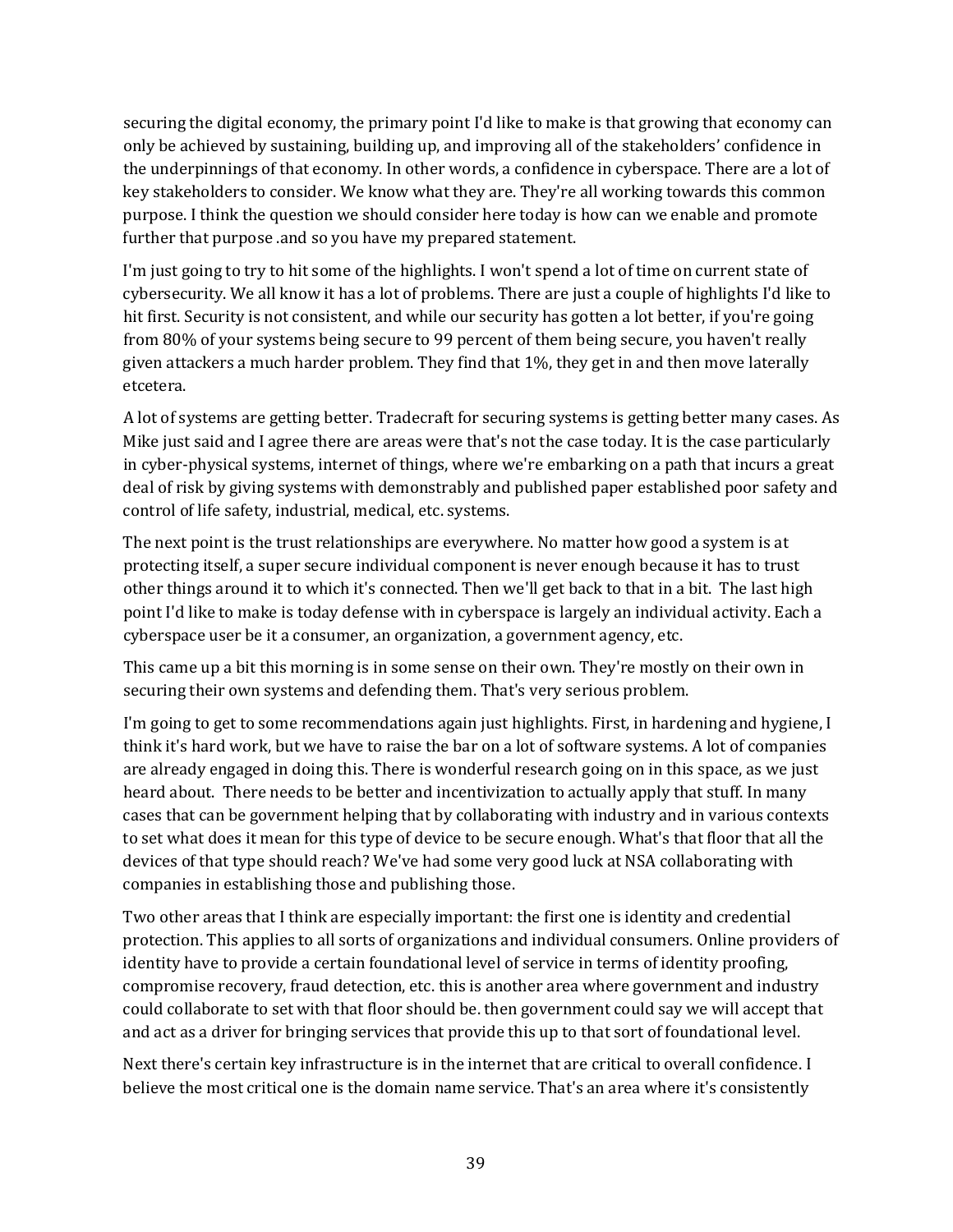abused by threat actors. Methods for improving it and improving security for those who consume it as a service are fairly well understood. If we could establish that a large-scale probably through some kind of industry partnership that would have a huge impact.

Next shared defense hardening can never be perfect. Compromises will always occur at some point. Possibly trust relationships I mentioned earlier and we have to be prepared to defend systems against attack. Fundamentally we need to get out of the mode of every man and organization for himself in a sense and get into a mode where defense is a shared, cooperative activity because it scales better that way. Fundamentally today, attackers get to leverage an investment in an exploit or a piece of malware over and over again in attacking lots of victims. We see that certainly happening with ransomware today, just to pick one example.

Several things can help. First, essential but not sufficient, but essential is broad information sharing both industry to industry, industry to government. There's some standards in that space that are excellent. They could be more broadly applied such as Styx, for example. Second, we need a more robust and instrumented network infrastructure. This is primarily going to fall to the network operators, become the common carriers. There's a lot of potential for collaboration there as well. A certain core infrastructure such as signaling System 7 and Border Gateway protocol BGP, the technologies for securing those are known and understood and they're not getting applied in a consistent, universal, basis especially at the seams between network providers.

Third, we need to build mechanisms for timely automated coordinated defense on a national level. If we truly believe that the defense of our cyberspace on which our digital economy depends is a national problem. We need to have mechanisms that allow us to take a national level action and in time frames that are enough to actually prevented an event from having a significant negative impact. International partnering is going to be essential. Cyberspace is fundamentally global.

Trust relationships between U.S. consumers, firms and government agencies span the globe so cooperating with our partners both in a bilateral and a large treaty group contacts is going to be very important. There's great work going on in establishment of international norms from the State Department and various private groups. We need to continue to support that. Next, true coordinated defense at a multinational level should be supported. There's no reason why we couldn't have the U.S. and its close allies take coordinated measures against the sizable cyberattack, in other words, pool our visibility, work together and understand what threat actors are doing.

This is already taking place in defense intelligence arenas. I see that firsthand from NSA. But it needs to go beyond those limited arenas to a broader government. Last, preparing for the long term. This overlaps a little bit with what some of the other panelists said about education. The U.S. is actually number one in this space right now, but we can't rest on our laurels. We have a lot of universities that teach cybersecurity, both at the two-year bachelors and up to the Ph.D.-level. We could be doing even more there in building up that capacity, and in particular encouraging students to go into that both directly and indirectly.

The NSF scholarship for service cyber corps program has been tremendously successful at the size it is, but if many kids are really interested, it could be a lot bigger. Finally, on that aspect, certainly extending down the secondary school level is important as well. But let's talk about the top end a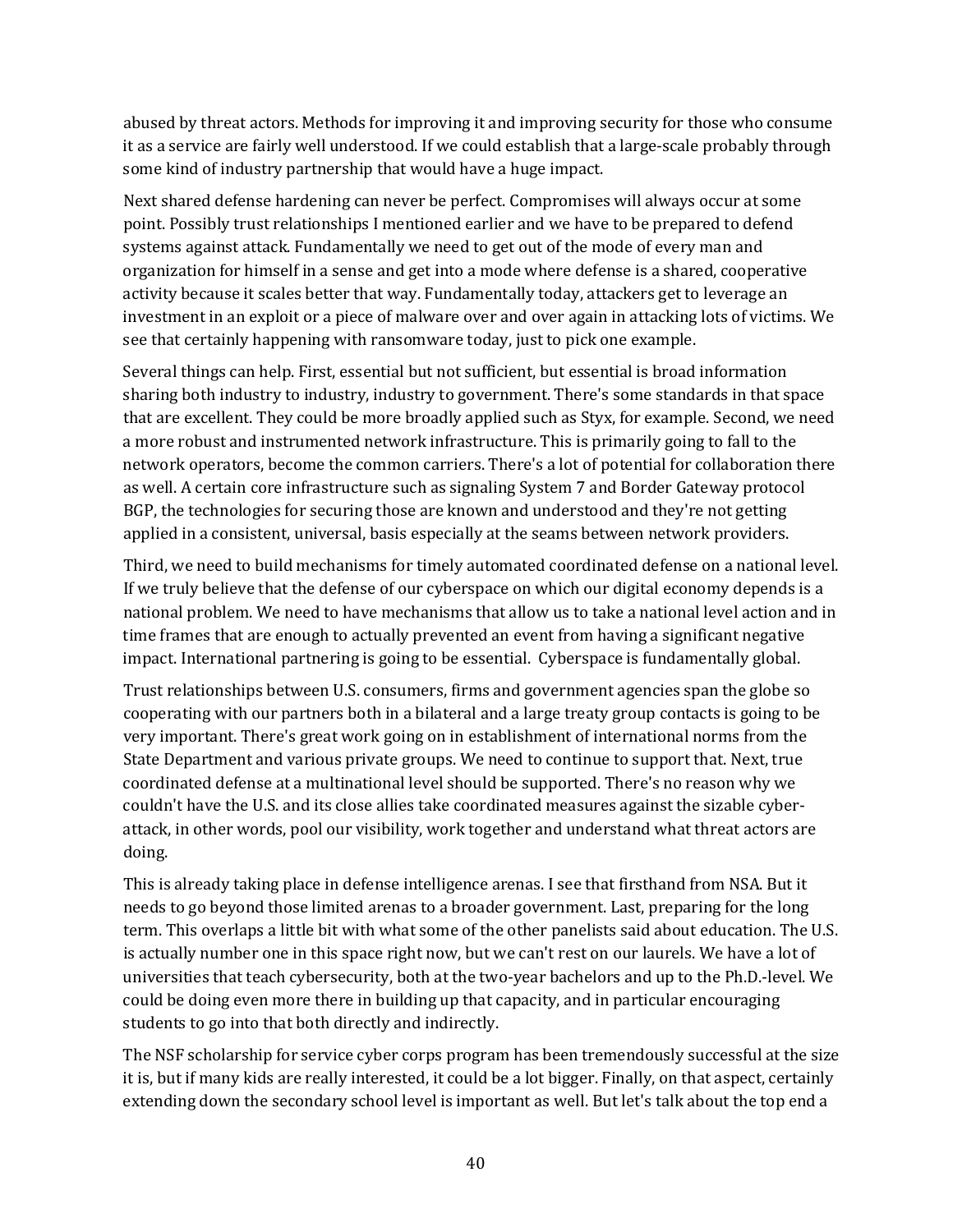moment. To truly have a vibrant economy in this space and a long-term protection of our internet and our cyberspace we need to have a strong R&D sector as well. There are companies active in this space, there are universities active in this space DARPA and NSF. We are in pretty good shape there. The missing link is technology transfer. I am the head reviewer for the centers of academic excellence in cybersecurity information-assurance research. I see a lot of the research that our universities are creating. However, very little of it makes it into use and that is an area word for a tech transfer could be a lot stronger.

#### Panel 2 Discussion

Commissioners of the Commission on Enhancing Cybersecurity

**Mr. Chabinsky:** *[To Mr. Ziring]* You mention common carriers, and I think we need to move problem away from consumers to common carriers. If we put the money currently used by the private sector toward paying the common carriers, how much of this problem can be taken care of at the technical layer?

**Mr. Ziring:** Substantial slices of the problem can be addressed. There are areas in which consumers and small businesses are regularly being compromised today that, if they would take advantage of the things you suggest, many of those compromises could be taken off the table, going from "common" to "very rare." That would allow us to focus on awareness campaigns and product improvements into areas that will have a better effect. The notion that I might be beaconing-out to a weird DNS name from an infected computer in a small business, a consumer can't defend against that. They don't have the resources to do that. That service should be provided them by private sector companies privy to information-sharing along with possessing government resources.

**Mr. Lin:** *[To Mr. Walker]* You described automated patching. Do you have any sense for what fraction of the security flaws were found? Are you talking 10 percent, are you talking 90 percent?

**Mr. Walker:** One of the things about counting vulnerabilities is that you can only speak to the percentage you know about. My most recent data point is still from qualifiers as of June, 2015. Of the binary code we released, machines were able to prove a flaw existed in 79 percent of 131 samples. There are two axes you want to measure against.

One is: can machines find everything detectable by experts? If we put our best automated system up against our best experts in competition, the winner continues to be the experts. Cybersecurity has not yet reached the "Deep Blue" moment (referring to a chess competition in which an automated system – Deep Blue – won against a human). But that is certainly our goal.

The other is scale. While automated systems are not yet as good as experts, their ability to scale is enormous. So finding 13,000 flaws in Linux is an accomplishment achievable only by a computer. So, it's the scale and speed properties that we're after. And the expertise is what we continue to strive for in research.

**Mr. Lin:** In the Commission, we talk a lot about information sharing. The vision that I would like to imagine is automated information sharing about cyber threats and automated feeding into patch systems. I was wondering if you've given any thought into integrating those two efforts.

**Mr. Walker:** Information sharing is usually about established threats. So, regarding malicious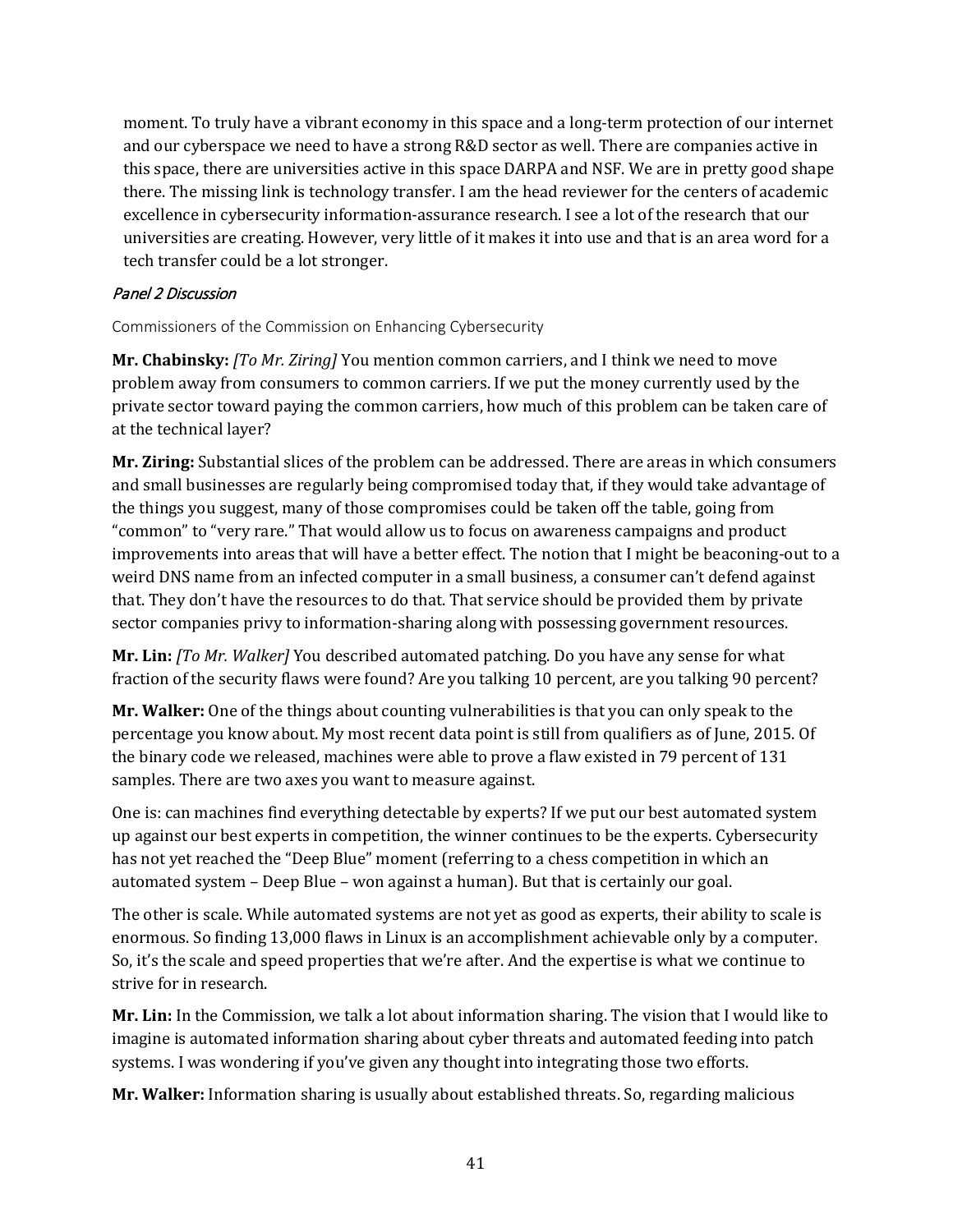software, the automation we've worked on was about flaws in software. So, the information we deduced was a little different. The best use for vulnerability information is during the development process and to be able to remove it before the software is released, and then in a constant monitoring role, so that, as a system learns more about breaking software, it can instantly alert and instantly fix.

Finally, if you're still up against an adversary who knows about a flaw unknown to you, the system can engage in a monitoring role. But when information sharing is practiced today, it is usually around families of malware and the actions of threat actors on the network. All of which takes place after software has been broken.

Right now, when you purchase an IoT device, there is no label on the back disclosing that the device has been audited and which lists the discovered flaws, so the way I like to think about a future role of automation which can measure software weaknesses, is in a monitoring capacity.

**Mr. Lin:** *[To Mr. Davidson]* In your presentation, you discussed baking-in security at the start. Do you have any ideas as to incentivizing baking-in security at the start?

**Mr. Davidson:** There are a couple of components to it, one being awareness. For large companies, that isn't a problem. In an environment in which we've got hundreds of thousands of app developers education, it is critical to ensure that they have the tools they need.

The other component is incentivizing people to share information with government. As it is, many companies are still leery of interacting with government or accepting help from the Government.

We also need to think about establishing educating companies about the consequences of acting unwisely. We are encouraged that the Federal Trade Commission has embraced many risk-based approaches enunciated in the CS Framework. This, too, will be part of the solution.

**Ms. Murren:** *[to Mr. Walker]* To expand on what you were talking about regarding consumer labeling, I know there's been a lot of discussion about putting labels on devices to indicate how secure the device is. There's also been discussion about crafting regulatory legislation in that area.

Could you talk about the "how" of labeling? I ask because, when getting into the weeds, the discussion breaks down as to how labeling would be accomplished. For example, should labeling be done by the manufacturer or could it be done on a more universal level? And, related to that, who would be the body who would create those standards?

**Mr. Walker:** Speaking on my own behalf, where to assign the role is out of my scope as a technologist, but I would like to speak to the "how."

At DefCon last month, Mudge spoke about how to create a nutrition content label for software. Rather than base it on a rating scale, it's simply a list of what's inside, the choice of whether or not to use the device would be your own.

There is a lot of established best practices on how to armor code against intrusion – everything from stacked cookies to library randomization. There exist many well-known ways to make software much more expensive to attack, and we already have the mechanism to implement "nutrition" labeling for software.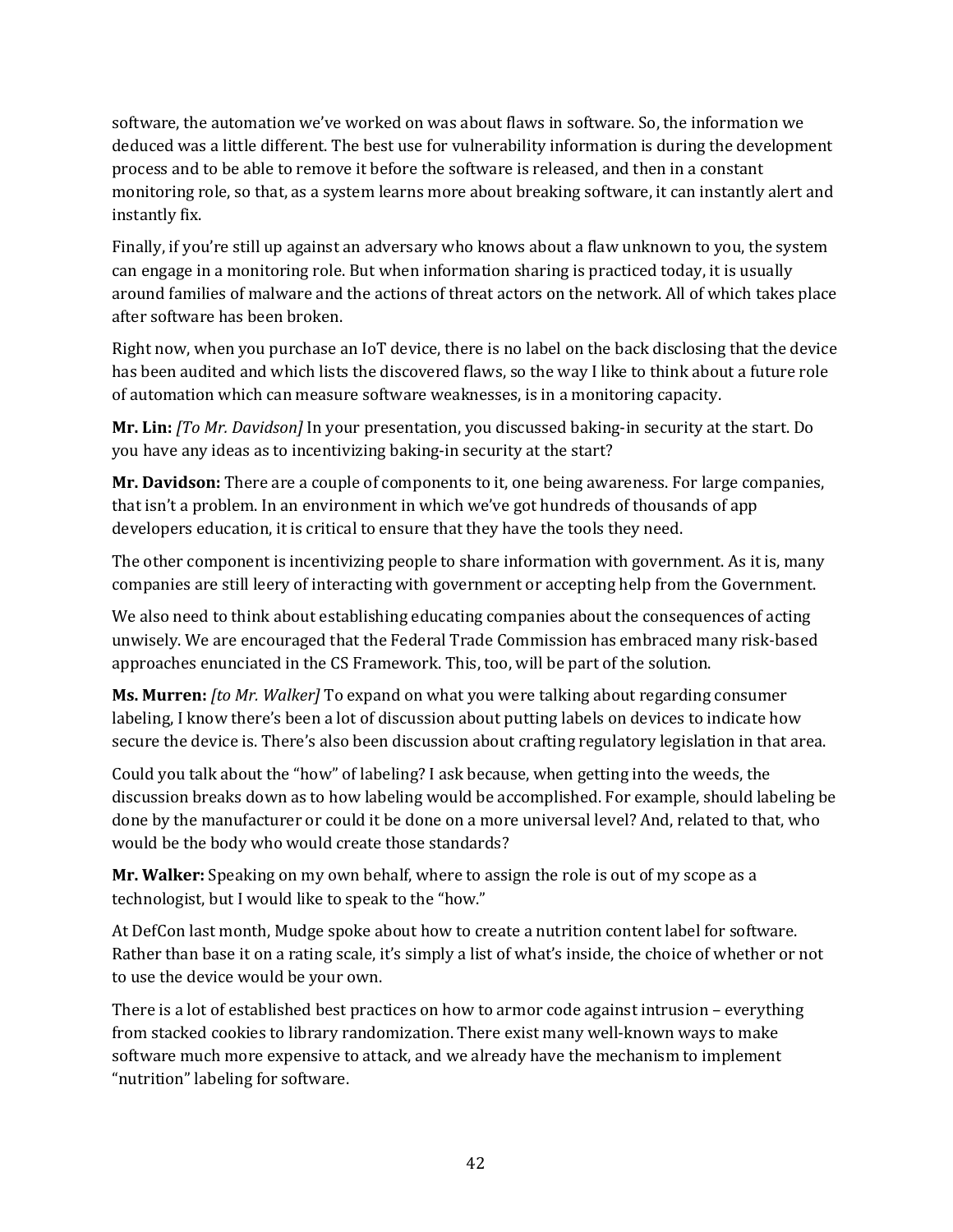The automation which searches for new vulnerabilities and to lists them is more of a future technology. It will take more engineering effort to build into a conformative label.

I would like to talk a little about software which is secure by design. DARPA builds a project known as "Hack 'em" to formally verify, though mathematical proofs that no vulnerabilities existed within small amounts of code of approximately 50,000 lines. This is important because, though 50,000 lines of code is not enough to run your desktop computer, it *is* enough to run pacemakers and automobiles.

As it is, we cannot presently distinguish between code with no vulnerabilities and code riddle with them. Through automated verification, we will be able to make much more informed decisions. So the "how" to implement automation which can address vulnerabilities in code requires a research and engineering association to apply automation to the market sector.

**Mr. Ziring:** Some of the fundamental security properties of some of our software systems could be viewed in a much cheaper "black box" manner. It wouldn't be as good as a "white box," but it would get us something. And that kind of testing can also be automated. If you look at the mobile app ecosystem today, several research papers attest to the fact that many egregious vulnerabilities which are simple enough so they can be addressed in an automated way. This might be enough to establish a baseline below which a device would not be ready to secure personal data. It might contain simple instructions like "don't disseminate PII in the clear." This might constitute one of the lines on a "nutrition" label.

**Mr. Walker:** I agree that this would be a great first step.

**Mr. Geritz:** I also agree that getting at the low hanging fruit should be exploited.

**Mr. Davidson:** The "nutrition" label is truly worth pursuing. We should also focus on auditing our software in order to earn and keep consumer trust.

**Mr. Lee:** *[To Mr. Walker]* There is the potential to up-end the economics of cyber-attacks. If there were widespread deployment of automated vulnerability testing, and possibly a certain amount of automated patching, what would that look like from the perspective of a hacker or cyber-criminal?

**Mr. Walker:** It is incredibly cheap to break into incredibly expensive software. At the annual Pwn2Own Contest, in which a \$200,000 prize was offered to anyone who could hack any of four fully-patched browsers. No browser survived a hack attack. We've found that, absent information sharing, flaws last approximately 300 days. As of 2010, it takes vendors an average of 24 days to patch a system. Our goal, in automating threat detection and remediation, is to make the \$200,000 expense a one-time use, making attacks enormously expensive.

**Mr. Lee:** I think we have to assume that the hacker has access to the same technology. Do attackers have that automated technology, and would your economic argument hold up in that world?

**Mr. Walker:** The democratization of the technology favors the status quo. The technology that hacked the browsers at Pwn20Wn, is now available, as The Mechanical Phish, as open source technology.

**Mr. Lee** [*To Mr. Ziring*]: I found your discussion trust relationships very interesting. We've thought a lot about one particular topic area is the prospect of billions of devices connected to the IoT. What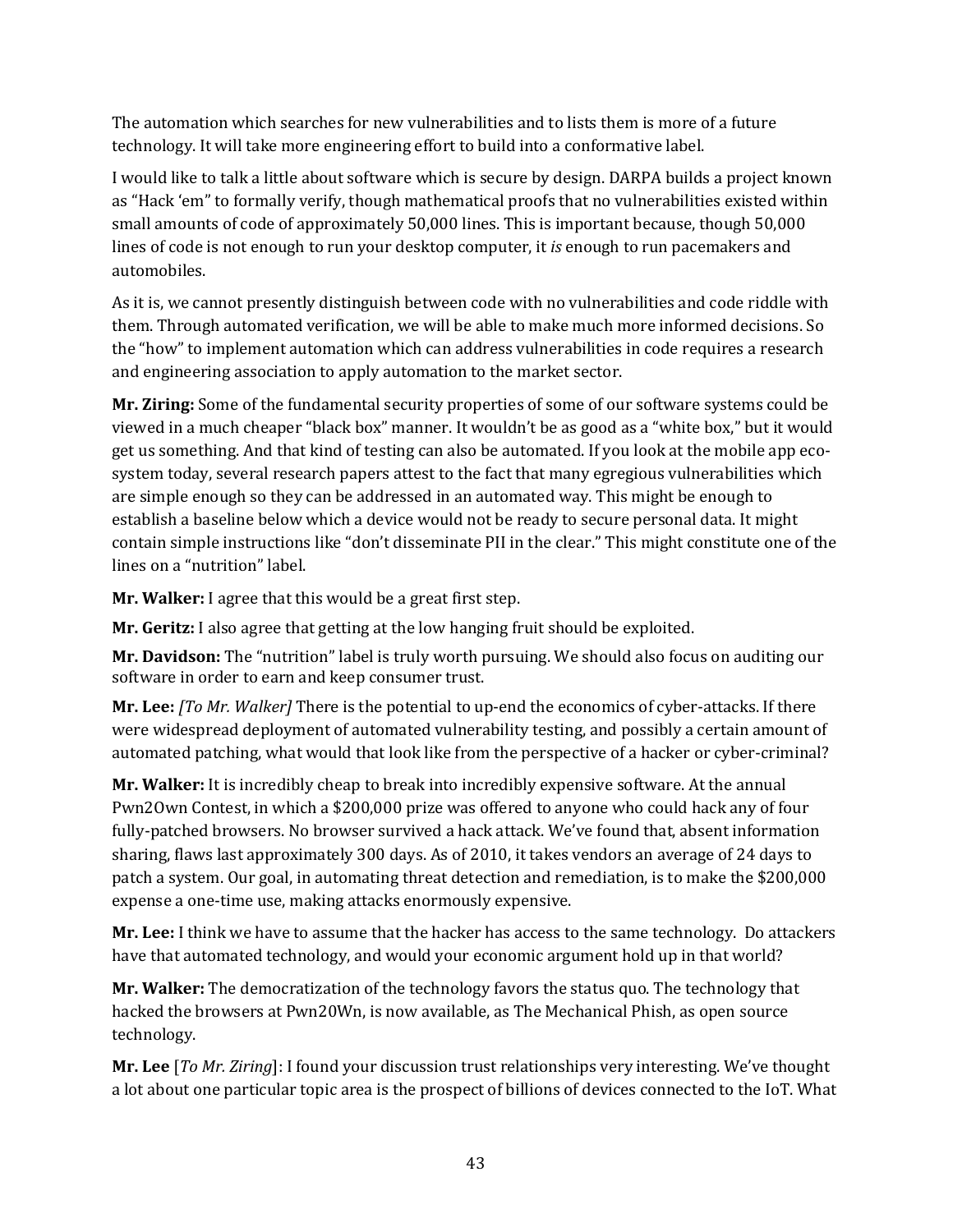do we know about the manageability of trust relationships in light of this potential growth?

**Mr. Ziring:** We have to be able to issue short-lived and inexpensive identities and associate them with short, inexpensive attributes in contrast to having to issue ten different identities to do ten tasks, you should issue one identity with the attributes allowing the user to do those tasks. This will necessitate the need for an attribute infrastructure which is significantly simpler than an identity infrastructure. I envision our moving away from a preponderance of identities to a proliferation of attributes. In my opinion, that's the only way we can scale to anticipate the growth in IoT devices.

**Mr. Lee to Mr. Ziring:** Are there any market forces to drive us to that future?

**Mr. Ziring:** There is no market disincentive to set up independent identity structures which may or may not be especially secure. We really need a set of core requirements defining a secure identity infrastructure. In that space, the U.S. Government can lead by example, then incentivize those who comply, which will help consolidate the market.

**Ms. Wilderotter:** Regarding education for consumers and the public, is there a way to implement an automated service which consumers can contact regarding any type of hardware or software to determine if the device meets a certain set of standards? It might be set up as a search engine, similar to Siri or the one used by Microsoft in order to access information related to a specific device. And, if that is possible, where would that fit in the Government?

**Mr. Ziring:** A microcosm of what you're referring to is that the Government, under the National Information Assurance Partnership (NIAP), uses the Common Criteria Evaluation and Validation System (CCEVS). It serves as a viable model to identify which testing the software or device has passed. I don't see any obstacle to scale-up that idea.

I would guess that the effort would be done by private industry with governmental oversight.

**Ms. Wilderotter:** Who currently uses that service?

**Mr. Ziring:** Federal agencies purchasing security-enabled IT.

**Ms. Wilderotter:** Is it voluntary?

**Mr. Ziring:** No. They are mandated to use it.

**Ms. Wilderotter:** Do any of you have any ideas on how the public can build trust in hardware and software products?

**Mr. Davidson:** At present, I don't think it exists. It is very difficult and is so for very good reasons, one of which is that the Government has avoided a "one size fits all" approach to CS, and something we would like to avoid at all costs. As a user of Government systems, I'm not sure I would want to impose similar restrictions on the general public. I say that not in a pejorative sense but the fact is that we are slow, and I don't think that's what private industry needs. I think we want to continue to have decentralized mechanized systems.

What the Government can contribute is to craft and incentivize best practices, where none currently exist, to address things like IoT field upgrades.

**Mr. Sullivan:** We on the Commission would like to see automated testing, scorecards, and a government agency crafting best practices. What government agency should be doing these things?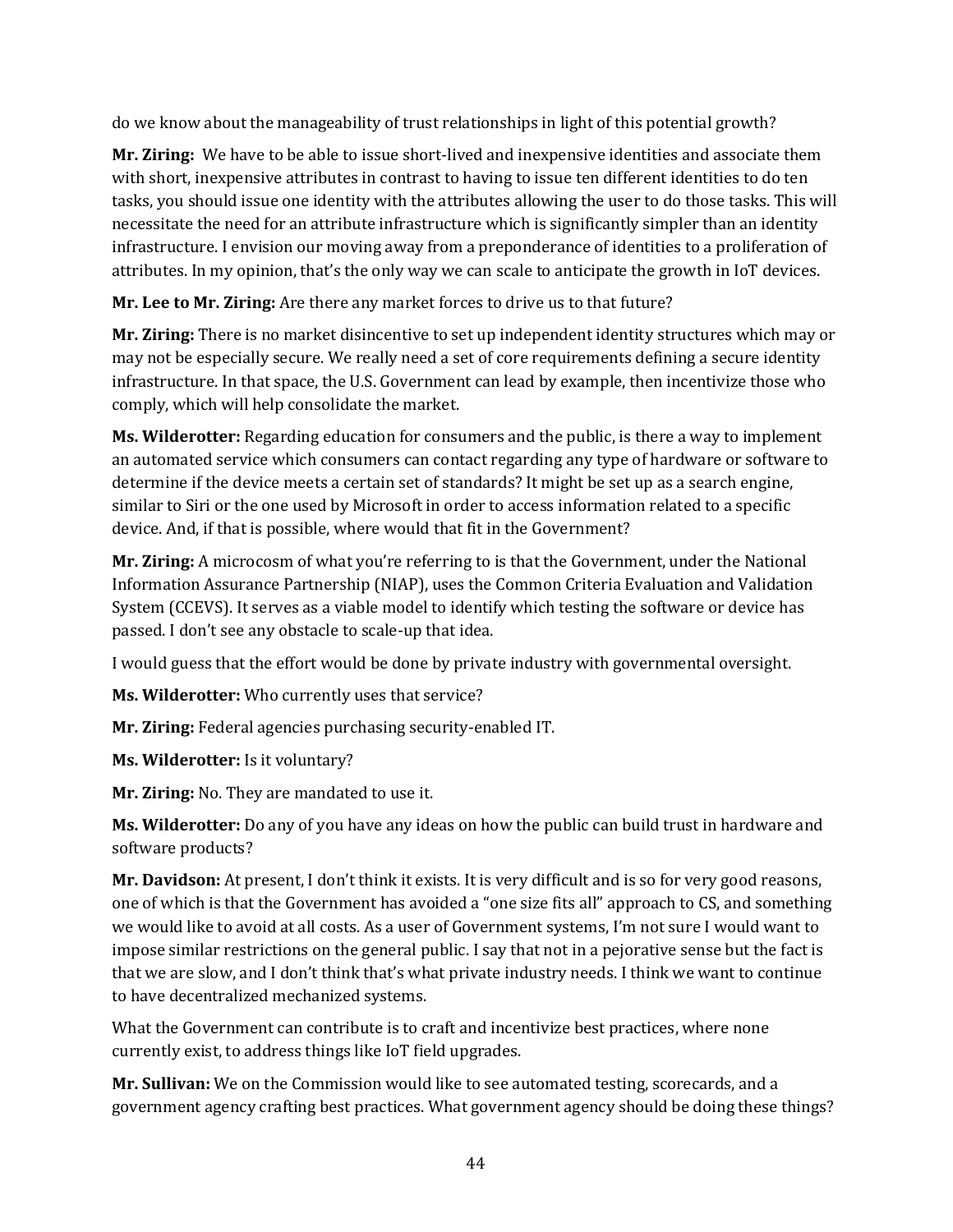As it is, it seems some government agencies are on defense and some playing cleanup. The FTC will reach out to companies not doing well enough. The FBI and DHS will go after the bad guys. But who is going to help build the highway on which all of us will travel? And whose mandate is that?

**Mr. Davidson:** At present, it is unclear, and that is an area in which the Commission might be able to offer us guidance. It's also an issue above my pay grade.

I suggest that there are different roles for different agencies, but, overall, we have to work on building trust and simplifying public access to information across the Government.

**Mr. Walker:** I would like to add some evidence. As software assumes new roles in our civilization, the problem of software security is bubbling up to different agencies.

As an example, if you look at the connected car the problems related to control systems that impacts agencies responsible for vehicle safety like the Department of Transportation.

This same dynamic is also impacting agencies responsible for certifying implant devices.

What is interesting is that the code that controls vehicles and implant devices has much in common. Both are very localized, and have a clearly-defined job to perform.

It might be that a non-profit, private organization, like the cybersecurity testing lab, would be in a position to advise the Government in addressing these issues.

**Mr. Ziring:** Using the Government authority to leverage knowledge in the private sector is very powerful. The expertise to secure each of these apps exists. The model of a sector agency for CI could serve here as well.

**Mr. Geritz** Who do you think is more motivated: government or private industry?

**Mr. Sullivan:** I know that when I go to work each day, I'm not counting on anyone else to defend my company.

**Mr. Davidson:** We don't have a Department of the Internet, but we do need centers of excellence as well as integration and leadership in order to get qualified people into the Government. Creating centers of excellence will be an important component to attract good people.

**Mr. Sullivan:** Should some declare code to be critical infrastructure? We would love to see the Government addressing code in the same way Linux approached the challenge.

**Mr. Davidson:** We're seeing companies avoiding being classified as CI because of the regulatory over structure.

**Mr. Sullivan:** I don't suggest labeling companies as CI

**Mr. Gallagher:** I think that we are pitting experts and policies against an environment which changes at unprecedented speed. To me, that lies at the core of our frustration, not a lack of enthusiasm to address the problem. So my question would be, is *any* policy construct capable of generating a collective defense posture to address this imbalance at network speed?

**Mr. Gallagher** [*To Mr. Ziring*]: You were talking about the vulnerabilities in the trust infrastructure and I think you mentioned DNS. One of the things we've heard in previous testimony is whether or not this should be a distributed system and whether technologies like blockchain might be relevant.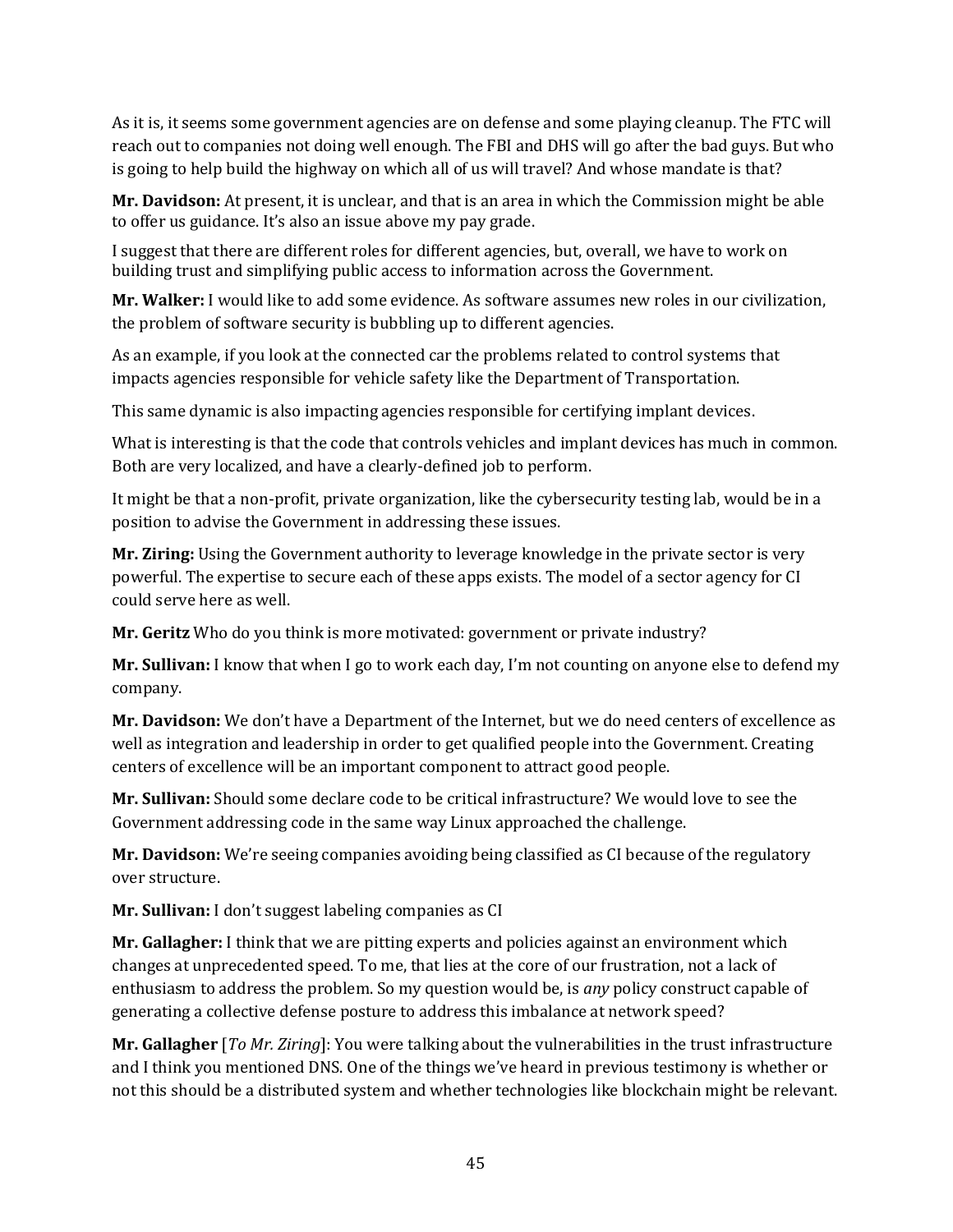**Mr. Ziring:** I don't think we need things like distributed ledgers and blockchains to secure the foundational infrastructure we depend on. The technologies are proven. They just need to be applied more universally.

My reason for using DNS as an example is that there are a number of standards waiting in the wings which could be powerful enablers for other facets of the digital economy that we can't yet take advantage of because DNS is not yet solvent enough to host them. One example allows you to tag a domain in DNS with the associated private key certificate so that when you visit there, you can be sure you went to the right place. That can be tremendously enabling for business on the internet because it could eliminate the problem of a certificate being spoofed.

**Ms. Anton:** We keep hearing about consumer concerns about online privacy. According to a RAND report, about 25 percent of the population has received a breach letter. But it seems that consumers prefer convenience over concerns for their privacy.

What is needed for the consumer to be motivated to the extent of changing their online behavior?

**Mr. Davidson:** Consumers see great value from services and don't feel harm. We may need to heighten awareness of actual or potential harm. The opportunity to do this would center on a breach having taken place, such as an attack on vehicle security. Though we would prefer these events *not* taking place, they do represent teachable moments.

**Mr. Geritz:** Currently, credit card companies and banks play a shielding role. They have done a great job shielding consumers. Right now there is trust, it is a testament to those people.

**Mr. Davidson:** One issue largely neglected is "what do we provide the consumer as a glide path? We have responsibilities to help people with better pathways to action.

**Mr. Walker:** It's easy to do something bad on the internet. It increases exposure to threats. I would like to see a day when a computer would be designed in such a way that the consumer could click where they want, with bad choices made unavailable.

**Mr. Ziring:** Today, the burden is on education. Even with my experience in the NSA, I am still uncertain about some of the security risks on my home PC. If the information was made more evident to consumers, it wouldn't require as much education.

**Mr. Donilon:** You've identified two problems. One is we have persistent and unacceptable levels of flaws in software. We have the resources through research and development to address this more cheaply, efficiently, and effectively through automation. So it seems to me that that would be a major research priority for the Government as well as for the private sector.

Secondly, we should have agreement on which core software flaws should be avoided, and list them on a label as already suggested.

**Mr. Banga**: We should do the work to protect the weakest link, whether the individual consumer or the small business. We can implement system security without forcing them to become nerds.

**Mr. Walker:** Any attempt to standardize what is or is not a threat is pitted against a bar that is constantly moving. This brings up something which hasn't yet been discussed, and that is bug bounties: If a vendor offers a prize for demonstration of a flaw in their software, and that prize is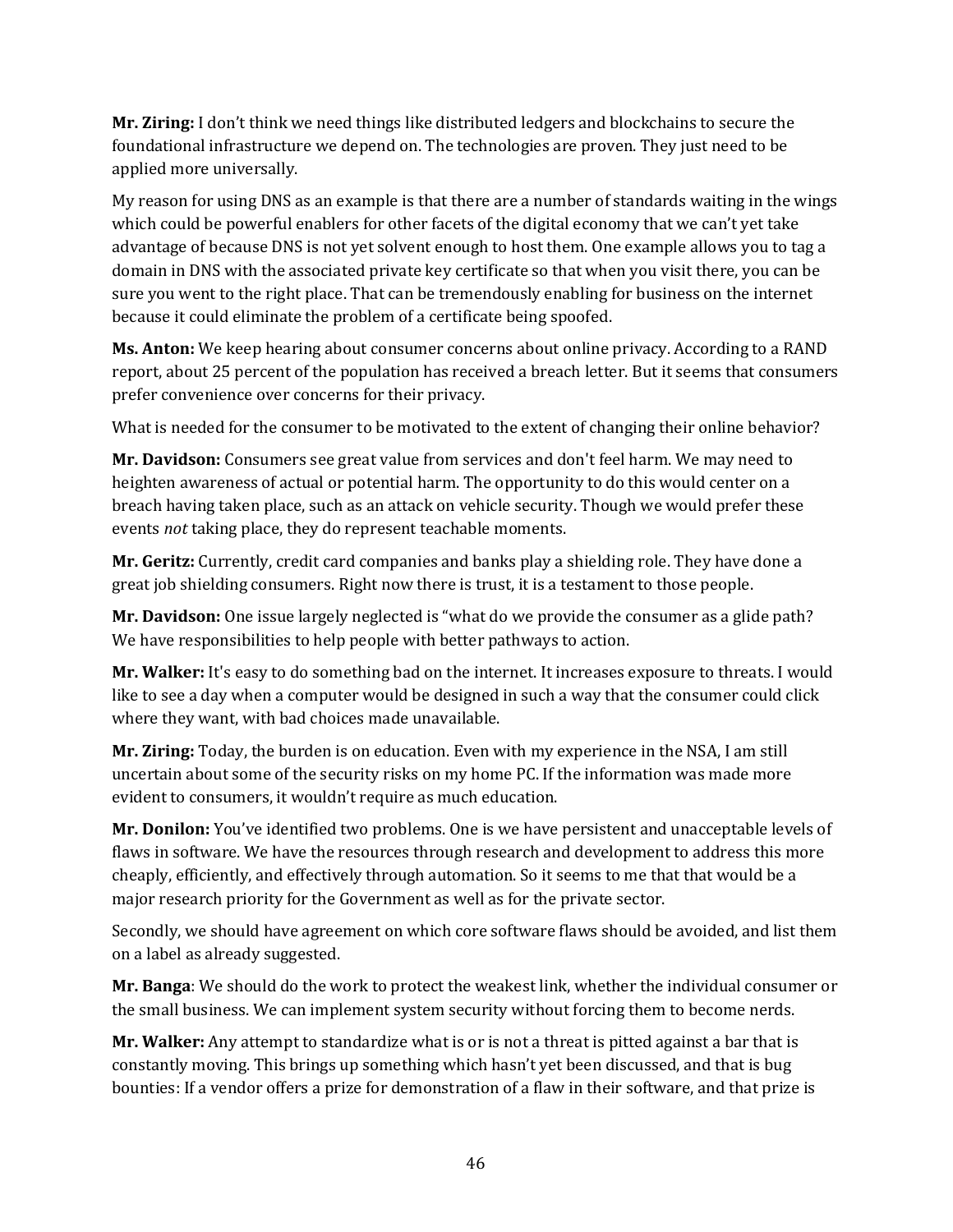very low, they end up writing many checks. But if the prize is substantial, they write fewer checks or none when the prize is unclaimed.

Bug bounties are enormously widespread in the private sector and beginning to surface in the public sector. The advantage of these is that it provides the chance to compare the effort to prevent a breach against the effort required for an attack.

**Mr. Lee:** These same tools are used by hackers as quality assurance checks on their own exploits.

**Mr. Ziring:** That is why automatic patching is so important.

**Mr. Donilon:** Regarding the IoT, we have been told that this is a looming problem without an obvious market incentive to solve it. But it's a health and safety issue. This should spur the establishment of minimum standards required on such devices.

**Mr. Palmisano:** Why would you not follow the model of penalties which already exist in the physical world, such as policies and notification regulations governing consumer electronics? Why would this not be applied to specifically dangerous elements of the IoT such as healthcare or automobile control?

**Mr. Davidson:** I don't believe the barn door is already open. And I think you will see increased sectorial regulation.

## Panel 3: Embracing Innovation in the Government and Preparing for the Future

Dr. Evan Cooke, Senior Policy Advisor, Office of Science and Technology Policy, The White House Tom Donahue, Research Director, Cyber Threat Intelligence Integration Center Eric Mill, Senior Advisor on Technology, Technology Transformation Service, U.S. General Services Administration (GSA)

Mark Ryland, Chief Solutions Architect, World Wide Public Sector Team, Amazon Web Services(AWS)

Dr. Evan Cooke, Senior Policy Advisor, Office of Science and Technology Policy, The White House

The background we will discuss today will be on U.S. Digital Service (USDS) which hopefully will provide useful lessons and examples for your deliberations. On August 11, 2014, the President directed his administration to create the U.S. Digital Service, or USDS. This continued the work the President and his administration had already done to support innovation and technology transformation, including creating three new high-level positions in the White House; the U.S. Chief Information Officer, U.S. Technology Officer, and the Chief Data Scientist. over the past two years. More than 170 Engineers, designers, data scientists, and product managers have answered the President's call and signed up for a tour of duty with USDS.

I was one of those engineers that dropped everything, moved across the country, and joined up. This team has delivered more than twenty projects and initiatives including making it easier for veterans to access health care, helping students, parents, and families make more informed decisions about college selection, to the college scorecard, strengthening information security at the Department of Defense (DOD).

The Defense Digital Service Team, as we heard in the last panel, launched a program called hack the Pentagon. The first bug bounty program in the history of the Federal Government to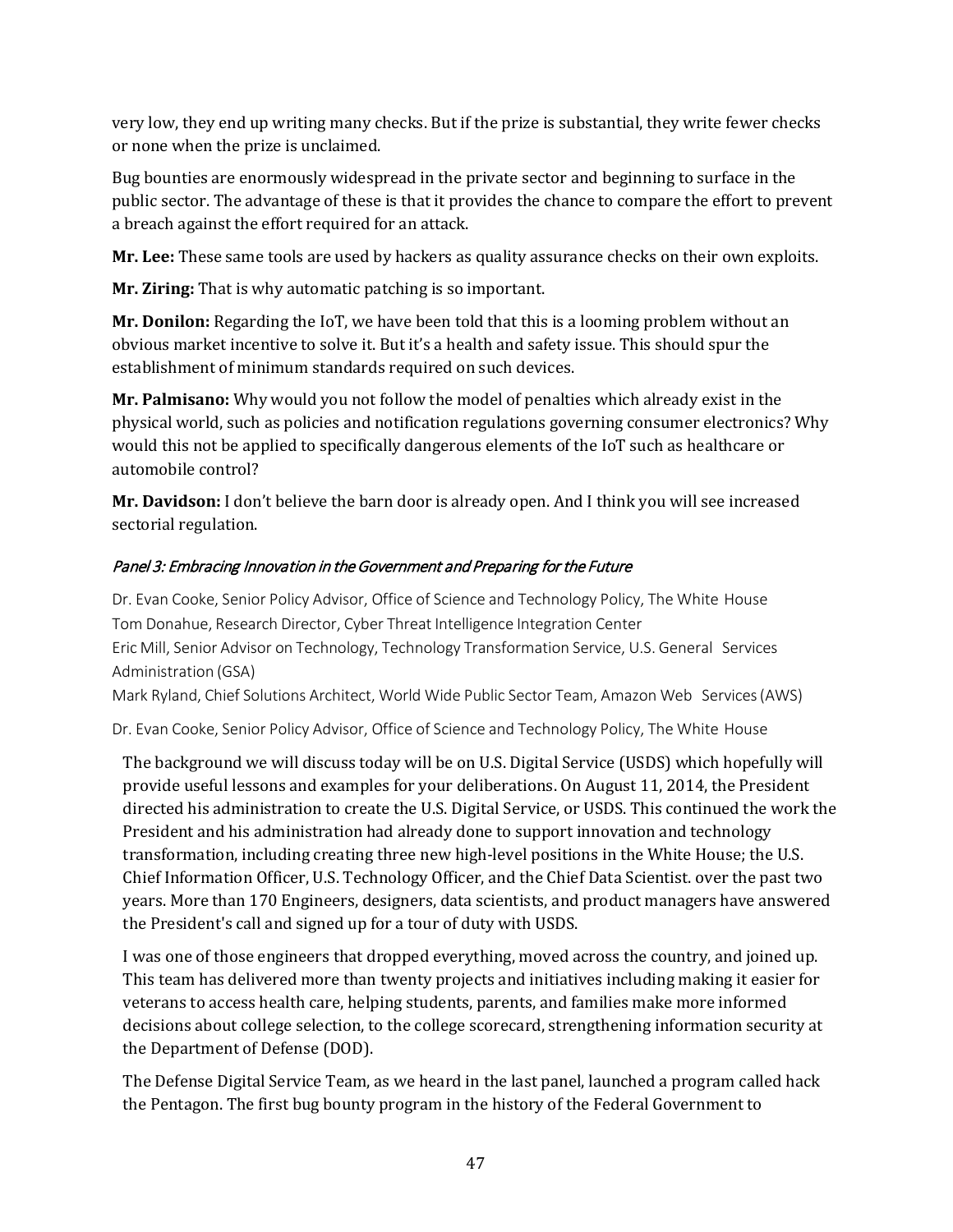strengthen the security of DOD's digital assets. More than 1,400 outside researchers participated, and more than 250 submitted at least one vulnerability report with reports going to a team for remediation in near real time. The U.S. Digital Service was created based on a simple theory of change. Bring top technical talent into public service and deploy small empowered teams that partner with career civil servants and agency leadership to solve high priority problems. USDS is organized as a federated set of connected but autonomous agency teams that work hand-in-hand with agency senior leadership. The concept of operations is best illustrated by the USDS core values.

Number one, hire and empower great people. Number two, go where the work is. Number three find the truth and tell the truth. Number four, design with users not for them. Number 5 optimize for results not Optics and number 6 create momentum. Together these values define a culture of delivery. Change is accomplished by focusing first on results that improve the lives of citizens and customers. This model has been successful improving citizen facing services, a challenge that has several parallels to the problem of improving Federal cybersecurity. I share the following few thoughts as an implementer who has worked on U.S. digital service delivery teams and from a policy perspective in my current role in the Office of Science and Technology Policy.

Cyber-security as we know has an inherently technical basis and we won't as a government have a full understanding of the issues we face or the available solutions unless we bring the technical experience and understanding to our most senior discussions. We've observed time and time again the organizations cannot manage their way out of bad technical architectures. We need technologists at the table. one way in which USPS seeks to address this problem is by ensuring the position description for job openings even for senior roles require a certain level of Technical and operational experience. There may be an opportunity to increase the rate at which this transformation is happening. The USDS model of bringing technical talent to do tours of duty and Federal Government may also be a helpful tool in tackling important cyber security challenges.

A few key features of the USDS model are: the opportunity to work directly with senior agency leadership on critically important problems, the mandate to make difficult decisions that may challenge the status quo; and the autonomy to build and maintain a unique culture with leadership that is Technical and has private sector operational experience. These can be difficult requirements to realize but they have proven important components of success. In addition to the engagement model and organizational structure our work on Projects is also surfaced experiences that may be helpful points to the Commission.

First, many policies and processes design with good intentions to improve cybersecurity in past years do not necessarily the envisioned security outcomes. for example, rules put in place the strengthen the process of obtaining an authority to operate or ATO can sometimes lead to inconsistent security outcomes, longer view timelines and significant of duplication of effort across and even within agencies. Another example is Federal guidance to departments and agencies on trusted internet connections, a policy that was originally put in place before the wide adoption of cloud and mobile technologies. It could be modernized to support new more secure tool. as we consider a more agile Federal policy framework for cybersecurity, our experiences suggest that policy for cyber security should be tied to measurable results where possible and designed with Evolution built-in or Sunset as technology matures.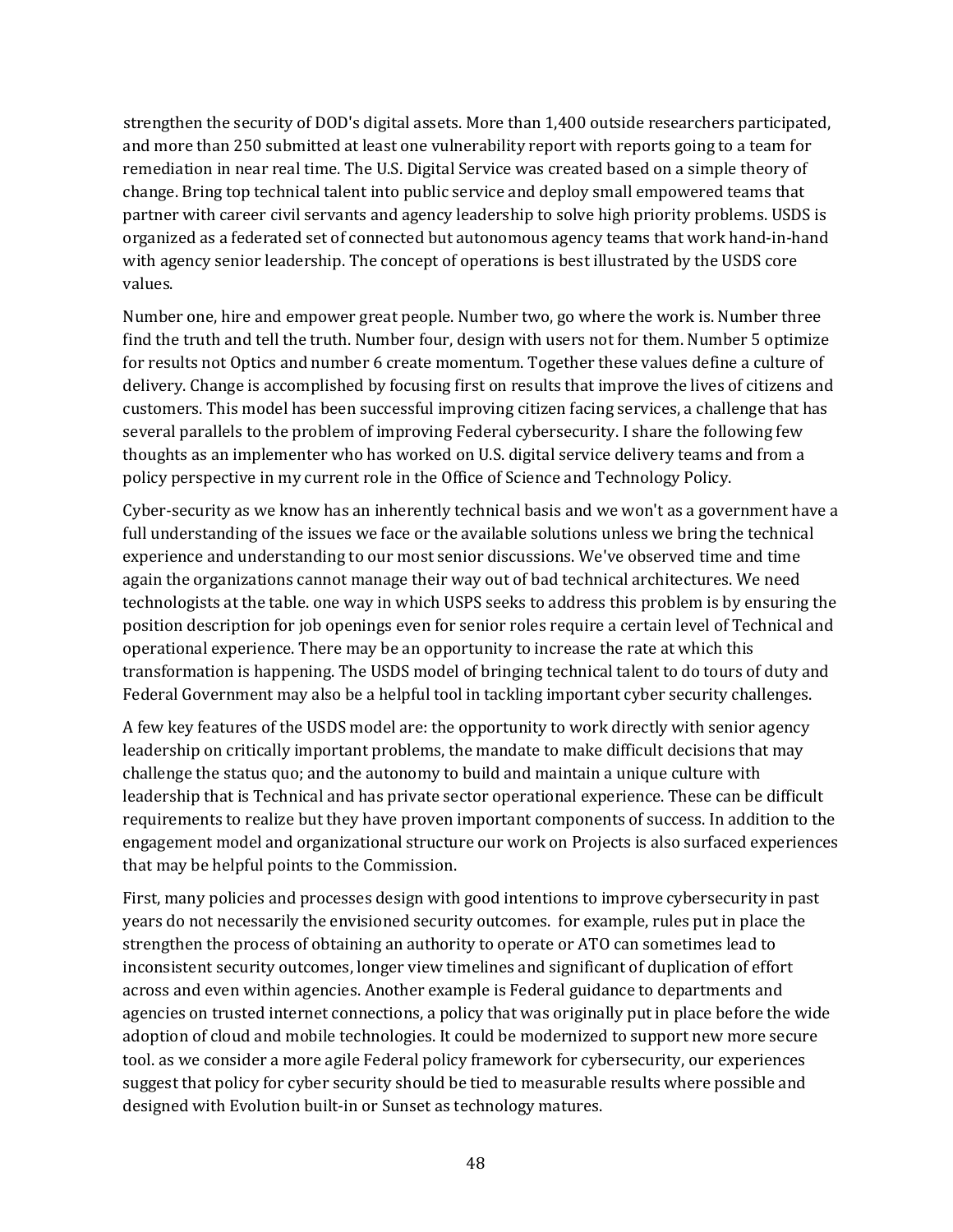Second, our work has demonstrated how difficult it is for a highly federated system to consistently implement a large number of complex changes quickly. Consolidation of critical common Federal services and platforms such as email and productivity applications will help provide the visibility and control necessary to provision the Federal Government for the more automated world of advanced machine learning in artificial intelligence and defend against the next generation of threats. A small team responsible for all Federal cybersecurity oversight, that can deliver memos but not services, is a difficult way to ensure consistent outcomes across the Federal Government, the USDS has shown us one model for

Change and innovation and also demonstrated an important point: how change can be achieved could be just as important as the question of what needs to be changed. In an organization as large and complex as a Federal Government. There is no simple answer, but empowering those who are close to the problem and understand the technology will get you a long way.

Eric Mill, Senior Advisor on Technology, Technology Transformation Service, U.S. General Services Administration (GSA)

I am more recently the last few years have gotten into a lot of information security policy and practice so 18F has a deep investment in the cloud and hosted applications in the cloud for us and for other agencies. We are hiring information security practitioners and been trying to do that the right. We are working on standing up a bug Bounty and vulnerability disclosure program that we put in a special amount of effort on https and TLS encryption. I really try to help make the U.S. Government's public web service secure and encrypted by default. Hiring technologists and security practitioners is not enough. They need to be elevated in an organization. They need to be given autonomy, but they also really need to be involved in the strategy of the agency and the policy of the agency in a way that's not often contemplated.

Agencies are very accustomed to relying on legal staff as an example for more than just a really straightforward legal analysis. Legal offices for agencies are brought into the strategy and policy efforts of that agency. Technologists need to set direction for the agency from a technical level and not necessarily be weighed down with supervisory responsibilities. You do want your supervisors to have these technical abilities, but you also want to make sure that your senior practitioners who are given authority to direct the posture of your agency, of your office. Their job is to do that work directly. This is not something that comes naturally to a lot of agency org charts.

In the Commission's work, encouraging those sorts of changes in the Federal Government, having technologists involved would be a positive fit with the technologist positions being hired at 18F It is also important to disintermediate, to the greatest extent possible the technology grand truth as experienced by practitioners in the field with policy and oversight bodies. It is not something that comes naturally to the Federal Government.

It includes legislative interaction you shouldn't always just have the only direct interactions between technical practitioners and legislative oversights that happens in back channels. That should be something that happens in a regular safe way. A little bit information sharing this information sharing. Broadly speaking, in security is not something that the Federal Government does naturally across agencies. In particular, I want to talk about the value of public information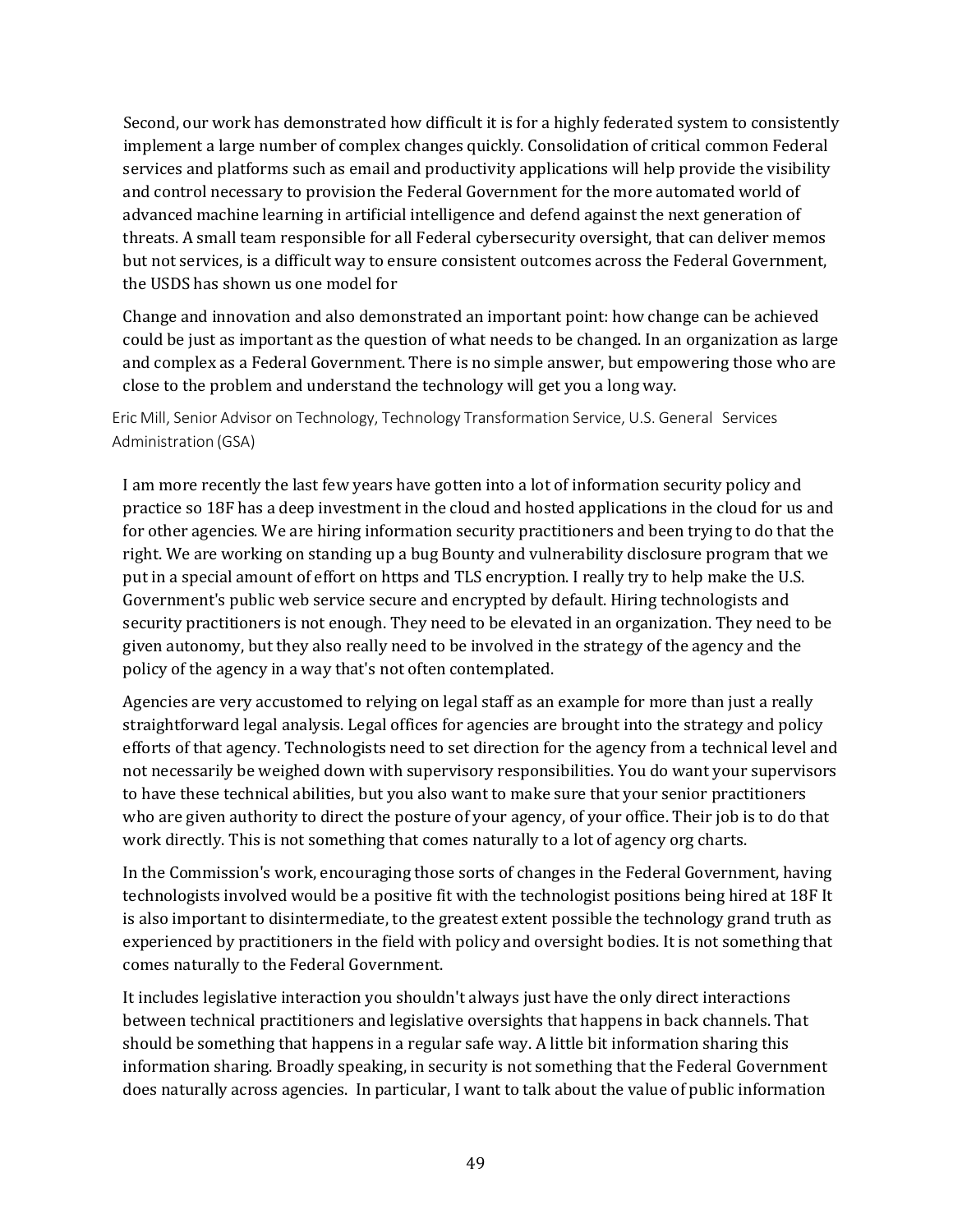sharing of security relevant policies documentation software. This is especially important because there is no better way to disseminate information throughout the Federal Government and throughout all its agencies to its staff then publication for public release. It takes more than a kind of command control dissemination of information to actually reach the people and agencies. This is always a concern very much conferences that is the community as quickly as possible.

The private sector is not always fully open, but there is sharing over best practices and security failures. There are conferences, blogs, and interactions. That is the life blood of a technical community. It spreads best practices quickly. It is something that needs to change in the Federal Government. Lastly, I'd talk about avoiding unnecessary centralization and avoiding a focus on the perimeter.

There is a tremendous pressure on the Federal Government to focus on centralizing computing resources, centralizing networks, and to rely on the idea of a trusted network. This is this is really a stark conflict with modern technology and security trends. At the most basic level, everybody is moving to the cloud and for lots of really good reasons. They move into the cloud to use computing resources that are not in the direct control of the agency. That's all the cloud is, somebody else's computer.

There are lots of other benefits that come with the cloud computing and information. The conflict arises because the cloud involves having agency controlled information go into someone else's control. Privileged separation is the trend in the computing world. The Commission should focus on removing policy pressures, and removing pressures that force agencies to unnecessarily centralize their infrastructure and to rely on logical controls rather than physical controls. Logical controls mean software, rather than physical separation to the greatest extent possible.

#### Tom Donahue, Research Director, Cyber Threat Intelligence Integration Center

I'm from the Cyber Threat Intelligence Integration Center. I'm speaking to you informed by a Federal career of 31 years and I've come to this conversation with a threat and a targeting perspective of an engineer and an intelligence officer. I also spent four years at the White House working with other people such as Mr. Donilon, while working on the National Security Council staff. I participated in the cyberspace policy review. However, there's a lot of this conversation that I think I've heard before. It's not a bad thing. There's some good ideas that are worth bringing up, but I wish you luck in finding a breakthrough.

I am speaking from my personal views. I'm not representing any particular organization. I have two simple premises in this conversation. Number one, that the question before you should not just be, how we secure networks, but should also include how we manage risk in business processes. In my observation, most of the truly catastrophic failures have been root cause failures of business organization and business process.

I will also say that only targeting point of view when I'm looking at something, that's where I start. I do not start with technical flaws. I start with organizational flaws. For a nation-state, there is no economy or economic calculation, it's a national security calculation. I think there's two different problem sets that need to be considered. One is the consumer problem. However, there's a national problem and it's a very different problem with very different calculations. Looking at the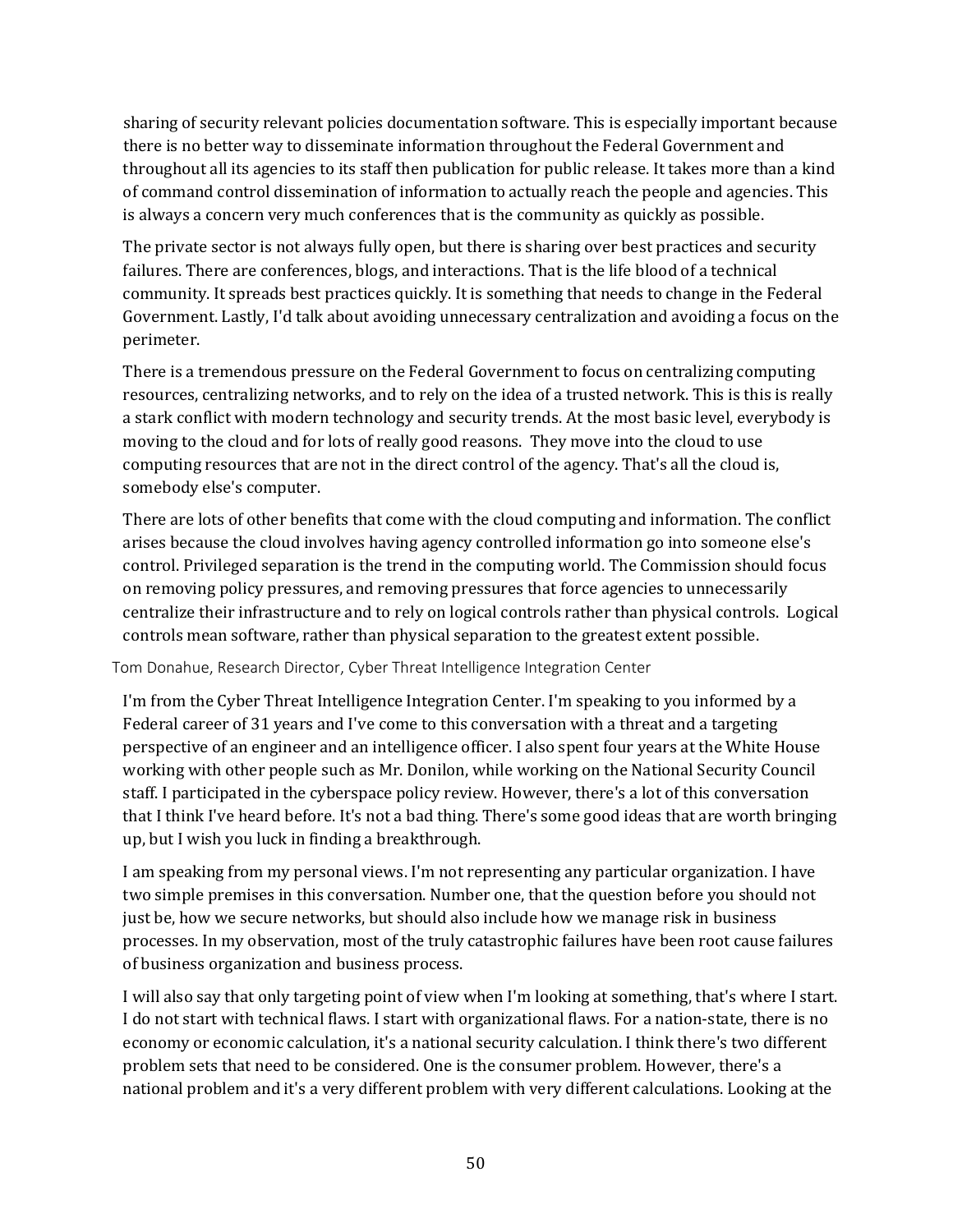Federal Government in particular, I would note that we are essentially trying to secure industrial age business processes in environments of concentration and global connectivity that essentially increase risk by nine orders of magnitude.

This is not a matter of semantics as it shifts responsibility from the engineers to include the business process owners, who must be accountable for the choices they made. I can think of some specific instances where business process choices were made that had personal effects on me as an intelligence officer. I've gotten those letters, along with 22 million other people. It also influences the question you want to address of who is in charge.

I would also note that when we look at organizations, nation-states don't depend on flaws. Eliminating flaws is an essential condition but not sufficient. As an example, in the case of a flaw in a car, I would not go after the car, I would go after the car dealer. I don't think I need to describe it any further. We must redesign our business processes that take into account well-established security principles that have been understood certainly in some parts of the financial sector for literally thousands of years. If you'd like, I'm happy to explore that issue from thousands of years ago. Essentially, about 25 years ago we actually walked away from those principles as we applied the internet.

This issue that has raised about centralization and decentralization is not answered by those principles. In fact, I think part of one of the principles have to looked at is how can we manage, how can we shift from someplace where it cannot be managed to someplace where it can be managed. Then examine the new risks that have come on board in the process of doing so and mitigating those risks. The question to ask at the end is, is the business process better now? Has the totality of the risk been mitigated, and if in fact progress has been made? I would submit that by doing so the problem can be narrowed. It is purely the technical cybersecurity risk. I would also submit the notion of perfecting the infinite complexity of all software does not solve the problem, even assuming we can get there.

What is the way ahead? The second idea is that research and development in the Federal Government has always been essentially a lot of stapling interesting ideas together and filing it under various categories in what is purported to be a strategy. What we really need is a unified purpose. The different elements must come together, and work on helping solve the problem at least for the Federal Government. Perhaps it would have also some use to the private sector.

My experience at the White House also goes back to the comprehensive national cybersecurity initiative. We have spoken to this issue previously. I would say we have not succeeded. I would also note that we are heavily burdened by legacy investments in technology and legacy investments in business processes. We're going to spend money changing that anyway. The question becomes, is there a smart way forward, that as we go forward we will mentally move into a smarter and smarter space. In other words, we need a road map for how we will move from the current place to a much better place, and allow ourselves the time to do that and to make the investment. First, we need to have that underlying philosophy that will guide the decisions that we will make going through that process.

Mark Ryland, Chief Solutions Architect, World Wide Public Sector Team, Amazon Web Services(AWS)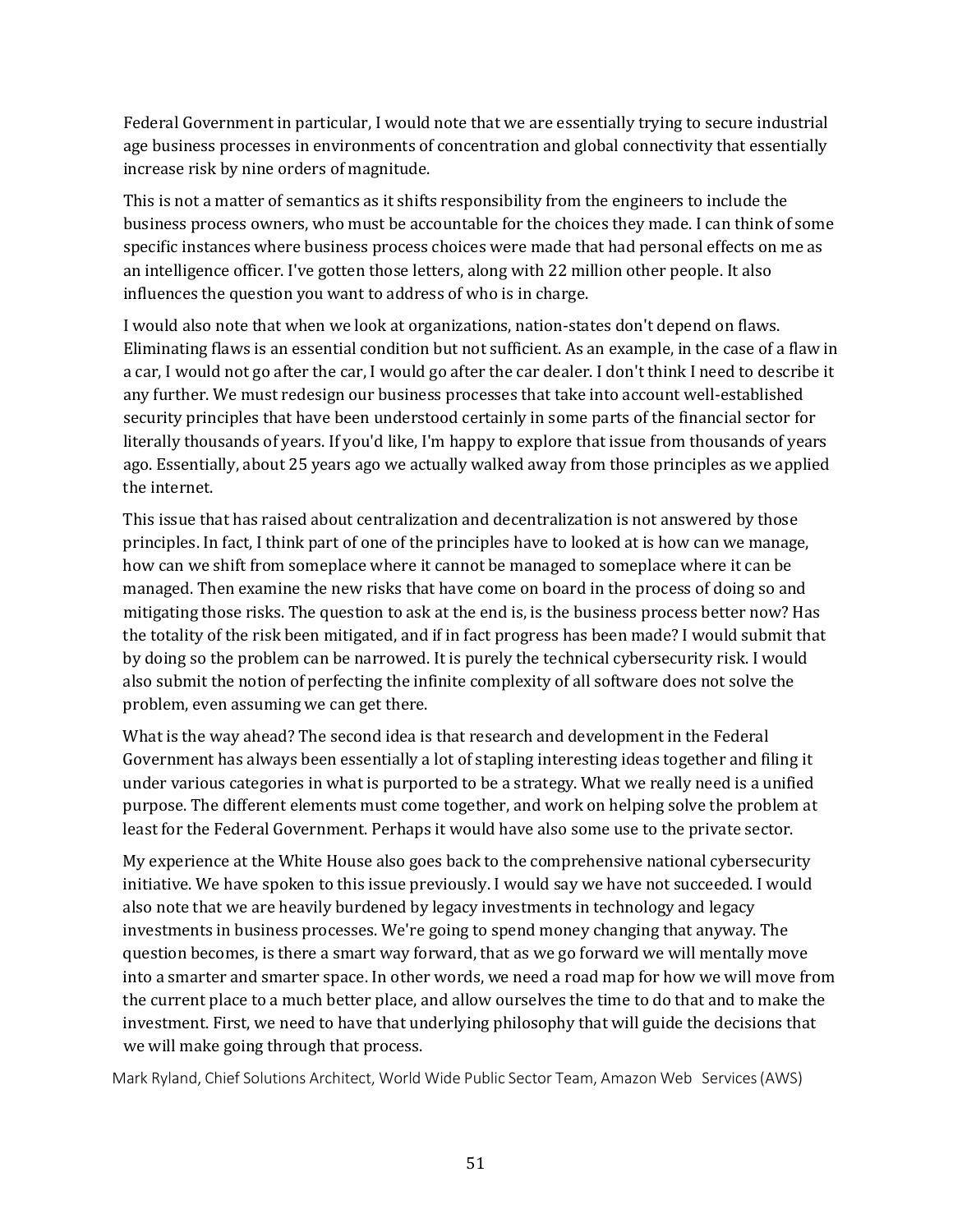The theme is about embracing IT innovation in government in order to gain many of the benefits we have been talking about with cyber security. I want to be clear that although I'm going to use Amazon examples as AWS is a leader in this industry, the examples apply more broadly. I'm really talking about a paradigm shift. In terms of how IT services are prepared and utilized, it's much broader than our company. It does represent the next large phase shift in IT, and also the theme of automation which is been here very present throughout this afternoon as a big theme about what I call true clouds.

One of the issues to be faced is that the industry has this phenomenon called cloud-washing, which is taking an existing product just put the word "cloud" on it because it helps sales. What I'm talking about are large-scale highly automated systems, so large in scale, that they must be automated. You cannot manage and run a system at the scale that the large-scale providers such as our company, Microsoft and others run at unless it's built from the beginning as a highly automated environment.

Starting 10 years ago, AWS began offering access to our cloud-based infrastructure based on our expertise, highly skilled infrastructure, and service oriented architectures. Now it's a decade later, a vast range of organizations from the small startups to large enterprises and of course, government agencies are taking advantage of this flexible, secure, powerful, and highly efficient way of accessing IT resources.

Before the cloud, business and government agencies spent a lot of time and money managing their own data centers and colocation facilities. It meant time not spent on their core organizational missions providing products and services including citizen services to customers and citizens. With cloud, organizations like government agencies can now function more like startups that move at the speed of ideas without upfront costs or worrying about new future capacity needs. Today, AWS has more than a million active customers in 190 countries including thousands of government agencies, educational institutions, and every kind of industry you can imagine. These include companies like Shell Oil, BP, Johnson & Johnson, Pfizer Merck, and Bristol-Myers Squibb. These are highly regulated industries making very dramatic and major shift towards cloud infrastructure.

It's fun to just look around this table when I recognize a lot of partners. For example, CloudStrike is an AWS partner and customer, and Digital Services. Agencies working so effectively to modernize IT in the Government are also very strong users and advocates of cloud technology. We're very happy to have them as customers as well.

In my written testimony, I provide some the examples. In the beginning, there was a certain degree of reluctance to trust these large-scale utility style public clouds. There's no business unless everything customers do in these environments is completely isolated in private. However, we will call them commercial clouds. This is understandable considering that anytime a powerful abstraction appears in the IT industry it takes time for users to understand and become comfortable with it.

Fifty years ago, compilers were considered kind of scary. Think about it. There's code generating the actual code. It's kind of scary when people had been writing assembler for years. Even ten years ago, virtualization was considered very scary and potentially dangerous. It's natural that if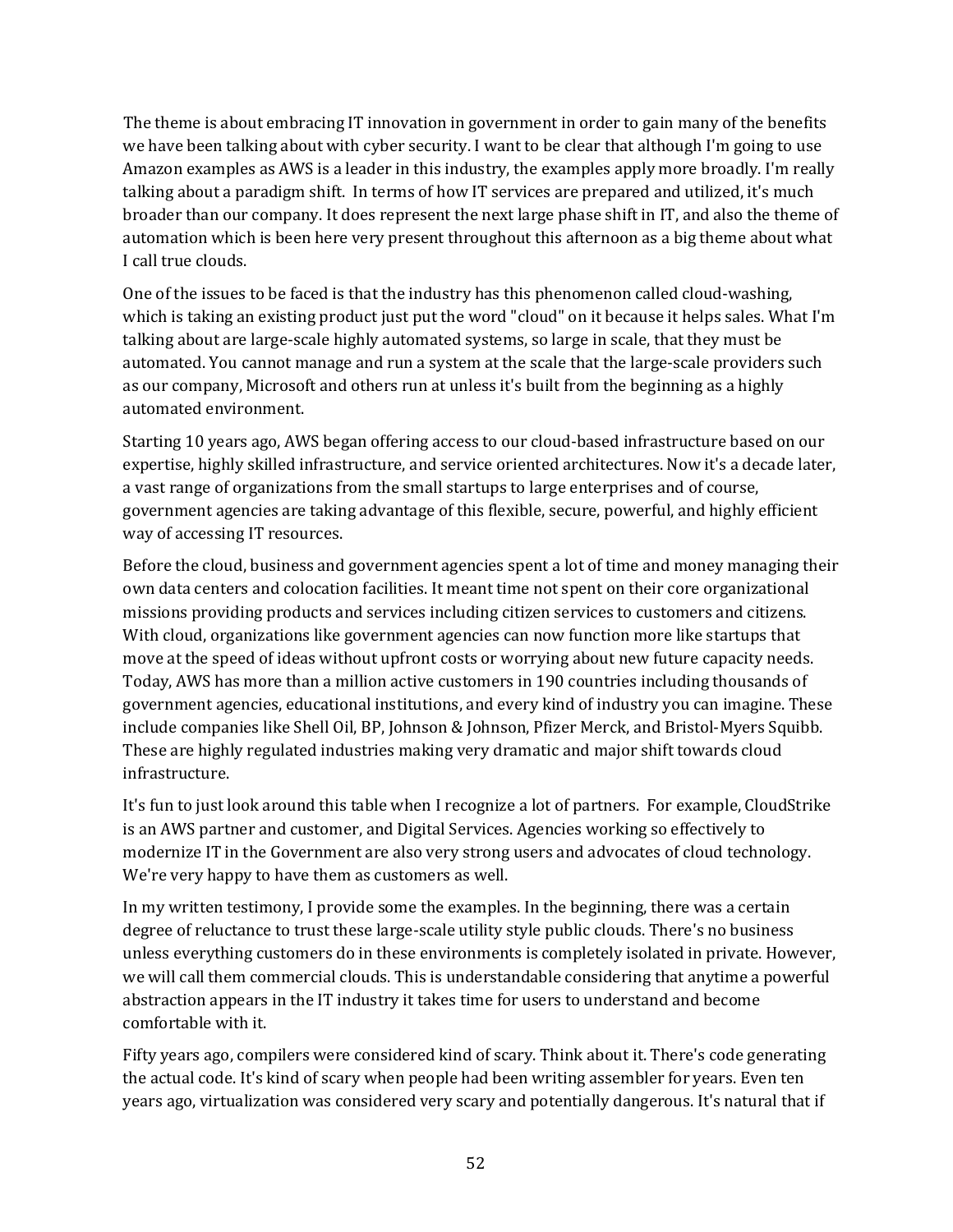there is something new, and it's not well understood there's a certain reluctance toward it. As customers and IT professionals have learned about these modern large scale cloud technologies, the initial concerns have turned around completely. Now, there's a growing realization that commercial cloud service providers offer fundamental security benefits over traditional IT infrastructure. As U.S. Federal CIO Tony Scott has stated, "I see the big cloud providers in the same way I see a bank. They have the incentives. They have the skills and abilities, and they have the motivation to do a much better job with security than any one company or any one organization can probably do."

I think today the better bet is to get to the cloud as quickly as possible, because you're guaranteed almost to have better security than in any private thing that you do. In my written testimony provide a summary of 7 reasons why the cloud is more secure. I will really focus on just a handful. One is economies of scale. They apply to this issue of security and security through automation. The large scale providers can hire the best in the industry, given some of the toughest challenges and yet at the same time, if we measure the number of security professionals and the ratio of the number of people versus the number serviced under management it's a really good ratio. It's really efficient because the amount of infrastructure they are managing and building tools for is vast.

The next point is that it's not a panacea. Cloud doesn't solve all problems. What it does do, is that it shrinks the surface area that security professionals need to be concerned about from everything from the stack from the concrete up to the application to a much smaller surface area. It is essentially application security and to some extent operating system security. Although with certain types of services that even that's taken care of. The customer still has to do a really good job with their responsibilities, but those responsibilities are narrower. That's a real benefit. It's a real win across the cross the industry.

We talked about using the cloud to secure the cloud. The cloud provides the analytics, data processing, and storage capabilities that allow you to actually process the logs that you may be accumulating today and not even looking at. One of the mild ironies for this space is some of the top security companies in the industry now run in the cloud, and yet their security infrastructure on prim that some of the customers are reluctant to actually go to the cloud with. Companies like Crowdstrike companies like Splunk and many others such as FireEye , they all run in the AWS cloud, but with some of the tooling and the agents and so forth in their sensors are running on trim.

It's an interesting shift. The security is a leading edge of many respects with this major transition. In short, commercial cloud and the accompanying automation and agility that they provide is really an opportunity to enhance system security and privacy. As a former senior government official said recently, I was present at a meeting on cybersecurity threats at the American Enterprise Institute. He said someone asked him, it seems helpless. What do we do? His answer was, cloud gives us a mulligan, a chance to do it over again do and it right.

In sum, we believe the evidence to support the proposition that security should no longer be seen as a barrier to cloud adoption really should be seen as an argument in favor of that. That's why I think it's come up before in the Commission's discussions. It is a very interesting example of the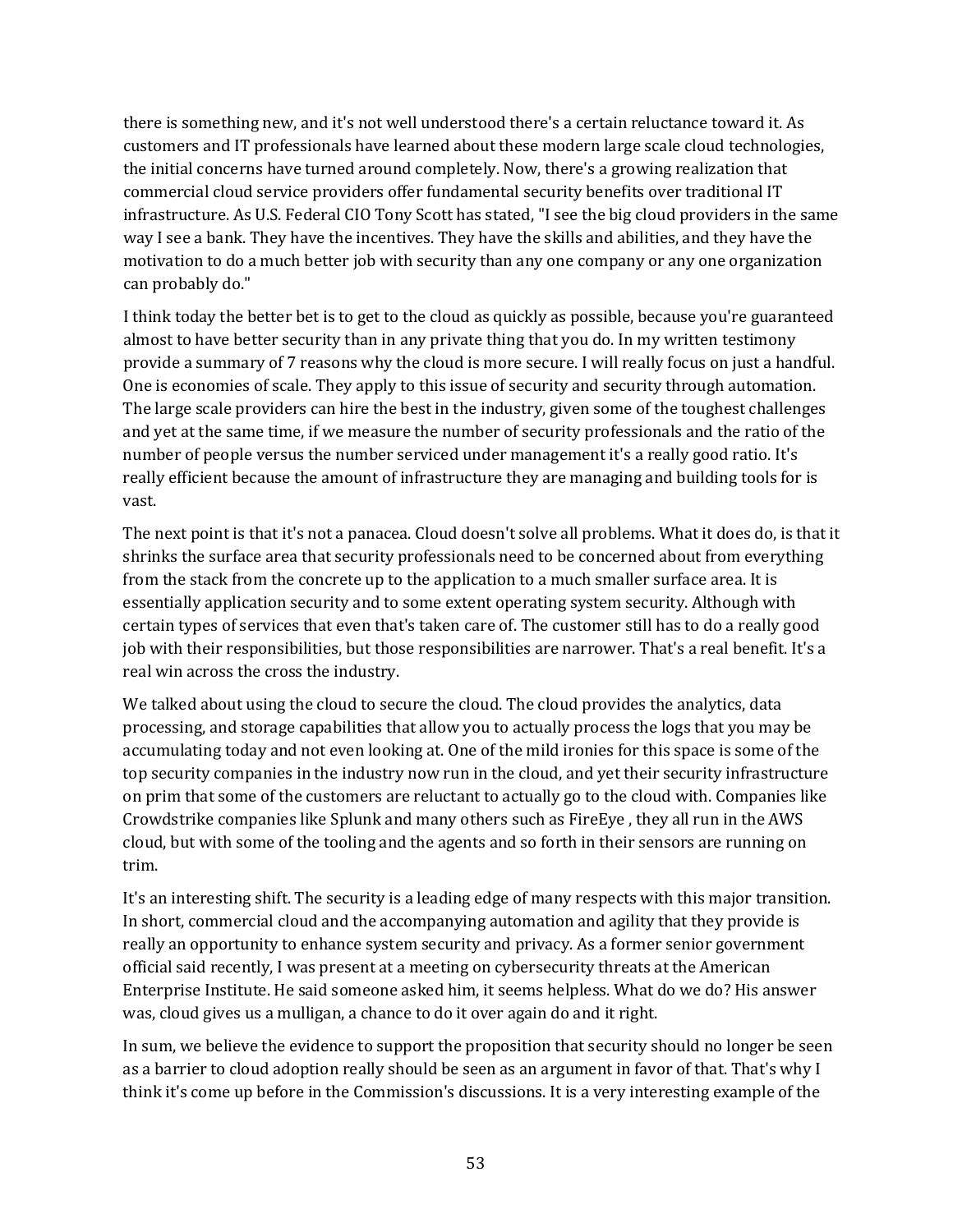C2S region, which is a special region that we built for the intelligence community. Again, there were many reasons for that very innovative decision. Perhaps most importantly the customer had the vision to say what does industry do when they want the most powerful, actual and cheap and capable analytic capabilities? We want one of those. So, they put out a contract for one of those. Again, you find a very common theme that when people get into the cloud, they will say this is more secure than my own physical and on premise environments.

In terms of recommendations, we applaud the administration's emphasis on cybersecurity with a specific focus on securing Federal networks and planning for building security into emerging technologies such as the internet of things. We would recommend the cloud-first policy should continue to serve as the foundation for proving Federal Government cyber security posture. Some additional things that can be done to fully realize the goals of the President's Cybersecurity National Action Plan (CNAP): first, the Commission could recognize that the most important step forward in the effort to secure government communications networks and IT systems per CNAP is through effective and long term and lasting technology modernization.

Another big theme of the Commission today in the testimony has been modernization as a theme. I would note in that regard the advent of dev ops as a new way of developing and deploying applications. It is a very relevant and highly important technical change that's going on in the industry, which reflects the themes of the Commission and then the panelists today.

if you talk to someone like Mark Schwartz, who is a CIO of immigration and citizenship services, and part of the Department of Homeland Security, what he'll tell you is his security compliance officials are part of the daily stand-up meetings of his Agile development teams. The code that they run to check for security flaws or issues in the code is part of the dev ops pipeline before the code is ever deployed, and they deploy code on a daily basis, just like a startup would. All that code is being run fully through a very strong security vetting process and of course if they discover any flaws, they can be remedied instantaneously. Things like advanced persistent threats don't exist in these dev ops worlds because the code is replaced constantly as part of the normal way that applications are being deployed and built.

That's a really important theme I think that the Commission should be aware of. As Tony Scott noted here recently, the Federal Government should stop using a "bubble wrap approach" putting fragile security lawyers around inherently insecure legacy systems. in the private sector IT modernization is happening because businesses of all sizes and across all sectors of the economy are moving their applications and work loads into commercial cloud, yet policy, regulatory procurement, and cultural block. A lot of the cultural will still remain to prevent a lot of the movement of Federal workloads to the cloud.

A second recommendation is further emphasis on FITARA. It is designed to empower the agency Chief Information officers to have procurement resources to modernize IT systems and to do that as quickly as possible. Additionally, the Commission should review and perhaps support the passage of the recently-introduced of modernizing government technology in the GT act, which was approved by the House Oversight and Government Reform Committee last week. In the GT act, it provides a mandate for IT modernization through commercial Cloud adoption .and the replacement and retirement of outdated Legacy systems that are vulnerable.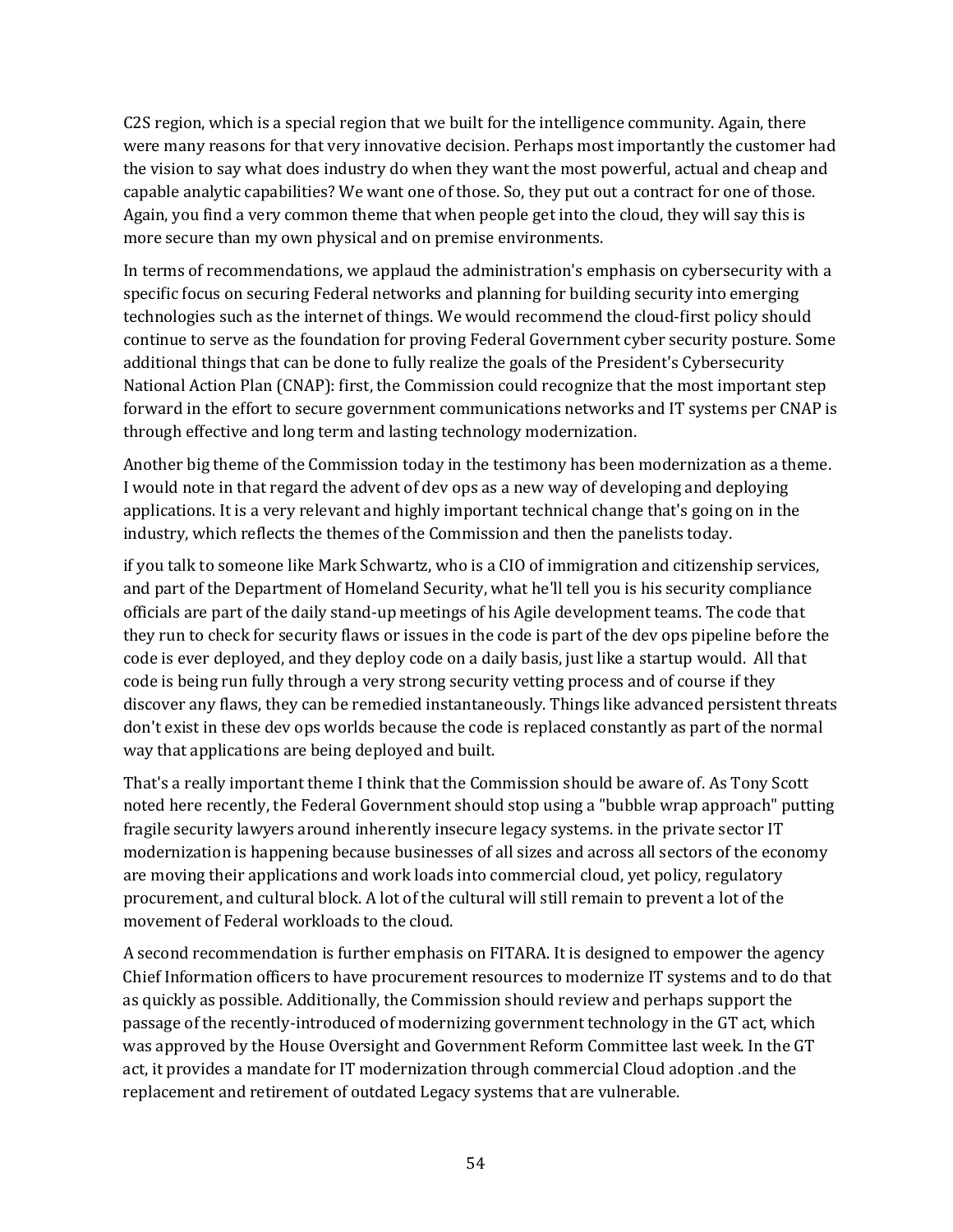The third recommendation is the importance of FEDRAMP. We talked about labelling and certification. I think the Federal Government has a really good job on this particular topic. There are plenty of standards in this area. The 800-53 is widely recognized around the world as a really good security standards baseline. The question is, will the standards be implemented properly. FEDRAMP assists through the use of third-party auditing organizations and diving very deep into their code and their business processes. Peeking behind every curtain is their job, to generate thousands of pages of evidence and documentation. They actually prove to interested consumers that these large scale cloud providers have actually doing what they say they do. Now with the high FEDRAMP standard, we're able to host even things that are considered very sensitive data. There's a lot going on in this space that is worth recognizing as it is an achievement and perhaps doubling down.

#### Panel Three Discussion

Commissioners of the Commission on Enhancing National Cybersecurity

**Ms. Todt**: It's a broad question that ties in the three panels we've had today. It is a broad question looking at R&D. One of the key missions of the Commission is to look at R&D efforts. When we talk about innovation, one of the questions that was referenced in a previous panel is how to incorporate innovation in an R&D effort that balances what industry is doing with the private sector. Many efforts and initiatives have been referenced in the current plan. Are there other key efforts you recommend we enforce?

What are key elements we missed on CNCI and other efforts? Why have they failed and we are still looking at them: And finally, we talk about R&D, we talk about innovation, but in all five of the meetings, we haven't heard anything about mobile security, mobile devices, and what the Government is doing to look at this next frontier of attack. In the previous panel and some of the innovation discussions we've talked about, when we look at the Pegasus attack on IoS, we're not examining that at all from a government perspective. We're looking at how to stay ahead of curve, and that would seem to be a key element.

**Mr. Mill**: I'm going to speak less from the point of view of agencies, and more from how I see agencies working with or supporting mobile. Currently, the unfortunate answer is it is largely compliance and check-box driven, more than it is an analysis of threats unique to mobile security or any deep understanding of what privacy concerns in mobile security are. There is no single answer for why that is. There is a lack of in-house software engineers that can build these apps directly, and have some political clout within agencies to help set the direction for these types of applications. If application development is being outsourced to a third party, that third party may not have the same clout as someone inside an agency.

**Mr. Donahue**: In terms of mobile, I want to make the point that different agencies have different risks, and need the flexibility to treat them differently. My government mobile device, is pretty locked down. There is one element that there is a risk on, and that is email. It's been further containerized within the device. It is managed in a centralized way at the enterprise level. I would note as we look at these issues, that the cloud does not necessarily equate to the internet. In fact, we AWS cloud on our infrastructure. It gets to the issue of internet based risk. It is a concentrated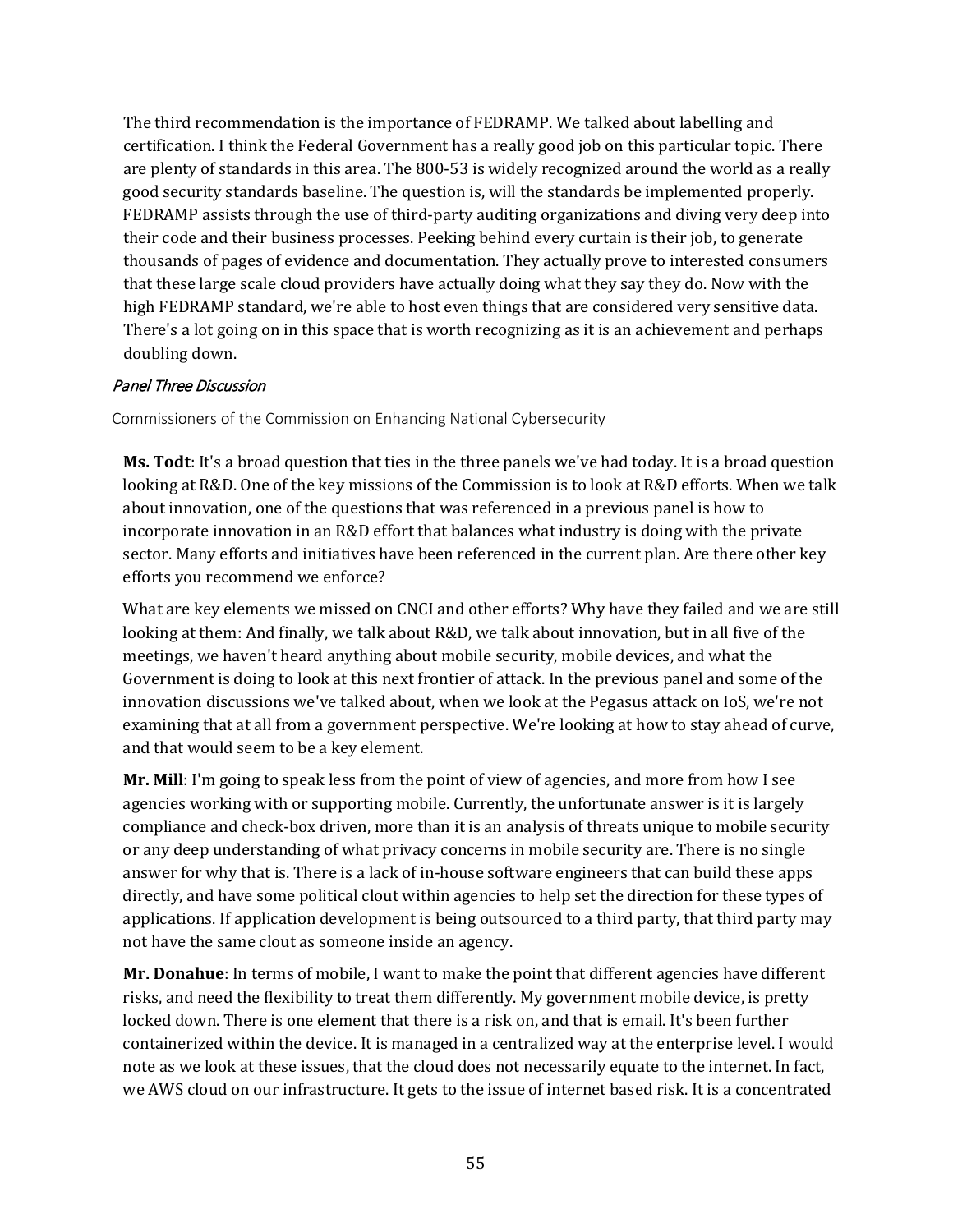discussion. As we consider separation of roles and capabilities, we cannot have a small number of people with total access to all the information on the cloud. The control system of the cloud becomes the target. We need to be mindful these are not single point solutions, they are tools that we can make full use of and adapt to the entire business risk management view, and understand that risks vary from organization to organization.

**Dr. Cooke**: First, on innovation I would first point the Commission to a recently released report on the cybersecurity R&D plan. It is an updated version that lays out R&D research specific to cybersecurity. The second point I'd make is about how to think about integrating innovation into policy process. The administration is focused on ensuring that it has the appropriate processes and tools for tech policy making. It includes a group in the white house that includes the tech policy making council and embedding tech leadership directly. One is the Tech Policy Taskforce, and it helped support the federal open source policy as well as an initiative on artificial intelligence. Those are two concrete ways innovation is being integrated directly into policy. I would bring the Commission's attention to the challenges of MFA in mobile devices. One of the forms of authentication across the Government is a PIV card, or HSPD-12 form factor, and plugging a PIV card into an iPhone is a difficult thing to do.

There is good work ongoing on with derived credentials that NIST has been the lead on, looking at how do we take an identity management process with a secure root of trust and propagate that into the mobile ecosystem. That work is still new. It is an important component ensuring an overall strategy that manages risk appropriately in the use of mobile devices across the Federal Government.

**Mr. Ryland:** On mobile security, what is interesting there is, when people build mobile applications, they start to think of security but not in terms of network perimeters. Phones must reach some end point over the internet. It is a very healthy thing. Customers begin to focus on mobile apps, and makes them think more broadly about API endpoints. It becomes building defense in depths to the point where it doesn't matter if a packet can be delivered to an end point or not, because it doesn't guaranty access to what's inside the system.

When we worked with GSA on the TIC overlay project, which showed how we could meet the requirements of the trusted internet connection compliance standard using cloud technology. The cloud has this massive capacity and ability to reach huge numbers of customers, but if all that data has to be funneled back through some special device on the government side, it defeats a lot of the value and the purpose.

We were able to show with FEDRAMP and TIC requirements that mobile and web applications were well designed. There is a healthy development that comes with focus on mobile. Digital Services, Defense and 18F teams are doing some innovative things. There is an explosion of capabilities when innovative technologies and government get together. Government must push through resistance to new technologies and move to more innovative approaches.

**Ms. Wilderotter:** This panel is about embracing innovation and thinking about the future. If we think about the context of the different trends you have highlighted, like hiring great people that would deliver results. These are current technologies, which are legacy oriented and centralized. The policies associated with it and the way it's built are really last year's trends. It's not the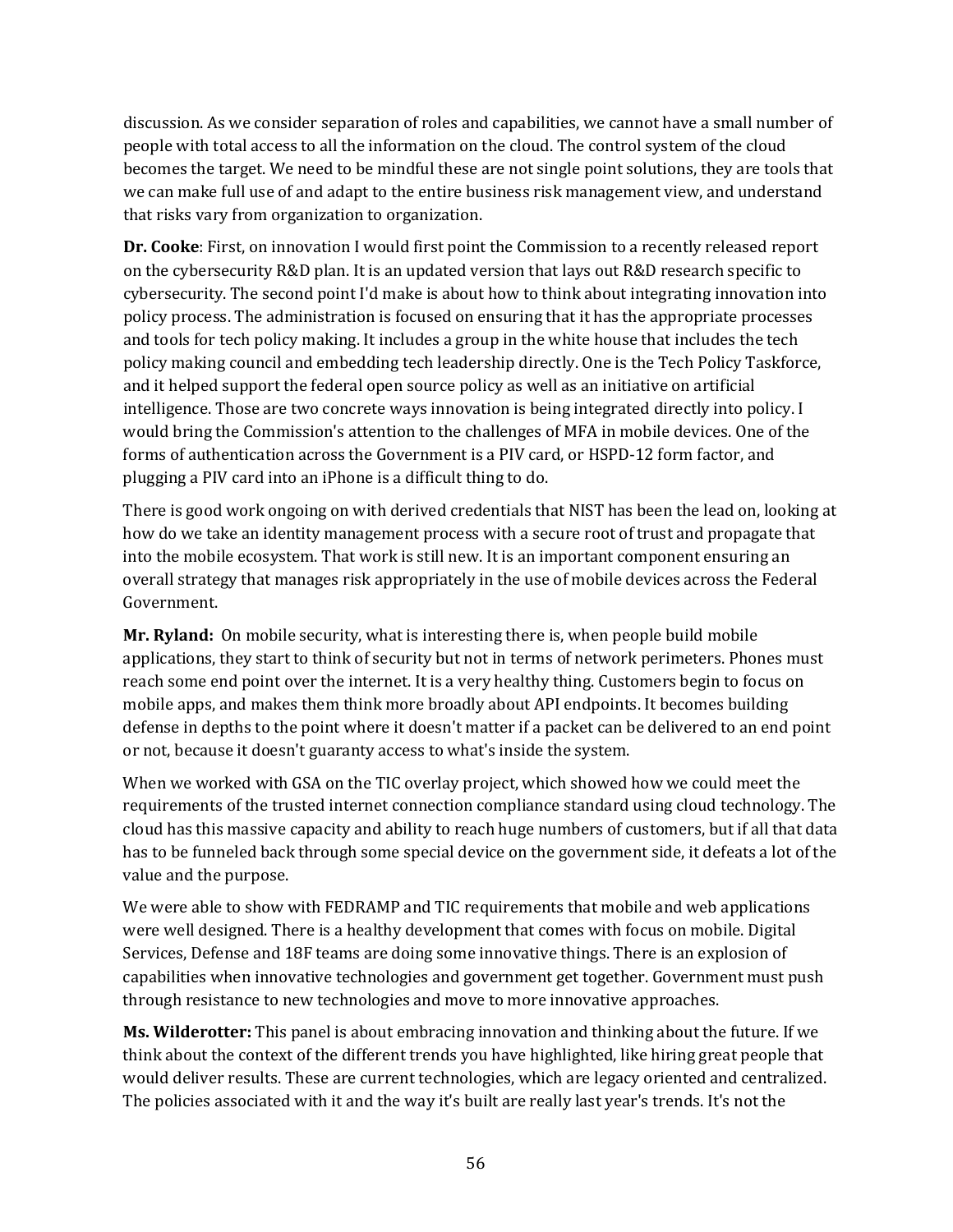direction which we're headed. The cloud is one of the answers because of economies of scale, built in security. Business process and practices and organization is where trouble occurs. For our recommendations, what are two or three things to focus in this area that will help move things forward?

**Mr. Donahue**: Current research and development lacks critical mass. It's not self-reinforcing. It's too dispersed, and has no effect. It gets to the technology transfer problem. The research gets done outside the context and environment where it will ultimately have to work. The work needs to be organized to move toward one comprehensive goal. Then we need to understand if we have the pieces in place to create a comprehensive solution. It must account for where we are now and look at where we're going. Technology transfer only works if it's built into the R&D program up front.

**Dr. Cooke:** I would think about your R&D question along two lines: First, how do we get people who do innovations into the organizations that need it. That's one part of the problem. The second part is how to overcome barriers that are in front of them so they can do the work they need to do. I touched on a few ideas in my earlier comments. Perhaps there is a way to bring talent that may not necessarily have joined the Federal Government to solve some high priority security problems. I understand the Commission has discussed the recruiting problem at length. There are some great ideas there.

The second piece is how to overcome the barriers to getting things done. There are two ways to think about that in the Government's context. First is making sure people have the right empowerment to make difficult decisions. Finding a way to give the innovation leaders the way to make important decisions. The second piece is, it may not be leadership, but policy. How do we know we are making good decisions about policies that are on the books, and thinking about how to make policies are evolving in the right way, and making new policies that make sense? In thinking about the ATO process, digital teams have run into issues. The second is internet policy, which governs how applications connect to the internet.

**Mr. Mill:** There has been much recent activity to push for more sharing source code in the Government. There is no mandate or pressure in the Government to release code developed for the Government to the public as open source. The value created by the Government is reusable to the greatest extent possible, at least in the Federal context. Agencies should be asked to challenge their assumptions so that they are able to talk about releasing some artifacts publically. The Government needs to focus more on higher level function based system requirements, instead of one specific solution.

There is something crucial today about how the private sector approaches information security. It is really key in the Federal Government, and that's the blameless post mortem. It means staff will be comfortable reporting incidents and agencies should not feel like they are punished for discussing security incidents. It is vital these things are shared. It requires changes in agencies and recommendations to oversight bodies. There are some policies that may be able to make a big difference in driving innovation.

**Mr. Ryland**: The Commission focuses on IT modernization and best practices, things like cloud. There is the intention to move the Government away from legacy systems. I don't know if there is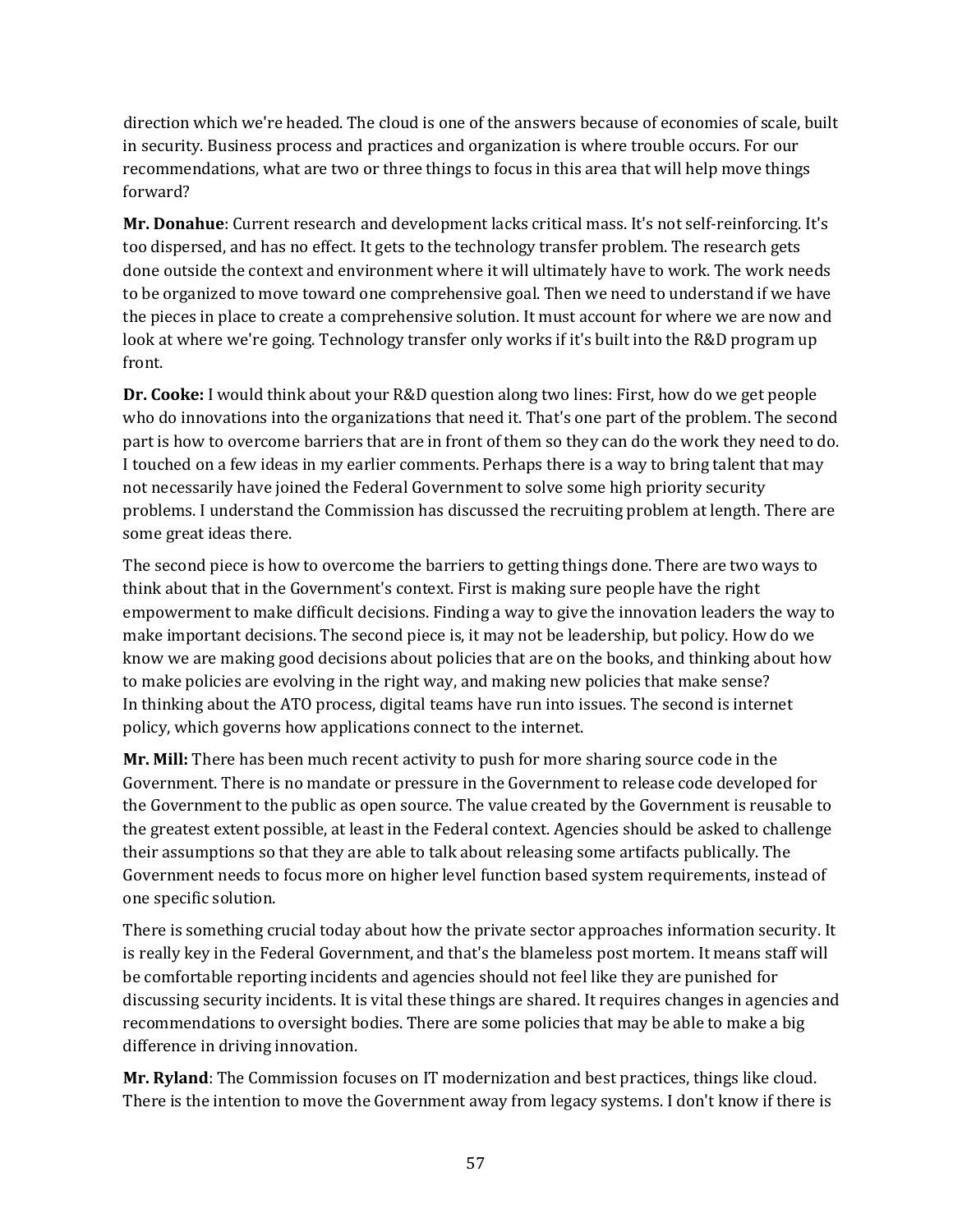some way to encourage agencies to shut down legacy systems. It may be something to consider. The key is nearly ninety percent of spending is spent on maintenance. There is little on modernization. Anything the Commission can do to change that balance in the name of security can only help.

**Mr**. **Donahue**: Some agencies have statutory requirements to how they do things, so there are obstacles in some areas. Social Security and IRS, the Census bureau handle national statistical information and operate under very severe legislative requirements.

**Mr. Lee**: *[To Mr. Ryland]* it would be wonderful if Federal agencies moved to the cloud in a big way. It can be a challenge for enterprises to take a mission dependence on a sole source provider such as cloud services. What advice would you give to agency directors who express reluctance in this situation?

**Mr. Ryland**: There is a great deal of similarity between services. They can make business judgements about what is cost of optimizing the risk of individual providers. There are ways to genericize virtual machine access. Most major providers have ways of automating that. Truly, the bulk of code is not cloud code, it is the application code. The dev ops portion tends to be more cloud specific. The bulk of the application code is not specific to a particular cloud provider. Software can solve these problems. It becomes a business judgement. The technology stacks are generally very simpatico with one another.

**Mr. Gallagher:** A comment on the question on culture and role of technologists, because it may touch on the discussions of workforce in a way that I had not thought of before. In other fields, there is a process management- centric view, skill management process view. I think we tend to be biased toward process management and procedural controls. From the comments I heard today, I start to think there is no reason to not have both. Some jobs have procedural and skill based activities. What you are pointing out is there are skill based conversations where senior technologists need to play a different role.

That is true, but it has an implication for what we're talking about. Skill is managed with skill. There needs to be a discussion on what is the right skill set for these organizations? I'd be interested in your point of view.

On R&D, the Government's effort has always been biased toward discovery, and looking at new ideas. You are suggesting something quite different, an outcome based R&D agenda. In other words, a moonshot, where we decide doing something and laying out a roadmap. Do you have any thoughts on what that moonshot might be?

**Mr. Donahue:** It's an organizing principle about the research. It's organized what the Government does as a business. It identifies issues, and tries to understand what we have to accomplish. Part of the problem is that we lack bases for making decisions. There is not a road map to minimizing risk. It would be a research problem in and of itself. We need to identify problem sets and work down by layers. We can then contextualize those discovery ideas into something that will get done on a timeline.

I am advocating going back to basic security principles in terms of our conversations and building them in. It means things like identity and key management, network duties, securely moving data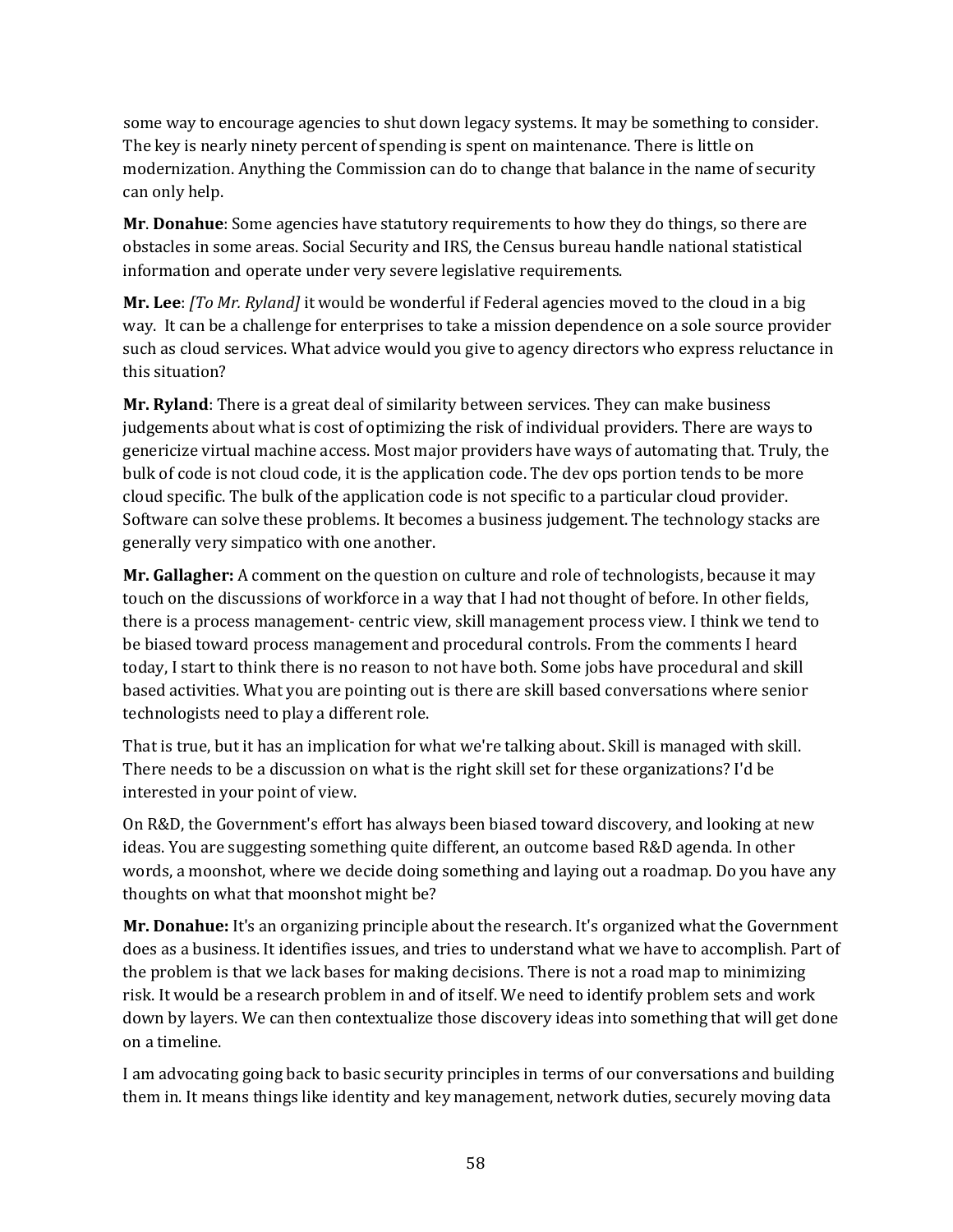across domain movement of information. There is a litany of challenges. It means applying modern technology to what needs to be a new business environment. We are using essentially Victorian processes, and adding security later. Cloud is not a security process, but a business process; but it brings the potential to look at security in a different way. That's the mind shift we want.

**Mr. Mill**: In regards to staffing and technology in a skills based way. Something that is worth understanding is how software development and wielding code is changing. At my organization, we have code being written by the operations staff, by development staff, by management in order to do their job in the most effective way. It is similar to how most organizations use word processing or spreadsheet management. Spreadsheets and word processing are essential to work in an office today. That is how we approach software. It is challenging to environments that are not skill oriented. It looks at things in terms of capabilities instead of formal job titles.

**Mr. Alexander**: There are a number of profound consequences to that. One is, with procedure based control, there can be proscriptive requirements. It argues for performance based standards, which provide much greater flexibility, but require more skill levels to implement. An interesting question is, does every federal solution require this level of expertise built in, or is it more of a specialty activity. Business innovation will allow a concentration into cloud technology.

**Mr**. **Donohue**: Part of the issue here, is understanding who owns the risk. There are people who are responsible for activities on behalf of the U.S. Government, and they are responsible for risk. They are informed by many different kinds of expertise. Part of the challenge is identifying the actual risks and benefits and bringing those together. People with the right expertise can make the right choice for the particular situation and possibly take the risk. We must empower someone to make those decisions, and be accountable for those decisions.

**Ms. Murren:** There are a number of different processes or policies, or cultural norms that inhibit enhancing national cybersecurity. You've spoken of it more generally. I'm wondering if you can identify any that might be low hanging fruit. Can you think of areas where if we eliminated something or made dramatic changes, it might give us more resources, time or money to redeploy for better use?

**Mr. Mill:** In terms of recruiting, it won't be a radical theme to note there is pay gap between public and private sectors. Some efforts have been made to change it across the Government, but they're not evenly distributed and not generally evident at the moment.

**Ms. Murren:** Is a policy change required for more money?

**Mr. Mill:** Policy and legal changes may be needed. Another area is security clearances for people whose jobs intersect with information security. It is something agencies should be more flexible about. Recommendations on those lines specifically would be helpful.

**Mr. Donohue:** Another cultural shift to get away from is that physical separation is somehow superior to cryptographic separation. In fact, cryptographic separation introduces other activities to mitigate risk in terms of audit and fine grained control about access to information and knowing who got access to information, and knowing what they did with it.

**Mr. Ryland**: The idea of low hanging fruit is what I'm struggling with. Many problems are not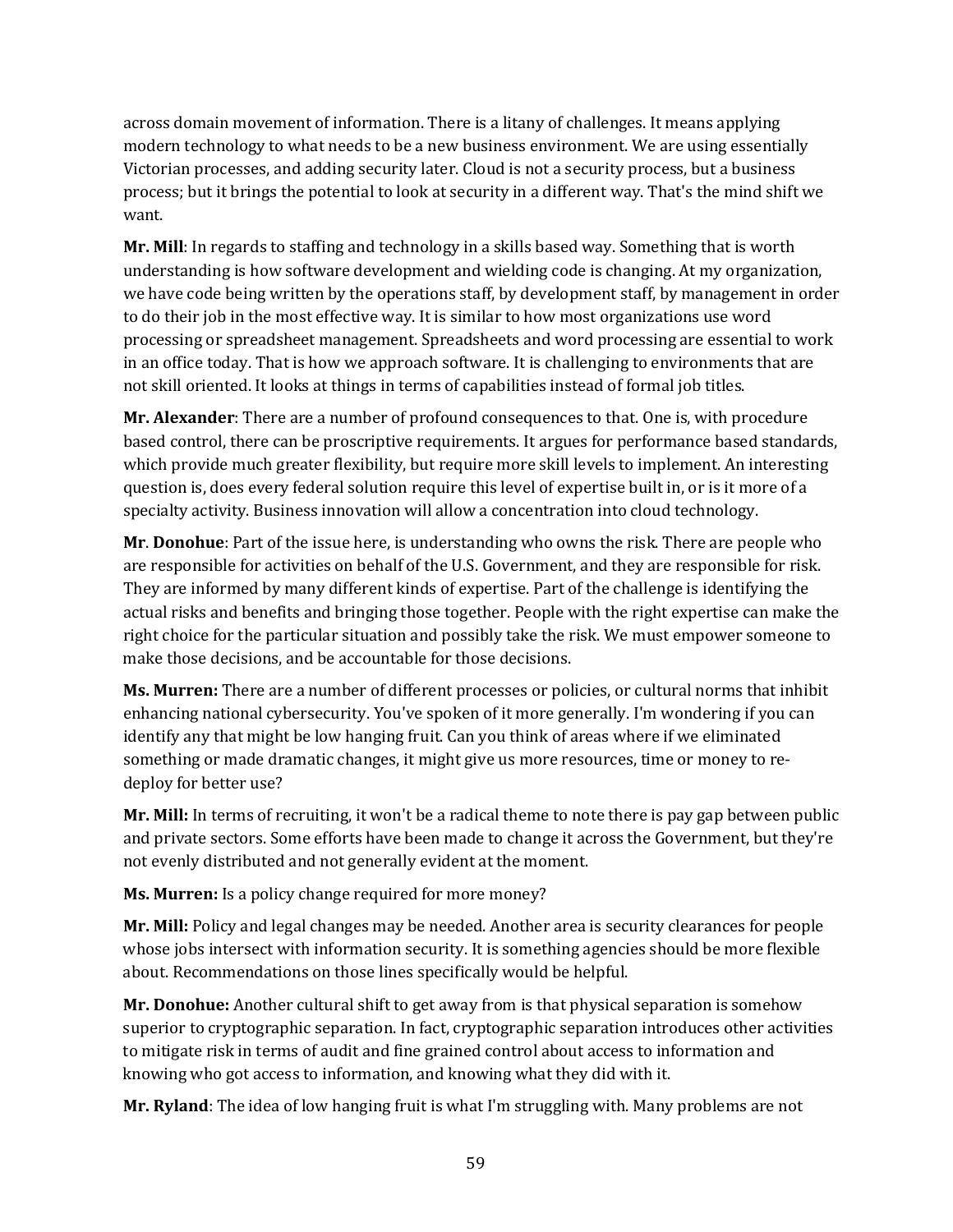simple. It may have more to do with incentives that don't exist at the moment. It's not part of how the Government is structured, or how people think of their career. They don't seem to be oriented toward solving security problems, or modernizing systems. The right incentives doesn't seem to be in place. It's not a low hanging fruit, but it strikes me as being a major issue we struggle with. It may be unique to the Government. Bringing in a new generation of workers, and giving them the tools they are accustomed to, and the modern technology can help change that. It may get to the compensation issue, between the public sector and the private sector. It would be healthy and beneficial if we can figure out a way to solve some of those issues we can begin to see big improvements.

**Mr. Chabinsky:** *[to Mr. Donahue]* One topic in your brief really resonated with me. You were talking about how we've had a lot of failed strategies to date, and we tend to take recommendations, divide them into groups and 'staple them together', and then realize they don't really add up to a strategy. Instead, your suggestion is that we need a unified purpose to help solve specific problem. Dr. Cooke talked about efforts his group made to solve high priority problems. For us to not repeat that sequence, we need to start figuring out what the goals are, What the specific security problems are, for which the recommendations get formed together for that metric-based goal.

Earlier today we heard some areas where that was done. In the international discussion, Mr. Painter talked about China's economic espionage problem Focused efforts were made to resolve it as a security problem. The last panel brought up other ideas, such as reducing lines of bad code as an objective in itself. Things like not clicking on links can be an objective for an organization, getting rid of spoofing, and getting widespread distribution of malware. There is another discussion, in discussion the solution set as though it were the problem set.

Information sharing is not a problem. It's a solution to some problems, but not to others. Relating this back to all of you, and it includes anything I've already said, what are the specific problems we would have as that goal? In speaking about the moonshot, we knew where the moon was and what direction we were going, and we knew we had to come back. What are the specific goals, considering everything we've spoken about to form it?

**Mr. Donohue**: It gets back to understanding our businesses in the modern era better than we do. We need to understand our risks entail when we do share, and we should understand what information shouldn't have existed in the first place. We also need to understand where it's important we do share, and how to do that in way that we are sharing what we should, and not sharing what we shouldn't. It becomes fundamentally down to understanding our workflows, and what is necessary about them, and how to improve them and take advantage of new technologies. There is a synergy between design and organizational architectures that needs to be brought together into a single thought process.

**Mr. Chabinsky**: Is the goal to reduce collection of over-sensitive information?

**Mr. Donohue**: The goal is to understand what's been brought together and why. It gets back to risk. We're not thinking of it at a system level. We think of it in bits and pieces, and we need to bring it together. It is a non-trivial problem that will require thought. We need to think about how the current missions of the Government need to be executed in the current digital environment.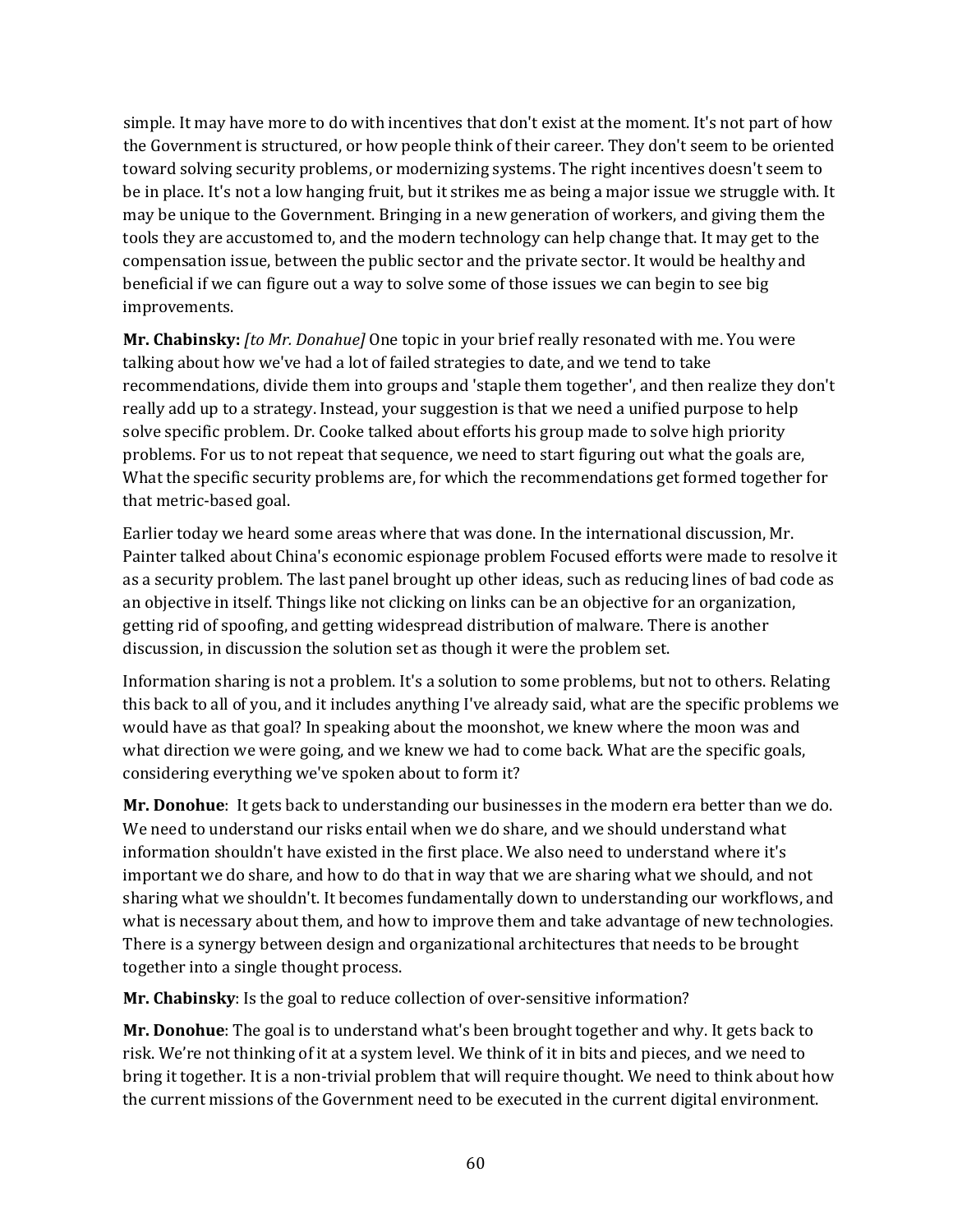The outcome should be better security and better processes. The problem with cyber is, it is part of everything. Cybersecurity cannot be separated from the mission. It is an organizational problem that needs to be addressed, and the cyber needs to be brought up into that level. It's not a detailed technical checklist, because it's not exclusively a technical problem.

**Mr. Chabinsky**: It's also hard to know when we get there. What are the goals by which we can measure success?

**Mr. Donahue**: Part of the research is to measure the risk. The average manager in the Federal Government does not understand how to measure or evaluate risk or understand what the possible alternatives are so that they end up in a better place.

**Mr. Ryland.** When high level goals are stated, it's not clear what actions need to occur. As the level of generality comes down to more specific things, the applicability also narrows. The key is to find mid-level principles that are specific enough to feel actionable, but general enough they apply to lots of things. It may be you are looking for concrete kinds of things. Another example that came up today is automated software testing. That can be a goal for which some actionable principles can be developed. We may be able to think further about it and provide some follow up.

**Dr. Cooke**: One of the things that has come up from panelists today is the notion that the world is moving to software. One way to approach the vision, is to look at what does the Federal Government look like in a world transformed to software. Then, how do we get there? We need the right culture, and a process to hire the right people to live in a world of software. There are ways to measure success. In a world of software, we need tools to automate processes and infrastructure.

As we heard in the last panel, there is some interesting research in that area. We can measure our progress in automation of cybersecurity tooling and infrastructure. We can also measure our ability to use that automation. Across the Federal enterprise. Investing in policies and governance frameworks that provide hooks to support automation. We should think about where we need to consolidate. If we live in a world of automation, we need software to control that infrastructure. We can measure how long it takes to deploy patches, as an example.

**Mr. Mill**: What is a government that is run by software, still controlled by people, and the logical barriers are the logical barriers the Government puts up. It is an important idea. I think one metric we might look at is how long it takes to get an ATO. If that number decreases, all that implies is varying levels of organizational maturity, a commitment to automation, and a belief in automation. Belief in automation leads to better security outcomes.

If we're picking specific metrics, that might be one that gets considered. We'll know at least part of the work is done, when we hear people talking about the private sector the way they talk about the private sector. There is an automatic level of authority that comes when certain names in the private sector are mentioned, like Google or others. It would be nice for some agencies to have that level of credibility. That is a sign of success, and it takes a community of all the things panelists have spoken about.

**Mr. Lin:** *[To Mr. Mill and Dr. Cooke]* – You are both newcomers to federal service from the private sector. You could have done any number of things in the private sector. Yet, you chose to accept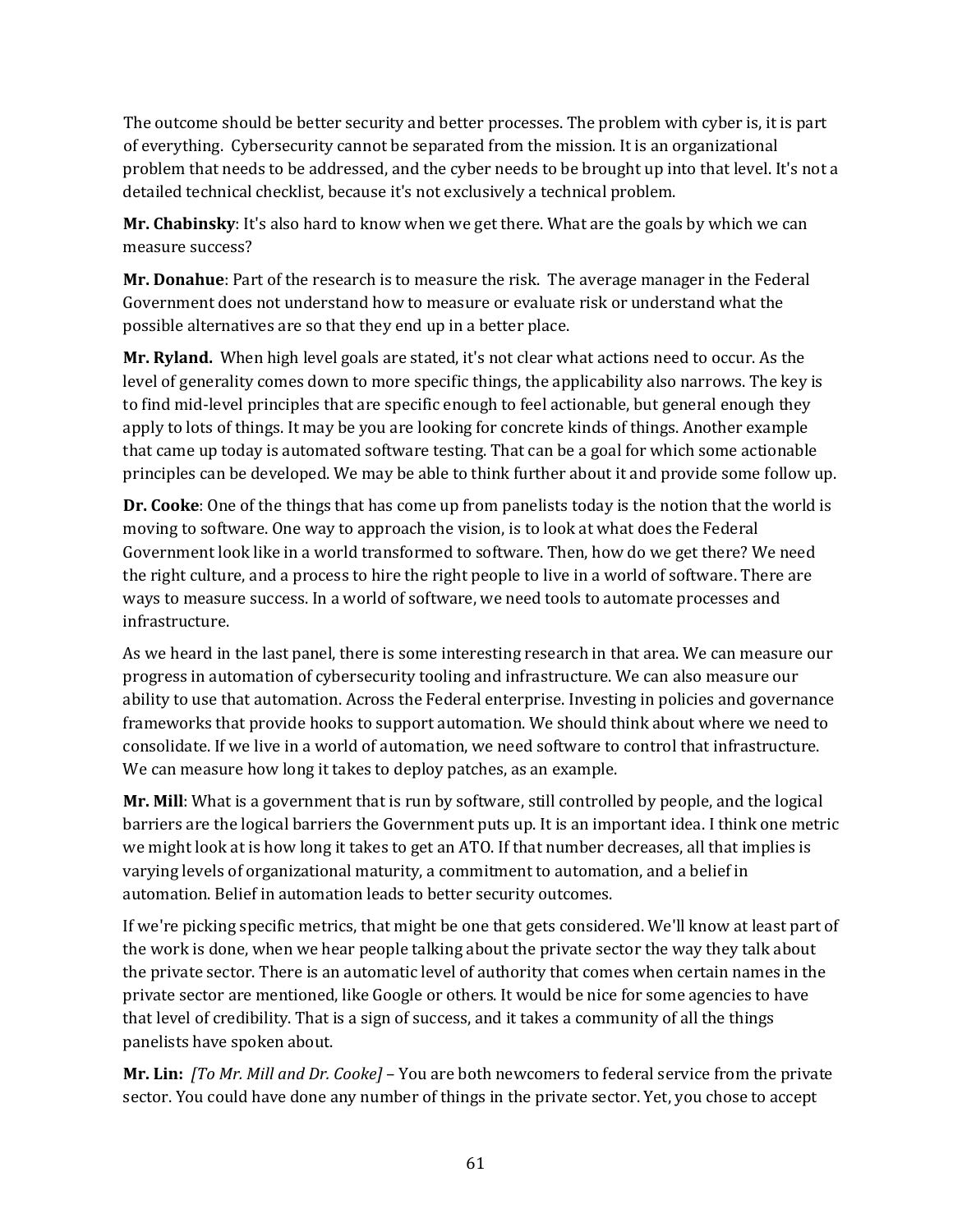starvation wages in federal service compared to what you could have gotten in the private sector. From your perspective, what would you tell your peers to entice them to come into the public sector?

**Mr. Mill**: I do make pretty good money even in the public sector. I came from a non-profit previously, and did not take a pay cut. The thing that brought me into government was the promise of having a real impact. We would be given the ability to run and deploy code, and the ramifications of those acts would be taken seriously inside the agency. We would have the ability to do a good job and do the right thing. That promise can be sent out as a signal by agencies. Letting people know what agencies are doing with developing code will reach the audience it needs to reach to get people interested.

**Dr. Cooke:** One of the questions that people have when taking a job is, what is the impact could I have in this organization and the world. One of the things that hasn't been clear, at least in my experience in joining the Government is that one person can have an impact. Hearing that there is an opportunity to work directly with senior agency leadership on critical problems is an important factor. Hearing there is a mandate to make important decisions that will change the status quo in government is important. Hearing there this an opportunity to build a unique culture of leadership with private sector experience is very helpful. It is also helpful when the President of the United States says, it is important for technologists to come and serve in the Government. I think that message really makes a difference.

**Mr. Lin**: *[To Mr. Donahue and Mr. Ryland]* What I'm about to say is not a serious proposal, but so that I can understand some of the issues that cloud brings to the table. The intelligence community is not putting its cloud on Amazon. Why would Amazon not be the right place for the intelligence community to put its cloud?

**Mr. Ryland**: The capabilities are the same, the same software and hardware that we sell commercially. However, the difference is that it is connected to a different network. It really is a copy of the commercial cloud that we run everywhere.

Your question is still an important one, because I've thought about this. When will come the time that even a top secret, secured, compartmentalized workload could run in a commercial environment. I believe that time will come, and it's not that many years away. It will come not only because of technological innovations, but separations that provide strong cryptography, absent separation of duties, and incredibly strong audit control so that the customer will know better what is going on in that large scale environment than what they will ever know with physically separated equipment.

That is my personal opinion. It might be ten years away; it might be more. It will happen and we will all be better off. Small capacity pools are inefficient. When we build small capacity, no one is happy. Large scale capacity is what works. Having large capacity with strict logical separation is the future. It will take a while to get there, and once we get there technologically, it will take a while to convince people.

**Mr. Donohue**: The answer to your question is, it's our threat model. We're considering nationstate threats who look at our data as the ultimate crown jewel. Therefore, we must provide a degree of logical and cryptographic separation and a degree of physical separation on top of that.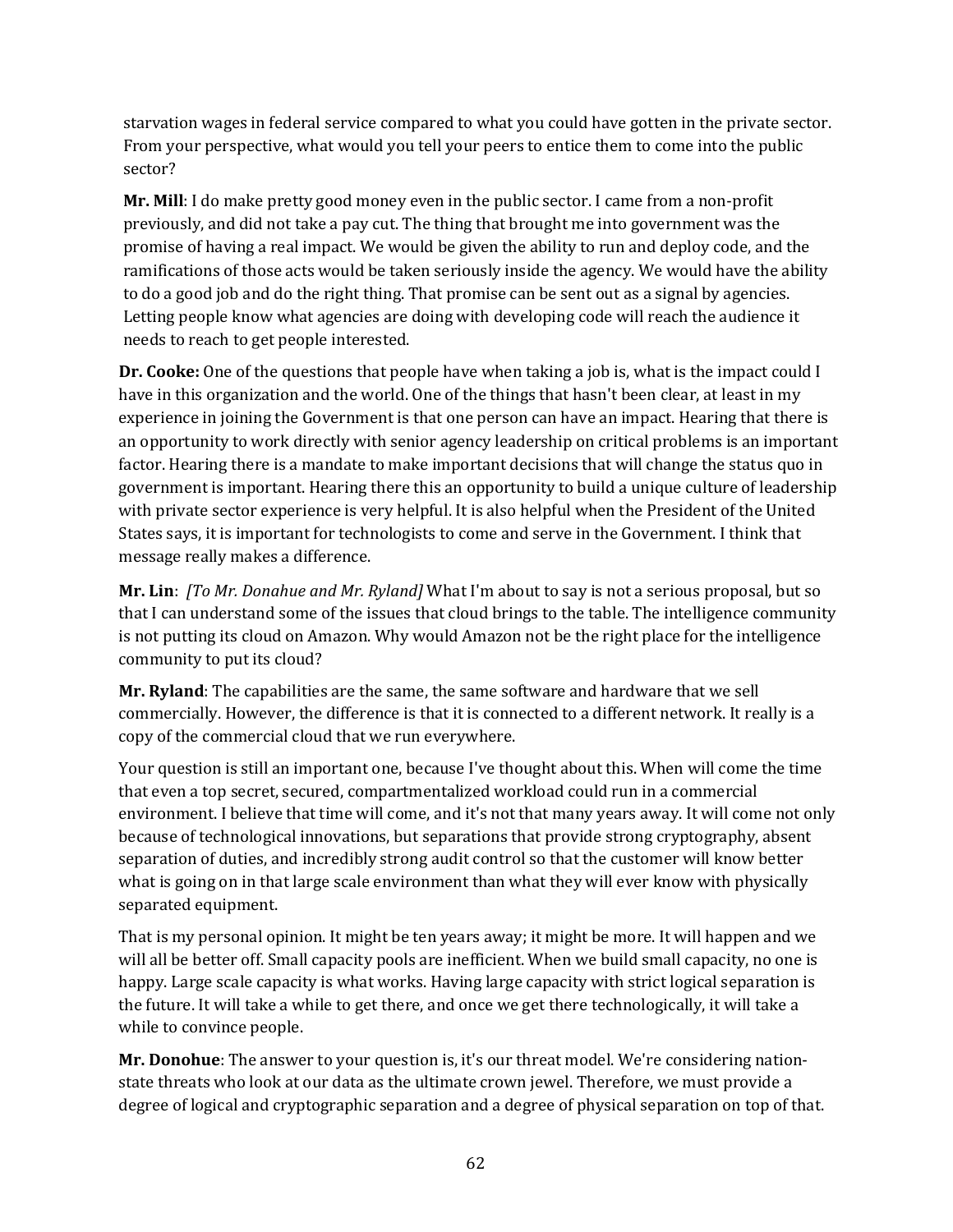Separation against human threats, surreptitious entry, emanations. It gets to the issue of having a different subset of people managing data as opposed to everyone else.

**Mr. Ryland**: I'm not stating Amazon's position but I'm speaking as a technologist giving my thoughts on where things might go. There may be a lot of issues, and some people may not be convinced that logical separations, and separation of duties is the key thing. Blocking access between segments of data helps to keep all of it safe. Details will need to be worked out.

**Mr**. **Donahue**: We are working against people who are literally willing to devote their lives to getting access to our information. We are dealing with organizations for whom there is no economic answer to the problem of getting to our information. They have skill sets that are unparalleled.

**Mr. Lin**: *[To Mr. Donahue]* Is it a fair statement to say that you push the time when this happens out farther into the future, or if ever?

**Mr. Donahue**: I think I'm in the "if ever" category at the moment. I don't see the technology by itself as being sufficient to defeat the full scope threat.

**Mr. Lin:** What I hear that since you are going to the same technology, but in a different network, is that you are talking about air gap.

**Mr. Donahue**: Air gap is a misnomer. Cross-domain is another challenge, but I think it's something we think we know how to manage. The risk that comes along with what we've done here in concentrating in a facility, is a risk of physical damage. That's what we worry about. That's why we invest in multiple locations.

#### Public Comment

The following read prepared statements for the Commission.

#### Larry Clinton

Eighteen months ago, we asked each member of the United Security Alliance Board one question: "If you had thirty minutes to advise the next President on cybersecurity in your sector, what would you say? The result is *The Cybersecurity Social Contract* book which we've given you today. We've designed this book to be credible, comprehensive, coherent, and concrete. We believe it is *credible*, because the heart of the book was written by the CISOs of major corporations representing eleven different sectors.

It is *comprehensive* in that we don't confine our analysis to the "usual suspects" of critical infrastructure like defense, IT, telecommunications, financial services, and utilities, but also address cyber threats in manufacturing, education, healthcare, and agriculture. These sectors have experienced cyber threats equal in sophistication to those directed toward sectors defined as critical infrastructure. Yet these last-mentioned sectors have received little or no attention.

Chapters 3 through 11 analyze what is unique from the cyber perspective for each of these sectors, what specific challenges they face, and then offer specific policy recommendations directly related to those needs. It is *coherent* in that we organized our recommendations in the context of the hard-won, bi-partisan, industry-supported consensus approach to cyber security: the Social Contract. Chapter 1 describes how the consensus was developed and explains in detail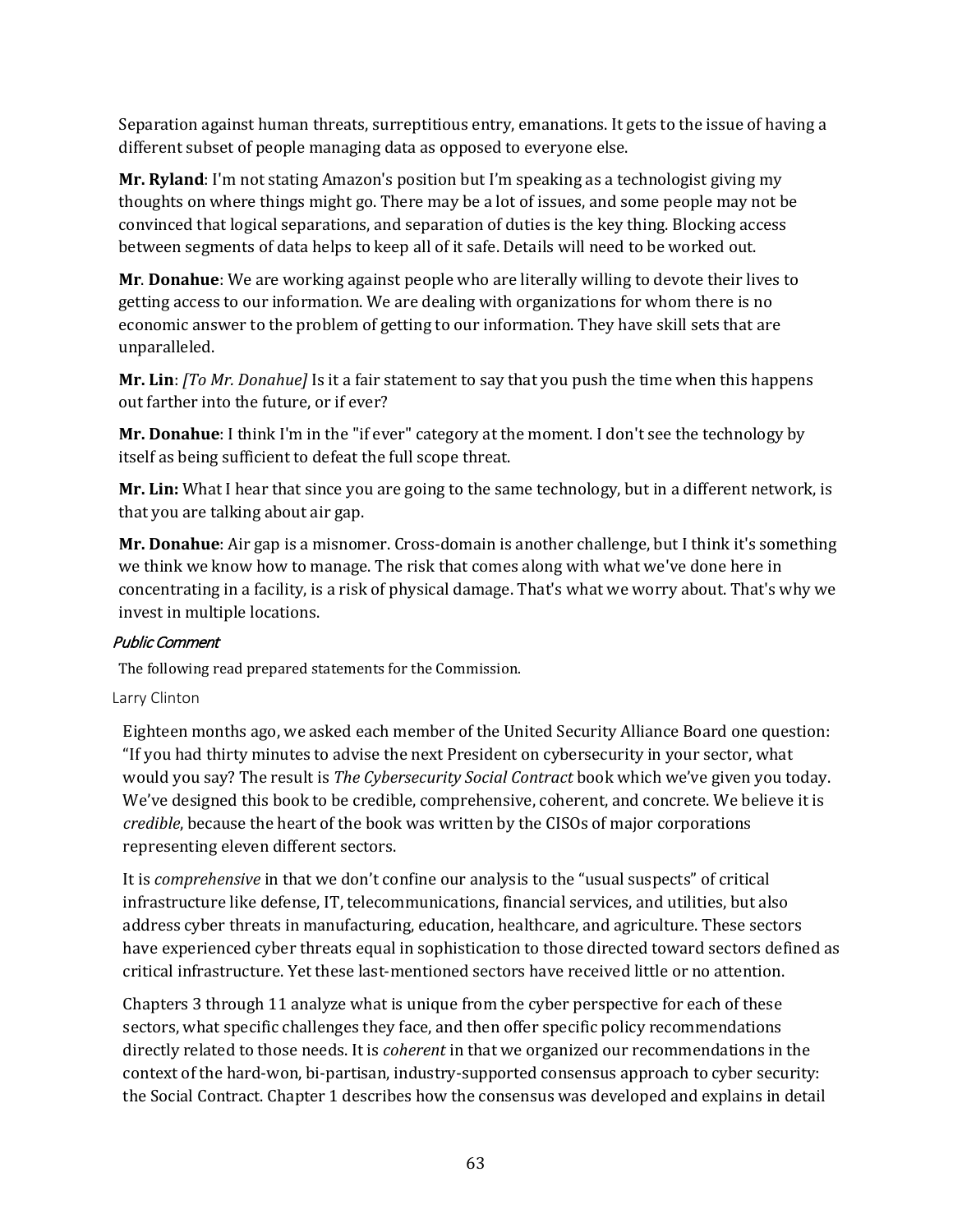why the outmoded regulatory models developed in the 19th and 20th century are inadequate and, in fact, counterproductive to address the cyber security problems faced in the 21st century. To solve the cybersecurity problem, we first need to understand it.

The cyber threat is equivalent to the invention of gunpowder: mandating thicker armor is not going to work. It's not so much that the technology is bad, as it is that the technology is under attack, primarily because all of the incentives belong to the attackers. Cyber-attacks are cheap and profitable, defense is difficult after-the-fact, we can't show return on investment regarding prevented incidence, and we have virtually no law enforcement. If we intend to adopt a traditional regulatory model, we will be creating a cyber Maginot Line that will sap our cybersecurity resources and undermine our actual security in favor of compliance.

We offer recommendations on three levels:

1. The first deals with the tone which must be taken by the President, such as the need to attack this problem with greater urgency, as well as to significantly increase funding for the effort, although we included a blog regarding "ten cheap tricks" to address cybersecurity.

2. The second addresses cybersecurity at the strategic level, such as the need to move away from the IT-centric approach and better integrate economics into the effort. We should increase our appreciation of cybersecurity from the perspective of law enforcement, over and above cybersecurity as a critical infrastructure issue. We must also focus on the needs of smaller organizations who presently receive, at best, only lip service from the Federal Government.

3. Finally, we conclude with operational recommendations, such as a specific plan to develop metrics for the cost-effectiveness of the NIST Framework in order to stimulate greater use of the tool. We recommend altering the backward-facing, compliance-based, pass/fail model in favor of a forward-looking risk management maturity model which is much more appropriate to the problems we face.

The back section of the book consists of six chapters addressing cost-cutting issues such as the evolving role of corporate boards, the need for corporate and government structural changes, the need to rethink our methods of cyber audits and assessments, how to better use insurance, how to balance the competing needs of law enforcement, privacy, security, and intelligence communities, and, finally, the best ways to actuate the public-private partnerships desired by all of us.

Finally, I ask you to turn over the book and look at the back cover.

Any recommendations submitted to the President, must be supported by Government, Industry, and Academia. <Quoted Chertoff and others as illustrations>.

The report consists of 400 pages, 100,000 words, 17 chapters, and 106 recommendations. Mr. Clinton stressed that the Government, industry, and consumers are all on ONE SIDE. The BAD GUYS are "out there" attacking all of us.

Mari Cevikes, College of Healthcare Information Management Executives (CHIME)

Ms. Cevikes spoke to highlight cybersecurity issues specific to healthcare. Attacks have been directed at hospitals, clinics, and the healthcare providers they serve. Healthcare records are considered to be several times more valuable than credit card information. It is estimated that over 112 million healthcare records were breached in 2015. Ms. Cevikes then shared some of the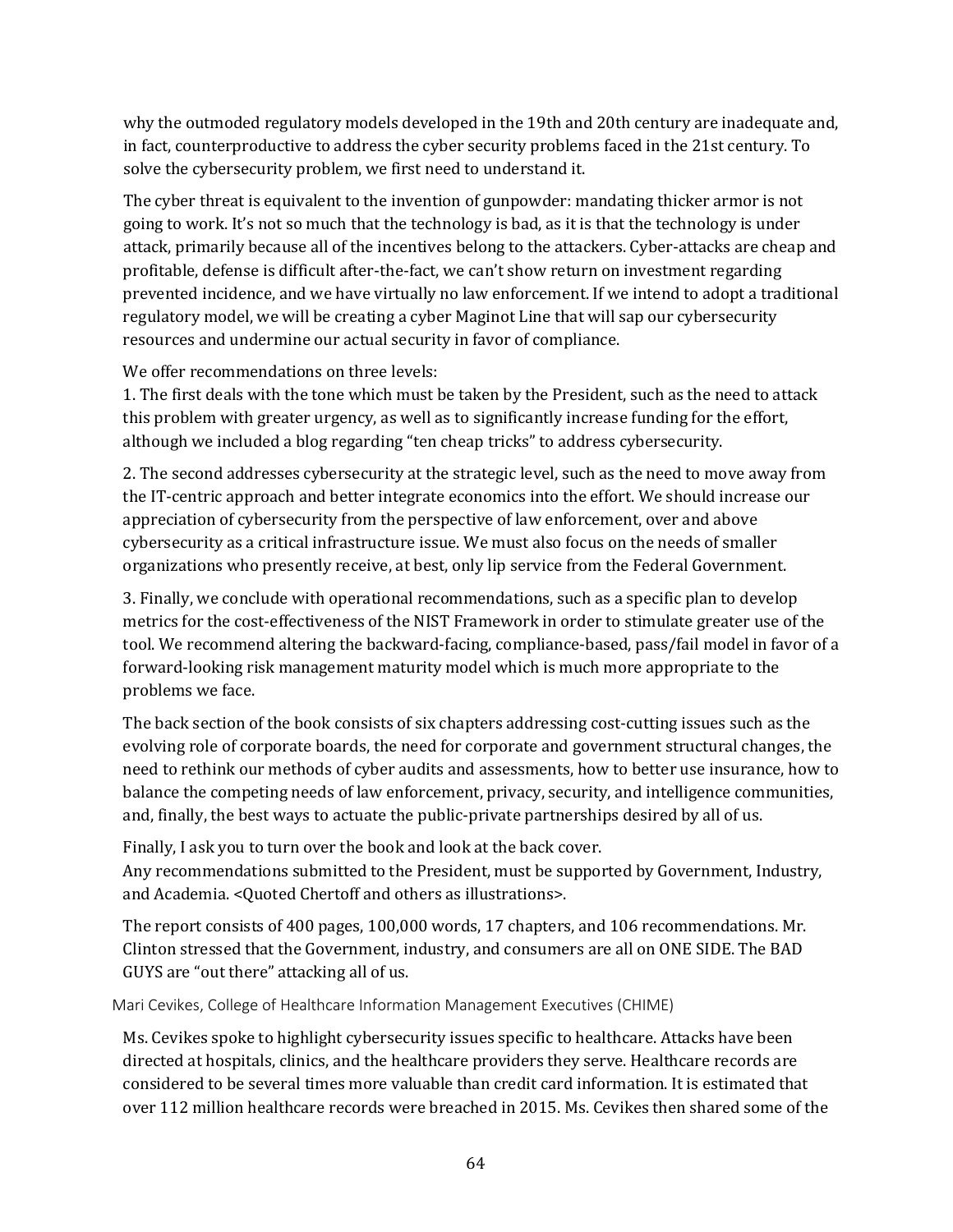high-level comments and recommendations submitted to the Commission concerning healthcare as a critical infrastructure:

1. We are pleased to see greater attention placed on the need to secure healthcare information, including the work being done by HHS's Healthcare Cyber Security Taskforce. We are also pleased to see an increased focus by NIST on risk management in the Framework as well as the FDA focusing more on cyber security, particularly concerning devices, and the growing attention by Csuite executives and the Federal Government on cyber security.

2. We see the following barriers and challenges as well as offer a few recommendations: We believe that federal agencies must improve transparency on known threats so that the healthcare industry can better implement risk-mitigation strategies. We need more plain-English guidance on addressing current threats. We also believe that, since there is a growing number of medical devices which are now connected to the internet, cyber security should be seen as a patient issue and not merely an IT problem.

We also believe that, when it comes to compliance, providers need guidance to assess controllable threats as opposed to those outside of their control. For example, leaving a laptop in your car is a controllable threat. An example of a threat outside of their control would be a threat posed by a nation-state such as China.

We also believe the existing audits are more punitive than providing guidance on addressing cyber security threats. For instance, if an organization is slapped with a hefty fine, they are less likely to make the investments necessary to comply.

Lastly, we feel that more help is needed for resource providers, specifically protections under business associate agreements such as HIPPA, by more evenly redistributing responsibility for security among providers and their contracted business associates. Additionally, incentives must be removed for stolen HC information. It might include better monitoring of suspicious business transactions as well as reduced reliance on SSNs for patient identification. These issues should be viewed as a national priority and that attacks against the HC industry should be considered as important as attacks against other critical infrastructure sectors.

Michael Nelson Head of Global Policy, Cloudflare

Cloudflare is a San Francisco-based web security firm with approximately 100 data centers in more than 35 countries, protecting over 4 million websites (often free of charge) against DDOS attacks as well as providing end-to-end encryption. Last year, we doubled the number of websites supported by HTTPS. Each day, we managed about 10 percent of the world's web requests, and that number is growing very quickly. Mr. Nelson shared "a few tweetable thoughts."

He was glad to hear the hearing focus on all three pillars of cyber security: confidentiality, integrity, and availability. In most meetings, the focus is almost exclusively on privacy and confidentiality, ID theft, and data breaches. But not much is heard concerning websites going down, and DDOS attacks.

Mr. Nelson was also glad to see, and learned a lot, from the panels on procurement and innovation, both critical issues. But most important, sixty percent of his time is focused on what is going on outside the U.S. and eighty percent of his time is spent on addressing bad policy. So while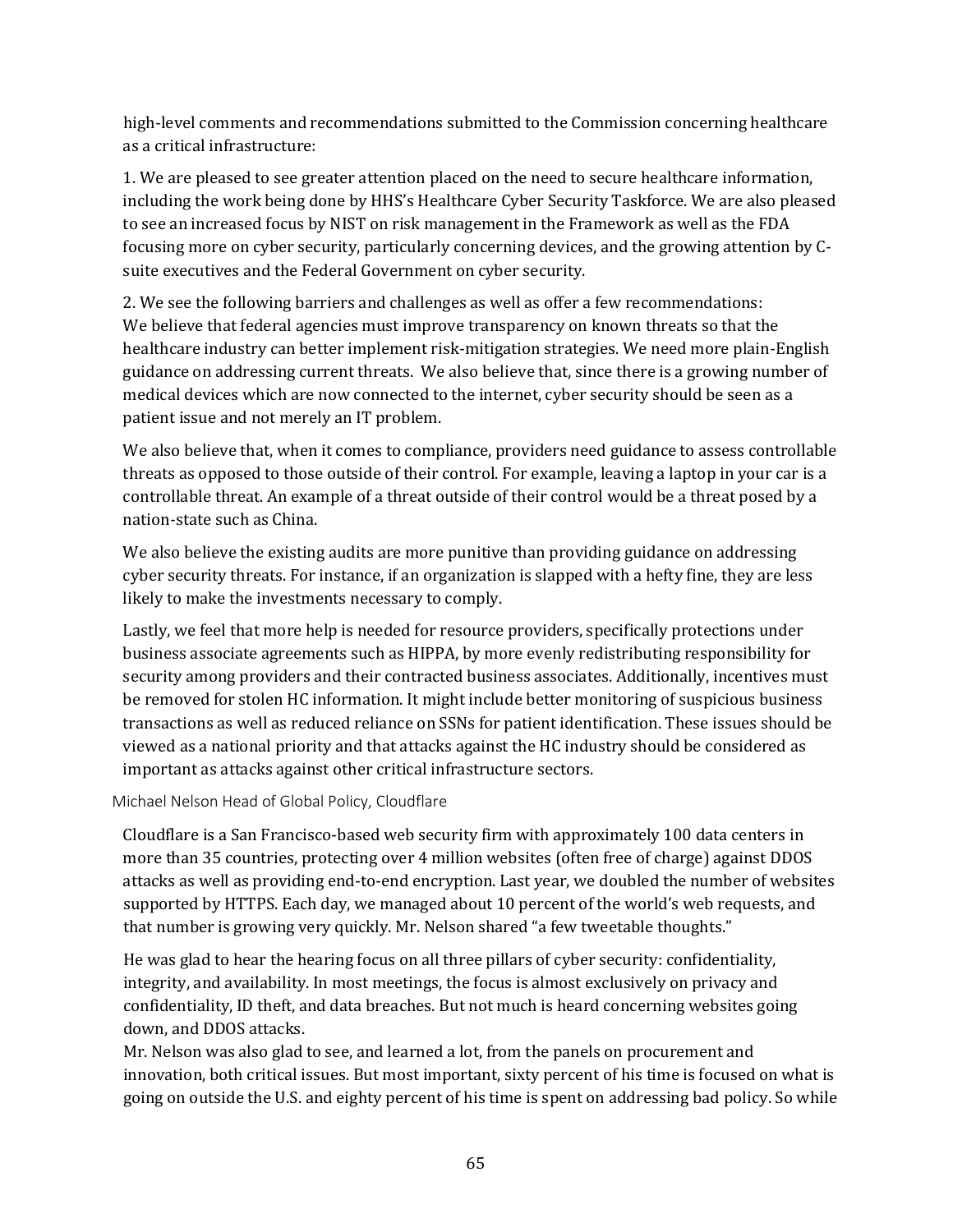he was glad to hear Tom Donilon speak of *best* practices, he would be equally glad to hear something about *worst* practices, for instance:

1. The Wassenaar Arrangement (developed in Dec. 2013), which was designed to impose export controls on "snooper ware" which dictatorial governments could use to snoop on their own people. Unfortunately, it was expanded to cover the export of information on cyber vulnerabilities. It could have a huge impact on international research collaboration and on the work we do with other companies around the world.

2. The new UK firewall, announced a few days ago and designed to block malware. Initial reports indicate that this will have a huge impact similar to the effort to block pornography – the problem being a "one size fits all" solution.

3. What Mr. Nelson did not hear discussed concerned law enforcement access to the cloud – an incredibly important issue for any company operating in the cloud. There is not clear, transparent policy governing when government law enforcement agencies can get access to information stored in the cloud. The result could be a major trust problem concerning the cloud with a resultant impact on implementing security policies for worldwide cloud usage.

Concerning workforce development, he didn't hear the term "immigration reform." We need very esoteric skills, often found outside the United States, in countries like Bulgaria and Japan. Each time we attempt to hire anyone, we have to play "visa roulette."

The last issue is standards: to consider the small companies whose product is not covered by policies crafted prior to developing and implementing those products.

Charlie Tupitza Global Corps to Advance Transparency

Regarding IT service management within the Federal Government and the commercial sector, we need to be circumspect regarding the terminology we use and to use the lexicon commonly used in strategy as practiced by government and private companies.

### *MeetingAdjourned*

The meeting adjourned at 5:15 p.m., Eastern Time.

I hereby certify that, to the best of my knowledge, the foregoing minutes are accurate and complete.

Tom Donilon Chairman Commission on Enhancing National Cybersecurity

These minutes will be formally considered by the Commission at its November 21, 2016, and any corrections or notations will be incorporated in the minutes of that meeting.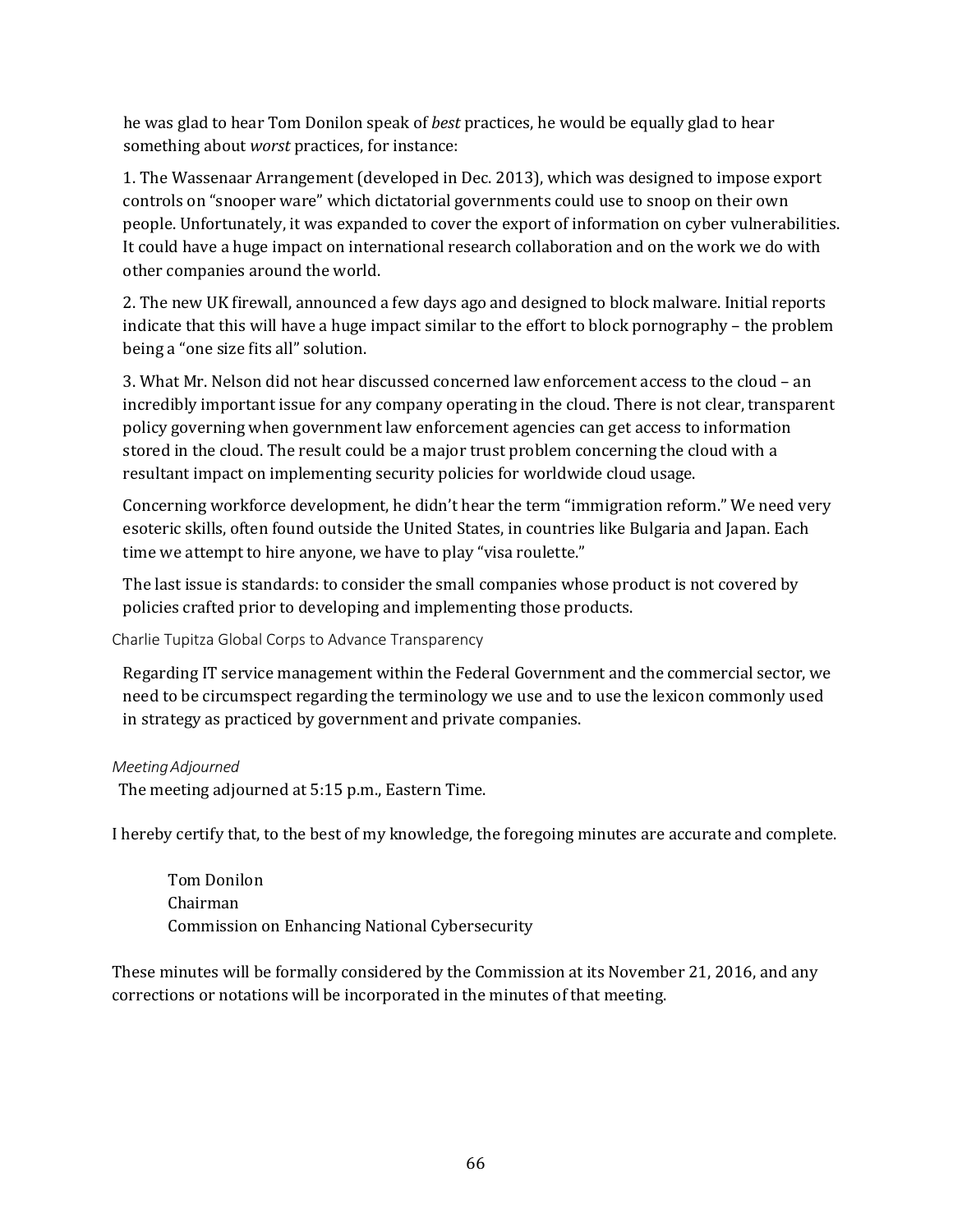# Annex A – List of Attendees

| <b>Last Name</b> | <b>First Name</b> | <b>Affiliation</b>                                                                                                       | <b>Role</b>                                                                        |
|------------------|-------------------|--------------------------------------------------------------------------------------------------------------------------|------------------------------------------------------------------------------------|
| Todt             | Kiersten          | <b>NIST</b>                                                                                                              | Executive Director,<br>Commission on<br><b>Enhancing National</b><br>Cybersecurity |
| Donilon          | Thomas, E.        | O'Melveny & Myers,<br>Vice Chair, Former<br><b>U.S. National Security</b><br><b>Advisor to President</b><br><b>Obama</b> | <b>Commission Chair</b>                                                            |
| Palmisano        | Samuel, J.        | Retired Chairman and<br><b>CEO, IBM Corporation</b>                                                                      | <b>Commission Vice</b><br>Chair                                                    |
| Anton            | Annie             | Professor and Chair of<br><b>Interactive Computing</b><br>at the Georgia<br>Institute of<br>Technology                   | Commissioner                                                                       |
| Banga            | Ajay              | President and CEO of<br><b>MasterCard</b>                                                                                | Commissioner                                                                       |
| Chabinsky        | Steve             | General Council and<br>Chief Risk Officer,<br>CrowdStrike                                                                | Commissioner                                                                       |
| Gallagher        | Pat               | Chancellor, University<br>of Pittsburgh                                                                                  | Commissioner                                                                       |
| Lee              | Peter             | Microsoft Research<br>Corporate Vice<br>President                                                                        | Commissioner                                                                       |
| Lin              | Herb              | Senior Research<br>Scholar, Stanford<br>University                                                                       | Commissioner                                                                       |
| Murren           | Heather           | <b>Former Commissioner</b><br>on the Financial Crisis<br><b>Inquiry Commission</b>                                       | Commissioner                                                                       |
| Sullivan         | Joseph            | <b>Chief Security Officer</b><br>at Uber                                                                                 | Commissioner                                                                       |
| Harman           | Michelle          | <b>NIST</b>                                                                                                              | Designated Federal                                                                 |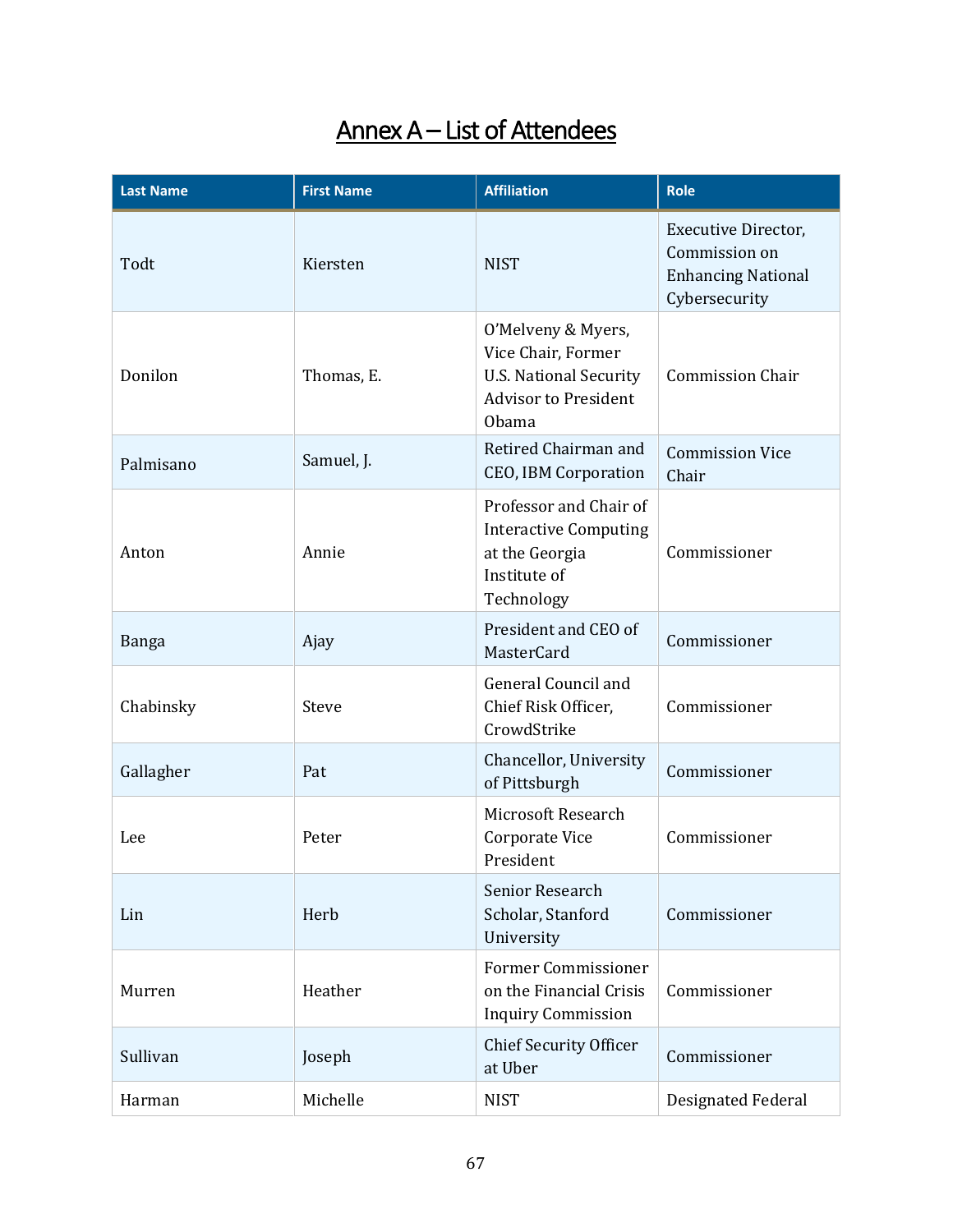| <b>Last Name</b> | <b>First Name</b> | <b>Affiliation</b>                                                                                      | <b>Role</b>                                                                   |
|------------------|-------------------|---------------------------------------------------------------------------------------------------------|-------------------------------------------------------------------------------|
|                  |                   |                                                                                                         | Officer (DFO),<br>Commission on<br><b>Enhancing National</b><br>Cybersecurity |
| <b>Barrett</b>   | Matthew           | <b>NIST</b>                                                                                             | Attendee                                                                      |
| Christopher      | Painter           | <b>US State Department</b>                                                                              | Presenter                                                                     |
| Donahue          | Tom               | <b>CTIIC</b>                                                                                            | Presenter                                                                     |
| Nelson           | Camille           | Dean, American<br>University<br>Washington College of<br>Law                                            | Presenter                                                                     |
| Delaney          | John              | Dean, Kogod School of<br>Business (KSB) at<br><b>American University</b>                                | Presenter                                                                     |
| Lewis            | Rebekah           | Deputy Director,<br>Kogod Cybersecurity<br><b>Governance Center</b><br>(KCGC)                           | Presenter                                                                     |
| Pritzker         | Penny             | Secretary of<br>Commerce, US<br>Department of<br>Commerce                                               | Presenter                                                                     |
| Chenok           | Dan               | Executive Director,<br>Center for The<br><b>Business of</b><br>Government, IBM                          | Presenter                                                                     |
| Evans            | Karen             | National Director, US<br>Cyber Challenge;<br>Former CIO, US<br>Government                               | Presenter                                                                     |
| Fischer          | Eric              | Senior Specialist in<br>Science and<br>Technology,<br>Congressional<br><b>Research Service</b><br>(CRS) | Presenter                                                                     |
| Wilshusen        | Gregory C.        | Director, Information                                                                                   | Presenter                                                                     |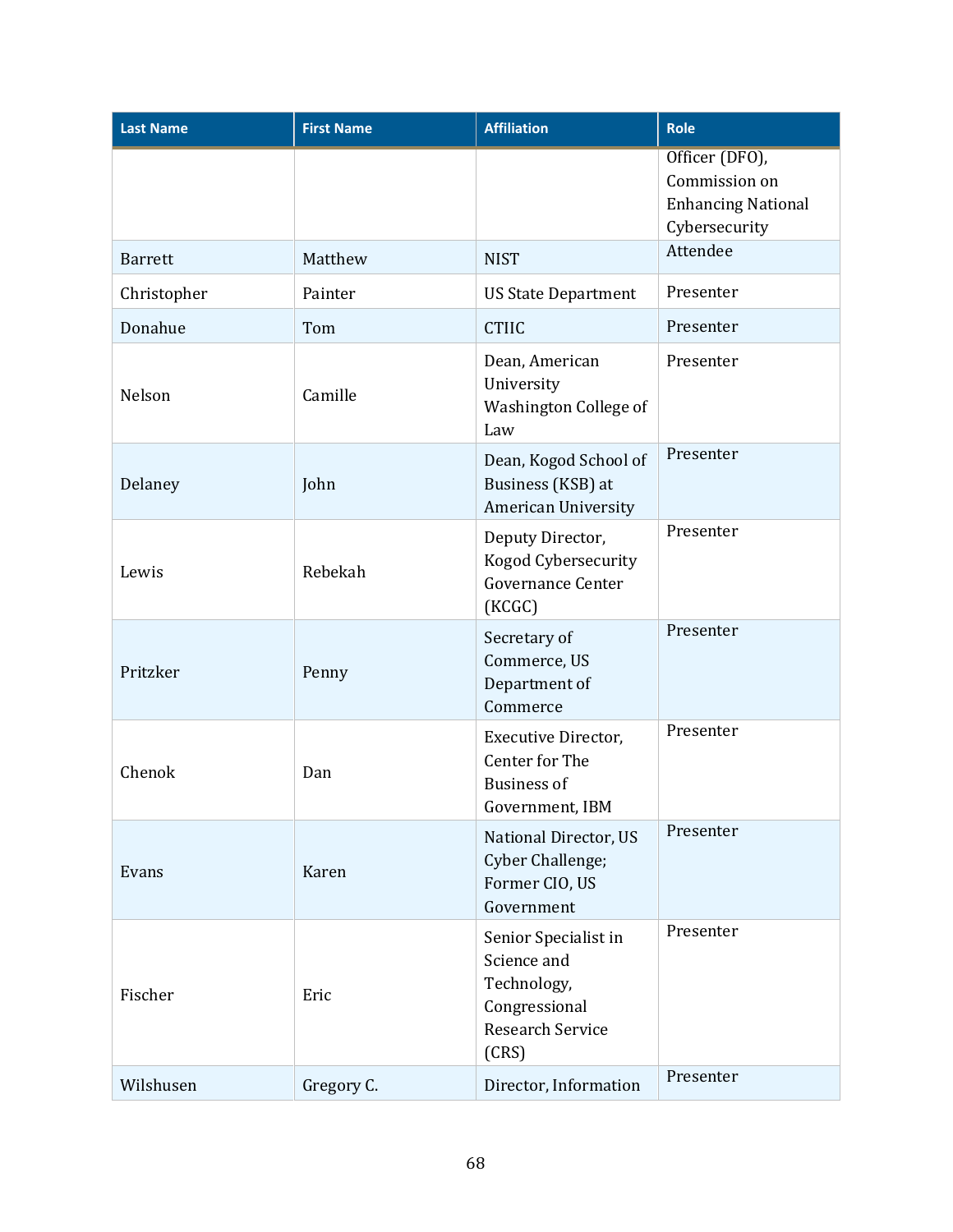| <b>Last Name</b> | <b>First Name</b> | <b>Affiliation</b>                                                                                                               | <b>Role</b> |
|------------------|-------------------|----------------------------------------------------------------------------------------------------------------------------------|-------------|
|                  |                   | Security Issues, U.S.<br>Government<br>Accountability Office<br>(GAO)                                                            |             |
| Davidson         | Alan              | Alan Davidson,<br>Director of Digital<br>Economy, U.S.<br>Department of<br>Commerce; Senior<br>Advisor, Secretary of<br>Commerce | Presenter   |
| Walker           | Mike              | Program Manager,<br>Information<br>Innovation Office,<br>Defense Advanced<br><b>Research Projects</b><br>Agency (DARPA)          | Presenter   |
| Ziring           | Neal L.           | Technical Director,<br>Capabilities<br>Directorate, National<br>Security Agency (NSA)                                            | Presenter   |
| Cooke            | Evan              | Senior Policy Advisor,<br>Office of Science and<br>Technology Policy,<br>The White House                                         | Presenter   |
| Donahue          | Tom               | Research Director,<br><b>Cyber Threat</b><br>Intelligence<br><b>Integration Center</b>                                           | Presenter   |
| Ryland           | Mark              | <b>Chief Solutions</b><br>Architect, World Wide<br>Public Sector Team,<br><b>Amazon Web Services</b><br>(AWS)                    | Presenter   |
| Mill             | Eric              | Senior Advisor on<br>Technology,<br>Technology<br>Transformation<br>Service, U.S. General                                        | Presenter   |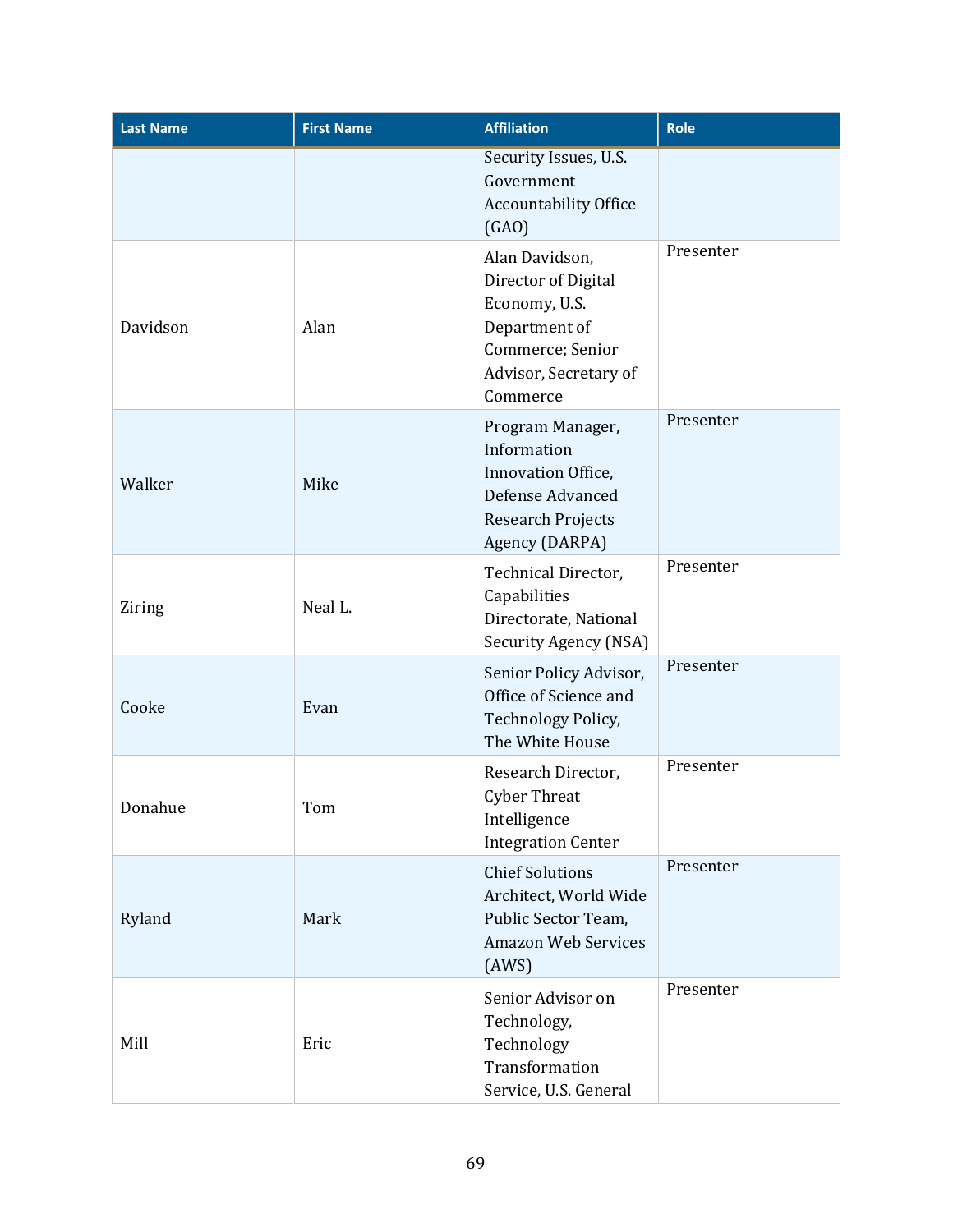| <b>Last Name</b> | <b>First Name</b> | <b>Affiliation</b>                                 | Role                              |
|------------------|-------------------|----------------------------------------------------|-----------------------------------|
|                  |                   | <b>Services</b><br>Administration (GSA)            |                                   |
| Clinton          | Larry             | <b>Internet Security</b><br>Alliance               | Presenter/Public<br>Participation |
| Nelson           | Michael           | Cloudflare                                         | Presenter/Public<br>Participation |
| Tupitza          | Charlie           | Global Forum to<br>Advance Cyber<br>Resilience     | Presenter/Public<br>Participation |
| Cevikes          | Mari              | <b>CHIME</b>                                       | Presenter/Public<br>Participation |
| Potter           | <b>Bruce</b>      | <b>NIST</b>                                        | <b>Event Staff</b>                |
| Knake            | Robert            | Orkestrel                                          | <b>Event Staff</b>                |
| Smith            | Matt              | G <sub>2</sub>                                     | <b>Event Staff</b>                |
| <b>Drake</b>     | Robin             | <b>Exeter Government</b><br>Services               | <b>Event Staff</b>                |
| Chalpin          | John Paul         | <b>Exeter Government</b><br>Services               | <b>Event Staff</b>                |
| <b>Barrett</b>   | Mark              | <b>Exeter Government</b><br>Services               | <b>Event Staff</b>                |
| Cressey          | Roger             | Liberty Group<br>Ventures                          | <b>Event Staff</b>                |
| Petrella         | Evie              | <b>Exeter Government</b><br>Services               | <b>Event Staff</b>                |
| <b>Stine</b>     | Kevin             | <b>NIST</b>                                        | Attendee                          |
| Dodson           | Donna             | <b>NIST</b>                                        | Attendee                          |
| <b>Boyens</b>    | Jon               | <b>NIST</b>                                        | Attendee                          |
| Souppaya         | Murugiah          | <b>NIST</b>                                        | Attendee                          |
| Schlan           | Ivan              | <b>PMM</b>                                         | Attendee                          |
| Dean             | Danielle          | <b>National Conference</b><br>of State Legislators | Attendee                          |
| Jamie            | Mccary            | Kogod                                              | Attendee                          |
| Sedgewick        | Adam              | <b>NIST</b>                                        | Attendee                          |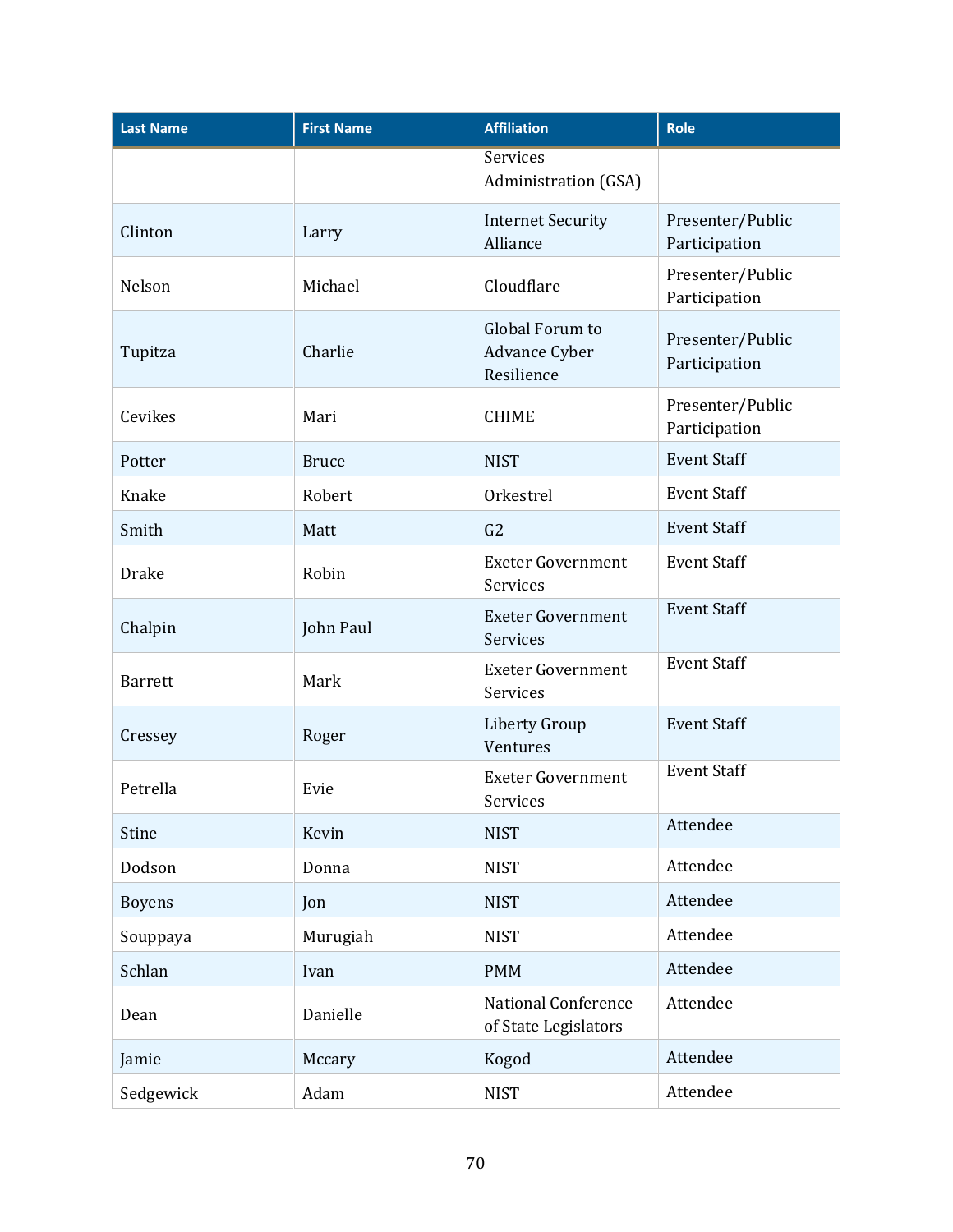| <b>Last Name</b> | <b>First Name</b> | <b>Affiliation</b>                | <b>Role</b> |
|------------------|-------------------|-----------------------------------|-------------|
| Russell          | Michael           | <b>State Department</b>           | Attendee    |
| Rosendall        | Emily             | <b>ZRA</b>                        | Attendee    |
| Morris           | Andrew            | <b>NAFCU</b>                      | Attendee    |
| Not given        | Eric              | Not given                         | Attendee    |
| Mahn             | Amy               | DHS/NIST                          | Attendee    |
| Banghart         | John              | Venable, LLP                      | Attendee    |
| <b>Shankles</b>  | Stephanie         | <b>Booz Allen Hamilton</b>        | Attendee    |
| Larberry         | Sean              | <b>FCW</b>                        | Attendee    |
| Ahrens           | <b>Nick</b>       | <b>RILA</b>                       | Attendee    |
| Egger            | Matthew           | <b>USCE</b>                       | Attendee    |
| Hoscorn          | <b>Nick</b>       | <b>MITRE</b>                      | Attendee    |
| Linh             | Vijay             | Canon                             | Attendee    |
| Rosero           | Diego             | Not legible                       | Attendee    |
| Raleigh          | Kimberley         | <b>DOJ</b>                        | Attendee    |
| Codlen           | Michael           | <b>Boston Consulting</b><br>Group | Attendee    |
| Smith            | Angie             | <b>NIST</b>                       | Attendee    |
| Townsend         | Mariel            | <b>EBP</b>                        | Attendee    |
| Morgan           | Sean              | Palo Alto Networks                | Attendee    |
| Penagos          | Melanie           | Publicknowledge                   | Attendee    |
| Cucchia          | <b>Bruce</b>      | MasterCard                        | Attendee    |
| Nogglo           | Lanco             | <b>CUNA</b>                       | Attendee    |
| Zuidena          | Liz               | Microsoft                         | Attendee    |
| Shannon          | Greg              | <b>OSTP</b>                       | Attendee    |
| Roman            | Sonia             | WCL                               | Attendee    |
| Keben            | Jason             | DoS                               | Attendee    |
| Delone           | Bill              | <b>American University</b>        | Attendee    |
| Golusten         | Elil              | <b>OIS</b>                        | Attendee    |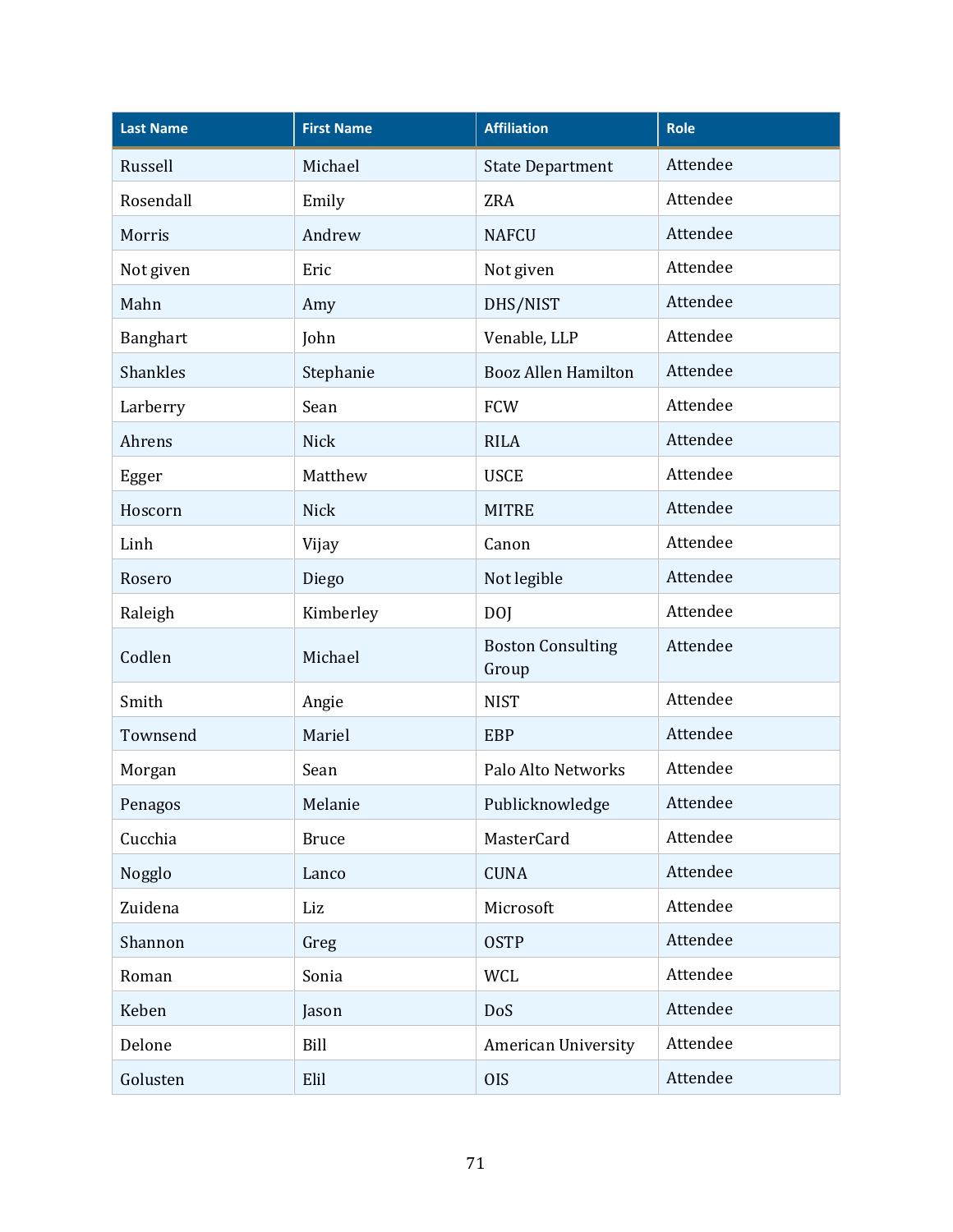| <b>Last Name</b> | <b>First Name</b> | <b>Affiliation</b>                                | <b>Role</b> |
|------------------|-------------------|---------------------------------------------------|-------------|
| Peneus           | Mark              | <b>MITRE</b>                                      | Attendee    |
| Greene           | Jeff              | Symantec                                          | Attendee    |
| Valencia         | Sharon            | Axon Global                                       | Attendee    |
| Martinez         | Israel            | Axon Global                                       | Attendee    |
| Garland          | Knolt             | Kogod American<br>University                      | Attendee    |
| Porier           | Heidi             | Self                                              | Attendee    |
| <b>Torres</b>    | Daniel            | <b>KCGL</b>                                       | Attendee    |
| Lahsrarec        | Andrew L.         | <b>National Governors</b><br>Association          | Attendee    |
| Grunstra         | Karen             | <b>UL LLC</b>                                     | Attendee    |
| Prominski        | Tom               | Patonal Global<br>Partners                        | Attendee    |
| Romine           | Charles           | <b>NIST</b>                                       | Attendee    |
| Miller           | John              | <b>ITI</b>                                        | Attendee    |
| Glassok          | Tom               | Property, Casualty<br><b>Insurers Association</b> | Attendee    |
| Mushrick         | Ashley            | Commerce                                          | Attendee    |
| Pence            | Jennifer          | <b>US Bank</b>                                    | Attendee    |
| <b>Boyer</b>     | Chris             | AT&T                                              | Attendee    |
| Emokpae          | Michelle          | Kogod                                             | Attendee    |
| <b>Bartol</b>    | Nadia             | <b>BCG Platimon</b>                               | Attendee    |
| Shimizu          | Takeshi           | CSIS                                              | Attendee    |
| Dantzler         | Will              | <b>WCL</b>                                        | Attendee    |
| Miller           | Jason             | <b>WCL</b>                                        | Attendee    |
| Dandar           | David             | The MITRE<br>Corporation                          | Attendee    |
| Nelson           | Michael R.        | Cloudflare                                        | Attendee    |
| Cooper           | Steve             | <b>US Department of</b><br>Commerce               | Attendee    |